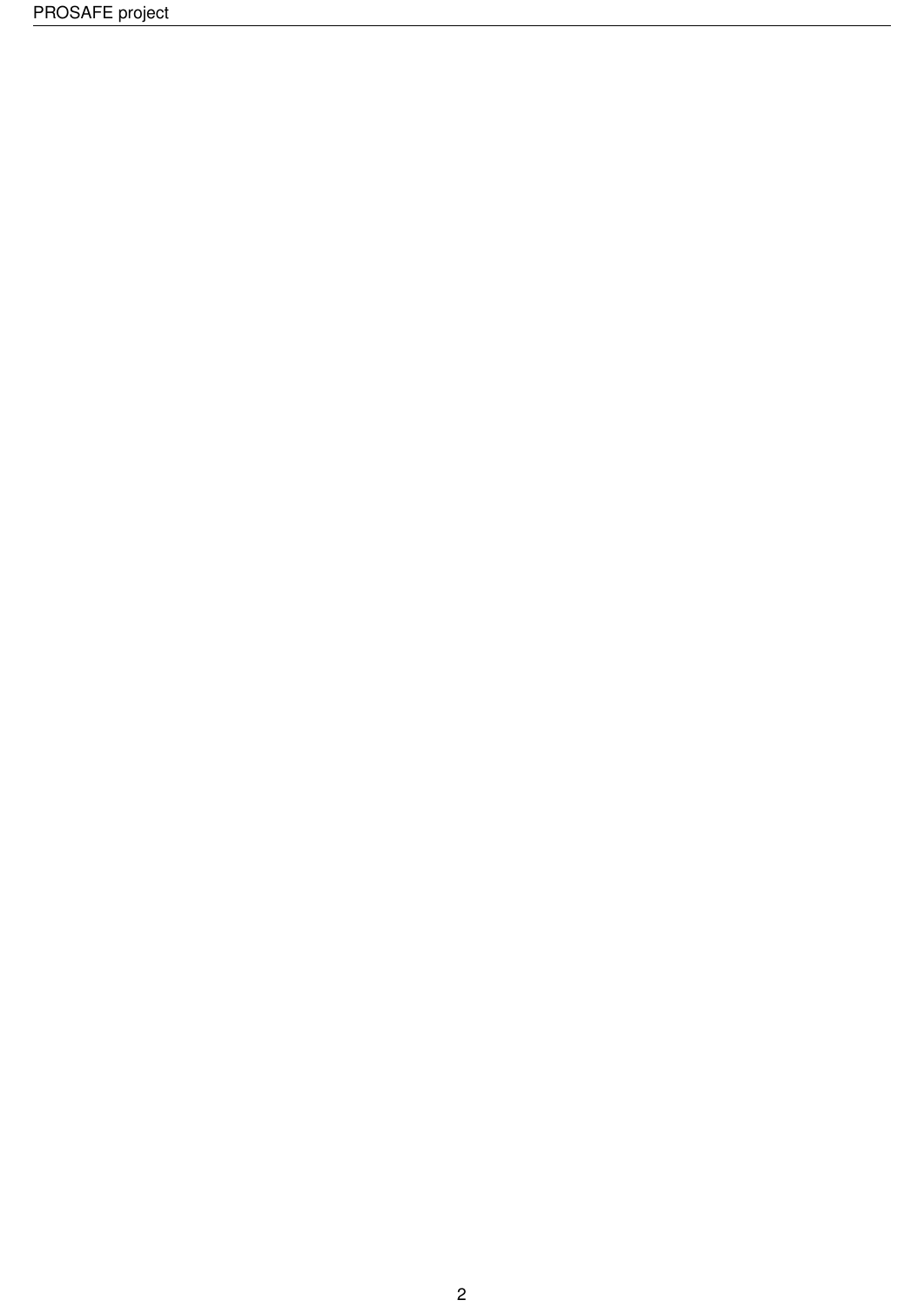### **Description of hospitals** (N=5) - **Year 2020**

| Number of beds in hospital                  | N              | $\overline{\%}$ | <b>Surgical specialties</b>        | $\overline{\mathsf{N}}$ | $\overline{\%}$   |
|---------------------------------------------|----------------|-----------------|------------------------------------|-------------------------|-------------------|
| $<$ 300 beds                                | $\overline{2}$ | 40.0            | (independent ward)                 |                         |                   |
| 300 - 800 beds                              | 2              | 40.0            | Neurosurgery                       | 1                       | 20.0              |
| $> 800$ beds                                | 1              | 20.0            | Cardiosurgery                      | 1                       | 20.0              |
| Missing                                     | 0              |                 | Major vascular surgery             | 3                       | 60.0              |
|                                             |                |                 | Thoracic surgery                   | 1                       | 20.0              |
|                                             | N              | $\%$            | Pediatric surgery                  | 1                       | 20.0              |
| Type of ICUs present in hospital<br>General | 1              | 20.0            | Transplantation activities         | 1                       | 20.0              |
| Medical                                     | 4              | 80.0            | <b>Surgical specialties</b>        | $\overline{\mathsf{N}}$ | $\overline{\%}$   |
| Surgical                                    | 4              | 80.0            | (procedures only)                  |                         |                   |
| Neurological/neurosurgical                  | 1              | 20.0            |                                    | 4                       | 80.0              |
| Cardiosurgical                              | 1              | 20.0            | Neurosurgery                       |                         |                   |
|                                             | 1              | 20.0            | Cardiosurgery                      | 1                       | 20.0              |
| <b>Burns</b>                                |                |                 | Major vascular surgery             | 1                       | 20.0              |
| Post-transplantations                       | 0              | 0.0             | Thoracic surgery                   | 1                       | 20.0              |
| Other                                       | 1              | 20.0            | Pediatric surgery                  | 4                       | 80.0              |
|                                             |                |                 | Transplantation activities         | 1                       | 20.0              |
| Type of subICUs present in hospital         | N              | $\overline{\%}$ | Services/activities available in H | $\overline{\mathsf{N}}$ | $\overline{\%}$   |
| General                                     | 1              | 20.0            | (h24)                              |                         |                   |
| Surgical                                    | 3              | 60.0            | Neuroradiology                     | 3                       | 60.0              |
| Cardiological                               | 1              | 20.0            | Interventional neuroradiology      | $\overline{\mathbf{c}}$ | 40.0              |
| Respiratory                                 | 0              | 0.0             | Interventional vascular radiology  | $\overline{\mathbf{c}}$ | 40.0              |
| Neurological (stroke unit)                  | 1              | 20.0            | CT scan                            | 5                       | 100.0             |
| Other                                       | 2              | 40.0            | <b>MRI</b>                         | 4                       | 80.0              |
|                                             |                |                 | Interventional hemodynamic         | 3                       | 60.0              |
| <b>Non surgical specialties</b>             | N              | $\overline{\%}$ | Endoscopy                          | 5                       | 100.0             |
| Cardiology                                  | 4              | 80.0            | Bronchoscopy                       | 4                       | 80.0              |
| Pulmonology                                 | 3              | 60.0            | Hyperbaric chamber                 | 0                       | 0.0               |
| Nephrology                                  | 4              | 80.0            | Services/activities available in H |                         |                   |
| Infection disease                           | 2              | 40.0            |                                    | N                       | $\overline{\%}$   |
| Pediatric                                   | 4              | 80.0            | (rep.)                             |                         |                   |
| Neonatology                                 | 1              | 20.0            | Neuroradiology                     | 1                       | $20.\overline{0}$ |
|                                             |                | 80.0            | Interventional neuroradiology      | 0                       | 0.0               |
| Neurology                                   | 4<br>3         | 60.0            | Interventional vascular radiology  | 2                       | 40.0              |
| Haematology                                 |                | 80.0            | CT scan                            | 0                       | 0.0               |
| Emergency room                              | 4              |                 | <b>MRI</b>                         | 1                       | 20.0              |
| Traumatology                                | 3              | 60.0            | Interventional hemodynamic         | 0                       | 0.0               |
| Emergency medical                           | 3              | 60.0            | Endoscopy                          | 0                       | 0.0               |
|                                             |                |                 | Bronchoscopy                       | 1                       | 20.0              |
|                                             |                |                 | Hyperbaric chamber                 | 1                       | 20.0              |

| Type of ICUs present in hospital    | N              | $\overline{\%}$ |
|-------------------------------------|----------------|-----------------|
| General                             | 1              | 20.0            |
| Medical                             | $\overline{4}$ | 80.0            |
| Surgical                            | 4              | 80.0            |
| Neurological/neurosurgical          | 1              | 20.0            |
| Cardiosurgical                      | 1              | 20.0            |
| Burns                               | 1              | 20.0            |
| Post-transplantations               | 0              | 0.0             |
| Other                               | 1              | 20.0            |
|                                     |                |                 |
| Type of subICUs present in hospital | N              | %               |
| General                             | 1              | 20.0            |
| Surgical                            | 3              | 60.0            |
| Cardiological                       | 1              | 20.0            |
| Respiratory                         | 0              | 0.0             |
| Neurological (stroke unit)          | 1              | 20.0            |
| Other                               | $\overline{2}$ | 40.0            |
|                                     |                |                 |
| <b>Non surgical specialties</b>     | N              | %               |
| Cardiology                          | 4              | 80.0            |
| Pulmonology                         | 3              | 60.0            |
| Nephrology                          | 4              | 80.0            |
| Infection disease                   | $\overline{2}$ | 40.0            |
| Pediatric                           | 4              | 80 O            |

| <u>Fullionology</u> | ັ | vv.v |
|---------------------|---|------|
| Nephrology          | 4 | 80.0 |
| Infection disease   | 2 | 40.0 |
| Pediatric           | 4 | 80.0 |
| Neonatology         | 1 | 20.0 |
| Neurology           | 4 | 80.0 |
| Haematology         | 3 | 60.0 |
| Emergency room      | 4 | 80.0 |
| Traumatology        | 3 | 60.0 |
| Emergency medical   | 3 | 60.0 |
|                     |   |      |

1 ICU 2 ICUs 3 ICUs 4 ICUs 5 ICUs 6 ICUs 7 ICUs > 7 ICUs Number of ICUs in hospital □ Number of subICUs in hospital 0 1 2 3 4 **1 4 1 0 2 0 0 0 0 0 0 0 0 0 1 1**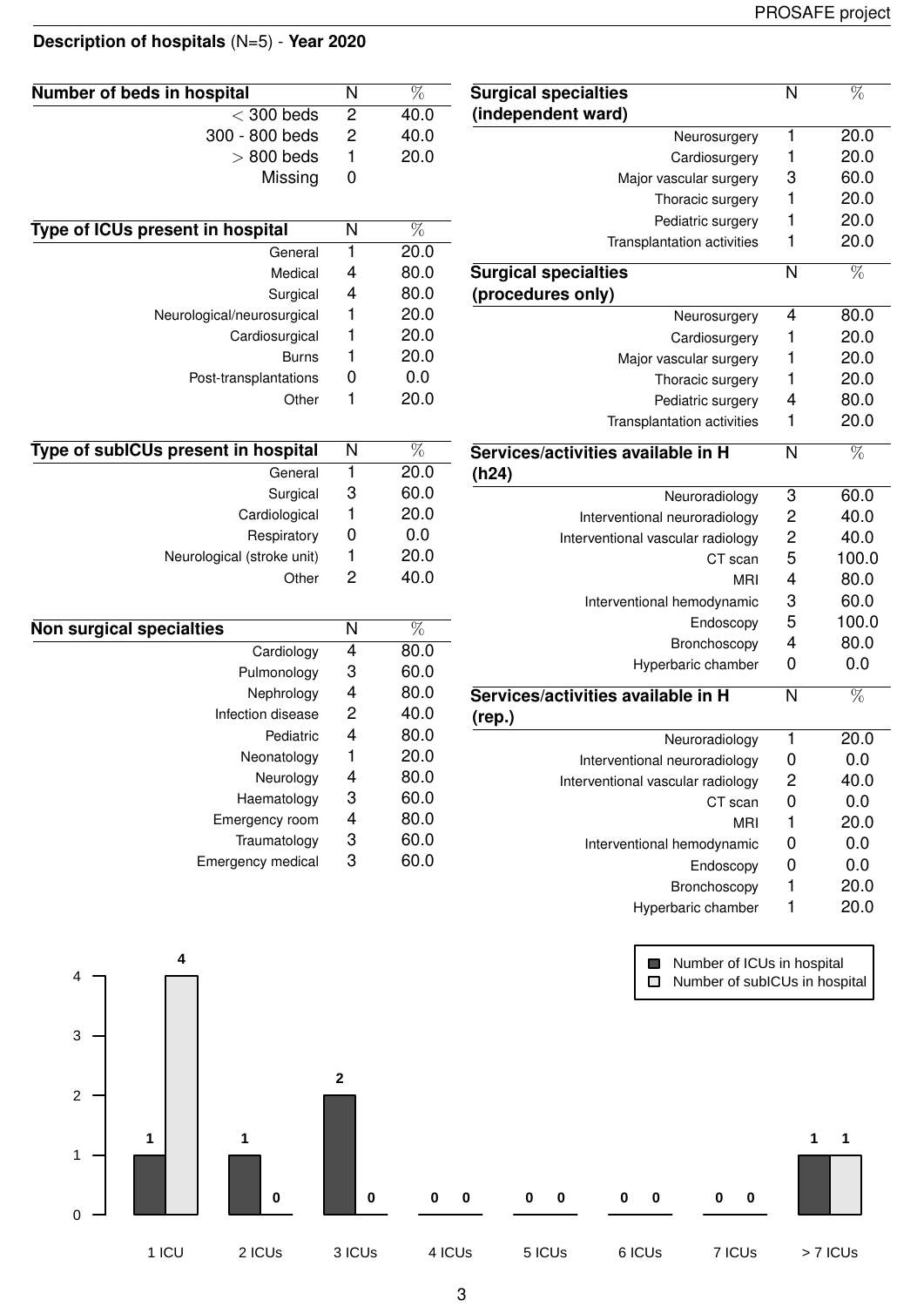### **Description of ICUs** (N=5) - **Year 2020**

| <b>Number of activable beds</b>                  |                  |                   | Number of hours conceeded for                                        |     | $\mathsf{N}$     | $\overline{\%}$ |
|--------------------------------------------------|------------------|-------------------|----------------------------------------------------------------------|-----|------------------|-----------------|
| Mean (SD)                                        |                  | 10.4(6.7)         | relatives' visits                                                    |     |                  |                 |
| Median $(Q1-Q3)$                                 |                  | $8(6-10)$         |                                                                      |     | 4                | 80.0            |
| Missing                                          |                  | 0                 | 2                                                                    |     | 0                | 0.0             |
|                                                  |                  |                   | $3-4$                                                                |     | 1                | 20.0            |
| Number of beds declared to hospital              |                  |                   | $5 - 12$                                                             |     | 0                | 0.0             |
| Mean (SD)                                        |                  | 10.4(6.7)         | 13-20                                                                |     | 0                | 0.0             |
| Median $(Q1-Q3)$                                 |                  | $8(6-10)$         | >20                                                                  |     | 0                | 0.0             |
| Missing                                          |                  | $\mathbf 0$       | Missing                                                              |     | 0                |                 |
|                                                  |                  |                   |                                                                      |     |                  |                 |
| <b>University affiliation</b>                    | ${\sf N}$        | $\overline{\%}$   | Maximum number of visitors per<br>patient                            |     | N                | $\overline{\%}$ |
| Yes                                              | $\overline{3}$   | 60.0              | One                                                                  |     | 1                | 20.0            |
| No                                               | $\overline{c}$   | 40.0              | Two                                                                  |     | 4                | 80.0            |
| Missing                                          | 0                |                   | Three or more                                                        |     | 0                | 0.0             |
|                                                  |                  |                   | Missing                                                              |     | 0                |                 |
| Square meter per bed                             |                  |                   |                                                                      |     |                  |                 |
| Mean (SD)                                        |                  | 15.8(11.8)        | Biomedical devices per declared Median Q1-Q3                         |     |                  | < 5             |
| Median $(Q1 - Q3)$                               |                  | 13 (10-21)        | bed                                                                  |     |                  | Years (         |
| Missing                                          |                  | 0                 |                                                                      |     |                  | mean %          |
| <b>Clinical psychologist</b>                     | N                | $\overline{\%}$   | Total available monitors (excluding those<br>dedicated to transport) | 1.3 | $1.3 - 1.3$ 25.0 |                 |
| <b>No</b>                                        | $\overline{2}$   | $\overline{40.0}$ | of which only for basic monitoring (without                          | 0.0 | $0.0 - 0.0$      | 0.0             |
| For relatives                                    | 1                | 20.0              | transducers detection of invasive pressure,                          |     |                  |                 |
| For patients                                     | 3                | 60.0              | pic, $pvc, $ )                                                       |     |                  |                 |
| For personnel                                    | $\boldsymbol{0}$ | 0.0               | Invasive monitoring of cardiac output<br>(Swan-Ganz)                 | 0.0 | $0.0 - 0.0$      | 0.0             |
| <b>ICU Structure</b>                             | $\mathsf{N}$     | $\overline{\%}$   | Invasive monitoring of cardiac output                                | 0.2 | $0.2 - 0.3$ 25.0 |                 |
| NON OPEN-SPACE                                   | 1                | 20.0              | (PiCCO)                                                              |     |                  |                 |
| OPEN-SPACE (or alike)                            | 4                | 80.0              | Invasive monitoring of cardiac output<br>(Vigileo)                   | 0.2 | $0.0 - 0.4$ 45.8 |                 |
| Missing                                          | 0                |                   | Non-invasive monitoring of cardiac output<br>(impedentiometry)       | 0.0 | $0.0 - 0.0$      | 75.0            |
|                                                  |                  |                   | Defibrillators                                                       | 0.1 | $0.1 - 0.2$      | 0.0             |
| <b>Physicians</b>                                | N                | $\%$              | Both invasive and non invasive ventilators                           | 1.0 | $1.0 - 1.2$ 29.4 |                 |
| Dedicated to ICU only                            | $\mathbf 0$      | 0.0               | Non invasive ventilators                                             | 0.3 | $0.1 - 0.4$ 33.4 |                 |
| Dedicated to ICU on a rotation basis             | 1                | 20.0              | Syringe pumps                                                        | 5.5 | $4.4 - 6.0$ 36.6 |                 |
| Dedicated to ICU only and on a<br>rotation basis | 4                | 80.0              | Peristaltic pumps                                                    | 0.3 | $0.0 - 1.0$ 66.7 |                 |
| Missing                                          | $\boldsymbol{0}$ |                   |                                                                      |     |                  |                 |
|                                                  |                  |                   | <b>Biomedical equipment in ICU</b>                                   |     | N                | $\overline{\%}$ |
| Declared beds per physician (average)            |                  |                   | Transoesophageal echo<br><b>Basic ultrasounds</b>                    |     | 1                | 20.0<br>100.0   |
| Mean (SD)                                        |                  | 5.2(2.9)          | Advanced ultrasounds                                                 |     | 5<br>4           | 80.0            |
| Median $(Q1-Q3)$                                 |                  | $3.7(3.6-6.7)$    | Blood-gas analyzer                                                   |     | 4                | 80.0            |
| Missing                                          |                  | 0                 | Haemodialysis - Haemofiltration                                      |     | 4                | 80.0            |
|                                                  |                  |                   | Transport ventilator                                                 |     | 5                | 100.0           |
| <b>Nurses</b>                                    | N                | $\overline{\%}$   | Fiberscope                                                           |     | 5                | 100.0           |
| Dedicated to ICU only                            | $\sqrt{3}$       | 60.0              | Extracorporeal circulation system                                    |     | $\mathbf{1}$     | 20.0            |
| Dedicated to ICU on a rotation basis             | $\pmb{0}$        | 0.0               |                                                                      |     |                  |                 |
| Dedicated to ICU only and on a                   | $\overline{c}$   | 40.0              | Routine microbiological                                              |     | N                | $\overline{\%}$ |
| rotation basis                                   |                  |                   | surveillance cultures                                                |     |                  |                 |
| Missing                                          | $\mathbf 0$      |                   | Yes                                                                  |     | 5                | 100.0           |
|                                                  |                  |                   | No                                                                   |     | 0                | 0.0             |
| Declared beds per nurse (average)                |                  |                   | Missing                                                              |     | 0                |                 |
| Mean (SD)                                        |                  | 1.8(0.2)          |                                                                      |     |                  |                 |
| Median $(Q1-Q3)$                                 |                  | $1.8(1.7-2)$      |                                                                      |     |                  |                 |
| Missing                                          |                  | 0                 |                                                                      |     |                  |                 |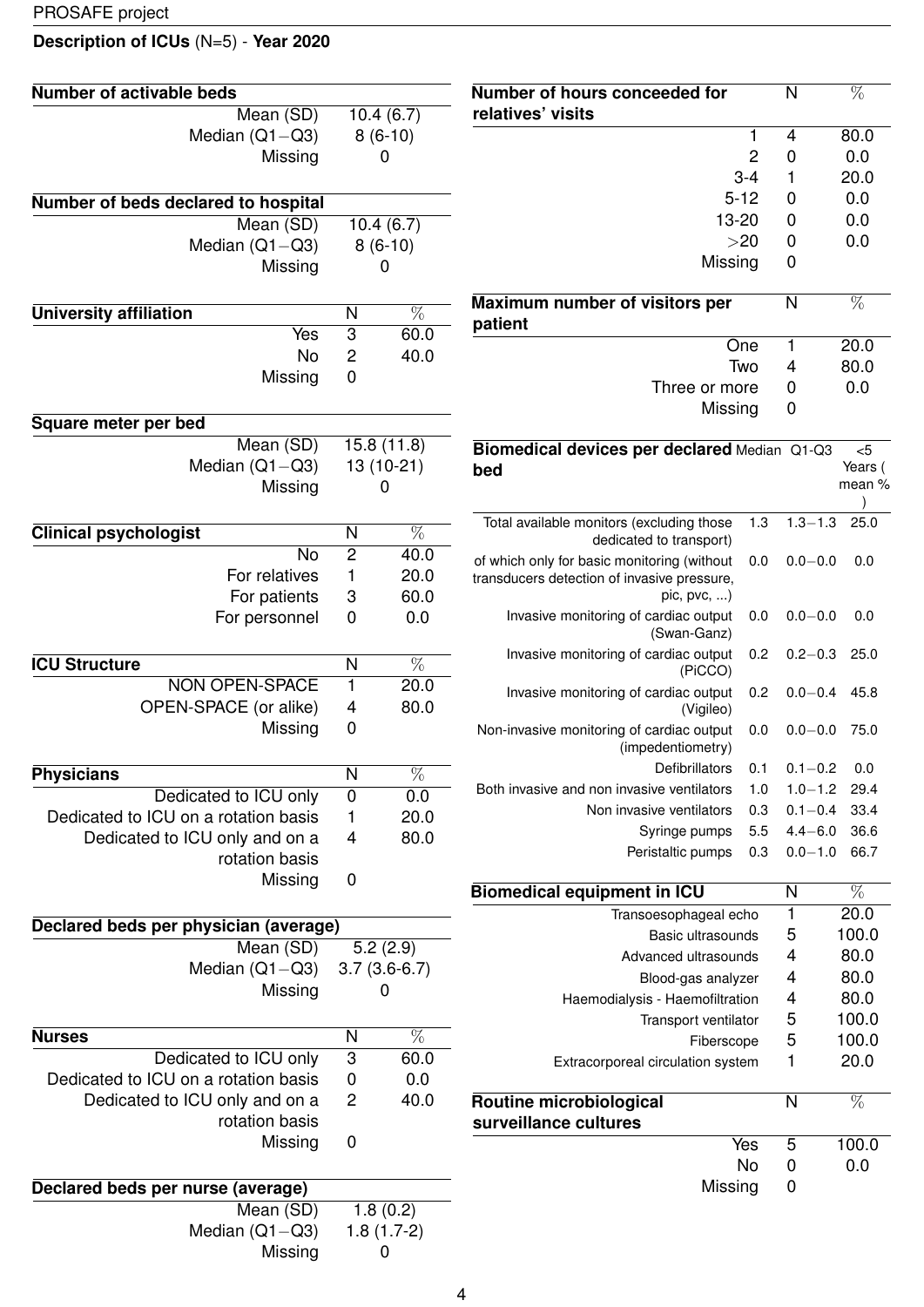### **Patients** (N): 1288

| <b>Sex</b>                           | N                | $\overline{\%}$   | Stay before ICU (days)            |                  |                  |
|--------------------------------------|------------------|-------------------|-----------------------------------|------------------|------------------|
| Male                                 | 817              | 63.5              | Mean                              |                  | 4.9              |
| Female                               | 470              | 36.5              | <b>SD</b>                         |                  | 11.2             |
| Missing                              | 1                |                   | Median                            |                  | 1                |
|                                      |                  |                   | $Q1 - Q3$                         |                  | $0 - 4$          |
| Age (years)                          | $\overline{N}$   | $\overline{\%}$   | Missing                           |                  | $\mathbf 0$      |
| $17 - 45$                            | 140              | 10.9              | <b>Source of admission</b>        | $\mathsf{N}$     | $\overline{\%}$  |
| 46-65                                | 430              | 33.4              | Same hospital                     | 1203             | 93.4             |
| 66-75                                | 342              | 26.6              | Other hospital                    | 85               | 6.6              |
| >75                                  | 376              | 29.2              | Long-term chronic care hospital   | $\mathbf 0$      | 0.0              |
| Missing                              | $\mathbf 0$      |                   | Directly from the community       | $\boldsymbol{0}$ | 0.0              |
| Mean                                 |                  | 65.7              | Missing                           | $\mathbf 0$      |                  |
| <b>SD</b>                            |                  | 15.4              |                                   |                  |                  |
| Median                               |                  | 68                | <b>Ward of admission</b>          |                  |                  |
| $Q1 - Q3$                            |                  | 57-77             | Hospital (N=1288)                 | N                | $\%$             |
| Min-Max                              |                  | $17 - 96$         | <b>Medical ward</b>               | 112              | 8.7              |
|                                      |                  |                   | Surgical ward                     | 786              | 61.0             |
| <b>Body mass Index (BMI)</b>         | N                | $\overline{\%}$   | Emergency room                    | 269              | 20.9             |
| Underweight                          | 53               | 4.1               | Other ICU                         | 70               | 5.4              |
| Normal                               | 467              | 36.3              | High dependency care unit         | 51               | 4.0              |
| Overweight                           | 472              | 36.7              | Missing                           | $\pmb{0}$        |                  |
| Obese                                | 295              | 22.9              |                                   |                  |                  |
| Missing                              | 1                |                   | <b>Reason for transfer from</b>   |                  |                  |
|                                      |                  |                   | Other ICU (N=70)                  | $\mathsf{N}$     | $\%$             |
| <b>Pregnancy status</b>              |                  |                   | Specialist expertise              | 15               | 21.4             |
| Females $(N=470)$                    | N                | $\%$              | Step-up care                      | 20               | 28.6             |
| Not fertile                          | 234              | 49.8              | Logistical/organizational reasons | 27               | 38.6             |
| Not pregnant/Unknown                 | 232              | 49.4              | Step-down care                    | 8                | 11.4             |
| Currently pregnant                   | 0                | 0.0               | Missing                           | $\mathbf 0$      |                  |
| Post partum                          | 4                | 0.9               | <b>Ward of admission</b>          |                  |                  |
| Missing                              | 0                |                   | Same hospital $(N=1203)$          | N                | $\%$             |
|                                      |                  |                   | Medical ward                      | 106              | 8.8              |
| <b>Comorbidities</b>                 | N                | $\%$              | Surgical ward                     | 774              | 64.3             |
| No                                   | 166              | 12.9              | Emergency room                    | 242              | 20.1             |
| Yes                                  | 1122             | 87.1              | Other ICU                         | 38               | 3.2              |
| Missing                              | $\pmb{0}$        |                   | High dependency care unit         | 43               | 3.6              |
|                                      |                  |                   | Missing                           | $\mathbf 0$      |                  |
| Comorbidities (top 10)               | N                | $\overline{\%}$   |                                   |                  |                  |
| Hypertension                         | 700              | $\overline{54.3}$ | <b>Ward of admission</b>          |                  |                  |
| Any tumour without metastasis        | 316              | 24.5              | Other hospital (N=85)             | N                | $\%$             |
| Arrhythmia                           | 260              | 20.2              | Medical ward                      | 6                | $\overline{7.1}$ |
| NYHA class II-III                    | 194              | 15.1              | Surgical ward                     | 12               | 14.1             |
| Metastatic cancer                    | 175              | 13.6              | Emergency room                    | 27               | 31.8             |
| Diabetes Type II without insulin tr. | 173              | 13.4              | Other ICU                         | 32               | 37.6             |
| Moderate or severe renal disease     | 129              | 10.0              | High dependency care unit         | 8                | 9.4              |
| Peripheral vascular disease          | 124              | 9.6               | Missing                           | $\mathbf 0$      |                  |
| Endocrine-metabolic diseases         | 118              | 9.2               |                                   |                  |                  |
|                                      | 105              | 8.2               | <b>Scheduled admission</b>        | N                | %                |
| Drug-induced coagulopathy            | $\boldsymbol{0}$ |                   | No                                | 874              | 67.9             |
| Missing                              |                  |                   | Yes                               | 414              | 32.1             |
|                                      |                  |                   | Missing                           | $\boldsymbol{0}$ |                  |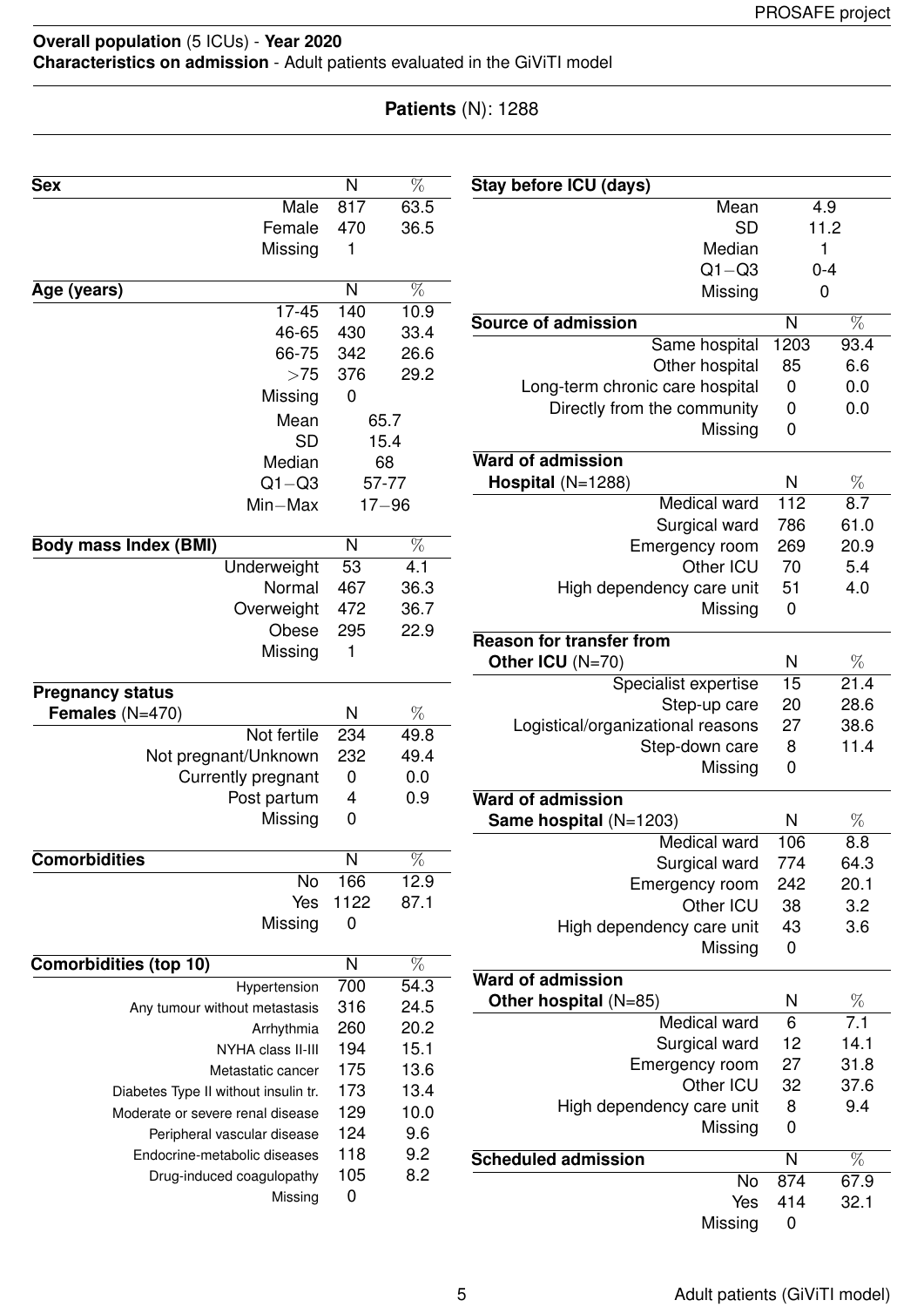**Characteristics on admission** - Adult patients evaluated in the GiViTI model

| <b>Trauma</b>                                           | N                       | $\overline{\%}$ |  |  |  |
|---------------------------------------------------------|-------------------------|-----------------|--|--|--|
| <b>No</b>                                               | 1046                    | 81.2            |  |  |  |
| Yes                                                     | 242                     | 18.8            |  |  |  |
| Multiple trauma                                         | 97                      | 7.5             |  |  |  |
| Missing                                                 | 0                       |                 |  |  |  |
|                                                         |                         |                 |  |  |  |
| <b>Surgical status</b>                                  | $\overline{\mathsf{N}}$ | $\overline{\%}$ |  |  |  |
| Non surgical                                            | $\overline{311}$        | 24.1            |  |  |  |
| Elective surgical                                       | 482                     | 37.4            |  |  |  |
| <b>Emergency surgical</b>                               | 495                     | 38.4            |  |  |  |
| Missing                                                 | $\overline{0}$          |                 |  |  |  |
| <b>Surgical status</b>                                  |                         |                 |  |  |  |
| 24.1%<br>38.4%<br>37.4%                                 |                         |                 |  |  |  |
| Non surgical<br>Elective surgical<br>Emergency surgical |                         |                 |  |  |  |

| Source of admission                 |     |      |
|-------------------------------------|-----|------|
| Surgical pt. $(N=977)$              | N   | %    |
| Operating theatre of surgical ward  | 646 | 66.1 |
| Operating theatre of emergency room | 122 | 12.5 |
| Surgical ward                       | 71  | 7.3  |
| Other                               | 138 | 14.1 |
| Missing                             |     |      |

| Surgical interventions (top 10) |     |      |
|---------------------------------|-----|------|
| Elective surgical (N=482)       | N   | %    |
| Gastrointestinal surgery        | 297 | 61.6 |
| Nephro/Urological surgery       | 32  | 6.6  |
| Other surgery                   | 29  | 6.0  |
| Hepatic surgery                 | 27  | 5.6  |
| Abdominal vascular surgery      | 22  | 4.6  |
| Gynaecological surgery          | 20  | 4.1  |
| Orthopaedic surgery             | 17  | 3.5  |
| Thoracic surgery                | 17  | 3.5  |
| Peripheral vascular surgery     | 14  | 2.9  |
| Pancreatic surgery              | 9   | 1.9  |
| Missina                         | O   |      |

| <b>Timing</b>               |     |      |
|-----------------------------|-----|------|
| Elective surgical (N=482)   | N   | $\%$ |
| From -7 to -3 days          | 15  | 3.1  |
| From -2 to -1 days          | 20  | 4.1  |
| On ICU admission day        | 478 | 99.2 |
| The day after ICU admission | 9   | 1.9  |
| Missing                     |     |      |
|                             |     |      |

| Surgical interventions (top 10)   |     |      |
|-----------------------------------|-----|------|
| <b>Emergency surgical (N=495)</b> | N   | %    |
| Gastrointestinal surgery          | 227 | 45.9 |
| Neurosurgery                      | 96  | 19.4 |
| Other surgery                     | 39  | 7.9  |
| Orthopaedic surgery               | 35  | 7.1  |
| Organ/s transplantation           | 19  | 3.8  |
| Nephro/Urological surgery         | 15  | 3.0  |
| Abdominal vascular surgery        | 15  | 3.0  |
| Thoracic surgery                  | 14  | 2.8  |
| Peripheral vascular surgery       | 14  | 2.8  |
| Hepatic surgery                   | 11  | 2.2  |
| Missing                           | 10  |      |
|                                   |     |      |

| <b>Timing</b>               |     |      |
|-----------------------------|-----|------|
| Emergency surgical (N=495)  | N   | %    |
| From -7 to -3 days          | 28  | 5.7  |
| From -2 to -1 days          | 72  | 14.5 |
| On ICU admission day        | 426 | 86.1 |
| The day after ICU admission | 29  | 5.9  |
| Missing                     |     |      |

| Non surgical interventions |     |      |
|----------------------------|-----|------|
| None 1225                  |     | 95.1 |
| Elective                   | 8   | 0.6  |
| Emergency                  | -55 | 4.3  |
| Missing                    |     |      |

| N | %    |
|---|------|
| 3 | 37.5 |
| 2 | 25.0 |
|   | 0.0  |
|   | 0.0  |
| 3 |      |
|   |      |

| Non surgical interventions    |    |      |
|-------------------------------|----|------|
| Emergency (N=55)              | N  | %    |
| Interventional radiology      | 22 | 40.0 |
| Interventional endoscopy      | 18 | 32.7 |
| Interventional cardiology     | 6  | 10.9 |
| Interventional neuroradiology | 3  | 5.5  |
| Missing                       | 6  |      |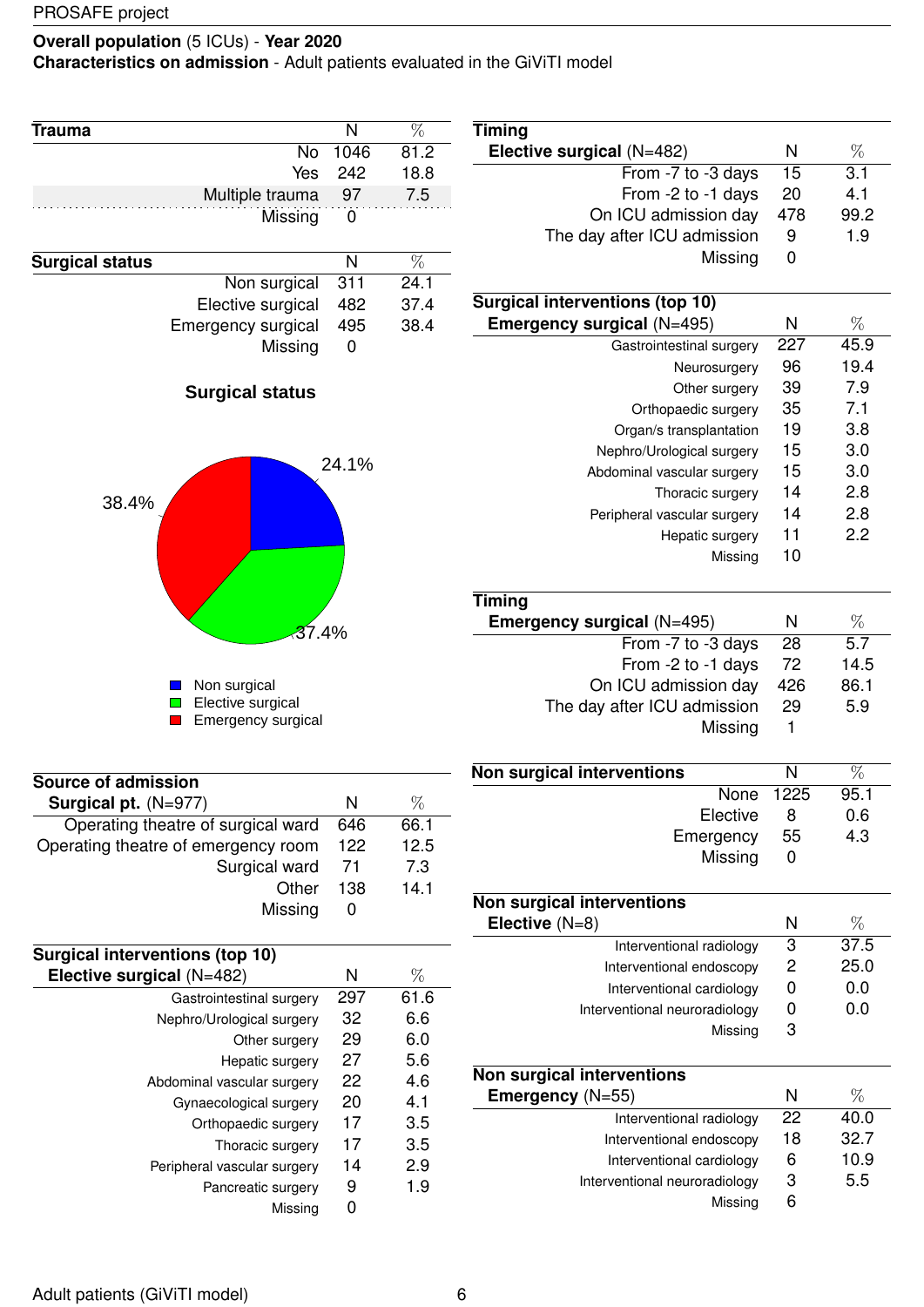**Characteristics on admission** - Adult patients evaluated in the GiViTI model

| $\%$            | Failures on admission (top 10)              | N        | $\%$         |
|-----------------|---------------------------------------------|----------|--------------|
| 3.6             | AB                                          | 155      | 12.0         |
| 1.3             | <b>ABEG</b>                                 | 111      | 8.6          |
| 5.1             | <b>ABE</b>                                  | 76       | 5.9          |
| 0.1             | Ε                                           | 75       | 5.8          |
| 0.9             | A                                           | 60       | 4.7          |
| 3.1             | <b>ABG</b>                                  | 40       | 3.1          |
|                 | <b>BEG</b>                                  | 39       | 3.0          |
| 0.0             | ВE                                          | 38       | 3.0          |
| 6.4             | B                                           | 37       | 2.9          |
| 3.6             | G                                           | 33       | 2.6          |
| 0.2             | Missing                                     | 0        |              |
| 7.5             |                                             |          |              |
|                 | <b>Respiratory failure</b>                  | N<br>694 | $\%$<br>53.9 |
| 0.C             | None                                        |          |              |
| 0.0             | Only hypoxic failure                        | 177      | 13.7         |
|                 | Only hypercapnic failure                    | 39       | 3.0          |
|                 | Hypoxic-hypercapnic failure                 | 55       | 4.3          |
|                 | Intubation for airway maint.                | 323      | 25.1         |
|                 | Missing                                     | 0        |              |
|                 | Cardiovascular failure                      | N        | $\%$         |
|                 | None                                        | 673      | 52.3         |
|                 | Without shock                               | 221      | 17.2         |
|                 | Cardiogenic shock                           | 23       | 1.8          |
|                 | Septic shock                                | 198      | 15.4         |
|                 | Haemorrhagic/hypovolemic shock              | 80       | 6.2          |
|                 | Hypovolemic shock                           | 11       | 0.9          |
|                 | Anaphylactic shock                          | 5        | 0.4          |
|                 | Neurogenic shock                            | 15       | 1.2          |
|                 | Other shock                                 | 22       | 1.7          |
|                 | Mixed shock                                 | 40       | 3.1          |
|                 | Missing                                     | 0        |              |
|                 | Neurologic failure                          | N        | %            |
| 9%              | None                                        | 972      | 93.0         |
|                 | Cerebral coma                               | 51       | 4.9          |
|                 | Metabolic coma                              | 8        | 0.8          |
|                 | Postanoxic coma                             | 10       | 1.0          |
|                 | Toxic coma                                  | 4        | 0.4          |
|                 | Missing or not evaluable                    | 243      |              |
| $\overline{\%}$ | <b>Renal failure (AKIN)</b>                 | N        | $\%$         |
| 2.4             | None                                        | 821      | 63.7         |
| 7.6             | Mild                                        | 228      | 17.7         |
|                 | Moderate                                    | 133      | 10.3         |
| 6.1             | Severe                                      | 106      | 8.2          |
| 7.7<br>5.7      |                                             | 0        |              |
| 1.8             | Missing                                     |          |              |
| 6.3             | <b>Metabolic failure</b>                    | N        | $\%$         |
| 0.3             | None                                        | 946      | 73.4         |
| .66             | $pH \le 7.3$ , PaCO2 $<$ 45 mmHg            | 107      | 8.3          |
| 4.1             | Base deficit $>= 5$ mmol/L, lactate $>1.5x$ | 235      | 18.2         |
|                 | Missing                                     | 0        |              |

| <b>Reason for admission</b>            | N        | $\%$ |
|----------------------------------------|----------|------|
| Monitoring/Weaning                     | 562      | 43.6 |
| Post surgical weaning                  | 17       | 1.3  |
| Surgical monitoring                    | 451      | 35.1 |
| Post interventional weaning            |          | 0.1  |
| Interventional monitoring              | 11       | 0.9  |
| Non surgical monitoring                | 79       | 6.1  |
| Missing                                | 3        |      |
| Admission for procedures/treatments    | $\Omega$ | 0.0  |
| Intensive Treatment                    | 726      | 56.4 |
| Only ventilatory support               | 111      | 8.6  |
| Only cardiovascular support            | 132      | 10.2 |
| Ventilatory and cardiovascular support | 483      | 37.5 |
| Missing                                | 0        |      |
| <b>Palliative Sedation</b>             | 0        | 0.0  |
| Diagnosis of death/Organ donation      | 0        | 0.0  |
| Missing                                | 0        |      |



| <b>Failures on admission</b> | N   | %    |
|------------------------------|-----|------|
| No                           | 417 | 32.4 |
| Yes                          | 871 | 67.6 |
| A: Respiratory failure       | 594 | 46.1 |
| B: Cardiovascular failure    | 615 | 47.7 |
| C: Neurological failure      | 73  | 5.7  |
| D: Hepatic failure           | 23  | 1.8  |
| E: Renal failure             | 467 | 36.3 |
| F: Acute skin failure        | 4   | 0.3  |
| G: Metabolic failure         | 342 | 26.6 |
| H: Coagulation failure       | 53  | 4.1  |
| Missing                      | ŋ   |      |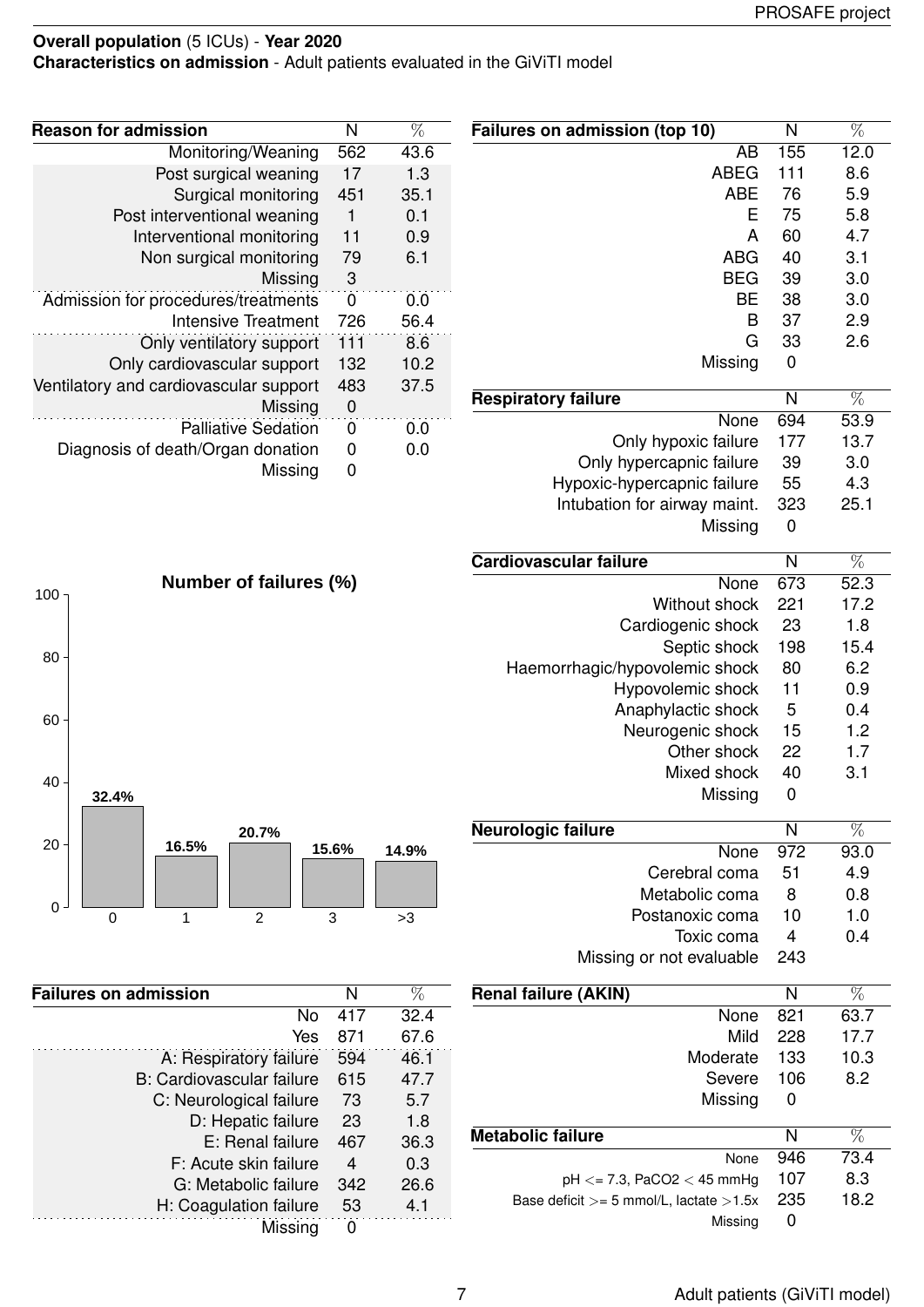**Characteristics on admission** - Adult patients evaluated in the GiViTI model

| <b>Clinical conditions on admission</b>          | N                     | $\overline{\%}$  | Trauma (anatomical districts)        | N                       | $\overline{\%}$ |
|--------------------------------------------------|-----------------------|------------------|--------------------------------------|-------------------------|-----------------|
| Respiratory                                      | 235                   | $\frac{1}{18.2}$ | Head                                 | 151                     | 11.7            |
| Pleural effusion                                 | 83                    | 6.4              | Traumatic subarachnoid haemorrhage   | 96                      | 7.5             |
| Aspiration pneumonia                             | 59                    | 4.6              | Traumatic Subdural haematoma         | 91                      | 7.1             |
| Atelectasis                                      | 34                    | 2.6              | Skull fracture                       | 77                      | 6.0             |
| Lung cancer                                      | 26                    | 2.0              | Cerebral contusion/laceration        | 74                      | 5.7             |
| Moderate ARDS                                    | 22                    | 1.7              | Maxillofacial fracture               | 58                      | 4.5             |
| Cardiovascular                                   | 210                   | 16.3             | Spine                                | 62                      | 4.8             |
| Acute severe arrhythmia: tachycardias            | 48                    | 3.7              | Vertebral fracture, without deficit  | 35                      | 2.7             |
| Left heart failure without pulm. edema           | 38                    | 3.0              | Tetraplegia                          | 13                      | 1.0             |
| Cardiac arrest                                   | 29                    | 2.3              | Cervical injury, incomplete deficit  | $\overline{7}$          | 0.5             |
| Non-ruptured aneurysm                            | 27                    | 2.1              | Chest                                | 85                      | 6.6             |
| Left heart failure with pulmonary edema          | 24                    | 1.9              | Traum. haemothorax/pneumothorax      | 51                      | 4.0             |
| Neurological                                     | 105                   | 8.2              | Other injuries of the chest          | 42                      | 3.3             |
| Brain tumour                                     | 24                    | 1.9              | Severe lung contusion/laceration     | 36                      | 2.8             |
| Neuropathy/myopathy                              | 18                    | 1.4              | Abdomen                              | 37                      | 2.9             |
| Cerebral artery stroke                           | 16                    | 1.2              | Spleen: Moderate-Severe laceration   | 13                      | 1.0             |
| Seizures                                         | 15                    | 1.2              | Minor injuries of the abdomen        | 13                      | 1.0             |
| Non traumatic cerebral oedema                    | 12                    | 0.9              | Liver: Moderate-Severe laceration    | 10                      | 0.8             |
| Gastrointestinal and hepatic                     | 538                   | 41.8             | Pelvis/bone/joint & muscle           | 61                      | 4.7             |
| Digestive tract malignancy                       | 289                   | 22.4             | Long bone fracture                   | 51                      | 4.0             |
| Intestinal occlusion                             | 72                    | 5.6              | Multiple fracture of the pelvis      | 8                       | 0.6             |
| Gastrointestinal perforation                     | 66                    | 5.1              | Massive crush/amputation             | 4                       | 0.3             |
| Paralytic Ileus                                  | 55                    | 4.3              | Major vessels injury                 | 17                      | 1.3             |
| Hepatic malignancy                               | 34                    | 2.6              | Aorta: rupture/dissection            | 5                       | 0.4             |
| Trauma (anatomical districts)                    | 242                   | 18.8             | Neck vessels: dissection/transection | $\overline{\mathbf{4}}$ | 0.3             |
| Head                                             | 151                   | 11.7             | Proximal limbs vessels: transection  | $\overline{4}$          | 0.3             |
| Chest                                            | 85                    | 6.6              | Miscellaneous                        | $\mathbf{1}$            | 0.1             |
| Spine                                            | 62                    | 4.8              | Inhalation injury                    | 1                       | 0.1             |
| Pelvis/bone/joint & muscle                       | 61                    | 4.7              |                                      | 0                       | 0.0             |
| Abdomen                                          | 37                    | 2.9              | Missing                              | 0                       |                 |
| Major vessels injury                             | 17                    | 1.3              |                                      |                         |                 |
| Miscellaneous                                    | 1                     | 0.1              | Infection severity on admission      | N                       | $\sqrt[0]{0}$   |
| Other                                            | 359                   | 27.9             | None                                 | 799                     | 62.0            |
| Other disease                                    | 175                   | 13.6             | <b>INFECTION WITHOUT SEPSIS</b>      | 161                     | 12.5            |
| Nephrourologic disease                           | 98                    | 7.6              | <b>SEPSIS</b>                        | 96                      | 7.5             |
| Metabolic disorder                               | 53                    | 4.1              | SEPTIC SHOCK                         | 232                     | 18.0            |
| Coagulation disorder                             | 53                    | 4.1              | Missing                              | $\boldsymbol{0}$        |                 |
| Gynaecological disease                           | 27                    | 2.1              | Infection severity on admission      |                         |                 |
| Post transplantation                             | 46                    | 3.6              | Patients infected (N=489)            |                         |                 |
| Liver transplantation                            | 25                    | 1.9              |                                      |                         |                 |
| Lung transplantation                             | 13                    | 1.0              |                                      |                         |                 |
| Infections                                       | 489                   | 38.0             |                                      | 32.9%                   |                 |
| Pneumonia                                        | 195                   | 15.1             |                                      |                         |                 |
| Post-surgical peritonitis                        | 63                    | 4.9              | 47.4%                                |                         |                 |
| NON-surgical secondary peritonitis               | 62                    | 4.8              |                                      |                         |                 |
| Clinical sepsis                                  | 40                    | 3.1              |                                      |                         |                 |
| NON-surgical urinary tract infection             | 38                    | 3.0              |                                      |                         |                 |
| NON-surgical skin/soft tissue infection          | 35                    | 2.7              | 19.6%                                |                         |                 |
| Primary peritonitis                              | 23                    | 1.8              |                                      |                         |                 |
| Post-surgical skin/soft tissue infection         | 21                    | 1.6              | <b>INFECTION WITHOUT SEPSIS</b>      |                         |                 |
| Cholecystitis/cholangitis                        | 18                    | 1.4              | <b>SEPSIS</b><br>SEPTIC SHOCK        |                         |                 |
| Post-surgical urinary tract infection<br>Missing | 9<br>$\boldsymbol{0}$ | 0.7              |                                      |                         |                 |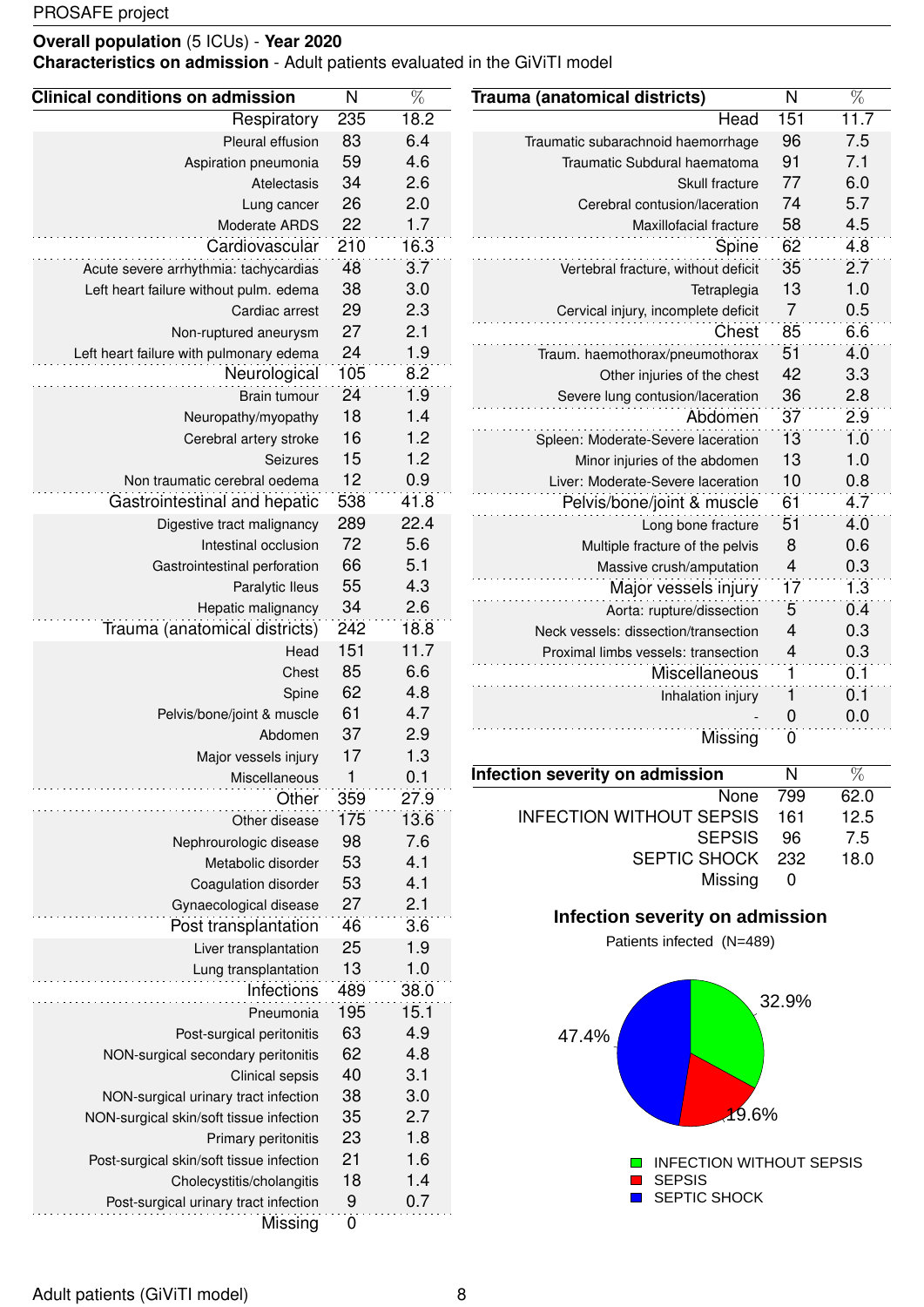### **Overall population** (5 ICUs) - **Year 2020 Severity scores** - Adult patients evaluated in the GiViTI model







**SOFA (%)**

20

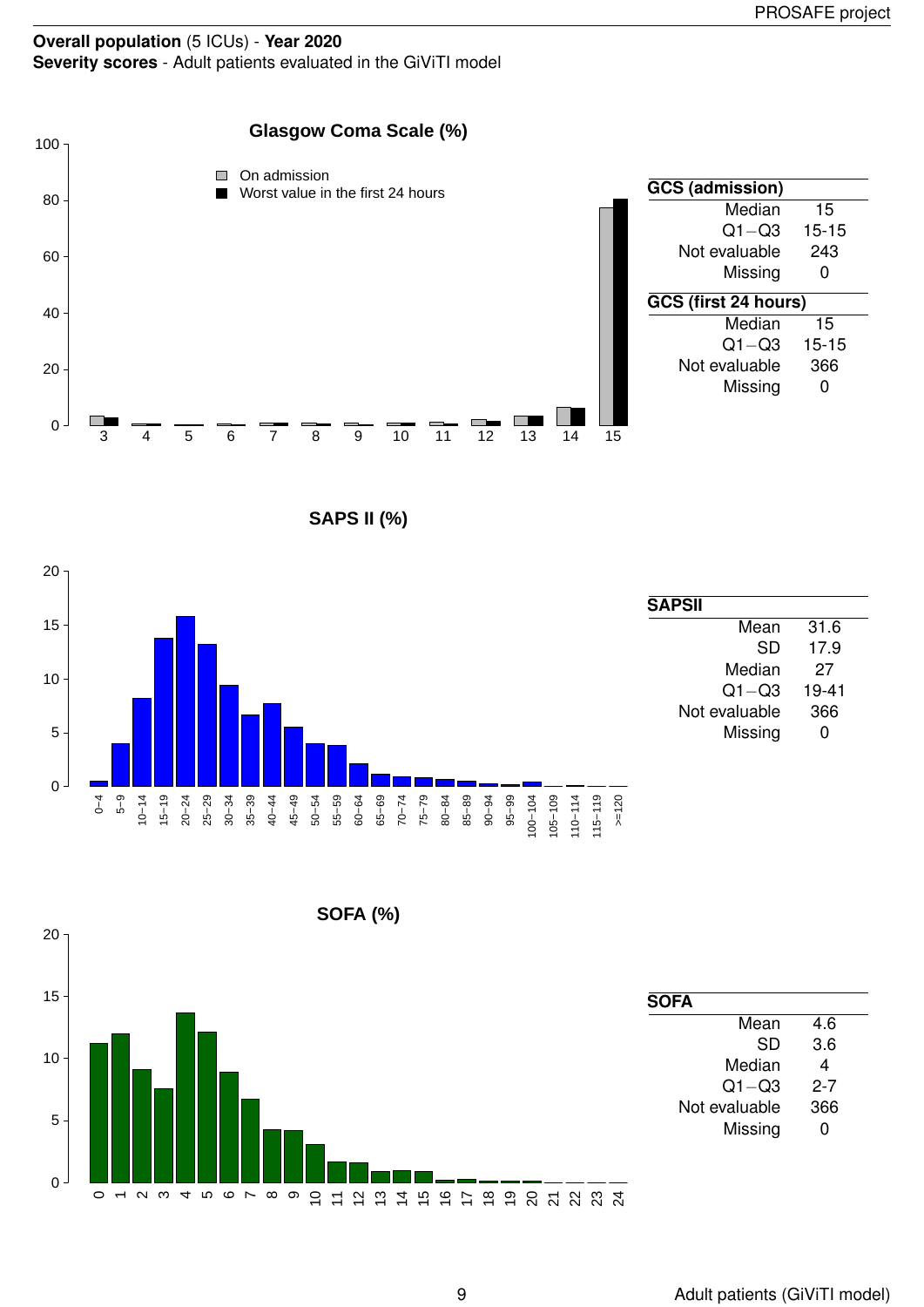U.

### **Overall population** (5 ICUs) - **Year 2020**

**Characteristics during the stay** - Adult patients evaluated in the GiViTI model

| <b>Complications during the stay</b> | N                       | $\%$            | <b>Renal failure occured (AKIN)</b>            | $\overline{N}$   | $\overline{\%}$ |
|--------------------------------------|-------------------------|-----------------|------------------------------------------------|------------------|-----------------|
| No                                   | 612                     | 47.5            | None                                           | 1135             | 88.1            |
| Yes                                  | 676                     | 52.5            | Mild                                           | 32               | 2.5             |
| Missing                              | $\mathbf 0$             |                 | Moderate                                       | 40               | 3.1             |
|                                      |                         |                 | Severe                                         | 81               | 6.3             |
| <b>Failures during the stay</b>      | $\overline{\mathsf{N}}$ | $\overline{\%}$ | Missing                                        | 0                |                 |
| <b>No</b>                            | 992                     | 77.0            |                                                |                  |                 |
| Yes                                  | 296                     | 23.0            | <b>Complications during the stay</b>           | N                | $\overline{\%}$ |
| A: Respiratory failure               | 99                      | 7.7             | Respiratory                                    | 206              | 16.0            |
| <b>B: Cardiovascular failure</b>     | 108                     | 8.4             | Pleural effusion                               | 89               | 6.9             |
| C: Neurological failure              | 42                      | 3.3             | Atelectasis                                    | 48               | 3.7             |
| D: Hepatic failure                   | 50                      | 3.9             |                                                | 46               | 3.6             |
| E: Renal failure (AKIN)              | 153                     | 11.9            | Aspiration pneumonia                           | 20               | 1.6             |
| F: Acute skin failure                | $\overline{c}$          | 0.2             | Pneumothorax/Pneumomediastinum                 |                  |                 |
| G: Metabolic failure                 | 71                      | 5.5             | Moderate ARDS                                  | 18               | 1.4             |
| H: Coagulation failure               | 39                      | 3.0             | Cardiovascular                                 | 173              | 13.4            |
| Missing                              | $\pmb{0}$               |                 | Acute severe arrhythmia: tachycardias          | 96               | 7.5             |
|                                      |                         |                 | Cardiac arrest                                 | 23               | 1.8             |
| Failures during the stay (top 10)    | N                       | $\overline{\%}$ | Deep venous thrombosis                         | 23               | 1.8             |
| E                                    | 54                      | 4.2             | Pulmonary edema                                | 22               | 1.7             |
| G                                    | 33                      | 2.6             | Acute severe arrhythmia: bradycardias          | 20               | 1.6             |
| A                                    | 24                      | 1.9             | Neurological                                   | 178              | 13.8            |
| B                                    | 23                      | 1.8             | Drowsiness/agitation/delirium                  | 125              | 9.7             |
| <b>AB</b>                            | 15                      | 1.2             | Brain edema                                    | 33               | 2.6             |
| <b>AE</b>                            | 14                      | 1.1             | Intracranial hypertension                      | 21               | 1.6             |
| <b>BE</b>                            | 12                      |                 | CrIMyNe                                        | 19               | 1.5             |
|                                      |                         | 0.9             | Seizures                                       | 14               | 1.1             |
| D                                    | 11                      | 0.9             | Gastrointestinal and hepatic                   | 218              | 16.9            |
| C                                    | 7                       | 0.5             | Paralytic Ileus                                | 113              | 8.8             |
| <b>ABE</b>                           | 6                       | 0.5             | Liver Dysfunction Syndrome                     | 43               | 3.3             |
| Missing                              | 0                       |                 | Gastrointestinal perforation                   | 30               | 2.3             |
| <b>Respiratory failure occured</b>   | N                       | $\overline{\%}$ | Anastomotic dehiscence                         | 24               | 1.9             |
|                                      |                         |                 | Bowel ischaemia                                | 24               | 1.9             |
| None                                 | 1189                    | 92.3            | Other                                          | 183              | 14.2            |
| Intubation for airway maint.         | 15                      | 1.2             | Other disease                                  | 85               | 6.6             |
| Hypoxic failure                      | 71                      | 5.5             | Metabolic disorder                             | 71               | 5.5             |
| Hypercapnic failure                  | 32                      | 2.5             | Nephrourologic disease                         | 44               | 3.4             |
| Missing                              | $\mathbf 0$             |                 | Other skin and/or soft tissue pathology        | 10               | 0.8             |
| Cardiovascular failure occured       | $\overline{N}$          | $\overline{\%}$ | Category/Stage II: Partial Thickness Skin Loss | 6                | 0.5             |
| None                                 | 1180                    | 91.6            | Blunt cerebral vessels trauma                  | $\overline{c}$   | 0.2             |
|                                      |                         |                 | Delayed spleen rupture                         | $\mathbf{2}$     | 0.2             |
| Cardiogenic shock                    | 21                      | 1.6             |                                                |                  |                 |
| Hypovolemic shock                    | 6                       | 0.5             | Infections                                     | 301              | 23.4            |
| Haemorrhagic/hypovolemic shock       | 12                      | 0.9             | Pneumonia                                      | 147              | 11.4            |
| Septic shock                         | 64                      | 5.0             | Post-surgical peritonitis                      | 58               | 4.5             |
| Anaphylactic shock                   | 1                       | 0.1             | NON-surgical urinary tract infection           | 29               | 2.3             |
| Neurogenic shock                     | 1                       | 0.1             | Post-surgical skin/soft tissue infection       | 26               | 2.0             |
| Other shock                          | 13                      | 1.0             | Clinical sepsis                                | 17               | 1.3             |
| Missing                              | $\mathbf 0$             |                 | Other fungal infections                        | 16               | 1.2             |
|                                      |                         |                 | L.R.T.I. other than pneumonia                  | 13               | 1.0             |
| <b>Neurological failure occured</b>  | $\overline{\mathsf{N}}$ | $\overline{\%}$ | NON-surgical skin/soft tissue infection        | 11               | 0.9             |
| None                                 | 1246                    | 96.7            | NON-surgical secondary peritonitis             | 10               | 0.8             |
| Cerebral coma                        | 24                      | 1.9             | Tertiary peritonitis                           | 10               | 0.8             |
| Metabolic coma                       | 17                      | 1.3             | Missing                                        | $\boldsymbol{0}$ |                 |
| Postanoxic coma                      | 6                       | 0.5             |                                                |                  |                 |

Missing 0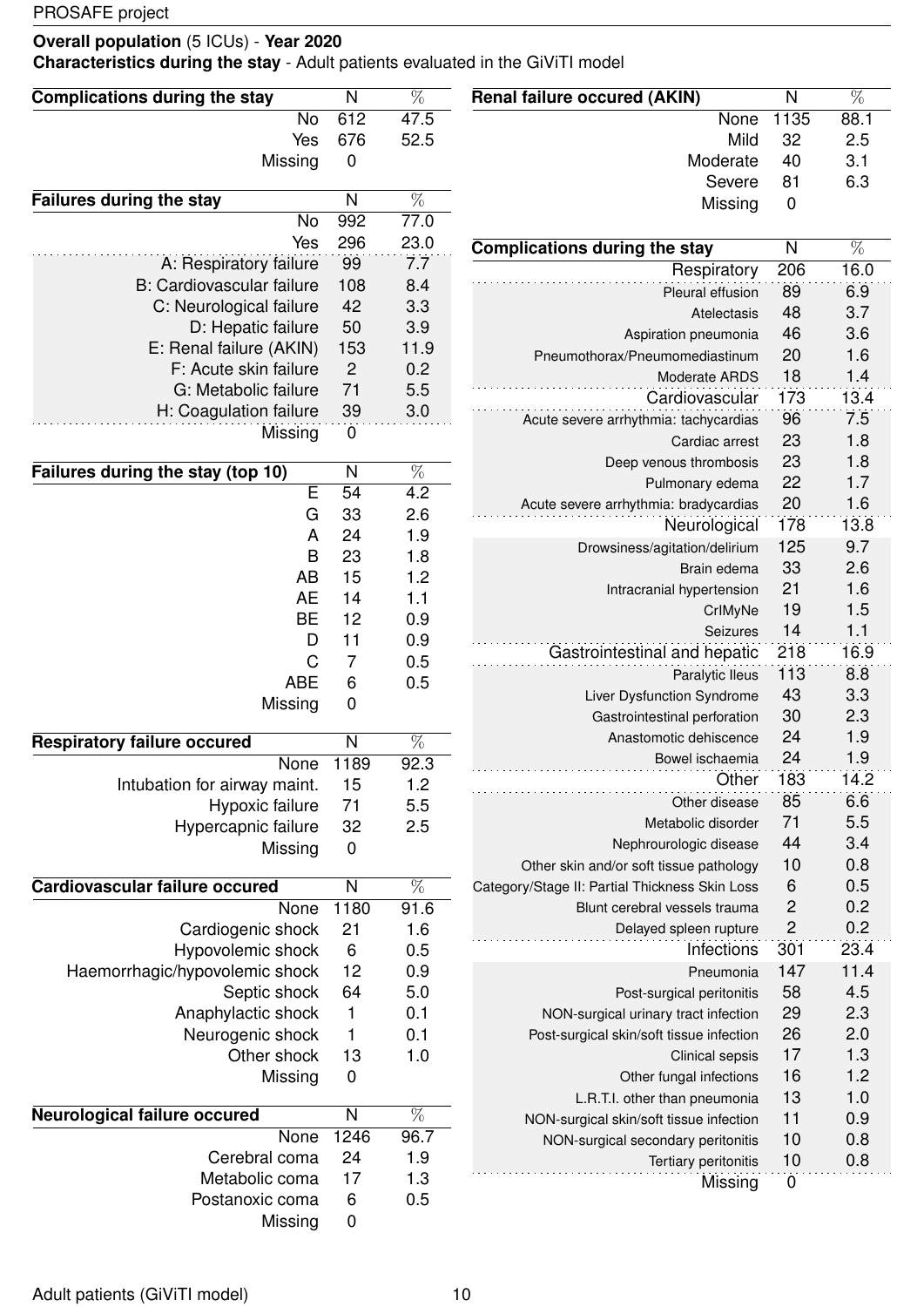### **Overall population** (5 ICUs) - **Year 2020 Characteristics during the stay** - Adult patients evaluated in the GiViTI model

| <b>Infections</b>                | N   | $\%$ | <b>Maximum severity of infection</b> | N    | %    |
|----------------------------------|-----|------|--------------------------------------|------|------|
| None                             | 615 | 47.7 | None                                 | 615  | 47.7 |
| Only on admission 372            |     | 28.9 | <b>INFECTION WITHOUT SEPSIS</b>      | -253 | 19.6 |
| On admission and during ICU stay | 117 | 9.1  | <b>SEPSIS</b>                        | 151  | 11.7 |
| Only during ICU stay             | 184 | 14.3 | SEPTIC SHOCK                         | 269  | 20.9 |
| Missing                          | 0   |      | Missing                              | 0    |      |

|           | <b>Severity evolution</b>       |                          |                                                     | During the stay |                               |            |
|-----------|---------------------------------|--------------------------|-----------------------------------------------------|-----------------|-------------------------------|------------|
|           | N(R %)                          | None                     | <b>INFECTION</b><br><b>WITHOUT</b><br><b>SEPSIS</b> | <b>SEPSIS</b>   | <b>SEPTIC</b><br><b>SHOCK</b> | <b>TOT</b> |
|           | None                            | 615 (77.0%)              | 110 (13.8%)                                         | 50 (6.3%)       | $24(3.0\%)$                   | 799        |
| Admission | <b>INFECTION WITHOUT SEPSIS</b> |                          | 143 (88.8%)                                         | 13 (8.1%)       | $5(3.1\%)$                    | 161        |
|           | <b>SEPSIS</b>                   | $\overline{\phantom{a}}$ |                                                     | 88 (91.7%)      | 8(8.3%)                       | 96         |
|           | SEPTIC SHOCK                    | $\blacksquare$           |                                                     |                 | 232 (100.0%)                  | 232        |
|           | <b>TOT</b>                      | 615                      | 253                                                 | 151             | 269                           | 1288       |

| Ventil. Associat. Pneumonia (VAP)          | N    | $\%$          | <b>Catheter Bacteraemia (CR-BSI)</b>             | N    | $\overline{\%}$ |
|--------------------------------------------|------|---------------|--------------------------------------------------|------|-----------------|
| No.                                        | 1157 | 89.8          | No.                                              | 1283 | 99.6            |
| Yes                                        | 131  | 10.2          | Yes                                              | 5    | 0.4             |
| Missing                                    | 0    |               | Missing                                          | 0    |                 |
| <b>Incidence of VAP</b>                    |      |               | <b>Incidence of CR-BSI</b>                       |      |                 |
| (Pts. with VAP/1000 days of VM pre-VAP)    |      |               | (Pts. with CR-BSI/1000 days of CVC pre-CR-BSI)   |      |                 |
| Estimate                                   |      | 30.5          | Estimate                                         |      | 0.6             |
| CI (95%)                                   |      | $25.5 - 36.1$ | CI (95%)                                         |      | $0.2 - 1.3$     |
| <b>Incidence of VAP</b>                    |      |               | Incidence of CR-BSI                              |      |                 |
| (Pts. with VAP/pts. ventilated for 8 days) |      |               | (Pts. with CR-BSI/pts. catheterized for 12 days) |      |                 |
| Estimate                                   |      | 24.4%         | Estimate                                         |      | 0.7%            |
| CI (95%)                                   |      | $20.4 - 28.9$ | CI (95%)                                         |      | $0.2 - 1.5$     |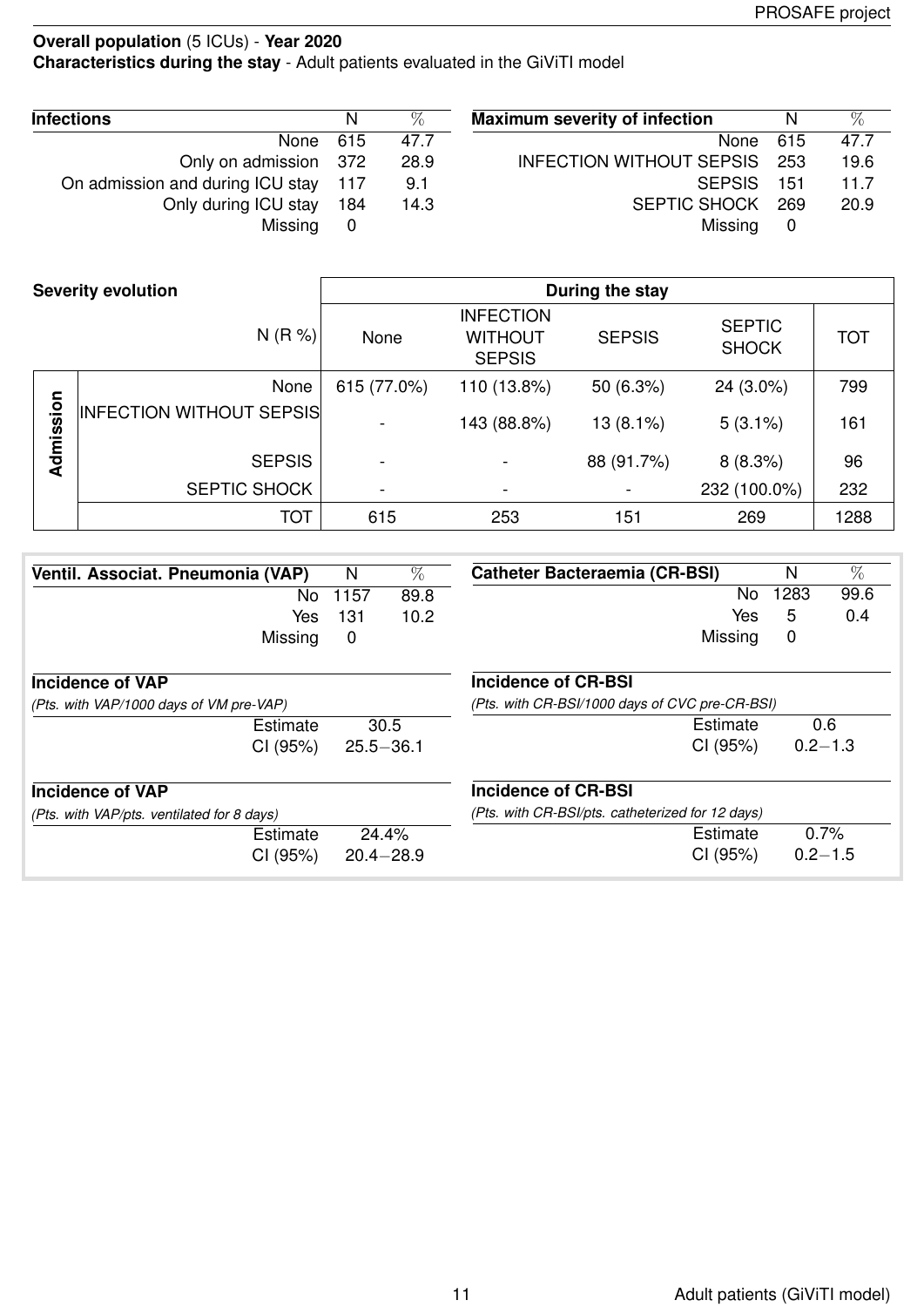| Process indicators - Adult patients evaluated in the GiViTI model<br>Overall population (5 ICUs) - Year 2020 |                          |                             |                            |                                      |                                                             |                   |                   |                                                                         |                     |                                                      |                               |                     |
|--------------------------------------------------------------------------------------------------------------|--------------------------|-----------------------------|----------------------------|--------------------------------------|-------------------------------------------------------------|-------------------|-------------------|-------------------------------------------------------------------------|---------------------|------------------------------------------------------|-------------------------------|---------------------|
|                                                                                                              | 9se                      |                             | On admission               |                                      | On discharge                                                |                   |                   | ength (days)                                                            |                     |                                                      | Days from admission           |                     |
| Procedures and/or treatments (Missing=0)                                                                     | z                        | $\overline{\delta}^{\circ}$ | z                          | $\delta$                             | z                                                           | $\delta$          | Median            | Q1-Q3                                                                   | Missing             | Median                                               | Q1-Q3                         | Missing             |
| Procedures (antibiotics excluded)                                                                            | 1266                     | 98.3                        |                            |                                      |                                                             |                   |                   |                                                                         |                     |                                                      |                               |                     |
| Invasive ventilation                                                                                         | 640                      | 49.7                        | 852258888888               |                                      | 68989957728                                                 |                   |                   | $\begin{array}{l} 1-13 \\ -3-15 \\ -1-3 \\ -1-1 \end{array}$            |                     |                                                      |                               |                     |
| Non invasive ventilation                                                                                     | 124                      | 9.6                         |                            |                                      |                                                             |                   |                   |                                                                         |                     |                                                      |                               |                     |
| Tracheostomy                                                                                                 | 117                      | $\overline{9}$              |                            |                                      |                                                             |                   |                   |                                                                         |                     |                                                      |                               |                     |
| iNO (inhaled nitric oxide)                                                                                   | 45                       | 3.5                         |                            |                                      |                                                             |                   |                   |                                                                         | 000000000           | $0 - 2 - 0 - 0 - 0$                                  |                               | 000000000           |
| Central Venous Catheter                                                                                      | 1116                     | 86.6                        |                            |                                      |                                                             |                   |                   |                                                                         |                     |                                                      |                               |                     |
| PICC                                                                                                         | 76                       | 5.9                         |                            |                                      |                                                             |                   |                   |                                                                         |                     |                                                      |                               |                     |
| <b>Arterial Catheter</b>                                                                                     | 1135                     | 88.1                        |                            |                                      |                                                             |                   |                   |                                                                         |                     |                                                      |                               |                     |
| Vasoactive drugs                                                                                             | 908                      | 70.5                        |                            |                                      |                                                             |                   |                   |                                                                         |                     |                                                      |                               |                     |
| Antiarrhythmics                                                                                              | 136                      | 10.6                        |                            |                                      |                                                             |                   |                   |                                                                         |                     |                                                      |                               |                     |
| <b>IABP</b>                                                                                                  | $\circ$                  | 0.0                         |                            |                                      |                                                             |                   |                   |                                                                         |                     |                                                      |                               |                     |
| Invasive monitoring of C.O.                                                                                  | 53                       | $\frac{1}{4}$               |                            |                                      |                                                             |                   |                   |                                                                         |                     |                                                      |                               |                     |
| Continous monitoring of ScVO2                                                                                | $\overline{\phantom{a}}$ | 0.5                         | $\frac{4}{9}$ (0) $\alpha$ | $-5.8$                               | $\circ$ $\circ$                                             | $\frac{1}{2}$ o o | 240               | $2 - 13$<br>$2 - 4$<br>$1 - 2$                                          | $\circ \circ \circ$ |                                                      |                               | $\circ \circ \circ$ |
| Temporary pacing                                                                                             | $\overline{\mathcal{A}}$ | 0.3                         |                            |                                      |                                                             |                   |                   |                                                                         |                     | $O$ $N$ $O$                                          | $0 - 2 - 1 - 0 - 0$           |                     |
| Ventricular assistance                                                                                       | $\circ$                  | $\overline{0}$              |                            |                                      |                                                             |                   |                   |                                                                         |                     |                                                      |                               |                     |
| DC-shock                                                                                                     | $\overline{24}$          | $\ddot{ }$ .5               |                            |                                      |                                                             |                   |                   |                                                                         |                     |                                                      |                               |                     |
| <b>CPR</b>                                                                                                   | $\frac{6}{1}$            | $\frac{1}{2}$               |                            |                                      |                                                             |                   |                   |                                                                         |                     |                                                      |                               |                     |
| Massive blood transfusion                                                                                    | $\frac{8}{18}$           | $\frac{4}{1}$               |                            |                                      |                                                             |                   |                   |                                                                         |                     |                                                      |                               |                     |
| ICP monitoring without CSF drainage                                                                          | 77                       | $\overline{6}$ .0           |                            |                                      |                                                             |                   |                   | $3 - 22$ $3 - 21$ $- 8 - 8$ $- 21$ $- 8$ $- 8$ $- 21$ $- 8$ $- 1$ $- 1$ |                     |                                                      |                               | 000000000           |
| ICP monitoring with CSF drainage                                                                             | $\frac{1}{4}$            | $\frac{1}{1}$               |                            |                                      |                                                             |                   |                   |                                                                         |                     |                                                      |                               |                     |
| External ventricular drainage without ICP                                                                    | $\frac{3}{2}$            | $\frac{0}{1}$               |                            |                                      |                                                             |                   |                   |                                                                         |                     |                                                      |                               |                     |
| Haemofiltration                                                                                              | က                        | 7.7                         |                            |                                      |                                                             |                   |                   |                                                                         |                     |                                                      |                               |                     |
| Haemodialysis                                                                                                | 99                       |                             |                            |                                      |                                                             |                   |                   |                                                                         |                     |                                                      |                               |                     |
| ECMO                                                                                                         | $\mathbf{\Omega}$        | $0.\overline{2}$            |                            | 5.0<br>0.0<br>5.0<br>5.0<br>5.0<br>0 | $\circ \overset{\circ}{\circ} \circ \circ \circ \land \neg$ |                   | 85795             |                                                                         | 000000              |                                                      |                               |                     |
| Hepatic clearance techniques                                                                                 | $\overline{\phantom{m}}$ | $\overline{C}$              |                            |                                      |                                                             |                   |                   |                                                                         |                     |                                                      |                               |                     |
| Clearance techniques during sepsis                                                                           | LO                       | 0.4                         |                            |                                      | $\overline{\phantom{a}}$                                    | $\overline{C}$    | $\overline{ }$    |                                                                         | $\circ$             |                                                      | $-1$                          | $\circ$             |
| IAP (intra-abdominal pressure)                                                                               | 164                      | 12.7                        |                            |                                      |                                                             |                   |                   |                                                                         |                     |                                                      |                               |                     |
| Hypothermia                                                                                                  | $\frac{6}{1}$            | $\frac{2}{1}$               |                            |                                      |                                                             |                   |                   |                                                                         |                     |                                                      |                               |                     |
| Enteral nutrition                                                                                            | 644                      | 50.0                        |                            | 5<br>257<br>20                       | 0 35<br>0 36<br>4 4                                         | 9.361             | $ \omega$ 4       | $\frac{1}{2}$ - 13<br>2 - 8                                             | $\circ \circ \circ$ | $\circ$ $\overline{ }$ $\overline{ }$ $\overline{ }$ |                               | 000                 |
| Parenteral nutrition                                                                                         | 777                      | 60.3                        |                            |                                      |                                                             |                   |                   |                                                                         |                     |                                                      | $0 - 2$<br>$1 - 7$<br>$1 - 7$ |                     |
| SDD (Topical, Topical and systemic)                                                                          | $\circ$                  | 0.0                         |                            |                                      |                                                             |                   |                   |                                                                         |                     |                                                      |                               |                     |
| Patient restraint                                                                                            | $\overline{\mathcal{E}}$ | 2.4                         |                            |                                      |                                                             |                   |                   |                                                                         |                     |                                                      |                               |                     |
| Peridural catheter                                                                                           | 201                      | 15.6                        | 196                        | Ņ<br>ம்                              | 164                                                         | 12.7              | $\mathbf{\alpha}$ | $2 - 4$                                                                 | $\circ$             | $\circ$ $\circ$                                      | $0 - 4$                       | $\circ$             |
| Electrical cardioversion                                                                                     | $\infty$                 | 0.6                         |                            |                                      |                                                             |                   |                   |                                                                         |                     |                                                      |                               |                     |
| Vacuum therapy                                                                                               | $\overline{2}$           | $\frac{5}{1}$               |                            |                                      |                                                             |                   |                   |                                                                         |                     |                                                      |                               |                     |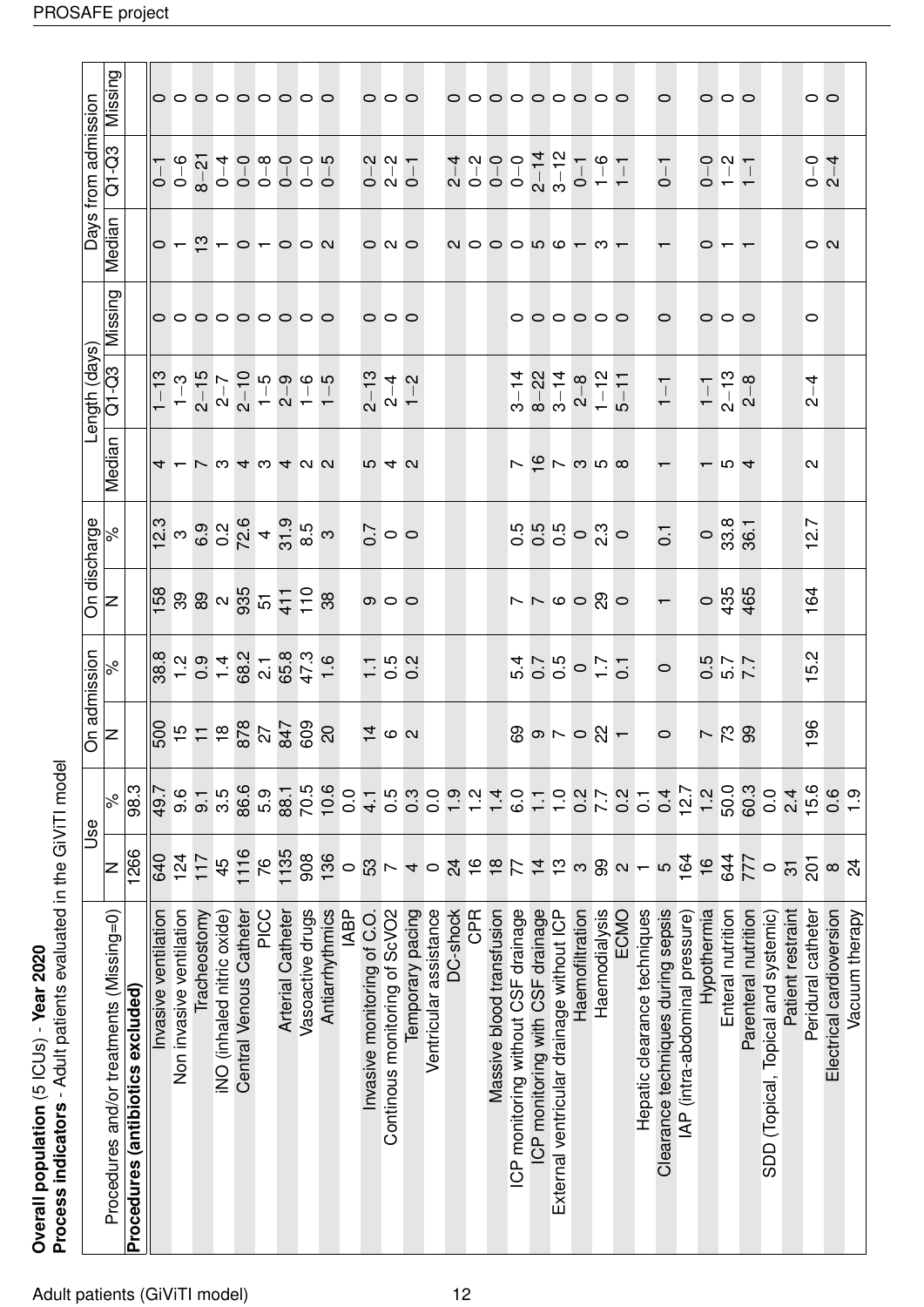Overall population (5 ICUs) - Year 2020<br>Process indicators - Adult patients evaluated in the GiViTI model **Process indicators** - Adult patients evaluated in the GiViTI model **Overall population** (5 ICUs) - **Year 2020**

|                                                                   |      | Use      | On admission    |               | On discharge  |               |             | Length (days)     |         |                | Days from admission |         |
|-------------------------------------------------------------------|------|----------|-----------------|---------------|---------------|---------------|-------------|-------------------|---------|----------------|---------------------|---------|
| Procedures and/or treatments (Missing=0)                          |      | $\delta$ | Z               | $\delta$      | Z             | <sub>So</sub> |             | $M$ edian   Q1-Q3 | Missing | <b>Aedian</b>  | $Q1 - Q3$           | Missing |
| <b>Antibiotics</b>                                                | 1163 | ვ<br>თ   |                 |               |               |               |             |                   |         |                |                     |         |
| Antibiotic prophylaxis                                            | 554  | 43.0     | 422             | 32.8          | 172           | 13.4          |             | $0 - 2$           |         |                | $0-$                |         |
| Empirical antibiotic therapy (infection diagnosis<br>confirmed)   | 407  | 31.6     | $\frac{8}{218}$ | 16.9          | 88            | 8.9           | ო           | $\frac{4}{1}$     |         |                | $0 - 2$             |         |
| Empirical antibiotic therapy (infection diagnosis<br>uncontirmed) | 210  | 16.3     | 80              | S.3           | 155           | $\frac{2}{1}$ | ო           | $2 - 5$           |         |                | $0 - 2$             |         |
| Targeted antibiotic therapy                                       | 452  | - 55.1   | 103             | $\infty$      |               | 23.6          |             | $3 - 14$          |         |                | $2 - 5$             |         |
| Antifungal in empirical therapy                                   | 79   | ن<br>©   | $\overline{2}$  | <u>ာ</u>      | 8<br>24<br>24 | $\frac{1}{1}$ | 4           | $\frac{8}{2}$     |         |                | $0 - 4$             |         |
| Antifungal in targeted therapy                                    | 105  | ي<br>8   | $\frac{1}{2}$   | $\frac{5}{1}$ |               | 4.9           | $\tilde{c}$ | $5 - 15$          |         | ო              | $1 - 8$             |         |
| Pre-emptive antifungal                                            |      | 0.9      |                 | 0.7           |               | م.<br>0       | <b>LO</b>   | $4 - 6$           |         | $\overline{4}$ | $8 - 16$            |         |
|                                                                   |      |          |                 |               |               |               |             |                   |         |                |                     |         |

|                    | R                                | <u>ထိ</u>  | 28.8                  | 15.2                 | 44.0                    | يہ<br>8 |  |
|--------------------|----------------------------------|------------|-----------------------|----------------------|-------------------------|---------|--|
|                    |                                  |            | ဢ                     | 88                   | 8                       | 15      |  |
| Antibiotic therapy | Pt. infected in ICU only (N=184) | lo therapy | <b>Only empirical</b> | <b>Only targeted</b> | argeted after empirical | Other   |  |

Missing 0

| Antifungal therapy               |                |          |
|----------------------------------|----------------|----------|
| Pt. infected in ICU only (N=184) |                | R        |
| No therapy                       | $\frac{1}{5}$  | ್ಷ       |
| Only empirical                   |                | ი<br>ბ   |
| Only targeted                    | $\overline{5}$ | ي<br>8   |
| Targeted after empirical         |                | 22<br>24 |
| <b>Other</b>                     |                |          |
| Missing                          |                |          |
|                                  |                |          |

%

 $\sqrt{\frac{7}{8}}$  5 9 9 9 1 1

| Adult patients (GiViTI model) |
|-------------------------------|
|                               |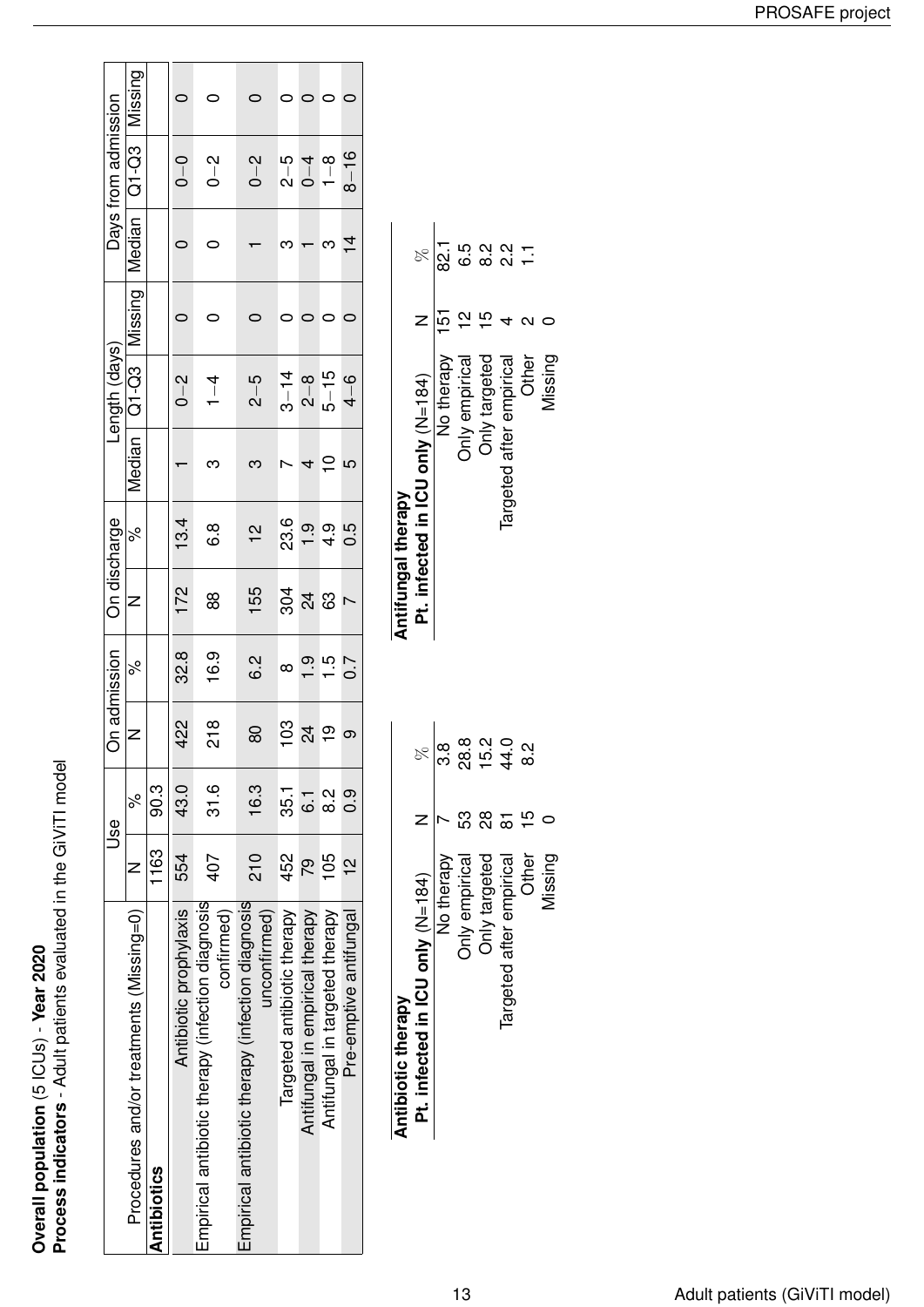### **Overall population** (5 ICUs) - **Year 2020**

**Process indicators** - Adult patients evaluated in the GiViTI model Length (days)

|                                       |     |      |      |      | Lengin (days) |           |         |
|---------------------------------------|-----|------|------|------|---------------|-----------|---------|
| <b>Invasive ventilation</b> $(N=640)$ |     | %    | Mean | SD   | Median        | $Q1-Q3$   | Missing |
| Due to pulmonary failure              | 279 | 38.0 | 9.8  | 11.9 | b             | $2 - 13$  |         |
| For airway mainteinance 315           |     | 42.9 | 8.4  | 9.7  |               | $1 - 13$  |         |
| In weaning                            | -21 | 2.9  | 0.7  | 0.5  |               | $0 - 1$   |         |
| Not evaluable                         | 119 | 16.2 | 7.4  | 12.0 |               | 1–8       | 94      |
| Reintubation within 48 hours          | 10  | 1.4  | 4.4  | 2.6  | 3.5           | $3 - 575$ |         |

| Non invasive ventilation $(N=124)$                                                          | N              | $\overline{\%}$ |  |  |
|---------------------------------------------------------------------------------------------|----------------|-----------------|--|--|
| Non invasive ventilation only                                                               | 42             | 33.9            |  |  |
| Non invasive ventilation failed                                                             | 18             | 14.5            |  |  |
| For weaning                                                                                 | 54             | 43.5            |  |  |
| Other                                                                                       | 10             | 8.1             |  |  |
| Missing                                                                                     | 0              |                 |  |  |
| Tracheostomy not present on<br>admission $(N=106)$                                          | N              | %               |  |  |
| Surgical                                                                                    | 25             | 23.6            |  |  |
| Percutwist                                                                                  | 32             | 30.2            |  |  |
| Ciaglia                                                                                     | 24             | 22.6            |  |  |
| Monodil. Ciaglia                                                                            | $\overline{c}$ | 1.9             |  |  |
| Fantoni                                                                                     | 0              | 0.0             |  |  |
| Griggs                                                                                      | 5              | 4.7             |  |  |
| Other Kind                                                                                  | 10             | 9.4             |  |  |
| Unknown                                                                                     | 8              | 7.5             |  |  |
| Missing                                                                                     | 0              |                 |  |  |
| Tracheostomy - Days after the beginning of inv. vent.<br>Not present on admission $(N=106)$ |                |                 |  |  |
| Mean                                                                                        | 14.9           |                 |  |  |
| SD                                                                                          |                | 9.2             |  |  |
| Median                                                                                      |                | 13              |  |  |
| $Q1 - Q3$                                                                                   |                | $8.2 - 21$      |  |  |

|                        | Invasive monitoring of C.O. $(N=53)$ | N                | $\%$   |  |
|------------------------|--------------------------------------|------------------|--------|--|
|                        | Swan Ganz                            | 7                | 13.2   |  |
|                        | <b>PICCO</b>                         | 42               | 79.2   |  |
|                        | <b>LIDCO</b>                         | 3                | 5.7    |  |
|                        | Vigileo-PRAM                         | 0                | 0.0    |  |
|                        | Other                                | 1                | 1.9    |  |
|                        | Missing                              | 0                |        |  |
| $SDD(N=0)$             |                                      | N                | %      |  |
|                        | Topical                              |                  | 0.0    |  |
|                        | Topical and systemic                 | $\left( \right)$ | 0.0    |  |
|                        | Missing                              | $\left( \right)$ |        |  |
| Ouwelsel intentantiana |                                      | N.I.             | $\cap$ |  |

Missing 0

| 87.9 |
|------|
| 12.1 |
|      |
|      |

| <b>Number of surgical interventions</b> |    | N      | $\%$ |
|-----------------------------------------|----|--------|------|
|                                         |    | 0 1132 | 87.9 |
|                                         |    | 91     | 7.1  |
|                                         | 2  | -36    | 2.8  |
|                                         | 3  | 12     | 0.9  |
|                                         | >3 | 17     | 1.3  |
| Missing                                 |    |        |      |

| <b>Surgical interventions</b><br>Days from admission |                |          |
|------------------------------------------------------|----------------|----------|
| Mean                                                 |                | 9.6      |
| SD                                                   |                | 9.3      |
| Median                                               |                | 7        |
| $Q1 - Q3$                                            |                | $4 - 12$ |
| Missing                                              |                | 0        |
| <b>Surgical interventions (top 10)</b>               | N              | %        |
| Gastrointestinal surgery                             | 157            | 12.2     |
| Other surgery                                        | 36             | 2.8      |
| Neurosurgery                                         | 29             | 2.3      |
| Orthopaedic surgery                                  | 15             | 1.2      |
| Thoracic surgery                                     | 12             | 0.9      |
| <b>ENT</b> surgery                                   | 9              | 0.7      |
| Nephro/Urological surgery                            | 6              | 0.5      |
| Maxillo-Facial surgery                               | 5              | 0.4      |
| Hepatic surgery                                      | $\overline{2}$ | 0.2      |
| Gynaecological surgery                               | 1              | 0.1      |
| Missing                                              | 0              |          |
| Non surgical interventions                           | N              | %        |
| No                                                   | 1221           | 94.8     |
| Yes                                                  | 67             | 5.2      |
| 8. A                                                 |                |          |

|                            | Missing   |    |          |
|----------------------------|-----------|----|----------|
| Non surgical interventions |           |    |          |
| Days from admission        |           |    |          |
|                            | Mean      |    | 13.0     |
|                            | SD        |    | 10.4     |
|                            | Median    |    | 10       |
|                            | $Q1 - Q3$ |    | $5 - 19$ |
|                            | Missing   |    |          |
| Non surgical interventions |           | N  | %        |
| Interventional endoscopy   |           | 37 | 2.9      |
| Interventional radiology   |           | 33 | 2.6      |
| Interventional cardiology  |           | 9  | 0        |

| Interventional cardiology     | 0.7 |
|-------------------------------|-----|
| Interventional neuroradiology | 0.2 |
| Missina                       |     |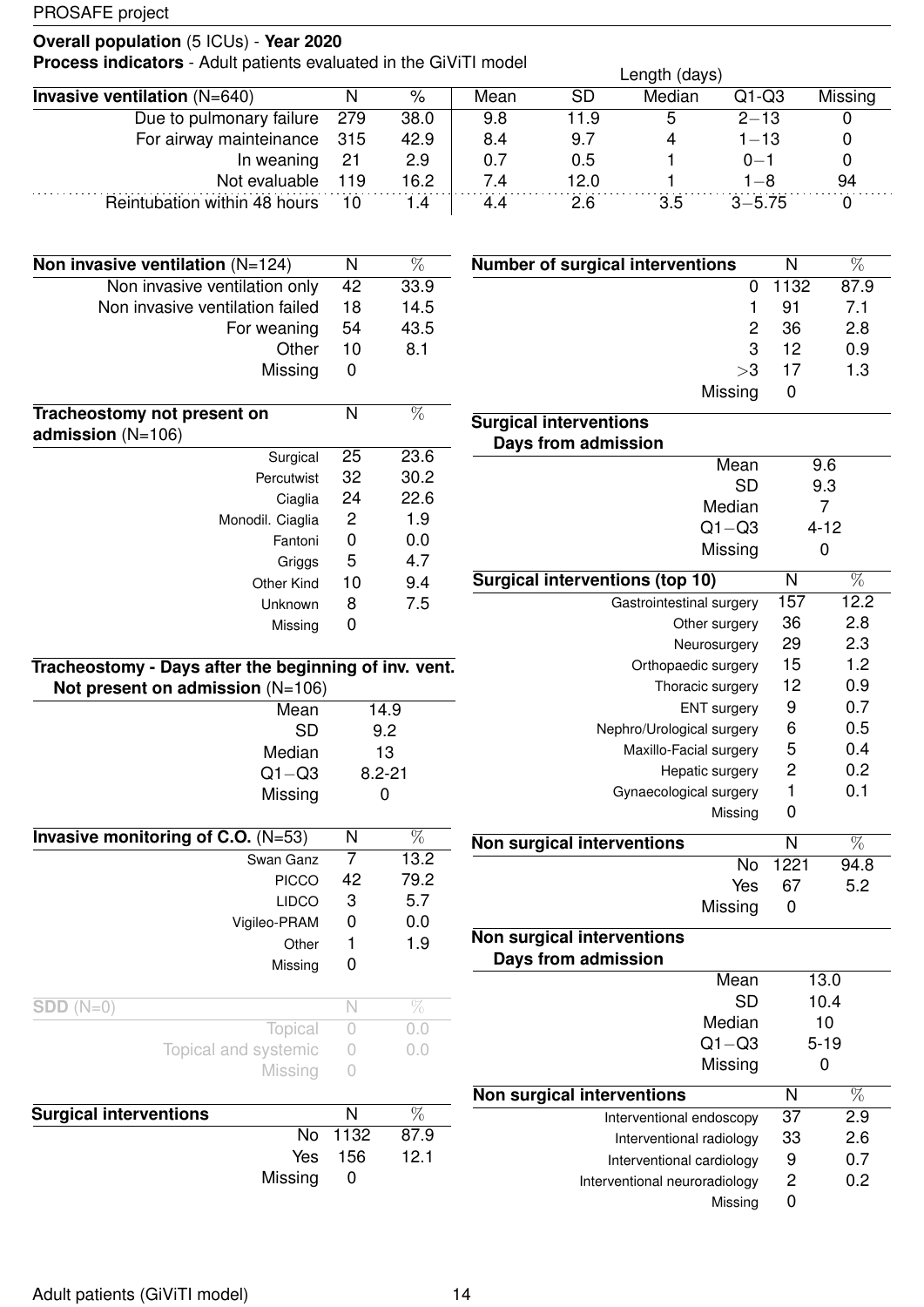**Outcome indicators** - Adult patients evaluated in the GiViTI model

| <b>ICU</b> outcome                | $\overline{N}$   | $\overline{\%}$ | <b>Hospital mortality</b>                        | $\overline{\mathsf{N}}$ | $\overline{\%}$ |
|-----------------------------------|------------------|-----------------|--------------------------------------------------|-------------------------|-----------------|
| Dead                              | 167              | 13.0            | Alive                                            | 995                     | 77.3            |
| Transferred to same hospital      | 1061             | 82.7            | Dead                                             | 293                     | 22.7            |
| Transferred to other hospital     | 50               | 3.9             | Missing                                          | 0                       |                 |
| Discharged home                   | 5                | 0.4             |                                                  | N                       | $\overline{\%}$ |
| Disch. terminally ill             | $\pmb{0}$        | 0.0             | Timing of hosp. mortality $(N=293)$<br>In ICU    | 167                     |                 |
| Missing                           | 5                |                 | Within 24 hours after ICU                        |                         | 57.0<br>2.0     |
|                                   |                  |                 | 24-47 hours after ICU                            | 6<br>14                 | 4.8             |
| Transferred to $(N=1111)$         | N                | $\overline{\%}$ | 48-71 hours after ICU                            | 5                       | 1.7             |
| Ward                              | 707              | 63.6            | 72-95 hours after ICU                            | 4                       | 1.4             |
| Other ICU                         | 121              | 10.9            | After 95 hours after ICU                         | 97                      | 33.1            |
| High dependency care unit         | 283              | 25.5            | Missing                                          | 0                       |                 |
| Rehabilitation                    | $\pmb{0}$        | 0.0             |                                                  |                         |                 |
| Day hospital or Long-term care    | 0                | 0.0             | Timing of hosp. mortality (days from ICU disch.) |                         |                 |
| Missing                           | 0                |                 | Discharged alive from ICU (N=126)                |                         |                 |
|                                   |                  |                 | Mean                                             |                         | 28.2            |
| <b>Reason of transfer to</b>      |                  |                 | <b>SD</b>                                        |                         | 46.4            |
| Other ICU (N=121)                 | N                | $\%$            | Median                                           |                         | 11              |
| Specialist expertise              | 22               | 18.2            | $Q1 - Q3$                                        |                         | $4 - 30.8$      |
| Step-up care                      | 6                | 5.0             | Missing                                          |                         | 0               |
| Logistical/organizational reasons | 81               | 66.9            |                                                  |                         |                 |
| Step-down care                    | 12               | 9.9             |                                                  |                         |                 |
| Missing                           | $\pmb{0}$        |                 |                                                  |                         |                 |
| <b>Transferred to</b>             |                  |                 |                                                  |                         |                 |
| Same hospital (N=1061)            | N                | $\%$            |                                                  |                         |                 |
| Ward                              | 699              | 65.9            |                                                  |                         |                 |
| Other ICU                         | 89               | 8.4             |                                                  |                         |                 |
| High dependency care unit         | 273              | 25.7            |                                                  |                         |                 |
| Rehabilitation                    | $\pmb{0}$        | 0.0             |                                                  |                         |                 |
| Day hospital or Long-term care    | $\boldsymbol{0}$ | 0.0             |                                                  |                         |                 |
| Missing                           | $\mathbf 0$      |                 |                                                  |                         |                 |
|                                   |                  |                 |                                                  |                         |                 |
| <b>Transferred to</b>             |                  |                 |                                                  |                         |                 |
| Other hospital (N=50)             | N                | $\%$            |                                                  |                         |                 |
| Ward                              | $\overline{8}$   | 16.0            |                                                  |                         |                 |
| Other ICU                         | 32               | 64.0            |                                                  |                         |                 |
| High dependency care unit         | 10               | 20.0            |                                                  |                         |                 |
| Rehabilitation                    | 0                | 0.0             |                                                  |                         |                 |
| Day hospital or Long-term care    | 0                | 0.0             |                                                  |                         |                 |
| Missing                           | 0                |                 |                                                  |                         |                 |
|                                   |                  |                 |                                                  |                         |                 |
| <b>ICU mortality</b>              | N                | $\overline{\%}$ |                                                  |                         |                 |
| Alive                             | 1116             | 87.0            |                                                  |                         |                 |
| Dead                              | 167              | 13.0            |                                                  |                         |                 |
| Missing                           | 5                |                 |                                                  |                         |                 |
| Timing of ICU mortality $(N=167)$ | N                | $\overline{\%}$ |                                                  |                         |                 |
| Daytime (08:00AM - 07:59PM)       | 93               | 55.7            |                                                  |                         |                 |
| Nighttime (08:00PM - 07:59AM)     | 74               | 44.3            |                                                  |                         |                 |
| Weekdays (Monday - Friday)        | 120              | 71.9            |                                                  |                         |                 |
| Weekend (Saturday - Sunday)       | 47               | 28.1            |                                                  |                         |                 |
| Missing                           | $\pmb{0}$        |                 |                                                  |                         |                 |
|                                   |                  |                 |                                                  |                         |                 |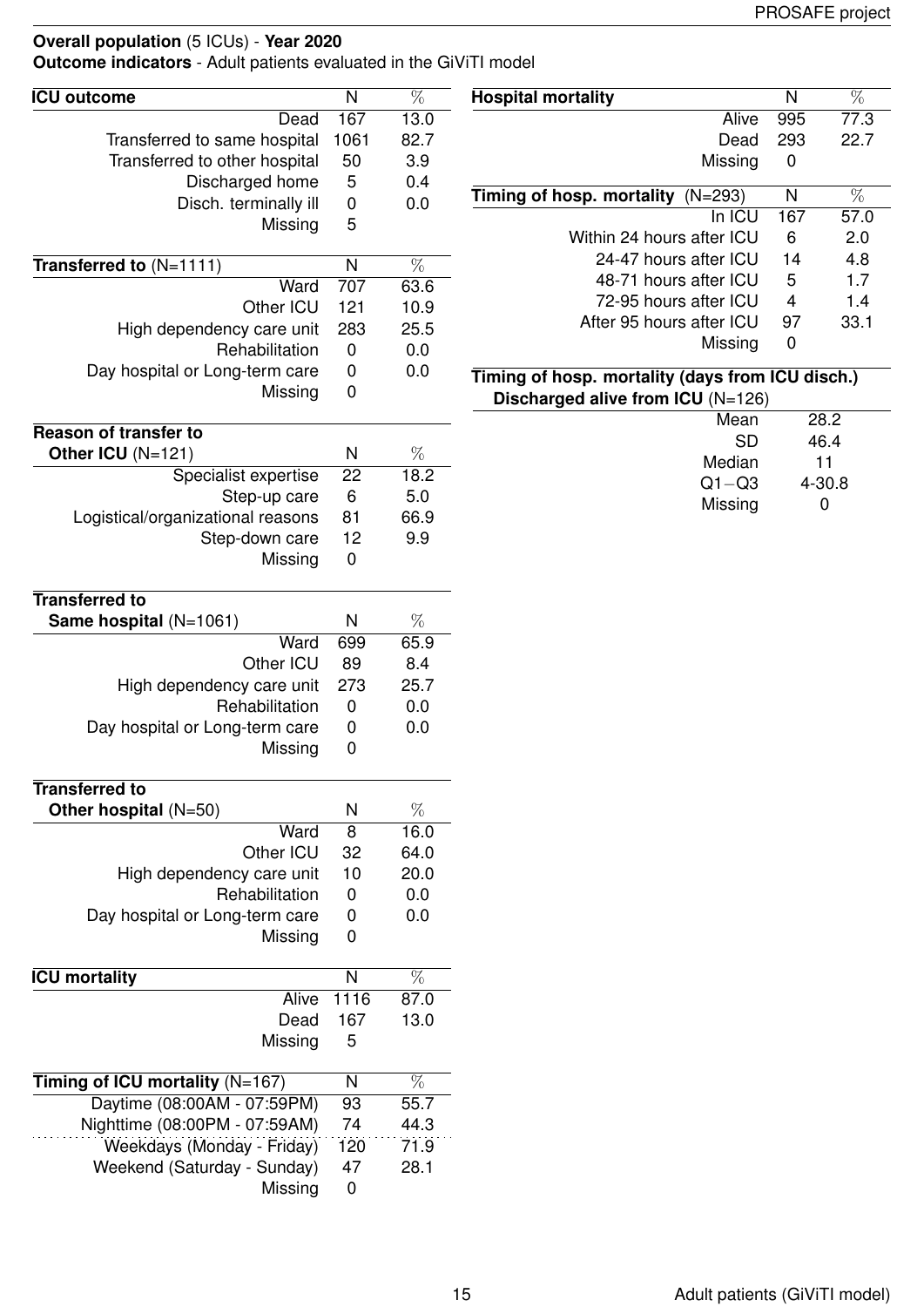### **Overall population** (5 ICUs) - **Year 2020**

**Outcome indicators** - Adult patients evaluated in the GiViTI model

| Last hospital mortality          | N                       | %               | ICU stay (days)                                     |           |                  |
|----------------------------------|-------------------------|-----------------|-----------------------------------------------------|-----------|------------------|
| <b>Alive</b>                     | 982                     | 76.2            |                                                     | Mean      | $\overline{7.6}$ |
| Dead                             | 306                     | 23.8            |                                                     | <b>SD</b> | 10.1             |
| Missing                          | $\mathbf 0$             |                 |                                                     | Median    | $\overline{4}$   |
|                                  |                         |                 |                                                     | $Q1 - Q3$ | $2 - 9$          |
|                                  |                         |                 |                                                     | Missing   | $\pmb{0}$        |
| <b>Readmission from ward</b>     | $\overline{\mathsf{N}}$ | $\overline{\%}$ |                                                     |           |                  |
| No                               | 1288                    | 100.0           | <b>ICU stay (days)</b>                              |           |                  |
| Yes                              | 0                       | 0.0             | <b>Alive (N=1116)</b>                               |           |                  |
| Missing                          | $\pmb{0}$               |                 |                                                     | Mean      | 7.3              |
|                                  |                         |                 |                                                     | <b>SD</b> | 10.0             |
| Number of readmissions $(N=0)$   | N                       | $\%$            |                                                     | Median    | 3                |
| 1                                | $\bigcirc$              | 0.0             |                                                     | $Q1 - Q3$ | $2 - 8$          |
| $\mathbf{2}$                     | 0                       | 0.0             |                                                     | Missing   | $\pmb{0}$        |
| >2                               | $\bigcirc$              | 0.0             |                                                     |           |                  |
| Missing                          | 0                       |                 | <b>ICU stay (days)</b><br>Dead $(N=167)$            |           |                  |
| Timing of readmission $(N=0)$    | $\hbox{N}$              | $\%$            |                                                     | Mean      | 9.7              |
| Within 48 hours                  | $\bigcirc$              | 0.0             |                                                     | <b>SD</b> | 10.2             |
| 48-71 hours                      | $\bigcirc$              | 0.0             |                                                     | Median    | 6                |
| 72-95 hours                      | $\bigcirc$              | 0.0             |                                                     | $Q1 - Q3$ | $2 - 14$         |
| After 95 hours                   | $\bigcirc$              | 0.0             |                                                     |           |                  |
| Missing                          | 0                       |                 |                                                     | Missing   | $\mathbf 0$      |
| <b>Timing readmission (days)</b> |                         |                 | Stay after ICU (days)                               |           |                  |
| $\overline{\mathsf{N}}$          |                         | $\bigcirc$      | <b>Alive</b> $(N=1116)$                             |           |                  |
| Mean                             |                         |                 |                                                     | Mean      | 17.2             |
| SD                               |                         |                 |                                                     | <b>SD</b> | 29.3             |
| Median                           |                         |                 |                                                     | Median    | 8                |
| $Q1 - Q3$                        |                         |                 |                                                     | $Q1 - Q3$ | $4 - 18.2$       |
|                                  |                         |                 |                                                     | Missing   | 0                |
|                                  |                         |                 | <b>Hospital stay (days)</b>                         |           |                  |
|                                  |                         |                 |                                                     | Mean      | 26.8             |
|                                  |                         |                 |                                                     | <b>SD</b> | 33.8             |
|                                  |                         |                 |                                                     | Median    | 16               |
|                                  |                         |                 |                                                     | $Q1 - Q3$ | $8 - 31.2$       |
|                                  |                         |                 |                                                     | Missing   | 0                |
|                                  |                         |                 | <b>Hospital stay (days)</b><br><b>Alive (N=995)</b> |           |                  |
|                                  |                         |                 |                                                     | Mean      | 26.2             |
|                                  |                         |                 |                                                     | <b>SD</b> | 32.5             |
|                                  |                         |                 |                                                     | Median    | 16               |
|                                  |                         |                 |                                                     | $Q1 - Q3$ | $9 - 31$         |
|                                  |                         |                 |                                                     | Missing   | $\pmb{0}$        |
|                                  |                         |                 | <b>Hospital stay (days)</b><br><b>Dead</b> (N=293)  |           |                  |
|                                  |                         |                 |                                                     | Mean      | 29.0             |
|                                  |                         |                 |                                                     | <b>SD</b> | 38.0             |
|                                  |                         |                 |                                                     | Median    | 17               |
|                                  |                         |                 |                                                     | $Q1 - Q3$ | $7 - 36$         |
|                                  |                         |                 |                                                     | Missing   | $\mathbf 0$      |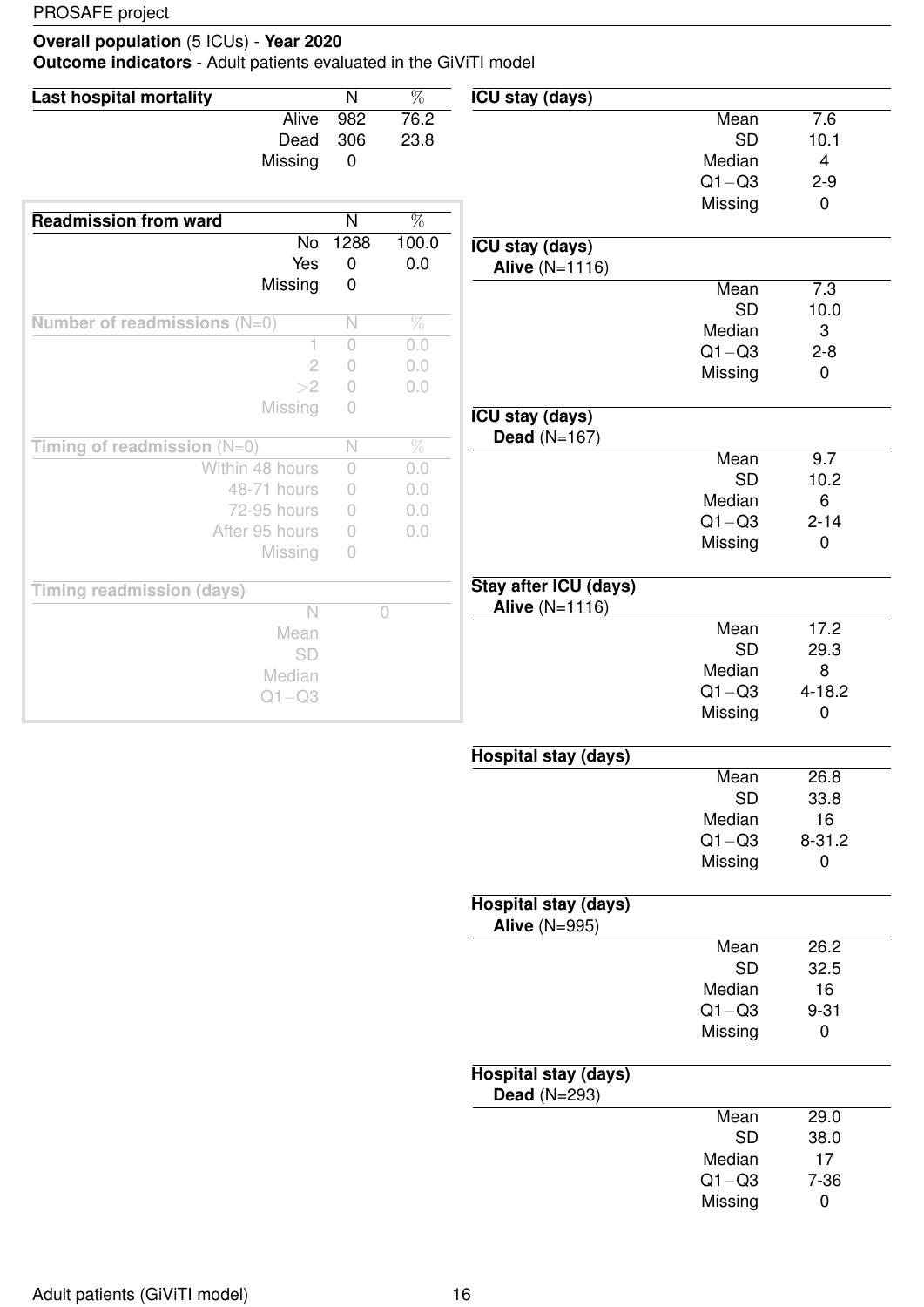#### **Overall population** (5 ICUs) - **Year 2020 Characteristics on admission** - Adult non surgical patients evaluated in the GiViTI model

### **Patients** (N): 311

| <b>Sex</b>                           | N                       | $\overline{\%}$  | Stay before ICU (days)            |                  |                  |
|--------------------------------------|-------------------------|------------------|-----------------------------------|------------------|------------------|
| <b>Male</b>                          | $\overline{208}$        | 66.9             | Mean                              |                  | $\overline{7.6}$ |
| Female                               | 103                     | 33.1             | <b>SD</b>                         |                  | 15.6             |
| Missing                              | 0                       |                  | Median                            |                  | 1                |
|                                      |                         |                  | $Q1 - Q3$                         |                  | $0 - 8$          |
| Age (years)                          | $\overline{\mathsf{N}}$ | $\overline{\%}$  | Missing                           |                  | $\mathbf 0$      |
| $17 - 45$                            | 35                      | 11.3             |                                   |                  |                  |
| 46-65                                | 104                     | 33.4             | Source of admission               | N                | $\overline{\%}$  |
| 66-75                                | 75                      | 24.1             | Same hospital                     | 264              | 84.9             |
| >75                                  | 97                      | 31.2             | Other hospital                    | 47               | 15.1             |
| Missing                              | $\mathbf 0$             |                  | Long-term chronic care hospital   | $\mathbf 0$      | 0.0              |
| Mean                                 |                         | 66.2             | Directly from the community       | $\mathbf 0$      | 0.0              |
| <b>SD</b>                            |                         | 15.7             | Missing                           | 0                |                  |
| Median                               |                         | 68               | <b>Ward of admission</b>          |                  |                  |
| $Q1 - Q3$                            |                         | 58-78            | Hospital (N=311)                  | N                | $\%$             |
| $Min-Max$                            |                         | $19 - 92$        | <b>Medical ward</b>               | 68               | 21.9             |
|                                      |                         |                  | Surgical ward                     | 69               | 22.2             |
| <b>Body mass Index (BMI)</b>         | $\mathsf{N}$            | $\overline{\%}$  | Emergency room                    | 120              | 38.6             |
| Underweight                          | 13                      | $\overline{4.2}$ | Other ICU                         | 32               | 10.3             |
| Normal                               | 108                     | 34.7             | High dependency care unit         | 22               | 7.1              |
| Overweight                           | 125                     | 40.2             | Missing                           | $\mathbf 0$      |                  |
| Obese                                | 65                      | 20.9             |                                   |                  |                  |
| Missing                              | $\mathbf 0$             |                  | <b>Reason for transfer from</b>   |                  |                  |
|                                      |                         |                  | Other ICU (N=32)                  | N                | %                |
| <b>Pregnancy status</b>              |                         |                  | Specialist expertise              | 3                | 9.4              |
| Females $(N=103)$                    | N                       | $\%$             | Step-up care                      | 6                | 18.8             |
| Not fertile                          | 62                      | 60.2             | Logistical/organizational reasons | 18               | 56.2             |
| Not pregnant/Unknown                 | 41                      | 39.8             | Step-down care                    | 5                | 15.6             |
| Currently pregnant                   | $\pmb{0}$               | 0.0              | Missing                           | 0                |                  |
| Post partum                          | $\pmb{0}$               | 0.0              | <b>Ward of admission</b>          |                  |                  |
| Missing                              | 0                       |                  | Same hospital (N=264)             | N                | $\%$             |
|                                      |                         |                  | Medical ward                      | 63               | 23.9             |
| <b>Comorbidities</b>                 | N                       | $\%$             | Surgical ward                     | 65               | 24.6             |
| No                                   | 40                      | 12.9             | Emergency room                    | 111              | 42.0             |
| Yes                                  | 271                     | 87.1             | Other ICU                         | 11               | 4.2              |
| Missing                              | $\boldsymbol{0}$        |                  | High dependency care unit         | 14               | 5.3              |
|                                      |                         |                  | Missing                           | $\boldsymbol{0}$ |                  |
| <b>Comorbidities (top 10)</b>        | $\mathsf{N}$            | $\overline{\%}$  | Ward of admission                 |                  |                  |
| Hypertension                         | 165                     | 53.1             | Other hospital $(N=47)$           | N                | $\%$             |
| Arrhythmia                           | 75                      | 24.1             | Medical ward                      | 5                | 10.6             |
| NYHA class II-III                    | 57                      | 18.3             | Surgical ward                     | 4                | 8.5              |
| Metastatic cancer                    | 48                      | 15.4             | Emergency room                    | 9                | 19.1             |
| Moderate or severe renal disease     | 44                      | 14.1             | Other ICU                         | 21               | 44.7             |
| Diabetes Type II without insulin tr. | 38                      | 12.2             | High dependency care unit         | 8                | 17.0             |
| Malignant haematological disease     | 38                      | 12.2             |                                   | 0                |                  |
| Any tumour without metastasis        | 33                      | 10.6             | Missing                           |                  |                  |
| Endocrine-metabolic diseases         | 33                      | 10.6             | <b>Scheduled admission</b>        | $\mathsf{N}$     | $\overline{\%}$  |
| Drug-induced coagulopathy            | 30                      | 9.6              | No                                | 310              | 99.7             |
| Missing                              | $\mathbf 0$             |                  | Yes                               | 1                | 0.3              |
|                                      |                         |                  | Missing                           | $\mathbf 0$      |                  |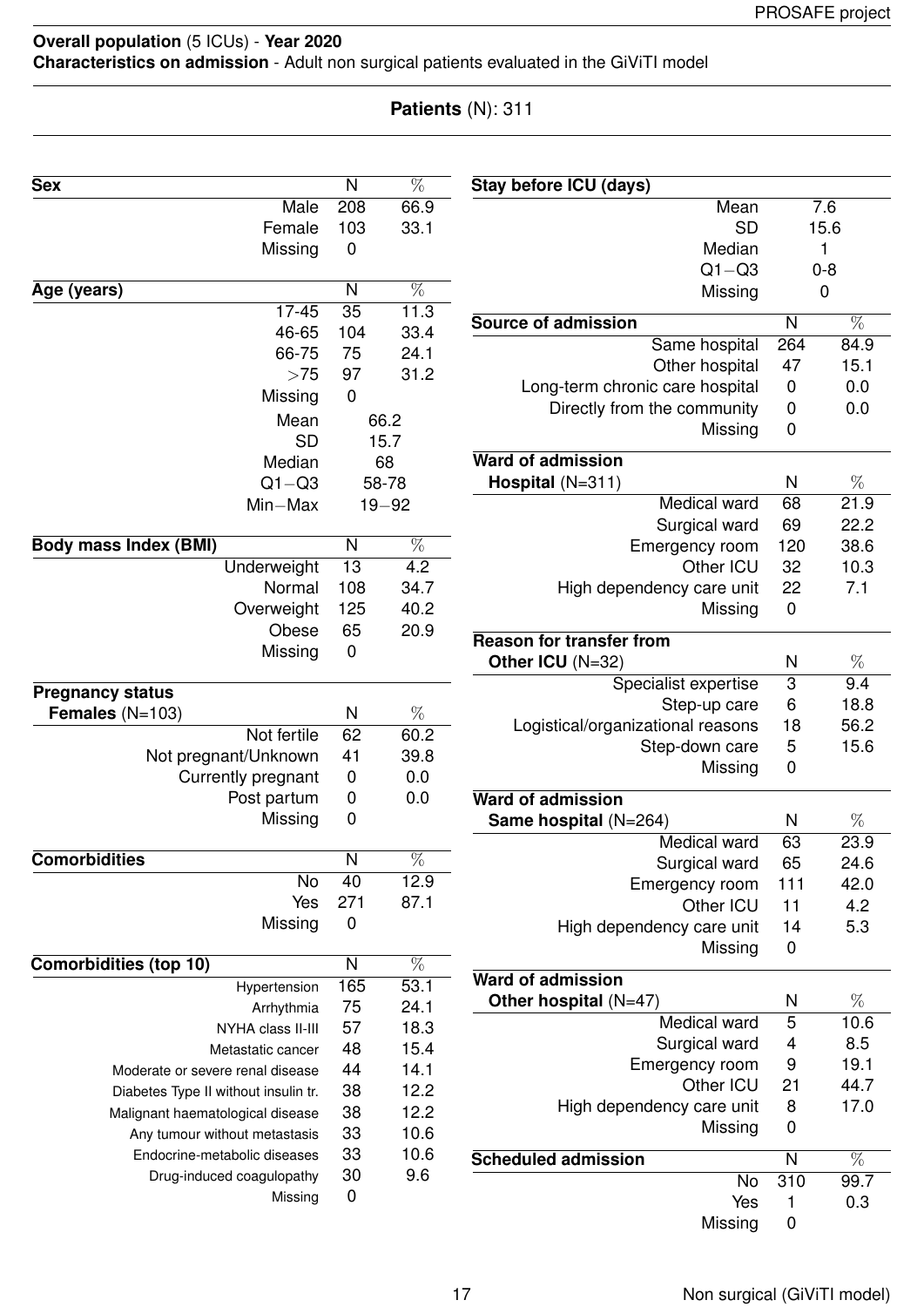#### **Overall population** (5 ICUs) - **Year 2020 Characteristics on admission** - Adult non surgical patients evaluated in the GiViTI model

| <b>Trauma</b>                          | N                       | $\%$            | Timing<br>Elective surgical $(N=0)$              | $\mathbb N$               |                 |
|----------------------------------------|-------------------------|-----------------|--------------------------------------------------|---------------------------|-----------------|
| No<br>Yes                              | 212<br>99               | 68.2<br>31.8    |                                                  |                           | $\%$            |
|                                        | 38                      |                 | From -7 to -3 days                               | 0                         | 0.0<br>0.0      |
| Multiple trauma                        |                         | 12.2            | From -2 to -1 days<br>On ICU admission day       | 0<br>$\circ$              | 0.0             |
| Missing                                | $\pmb{0}$               |                 | The day after ICU admission                      | 0                         | 0.0             |
|                                        |                         |                 | Missing                                          | $\circ$                   |                 |
| <b>Surgical status</b>                 | $\overline{\mathsf{N}}$ | $\overline{\%}$ |                                                  |                           |                 |
| Non surgical                           | 311                     | 100.0           | <b>Surgical interventions (top 10)</b>           |                           |                 |
| Elective surgical                      | $\mathbf 0$             | 0.0             | Emergency surgical $(N=0)$                       | $\mathbb N$               | $\%$            |
| Emergency surgical                     | 0                       | 0.0             |                                                  | 0                         | 0.0             |
| Missing                                | $\pmb{0}$               |                 |                                                  | 0                         | 0.0             |
|                                        |                         |                 |                                                  | 0                         | 0.0             |
| <b>Surgical status</b>                 |                         |                 |                                                  | 0                         | 0.0             |
|                                        |                         |                 |                                                  | 0                         | 0.0             |
| 0.0%                                   |                         |                 |                                                  | $\bigcirc$                | 0.0             |
|                                        |                         |                 |                                                  | 0                         | 0.0             |
|                                        |                         |                 |                                                  | 0                         | 0.0             |
|                                        |                         |                 |                                                  | 0                         | 0.0             |
|                                        |                         |                 |                                                  | $\theta$                  | 0.0             |
|                                        |                         |                 | Missing                                          | 0                         |                 |
|                                        |                         |                 |                                                  |                           |                 |
|                                        |                         |                 | Timing                                           |                           |                 |
| $100.0\%$                              |                         |                 | Emergency surgical $(N=0)$<br>From -7 to -3 days | $\mathbb N$<br>$\bigcirc$ | $\%$<br>0.0     |
|                                        |                         |                 | From -2 to -1 days                               | $\circ$                   | 0.0             |
| Non surgical                           |                         |                 | On ICU admission day                             | 0                         | 0.0             |
| Elective surgical                      |                         |                 | The day after ICU admission                      | 0                         | 0.0             |
| <b>Emergency surgical</b>              |                         |                 | Missing                                          | 0                         |                 |
|                                        |                         |                 |                                                  |                           |                 |
| <b>Source of admission</b>             |                         |                 | Non surgical interventions                       | N                         | $\overline{\%}$ |
| Surgical pt. $(N=0)$                   | $\mathbb N$             | $\%$            | None                                             | 280                       | 90.0            |
| Operating theatre of surgical ward     | $\bigcirc$              | 0.0             | Elective                                         | $\overline{c}$            | 0.6             |
| Operating theatre of emergency room    | $\bigcirc$              | 0.0             | Emergency                                        | 29                        | 9.3             |
| Surgical ward                          | $\bigcirc$              | 0.0             | Missing                                          | $\mathbf 0$               |                 |
| Other                                  | $\bigcirc$              | 0.0             |                                                  |                           |                 |
| Missing                                | $\bigcirc$              |                 | <b>Non surgical interventions</b>                |                           |                 |
|                                        |                         |                 | Elective $(N=2)$                                 | N                         | $\%$            |
| <b>Surgical interventions (top 10)</b> |                         |                 | Interventional radiology                         | $\mathbf{2}$              | 100.0           |
| Elective surgical $(N=0)$              | $\mathbb N$             | $\%$            | Interventional cardiology                        | $\mathbf 0$               | 0.0             |
|                                        | $\circ$                 | 0.0             | Interventional neuroradiology                    | $\boldsymbol{0}$          | 0.0             |
|                                        | $\circ$                 | 0.0             | Interventional endoscopy                         | $\boldsymbol{0}$          | 0.0             |
|                                        | $\circ$                 | 0.0             | Missing                                          | $\mathbf 0$               |                 |
|                                        | $\circ$                 | 0.0             |                                                  |                           |                 |
|                                        | $\circ$                 | 0.0             | Non surgical interventions                       |                           |                 |
|                                        | $\bigcirc$              | 0.0             | Emergency (N=29)                                 | N                         | $\%$            |
|                                        | $\bigcirc$              | 0.0             | Interventional radiology                         | $\overline{11}$           | 37.9            |
|                                        | $\circ$                 | 0.0             | Interventional endoscopy                         | 11                        | 37.9            |
|                                        | $\circ$                 | 0.0             | Interventional cardiology                        | 5                         | 17.2            |
|                                        | $\sqrt{a}$              | 0.0             | Interventional neuroradiology                    | $\overline{c}$            | 6.9             |
| Missing                                | $\circ$                 |                 | Missing                                          | $\mathbf 0$               |                 |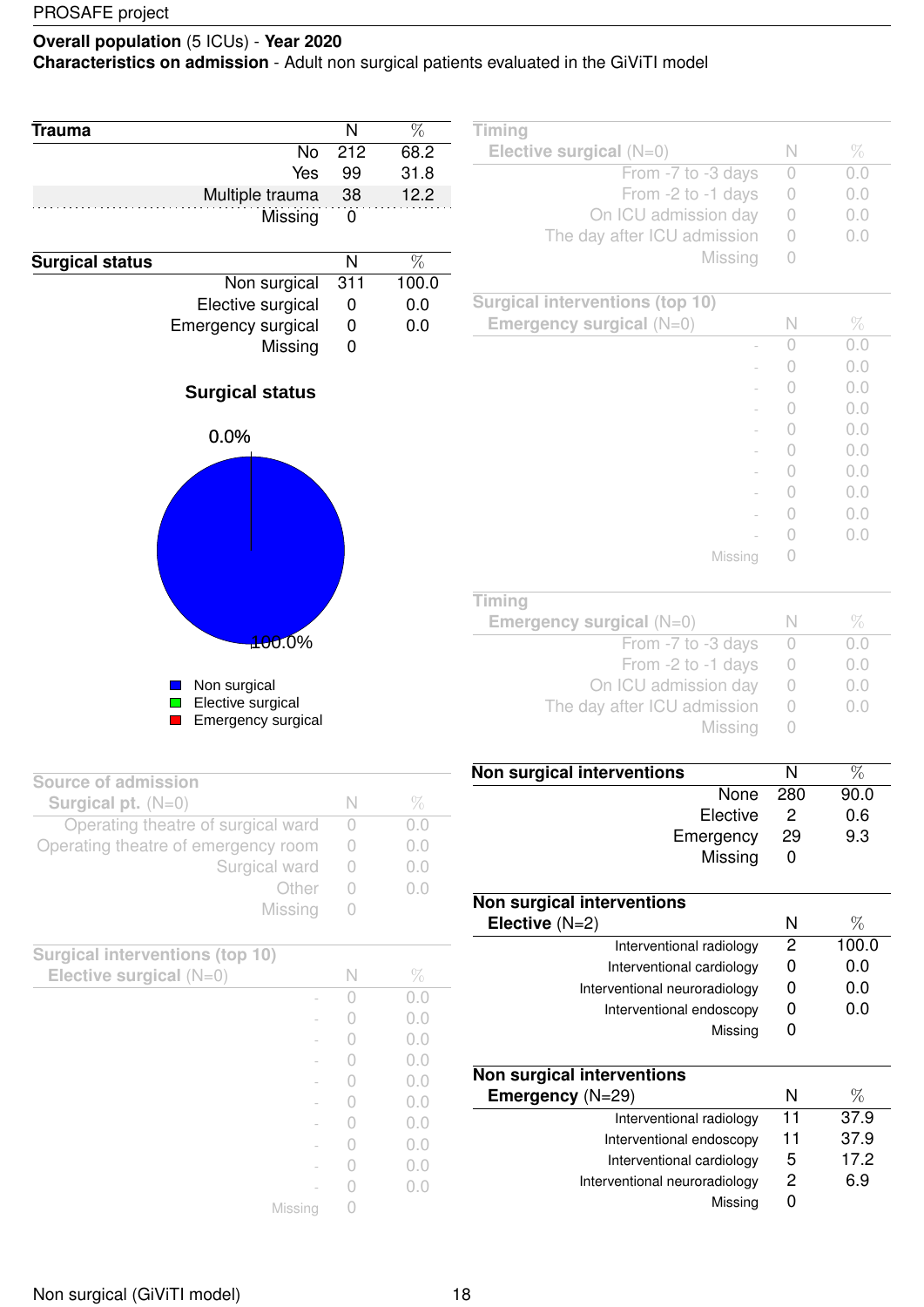**Characteristics on admission** - Adult non surgical patients evaluated in the GiViTI model

| Failures on admission (top 10) | N              | %               |
|--------------------------------|----------------|-----------------|
| AB                             | 32             | 10.3            |
| <b>ABEG</b>                    | 30             | 9.6             |
| А                              | 25             | 8.0             |
| <b>ABE</b>                     | 19             | 6.1             |
| Ε                              | 18             | 5.8             |
| <b>BEG</b>                     | 17             | 5.5             |
| ВE                             | 15             | 4.8             |
| ABG                            | 12             | 3.9             |
| <b>ABCEG</b>                   | 9              | 2.9             |
| <b>AC</b>                      | 6              | 1.9             |
| Missing                        | 0              |                 |
| <b>Respiratory failure</b>     | N              | $\overline{\%}$ |
| None                           | 138            | 44.4            |
| Only hypoxic failure           | 57             | 18.3            |
| Only hypercapnic failure       | 14             | 4.5             |
| Hypoxic-hypercapnic failure    | 23             | 7.4             |
| Intubation for airway maint.   | 79             | 25.4            |
| Missing                        | 0              |                 |
| Cardiovascular failure         | N              | $\overline{\%}$ |
| None                           | 142            | 45.7            |
| Without shock                  | 58             | 18.6            |
| Cardiogenic shock              | 16             | 5.1             |
| Septic shock                   | 60             | 19.3            |
| Haemorrhagic/hypovolemic shock | 7              | 2.3             |
| Hypovolemic shock              | 3              | 1.0             |
| Anaphylactic shock             | 0              | 0.0             |
| Neurogenic shock               | $\overline{7}$ | 2.3             |
| Other shock                    | 6              | 1.9             |
| Mixed shock                    | 12             | 3.9             |
| Missing                        | 0              |                 |
| Neurologic failure             | N              | $\%$            |
| None                           | 208            | 86.0            |
| Cerebral coma                  | 20             | 8.3             |
| Metabolic coma                 | 3              | 1.2             |
| Postanoxic coma                | 9              | 3.7             |
| Toxic coma                     | 2              | 0.8             |
| Missing or not evaluable       | 69             |                 |
| <b>Renal failure (AKIN)</b>    | N              | %               |
| None                           | 170            | 54.7            |

| <b>Reason for admission</b>            | N        | $\%$ |
|----------------------------------------|----------|------|
| Monitoring/Weaning                     | 93       | 29.9 |
| Post surgical weaning                  | 0        | 0.0  |
| Surgical monitoring                    | 0        | 0.0  |
| Post interventional weaning            | 1        | 0.3  |
| Interventional monitoring              | 11       | 3.6  |
| Non surgical monitoring                | 79       | 25.6 |
| Missing                                | 2        |      |
| Admission for procedures/treatments    | $\Omega$ | 0.0  |
| <b>Intensive Treatment</b>             | 218      | 70.1 |
| Only ventilatory support               | 49       | 15.8 |
| Only cardiovascular support            | 45       | 14.5 |
| Ventilatory and cardiovascular support | 124      | 39.9 |
| Missing                                | 0        |      |
| Palliative Sedation                    | 0        | 0.0  |
| Diagnosis of death/Organ donation      | 0        | 0.0  |
| Missing                                | n        |      |



| <b>Failures on admission</b> | N   | %    |
|------------------------------|-----|------|
| No                           | 65  | 20.9 |
| Yes                          | 246 | 79.1 |
| A: Respiratory failure       | 173 | 55.6 |
| B: Cardiovascular failure    | 169 | 54.3 |
| C: Neurological failure      | 34  | 10.9 |
| D: Hepatic failure           | 7   | 2.3  |
| E: Renal failure             | 141 | 45.3 |
| F: Acute skin failure        | O   | 0.0  |
| G: Metabolic failure         | 104 | 33.4 |
| H: Coagulation failure       | 14  | 4.5  |
| Missing                      | ŋ   |      |

Mild 58 18.6 Moderate 43 13.8 Severe 40 12.9

None 207 66.6

Missing 0

Missing 0

pH *<*= 7.3, PaCO2 *<* 45 mmHg 28 9.0 Base deficit *>*= 5 mmol/L, lactate *>*1.5x 76 24.4

**Metabolic failure** N  $\%$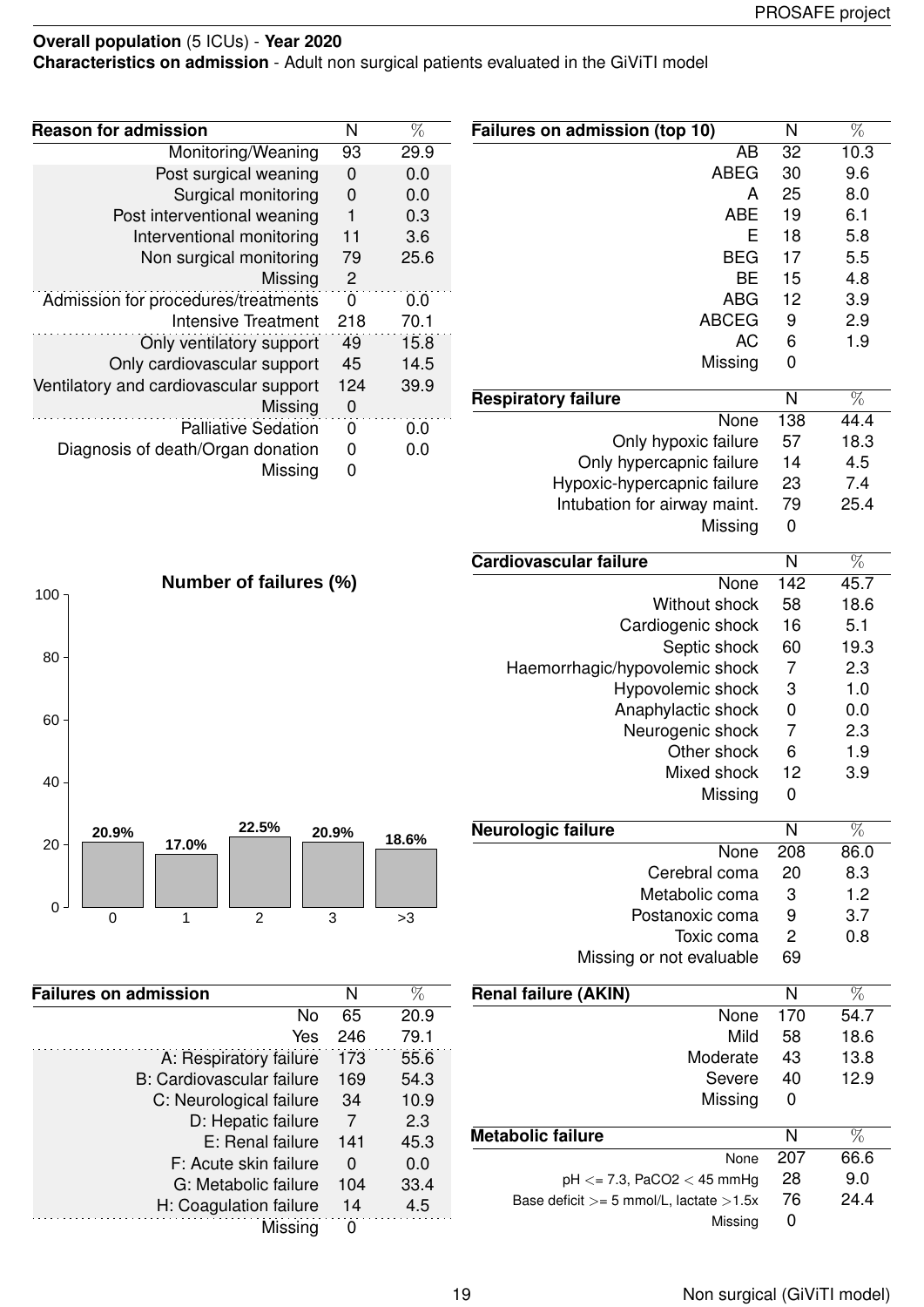**Characteristics on admission** - Adult non surgical patients evaluated in the GiViTI model

| <b>Clinical conditions on admission</b>  | N                         | $\overline{\%}$ | Trauma (anatomical districts)        | $\overline{N}$           | $\overline{\%}$ |
|------------------------------------------|---------------------------|-----------------|--------------------------------------|--------------------------|-----------------|
| Respiratory                              | 95                        | 30.5            | Head                                 | 64                       | 20.6            |
| Pleural effusion                         | 34                        | 10.9            | Traumatic subarachnoid haemorrhage   | 42                       | 13.5            |
| Aspiration pneumonia                     | 21                        | 6.8             | Cerebral contusion/laceration        | 33                       | 10.6            |
| Atelectasis                              | 16                        | 5.1             | Traumatic Subdural haematoma         | 32                       | 10.3            |
| Lung cancer                              | 14                        | 4.5             | Skull fracture                       | 31                       | 10.0            |
| Moderate ARDS                            | 14                        | 4.5             | Traumatic intraparenchymal bleeding  | 25                       | 8.0             |
| Cardiovascular                           | 79                        | 25.4            | Spine                                | $\overline{21}$          | 6.8             |
| Left heart failure with pulmonary edema  | 18                        | 5.8             | Vertebral fracture, without deficit  | 11                       | 3.5             |
| Acute severe arrhythmia: tachycardias    | 17                        | 5.5             | Cervical injury, incomplete deficit  | $\overline{4}$           | 1.3             |
| Cardiac arrest                           | 15                        | 4.8             | Tetraplegia                          | $\overline{\mathcal{L}}$ | 1.3             |
| Left heart failure without pulm. edema   | 14                        | 4.5             | Chest                                | 34                       | 10.9            |
| Deep venous thrombosis                   | 10                        | 3.2             | Traum. haemothorax/pneumothorax      | 22                       | 7.1             |
| Neurological                             | 59                        | 19.0            | Other injuries of the chest          | 15                       | 4.8             |
| Cerebral artery stroke                   | 14                        | 4.5             | Severe lung contusion/laceration     | 14                       | 4.5             |
| Neuropathy/myopathy                      | 14                        | 4.5             | Abdomen                              | 15                       | 4.8             |
| Brain tumour                             | 13                        | 4.2             | Spleen: Moderate-Severe laceration   | $\overline{7}$           | 2.3             |
| Seizures                                 | 10                        | 3.2             | Minor injuries of the abdomen        | 6                        | 1.9             |
| Metabolic/postanoxic encephalopathy      | $\overline{7}$            | 2.3             | Liver: Moderate-Severe laceration    | $\overline{4}$           | 1.3             |
| Gastrointestinal and hepatic             | 46                        | 14.8            | Pelvis/bone/joint & muscle           | 21                       | 6.8             |
| Paralytic Ileus                          | 12                        | 3.9             | Long bone fracture                   | 18                       | 5.8             |
| Gastrointestinal bleeding: upper tract   | $\overline{7}$            | 2.3             | Multiple fracture of the pelvis      | 3                        | 1.0             |
| Ascites                                  | $\overline{7}$            | 2.3             |                                      | $\mathbf 0$              | 0.0             |
| Liver Dysfunction Syndrome               | $6\phantom{1}6$           | 1.9             |                                      | 7                        | 2.3             |
| Digestive tract malignancy               | $\sqrt{5}$                | 1.6             | Major vessels injury                 |                          | 1.3             |
| Trauma (anatomical districts)            | 99                        | 31.8            | Aorta: rupture/dissection            | $\overline{4}$           |                 |
|                                          | 64                        | 20.6            | Neck vessels: dissection/transection | $\mathbf{2}$             | 0.6<br>0.3      |
| Head                                     | 34                        | 10.9            | Major thoracic vessels: transection  | $\mathbf{1}$             |                 |
| Chest                                    | 21                        | 6.8             | Miscellaneous                        | $\overline{0}$           | 0.0             |
| Spine                                    | 21                        | 6.8             |                                      | $\mathbf 0$              | 0.0             |
| Pelvis/bone/joint & muscle               |                           | 4.8             |                                      | $\mathbf 0$              | 0.0             |
| Abdomen                                  | 15<br>$\overline{7}$      |                 | Missing                              | $\mathbf 0$              |                 |
| Major vessels injury                     |                           | 2.3             | Infection severity on admission      | ${\sf N}$                | $\overline{\%}$ |
|                                          | $\mathbf 0$               | 0.0             | None                                 | 146                      | 46.9            |
| Other                                    | 85                        | 27.3            | <b>INFECTION WITHOUT SEPSIS</b>      | 55                       | 17.7            |
| Other disease                            | 39                        | 12.5            | <b>SEPSIS</b>                        | 39                       | 12.5            |
| Nephrourologic disease                   | 30                        | 9.6             | SEPTIC SHOCK                         | 71                       | 22.8            |
| Metabolic disorder                       | 21                        | 6.8             | Missing                              | $\mathbf 0$              |                 |
| Coagulation disorder                     | 14                        | 4.5             |                                      |                          |                 |
| Haematological disease                   | 8                         | 2.6             | Infection severity on admission      |                          |                 |
| Post transplantation                     | $\mathbf{3}$              | 1.0             | Patients infected (N=165)            |                          |                 |
| Liver transplantation                    | $\overline{c}$            | 0.6             |                                      |                          |                 |
| Heart transplantation                    | 1                         | 0.3             |                                      |                          |                 |
| Infections                               | 165                       | 53.1            |                                      | 33.3%                    |                 |
| Pneumonia                                | 99                        | 31.8            | 43.0%                                |                          |                 |
| NON-surgical urinary tract infection     | 24                        | 7.7             |                                      |                          |                 |
| Clinical sepsis                          | 15                        | 4.8             |                                      |                          |                 |
| NON-surgical skin/soft tissue infection  | $\boldsymbol{8}$          | 2.6             |                                      |                          |                 |
| NON-surgical secondary peritonitis       | $\overline{5}$            | 1.6             |                                      |                          |                 |
| Post-surgical skin/soft tissue infection | $\sqrt{5}$                | 1.6             | $23.6\%$                             |                          |                 |
| Cholecystitis/cholangitis                | 4                         | 1.3             |                                      |                          |                 |
| Gastroenteritis                          | $\overline{4}$            | 1.3             | <b>INFECTION WITHOUT SEPSIS</b>      |                          |                 |
| NON-surgical bone and joint infection    | $\ensuremath{\mathsf{3}}$ | 1.0             | <b>SEPSIS</b>                        |                          |                 |
| Other fungal infections                  | $\sqrt{3}$                | 1.0             | SEPTIC SHOCK                         |                          |                 |
| Missing                                  | $\mathbf 0$               |                 |                                      |                          |                 |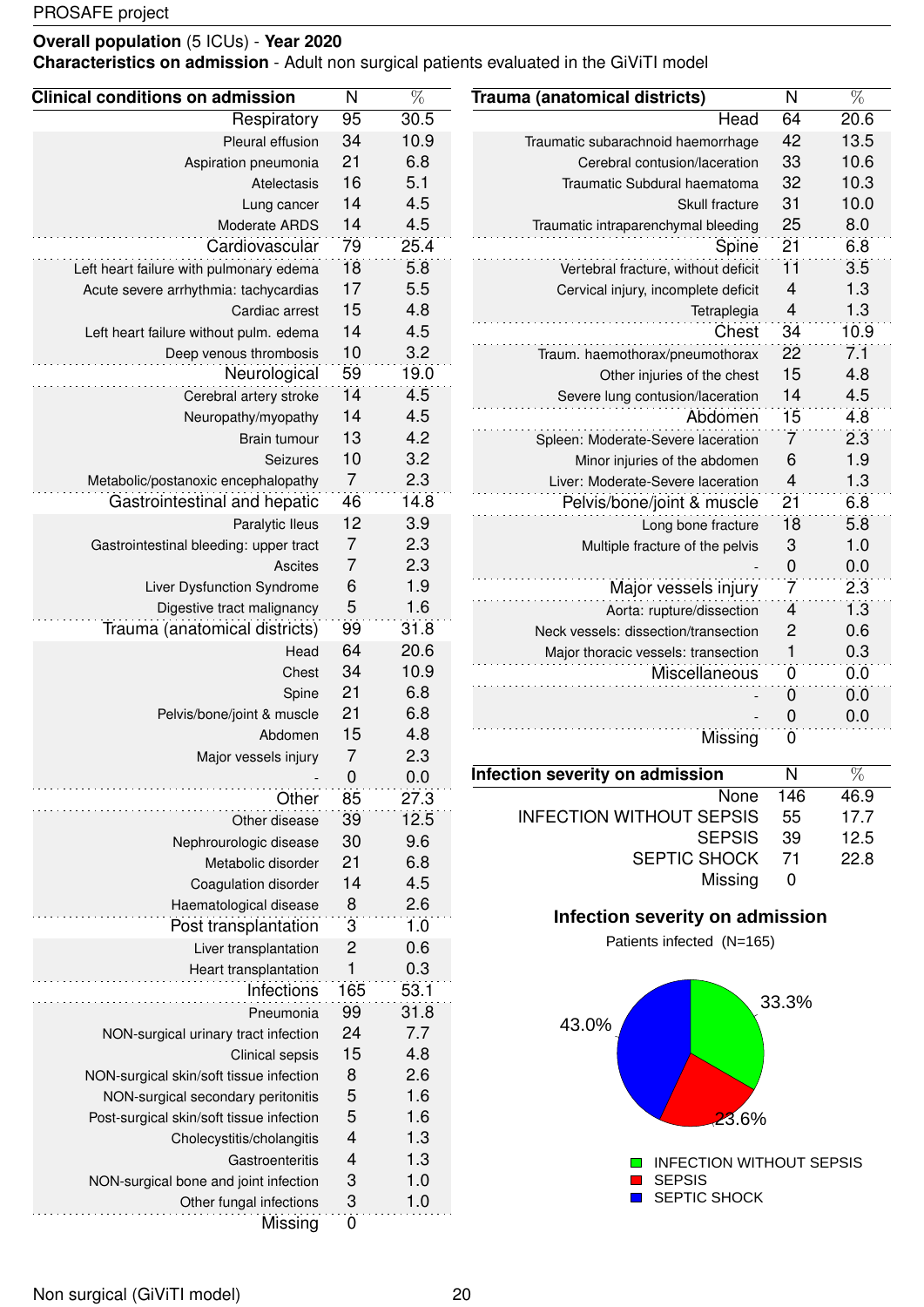### **Glasgow Coma Scale (%)**



**SAPS II (%)**



**SOFA (%)**

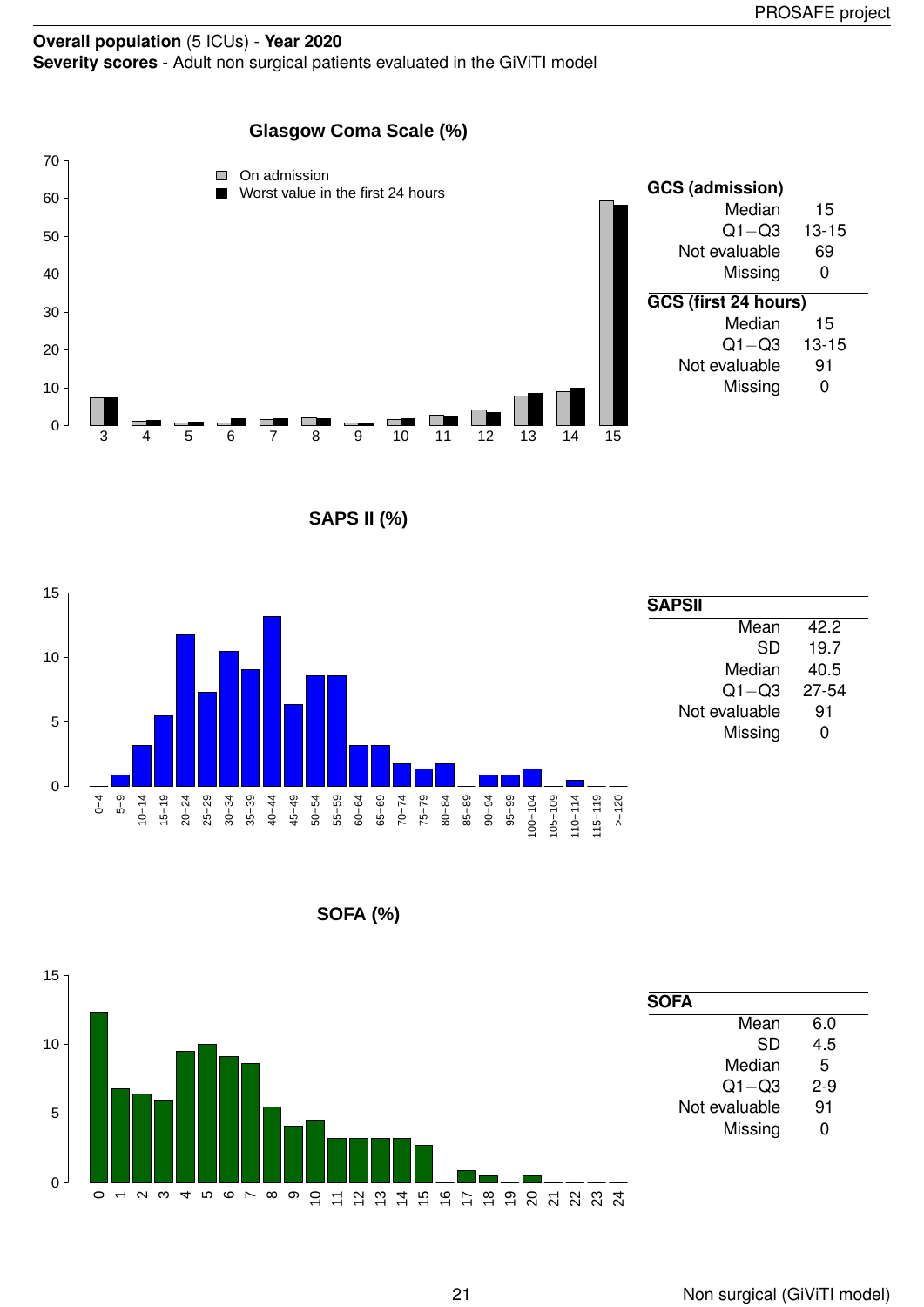**Overall population** (5 ICUs) - **Year 2020**

**Characteristics during the stay** - Adult non surgical patients evaluated in the GiViTI model

| <b>Complications during the stay</b>                       | N                         | $\overline{\%}$ | <b>Renal failure occured (AKIN)</b>            | $\overline{\mathsf{N}}$   | $\overline{\%}$ |
|------------------------------------------------------------|---------------------------|-----------------|------------------------------------------------|---------------------------|-----------------|
| No                                                         | 125                       | 40.2            | None                                           | 270                       | 86.8            |
| Yes                                                        | 186                       | 59.8            | Mild                                           | $\overline{7}$            | 2.3             |
| Missing                                                    | $\pmb{0}$                 |                 | Moderate                                       | 13                        | 4.2             |
|                                                            |                           |                 | Severe                                         | 21                        | 6.8             |
| <b>Failures during the stay</b>                            | N                         | $\overline{\%}$ | Missing                                        | $\pmb{0}$                 |                 |
| No                                                         | 221                       | 71.1            |                                                |                           |                 |
| Yes                                                        | 90                        | 28.9            | <b>Complications during the stay</b>           | N                         | $\overline{\%}$ |
| A: Respiratory failure<br><b>B: Cardiovascular failure</b> | 39<br>36                  | 12.5<br>11.6    | Respiratory                                    | 57                        | 18.3            |
| C: Neurological failure                                    | 17                        | 5.5             | Pleural effusion                               | 23                        | 7.4             |
| D: Hepatic failure                                         | 16                        | 5.1             | Aspiration pneumonia                           | 11                        | 3.5             |
| E: Renal failure (AKIN)                                    | 41                        | 13.2            | Atelectasis                                    | 11                        | 3.5             |
| F: Acute skin failure                                      | $\boldsymbol{0}$          | 0.0             | Pneumothorax/Pneumomediastinum                 | 8                         | 2.6             |
| G: Metabolic failure                                       | 13                        | 4.2             | Severe ARDS                                    | 5                         | 1.6             |
| H: Coagulation failure                                     | 11                        | 3.5             | Cardiovascular                                 | 56                        | 18.0            |
| Missing                                                    | 0                         |                 | Acute severe arrhythmia: tachycardias          | 29                        | 9.3             |
|                                                            |                           |                 | Cardiac arrest                                 | 10                        | 3.2             |
| Failures during the stay (top 10)                          | N                         | $\overline{\%}$ | Pulmonary edema                                | 9                         | 2.9             |
| E                                                          | $\overline{15}$           | 4.8             | Acute severe arrhythmia: bradycardias          | 8                         | 2.6             |
| A                                                          | 10                        | 3.2             | Hypertensive crisis                            | $\ensuremath{\mathsf{3}}$ | 1.0             |
| <b>AB</b>                                                  | 8                         | 2.6             | Neurological                                   | 51                        | 16.4            |
| G                                                          | $\overline{7}$            | 2.3             | Drowsiness/agitation/delirium                  | 38                        | 12.2            |
| B                                                          | $\,6$                     | 1.9             | Brain edema                                    | $\boldsymbol{9}$          | 2.9             |
| <b>ABE</b>                                                 | 4                         | 1.3             | Intracranial hypertension                      | 6                         | 1.9             |
| $\mathsf C$                                                | 4                         | 1.3             | Seizures                                       | $\,6\,$                   | 1.9             |
| <b>ABC</b>                                                 | 3                         | 1.0             | CrIMyNe<br>Gastrointestinal and hepatic        | $\overline{4}$<br>41      | 1.3<br>13.2     |
| D                                                          | 3                         | 1.0             |                                                | 17                        | 5.5             |
| <b>ACE</b>                                                 | $\overline{c}$            | 0.6             | Paralytic Ileus<br>Liver Dysfunction Syndrome  | 15                        | 4.8             |
| Missing                                                    | $\mathbf 0$               |                 | Gastrointestinal bleeding: upper tract         | 8                         | 2.6             |
|                                                            |                           |                 | Gastrointestinal perforation                   | $\overline{5}$            | 1.6             |
| <b>Respiratory failure occured</b>                         | N                         | $\overline{\%}$ | Bowel ischaemia                                | $\overline{4}$            | 1.3             |
| None                                                       | 272                       | 87.5            | Other                                          | 36                        | 11.6            |
| Intubation for airway maint.                               | 5                         | 1.6             | Other disease                                  | 16                        | 5.1             |
| Hypoxic failure                                            | 29                        | 9.3<br>4.5      | Metabolic disorder                             | 13                        | 4.2             |
| Hypercapnic failure<br>Missing                             | 14<br>$\pmb{0}$           |                 | Nephrourologic disease                         | 8                         | 2.6             |
|                                                            |                           |                 | Category/Stage II: Partial Thickness Skin Loss | $\overline{c}$            | 0.6             |
| Cardiovascular failure occured                             | $\overline{N}$            | $\overline{\%}$ | Other skin and/or soft tissue pathology        | $\overline{c}$            | 0.6             |
| None                                                       | 275                       | 88.4            | Category/Stage I: Nonblanchable Erythema       | $\mathbf{1}$              | 0.3             |
| Cardiogenic shock                                          | 7                         | 2.3             | Category/Stage III: Full Thickness Skin Loss   | $\mathbf{1}$              | 0.3             |
| Hypovolemic shock                                          | $\sqrt{2}$                | 0.6             | Infections                                     | $\overline{72}$           | 23.2            |
| Haemorrhagic/hypovolemic shock                             | $\ensuremath{\mathsf{3}}$ | 1.0             | Pneumonia                                      | 40                        | 12.9            |
| Septic shock                                               | 17                        | 5.5             | NON-surgical urinary tract infection           | 9                         | 2.9             |
| Anaphylactic shock                                         | $\mathbf 0$               | 0.0             | Other fungal infections                        | 5                         | 1.6             |
| Neurogenic shock                                           | 1                         | 0.3             | Clinical sepsis                                | $\overline{4}$            | 1.3             |
| Other shock                                                | 9                         | 2.9             | L.R.T.I. other than pneumonia                  | $\overline{4}$            | 1.3             |
| Missing                                                    | $\pmb{0}$                 |                 | NON-surgical skin/soft tissue infection        | $\overline{\mathbf{r}}$   | 1.3             |
|                                                            |                           |                 | Catheter-related bacteremia (CR-BSI)           | 3                         | 1.0             |
| Neurological failure occured                               | N                         | $\overline{\%}$ | NON-surgical secondary peritonitis             | $\ensuremath{\mathsf{3}}$ | 1.0             |
| None                                                       | 294                       | 94.5            | Tertiary peritonitis                           | $\sqrt{3}$                | 1.0             |
| Cerebral coma                                              | 12                        | 3.9             | Primary bacteraemia of unknown origin          | $\overline{c}$            | 0.6             |
| Metabolic coma                                             | 5                         | 1.6             | Missing                                        | $\overline{0}$            |                 |
| Postanoxic coma                                            | 1                         | 0.3             |                                                |                           |                 |
| Missing                                                    | 0                         |                 |                                                |                           |                 |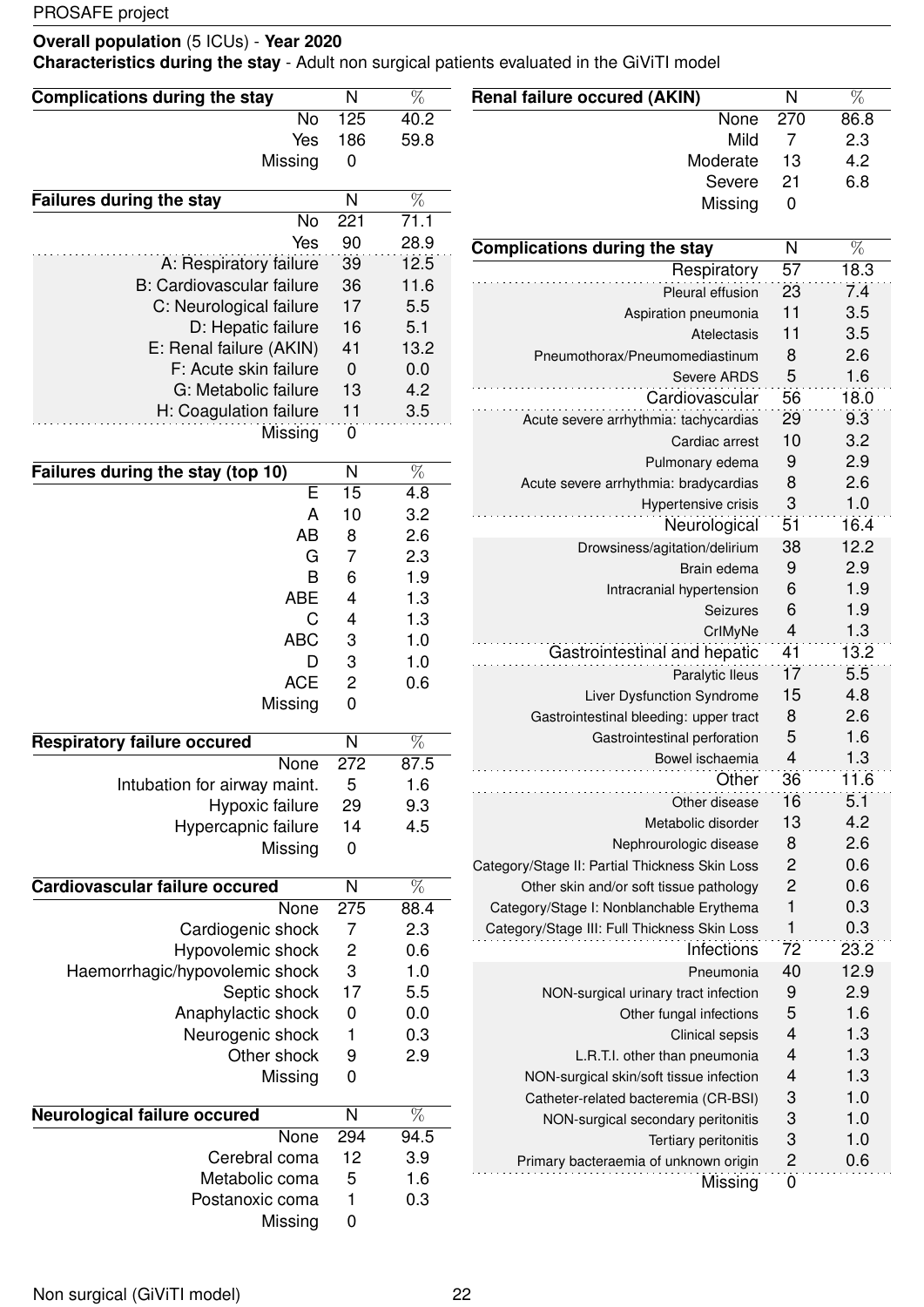**Characteristics during the stay** - Adult non surgical patients evaluated in the GiViTI model

| <b>Infections</b>                | N    | $\%$ | <b>Maximum severity of infection</b> | N   | $\%$ |
|----------------------------------|------|------|--------------------------------------|-----|------|
| None                             | 105  | 33.8 | None                                 | 105 | 33.8 |
| Only on admission 134            |      | 43.1 | <b>INFECTION WITHOUT SEPSIS</b>      | 76  | 24.4 |
| On admission and during ICU stay | - 31 | 10.0 | <b>SEPSIS</b>                        | 50  | 16.1 |
| Only during ICU stay             | -41  | 13.2 | <b>SEPTIC SHOCK</b>                  | 80  | 25.7 |
| Missing                          | 0    |      | Missing                              | 0   |      |

|           | <b>Severity evolution</b>       | During the stay          |                                                     |               |                               |            |  |  |
|-----------|---------------------------------|--------------------------|-----------------------------------------------------|---------------|-------------------------------|------------|--|--|
|           | N(R %)                          | None                     | <b>INFECTION</b><br><b>WITHOUT</b><br><b>SEPSIS</b> | <b>SEPSIS</b> | <b>SEPTIC</b><br><b>SHOCK</b> | <b>TOT</b> |  |  |
|           | None                            | 105 (71.9%)              | 28 (19.2%)                                          | 10 (6.8%)     | $3(2.1\%)$                    | 146        |  |  |
| Admission | <b>INFECTION WITHOUT SEPSIS</b> | $\overline{\phantom{a}}$ | 48 (87.3%)                                          | $5(9.1\%)$    | 2(3.6%)                       | 55         |  |  |
|           | <b>SEPSIS</b>                   | $\blacksquare$           |                                                     | 35 (89.7%)    | $4(10.3\%)$                   | 39         |  |  |
|           | SEPTIC SHOCK                    | $\blacksquare$           |                                                     |               | $(100.0\%)$<br>71             | 71         |  |  |
|           | <b>TOT</b>                      | 105                      | 76                                                  | 50            | 80                            | 311        |  |  |

| Ventil. Associat. Pneumonia (VAP)          | N   | $\%$          | <b>Catheter Bacteraemia (CR-BSI)</b>             | N   | %           |
|--------------------------------------------|-----|---------------|--------------------------------------------------|-----|-------------|
| No.                                        | 277 | 89.1          | No                                               | 308 | 99.0        |
| Yes                                        | 34  | 10.9          | Yes                                              | 3   | 1.0         |
| Missing                                    | 0   |               | Missing                                          | 0   |             |
| Incidence of VAP                           |     |               | Incidence of CR-BSI                              |     |             |
| (Pts. with VAP/1000 days of VM pre-VAP)    |     |               | (Pts. with CR-BSI/1000 days of CVC pre-CR-BSI)   |     |             |
| Estimate                                   |     | 28.3          | Estimate                                         |     | 1.4         |
| CI (95%)                                   |     | $19.6 - 39.6$ | CI (95%)                                         |     | $0.3 - 4.1$ |
| <b>Incidence of VAP</b>                    |     |               | Incidence of CR-BSI                              |     |             |
| (Pts. with VAP/pts. ventilated for 8 days) |     |               | (Pts. with CR-BSI/pts. catheterized for 12 days) |     |             |
| Estimate                                   |     | 22.7%         | Estimate                                         |     | 1.7%        |
| CI (95%)                                   |     | $15.7 - 31.7$ | CI (95%)                                         |     | $0.3 - 4.9$ |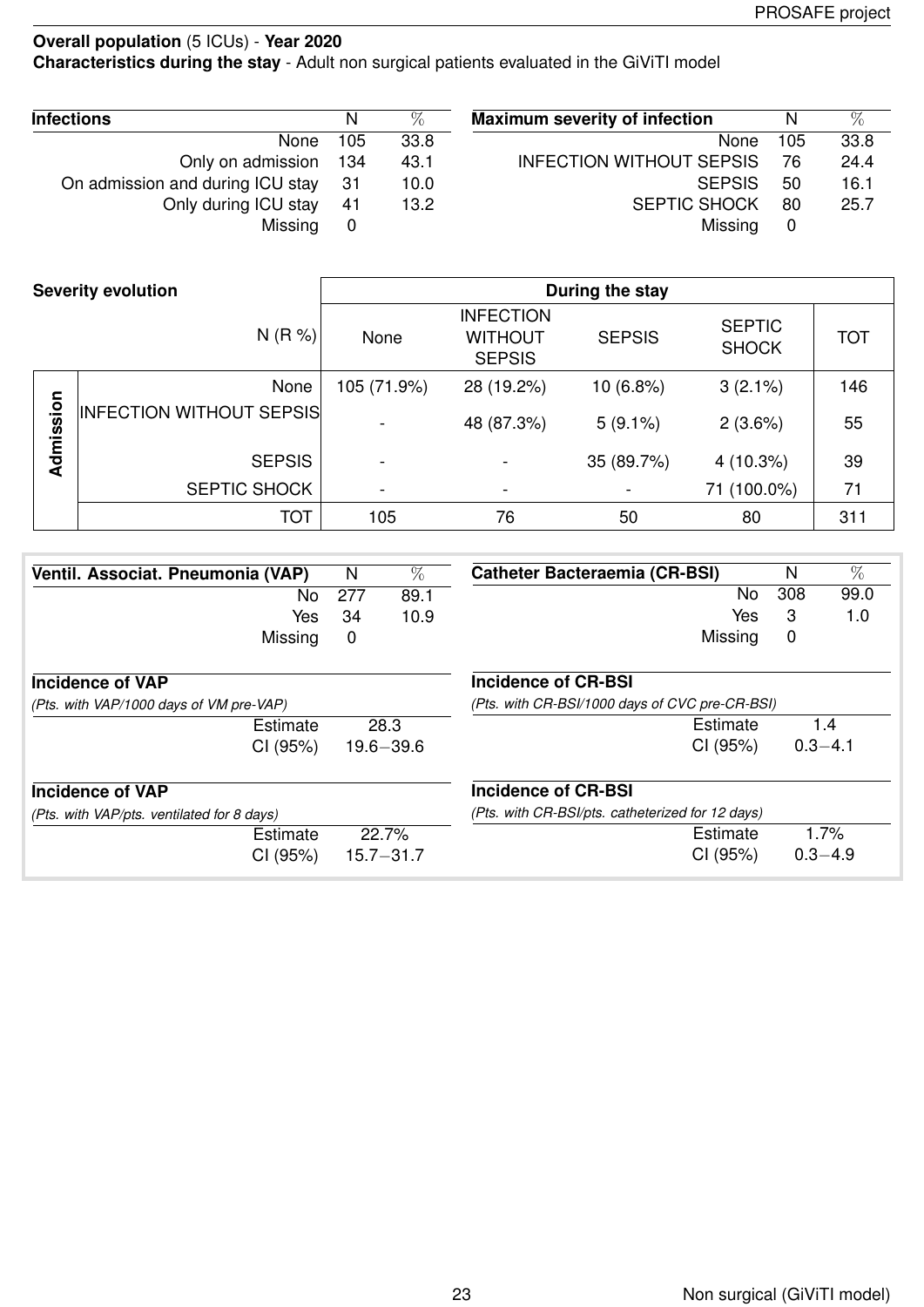| Process indicators - Adult non surgical patients evaluated in the GiViTI model<br>Overall population (5 ICUs) - Year 2020 |  |
|---------------------------------------------------------------------------------------------------------------------------|--|
|---------------------------------------------------------------------------------------------------------------------------|--|

|                                           |                          | Use              |                                                                                                                              |                                                               | On discharge                                                                   |                                                                  |                   | Length (days)                                                                                   |                     |                                                      | Days from admission |                           |
|-------------------------------------------|--------------------------|------------------|------------------------------------------------------------------------------------------------------------------------------|---------------------------------------------------------------|--------------------------------------------------------------------------------|------------------------------------------------------------------|-------------------|-------------------------------------------------------------------------------------------------|---------------------|------------------------------------------------------|---------------------|---------------------------|
| Procedures and/or treatments (Missing=0)  | z                        | $\approx$        |                                                                                                                              | On admission<br>$\overline{N}$ $\overline{N}$ $\frac{\%}{\%}$ | Z                                                                              | $\delta$                                                         | Median            | $Q1 - Q3$                                                                                       | Missing             | Median                                               | $Q1 - Q3$           | Missing                   |
| Procedures (antibiotics excluded)         | 295                      | 94.9             |                                                                                                                              |                                                               |                                                                                |                                                                  |                   |                                                                                                 |                     |                                                      |                     |                           |
| Invasive ventilation                      | 185                      | 59.5             | $\frac{1}{2}$ $\sim$ $\omega$ $\omega$ $\frac{3}{2}$ $\approx$ $\frac{3}{2}$ $\frac{3}{2}$ $\approx$ $\frac{3}{2}$ $\approx$ | 8<br>8 3 9 9 1 9 9 9 9 1 9 9 9 9<br>8 9 9 1 9 9 9 9 9 9 9     | $\frac{1}{4} \approx 2 \times 10^{-10}$ $\approx 20$ $\approx 20$ $\approx 20$ |                                                                  |                   | $2-1$<br>$0-2$<br>$0-3$<br>$-1$<br>$-1$<br>$-1$<br>$-1$<br>$-1$<br>$-1$<br>$-1$<br>$-1$<br>$-1$ |                     |                                                      |                     |                           |
| Non invasive ventilation                  | 38                       | 12.2             |                                                                                                                              |                                                               |                                                                                |                                                                  |                   |                                                                                                 |                     |                                                      |                     |                           |
| Tracheostomy                              | 36                       | 11.6             |                                                                                                                              |                                                               |                                                                                |                                                                  |                   |                                                                                                 |                     |                                                      |                     |                           |
| iNO (inhaled nitric oxide)                | $\frac{1}{2}$            | 3.9              |                                                                                                                              |                                                               |                                                                                |                                                                  |                   |                                                                                                 |                     |                                                      |                     |                           |
| Central Venous Catheter                   | 250                      | 80.4             |                                                                                                                              |                                                               |                                                                                |                                                                  |                   |                                                                                                 |                     |                                                      |                     |                           |
| PICC                                      | $\frac{2}{3}$            | $\overline{71}$  |                                                                                                                              |                                                               |                                                                                |                                                                  |                   |                                                                                                 |                     |                                                      |                     |                           |
| <b>Arterial Catheter</b>                  | 278                      | 89.4             |                                                                                                                              |                                                               |                                                                                |                                                                  |                   |                                                                                                 |                     |                                                      |                     |                           |
| Vasoactive drugs                          | 209                      | 67.2             |                                                                                                                              |                                                               |                                                                                | 23 6 7 6 5 6 5 6 5 7 6<br>23 6 7 6 7 8 9 7 7 6<br>23 6 7 9 7 9 0 | $10 - 60000000$   |                                                                                                 | 000000000           | $-0 - 2 - 0000 -$                                    |                     | 000000000                 |
| Antiarrhythmics                           | 48                       | 15.4             |                                                                                                                              |                                                               |                                                                                |                                                                  |                   |                                                                                                 |                     |                                                      |                     |                           |
| <b>IABP</b>                               | $\circ$                  | 0.0              |                                                                                                                              |                                                               |                                                                                |                                                                  |                   |                                                                                                 |                     |                                                      |                     |                           |
| Invasive monitoring of C.O.               | $\frac{3}{2}$            | 4.2              | $\circ$                                                                                                                      | $\circ$                                                       | က                                                                              |                                                                  | ဖ                 | $2 - 13$                                                                                        | $\circ$             | $\circ$                                              | $0 - 1$             | $\circ$                   |
| Continous monitoring of ScVO2             | $\circ$                  | 0.0              |                                                                                                                              |                                                               |                                                                                |                                                                  |                   |                                                                                                 |                     |                                                      |                     |                           |
| Temporary pacing                          | $\overline{\phantom{0}}$ | 0.3              | $\circ$                                                                                                                      | $\circ$                                                       | $\circ$                                                                        | $\circ$                                                          | $\mathbf{\Omega}$ | $2 - 2$                                                                                         | $\circ$             | $\overline{\phantom{0}}$                             | $\frac{1}{2}$       | $\circ$                   |
| Ventricular assistance                    |                          | 0.0              |                                                                                                                              |                                                               |                                                                                |                                                                  |                   |                                                                                                 |                     |                                                      |                     |                           |
| DC-shock                                  |                          | 1.9              |                                                                                                                              |                                                               |                                                                                |                                                                  |                   |                                                                                                 |                     |                                                      | $7000$<br>$1000$    |                           |
| CPR                                       |                          | $\frac{3}{2}$    |                                                                                                                              |                                                               |                                                                                |                                                                  |                   |                                                                                                 |                     |                                                      |                     |                           |
| Massive blood transfusion                 |                          | $\ddot{.}$       |                                                                                                                              |                                                               |                                                                                |                                                                  |                   |                                                                                                 |                     | 4000                                                 |                     | $\circ \circ \circ \circ$ |
| ICP monitoring without CSF drainage       |                          | 2.6              |                                                                                                                              |                                                               |                                                                                |                                                                  |                   |                                                                                                 |                     |                                                      |                     |                           |
| ICP monitoring with CSF drainage          | 0.000040000              | $0.\overline{6}$ | $P$ $Q$ $Q$                                                                                                                  | $230 - 7$                                                     | $- - 0$                                                                        | $\frac{0.07}{0.07}$                                              | თ დ $\Gamma$      | $7 - 15$<br>$4 - 9$<br>$3 - 14$                                                                 | 000                 |                                                      |                     |                           |
| External ventricular drainage without ICP |                          | 1.6              |                                                                                                                              |                                                               |                                                                                |                                                                  |                   |                                                                                                 |                     | 4                                                    | $3 - 6$             | $\circ$                   |
| Haemofiltration                           |                          | 0.0              |                                                                                                                              |                                                               |                                                                                |                                                                  |                   |                                                                                                 |                     |                                                      |                     |                           |
| Haemodialysis                             |                          | 10.0             | $\circ$ $\circ$                                                                                                              |                                                               | $\frac{1}{2}$                                                                  |                                                                  | $\frac{1}{4}$     |                                                                                                 | $\circ$             | $- -$                                                |                     | $\circ$ $\circ$           |
| ECMO                                      | $\overline{C}$           | 0.3              |                                                                                                                              | $\frac{1}{2}$ o                                               |                                                                                | $\frac{2}{3}$                                                    |                   |                                                                                                 |                     |                                                      | $0 - 3$             |                           |
| Hepatic clearance techniques              |                          | 0.0              |                                                                                                                              |                                                               |                                                                                |                                                                  |                   | $2-12$<br>$14-14$<br>$1-1$                                                                      |                     |                                                      |                     |                           |
| Clearance techniques during sepsis        | $-8$                     | 0.3              | $\circ$                                                                                                                      | $\circ$                                                       | $\circ$                                                                        | $\circ$                                                          |                   |                                                                                                 | $\circ$             | $\circ$                                              | $0 - 0$             | $\circ$                   |
| IAP (intra-abdominal pressure)            |                          | 9.3              |                                                                                                                              |                                                               |                                                                                |                                                                  |                   |                                                                                                 |                     |                                                      |                     |                           |
| Hypothermia                               | $\circ$                  | 1.9              | က သူ ကွ                                                                                                                      | $-13.5$<br>$-15.6$                                            | $rac{6}{9}$                                                                    | $0\frac{34}{37.3}$                                               |                   | $1 - 1$<br>$3 - 14$<br>$2 - 8$                                                                  | $\circ \circ \circ$ |                                                      | $0 - 7 - 0$         |                           |
| Enteral nutrition                         | 169                      | 54.3             |                                                                                                                              |                                                               |                                                                                |                                                                  | — დ  ო            |                                                                                                 |                     | $\circ$ $\overline{ }$ $\overline{ }$ $\overline{ }$ |                     | $\circ \circ \circ$       |
| Parenteral nutrition                      | 173                      | 55.6             |                                                                                                                              |                                                               |                                                                                |                                                                  |                   |                                                                                                 |                     |                                                      |                     |                           |
| SDD (Topical, Topical and systemic)       | $\circ$                  | 0.0              |                                                                                                                              |                                                               |                                                                                |                                                                  |                   |                                                                                                 |                     |                                                      |                     |                           |
| Patient restraint                         | $\frac{2}{1}$            | 3.9              |                                                                                                                              |                                                               |                                                                                |                                                                  |                   |                                                                                                 |                     |                                                      |                     |                           |
| Peridural catheter                        | $\circ$                  | 0.0              |                                                                                                                              |                                                               |                                                                                |                                                                  |                   |                                                                                                 |                     |                                                      |                     |                           |
| Electrical cardioversion                  |                          | $0.\overline{3}$ |                                                                                                                              |                                                               |                                                                                |                                                                  |                   |                                                                                                 |                     | က                                                    | $\degree$<br>က်     | $\circ$                   |
| Vacuum therapy                            | $\circ$                  | $\overline{0}$ . |                                                                                                                              |                                                               |                                                                                |                                                                  |                   |                                                                                                 |                     |                                                      |                     |                           |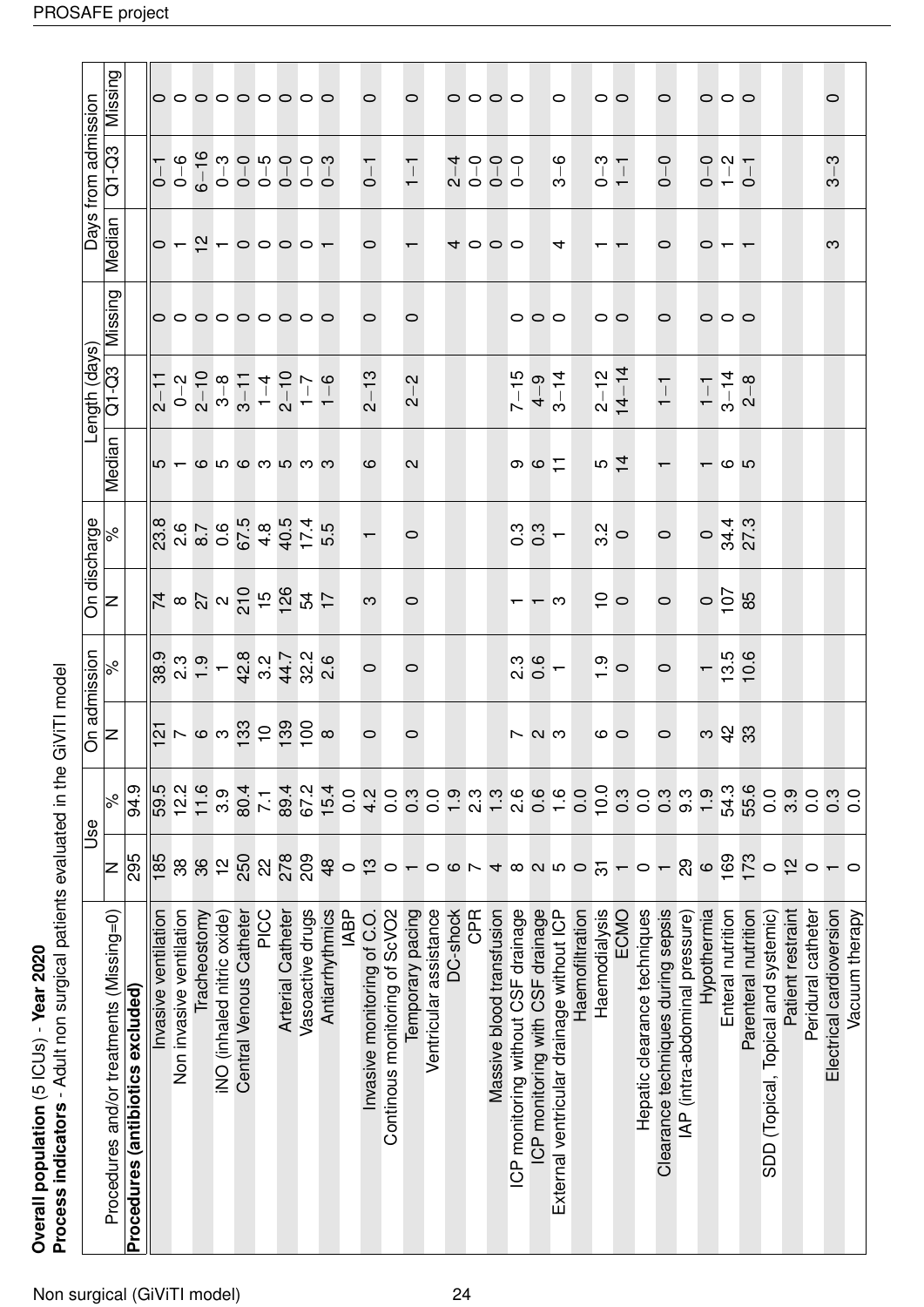Overall population (5 ICUs) - Year 2020<br>Process indicators - Adult non surgical patients evaluated in the GiViTI model **Process indicators** - Adult non surgical patients evaluated in the GiViTI model **Overall population** (5 ICUs) - **Year 2020**

|                                                                   |               | Use            | On admission   |          | On discharge   |               |                         | Length (days)            |                   | Days from admission |         |
|-------------------------------------------------------------------|---------------|----------------|----------------|----------|----------------|---------------|-------------------------|--------------------------|-------------------|---------------------|---------|
| Procedures and/or treatments (Missing=0)                          |               | <sub>o</sub> c | Z              | ž        |                | ಸಿ            |                         | Median   Q1-Q3   Missing | <i>declian</i>    | $Q1 - Q3$           | Missing |
| Antibiotics                                                       | 246           | 79.1           |                |          |                |               |                         |                          |                   |                     |         |
| Antibiotic prophylaxis                                            | $\frac{4}{3}$ | 14.1           | $\frac{1}{4}$  | 4.5      | $\frac{8}{1}$  | 5.8           | $\overline{\mathsf{C}}$ | $\frac{4}{1}$            |                   | $0 - 0$             |         |
| Empirical antibiotic therapy (infection diagnosis<br>confirmed)   | 125           | 2<br>0.0       | 89             | 19.9     | 2S             | 10.3          | $\mathbf{\Omega}$       | $\frac{4}{1}$            |                   | $\overline{a}$      |         |
| Empirical antibiotic therapy (infection diagnosis<br>uncontirmed) | 53            | 17.0           | $\overline{c}$ | 6.4      | 34             | 10.9          | ო                       | $2 - 5$                  |                   | $\overline{0}$      |         |
| Targeted antibiotic therapy                                       | 142           | 45.7           | 57             | 11.9     | ვ<br>გ         | 29.6          | ဖ                       | ၅<br>၁−                  |                   | $2\overline{4}$     |         |
| Antifungal in empirical therapy                                   | $\frac{8}{2}$ | 9.0            |                | 3.5      |                | 3.6           | က                       | $1 - 4$                  | $\mathbf{\Omega}$ | $0 - 3$             | 0       |
| Antifungal in targeted therapy                                    | 34            | 10.9           | ∞              | 8.6      | ೧೦             |               |                         | $4 - 10$                 | က                 | $1 - 5$             | $\circ$ |
| Pre-emptive antitungal                                            |               | <u>ო</u>       | 4              | <u>ო</u> | $\overline{4}$ | $\frac{3}{1}$ | 4                       | $3 - 12$                 |                   |                     |         |
|                                                                   |               |                |                |          |                |               |                         |                          |                   |                     |         |

| Antibiotic therapy              |           |        |
|---------------------------------|-----------|--------|
| Pt. infected in ICU only (N=41) |           | R      |
| No therapy                      |           |        |
| <b>Only empirical</b>           |           | 24.4   |
| Only targeted                   |           | ထ<br>တ |
| Targeted after empirical        | <u>रा</u> | 51.2   |
| Other                           |           | 2.21   |
| Missing                         |           |        |

| Antifungal therapy              |    |         |
|---------------------------------|----|---------|
| Pt. infected in ICU only (N=41) |    | R       |
| No therapy                      | 34 | တ<br>၁၇ |
| Only empirical                  |    | თ.<br>4 |
| Only targeted                   |    | ო<br>7. |
| Targeted after empirical        |    | 4<br>21 |
| Other                           |    |         |
| Missing                         |    |         |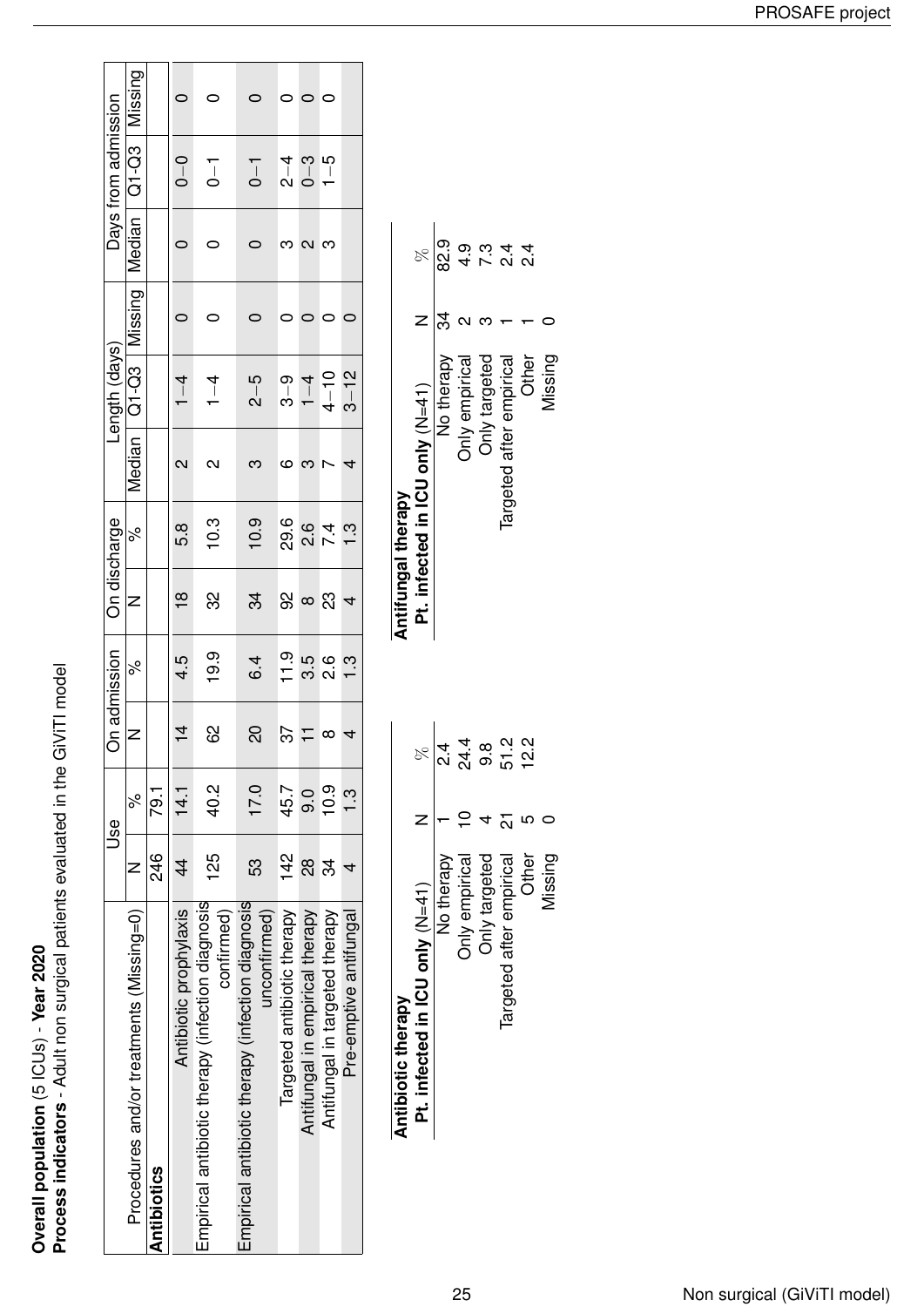### **Overall population** (5 ICUs) - **Year 2020**

**Process indicators** - Adult non surgical patients evaluated in the GiViTI model<br>Length (days)

|                                       |    |      |      |      | L      |              |         |
|---------------------------------------|----|------|------|------|--------|--------------|---------|
| <b>Invasive ventilation</b> $(N=185)$ |    | %    | Mean | SD   | Median | $Q1-Q3$      | Missing |
| Due to pulmonary failure              | 96 | 46.2 | 9.4  | 9.5  |        | $3 - 13.5$   |         |
| For airway mainteinance               | 80 | 38.5 | 6.0  | 6.1  | 3.5    | 1—9          |         |
| In weaning                            | -3 | 1.4  | 1.0  | 0.0  |        |              |         |
| Not evaluable                         | 29 | 13.9 | 17.5 | 16.6 | 13.5   | $7.8 - 18.5$ | 23      |
| Reintubation within 48 hours          |    | 1.4  | 5.3  | 3.2  |        | $3.5 - 6.5$  |         |

| Non invasive ventilation $(N=38)$                    | N  | %    |
|------------------------------------------------------|----|------|
| Non invasive ventilation only                        | 12 | 31.6 |
| Non invasive ventilation failed                      | 7  | 18.4 |
| For weaning                                          | 16 | 42.1 |
| Other                                                | 3  | 7.9  |
| Missing                                              | 0  |      |
| Tracheostomy not present on<br>admission $(N=30)$    | N  | %    |
| Surgical                                             | 10 | 33.3 |
| Percutwist                                           | 8  | 26.7 |
| Ciaglia                                              | 6  | 20.0 |
| Monodil. Ciaglia                                     | 0  | 0.0  |
| Fantoni                                              | 0  | 0.0  |
| Griggs                                               | 1  | 3.3  |
| Other Kind                                           | 4  | 13.3 |
| Unknown                                              | 1  | 3.3  |
| Missing                                              | 0  |      |
| Dave after the heginning of inv yent<br>Trachoostomy |    |      |

| Tracheostomy - Days after the beginning of inv. vent. |  |
|-------------------------------------------------------|--|
| Not present on admission $(N=30)$                     |  |
|                                                       |  |

| No                                   | 280 | 90.0         |
|--------------------------------------|-----|--------------|
| <b>Surgical interventions</b>        | N   | %            |
|                                      |     |              |
| <b>Missing</b>                       |     |              |
| Topical and systemic                 | 0   | 0.0          |
| Topical                              | 0   | 0.0          |
| $SDD(N=0)$                           | N   | $\%$         |
|                                      |     |              |
| Missing                              | 0   |              |
| Other                                | 0   | 0.0          |
| Vigileo-PRAM                         | 0   | 0.0          |
| <b>LIDCO</b>                         | 1   | 7.7          |
| <b>PICCO</b>                         | 12  | 92.3         |
| Swan Ganz                            | 0   | 0.0          |
| Invasive monitoring of C.O. $(N=13)$ | N   | %            |
| Missing                              |     | n            |
| $Q1 - Q3$                            |     | $6.2 - 14.8$ |
| Median                               |     | 11.5         |
| <b>SD</b>                            |     | 7.0          |
| Mean                                 |     | 11.9         |
|                                      |     |              |

| <b>Number of surgical interventions</b> |     |      |
|-----------------------------------------|-----|------|
|                                         | 280 | 90.0 |
|                                         | 26  | 8.4  |
| 2                                       | 4   | 1.3  |
| 3                                       |     | 0.3  |
| >3                                      |     | 0.0  |
| Missing                                 |     |      |

| <b>Surgical interventions</b>                     |           |                 |  |  |  |
|---------------------------------------------------|-----------|-----------------|--|--|--|
| Days from admission                               |           |                 |  |  |  |
| Mean                                              |           | 5.3             |  |  |  |
|                                                   | <b>SD</b> | 3.7             |  |  |  |
| Median                                            |           | 4               |  |  |  |
| $Q1 - Q3$                                         |           | $3-6$           |  |  |  |
| Missing                                           |           | 0               |  |  |  |
| <b>Surgical interventions (top 10)</b>            | N         | $\%$            |  |  |  |
| Other surgery                                     | 12        | 3.9             |  |  |  |
| Gastrointestinal surgery                          | 9         | 2.9             |  |  |  |
| Neurosurgery                                      | 5         | 1.6             |  |  |  |
| <b>ENT</b> surgery                                | 4         | 1.3             |  |  |  |
| Orthopaedic surgery                               | 4         | 1.3             |  |  |  |
| Gynaecological surgery                            |           | 0.3             |  |  |  |
| Maxillo-Facial surgery                            |           | 0.3             |  |  |  |
| Thoracic surgery                                  | 1         | 0.3             |  |  |  |
|                                                   | 0         | 0.0             |  |  |  |
|                                                   | 0         | 0.0             |  |  |  |
| Missing                                           | 0         |                 |  |  |  |
| Non surgical interventions                        | N         | $\overline{\%}$ |  |  |  |
|                                                   | No<br>297 | 95.5            |  |  |  |
|                                                   | Yes<br>14 | 4.5             |  |  |  |
| Missing                                           | 0         |                 |  |  |  |
| Non surgical interventions<br>Days from admission |           |                 |  |  |  |

| Mean                              |   | 6.5     |
|-----------------------------------|---|---------|
| SD                                |   | 4.9     |
| Median                            |   | 5       |
| $Q1 - Q3$                         |   | $3 - 7$ |
| Missing                           |   |         |
| <b>Non surgical interventions</b> | N | %       |
| Interventional radiology          | 6 | 1.9     |
| Interventional endoscopy          | 6 | 1.9     |
| Interventional cardiology         | 3 | 1.0     |
| Interventional neuroradiology     | 2 | 0.6     |
| Missina                           |   |         |

| <b>urgical interventions</b> |         | N       |      |
|------------------------------|---------|---------|------|
|                              |         | No. 280 | 90.0 |
|                              | Yes 31  |         | 10.0 |
|                              | Missing |         |      |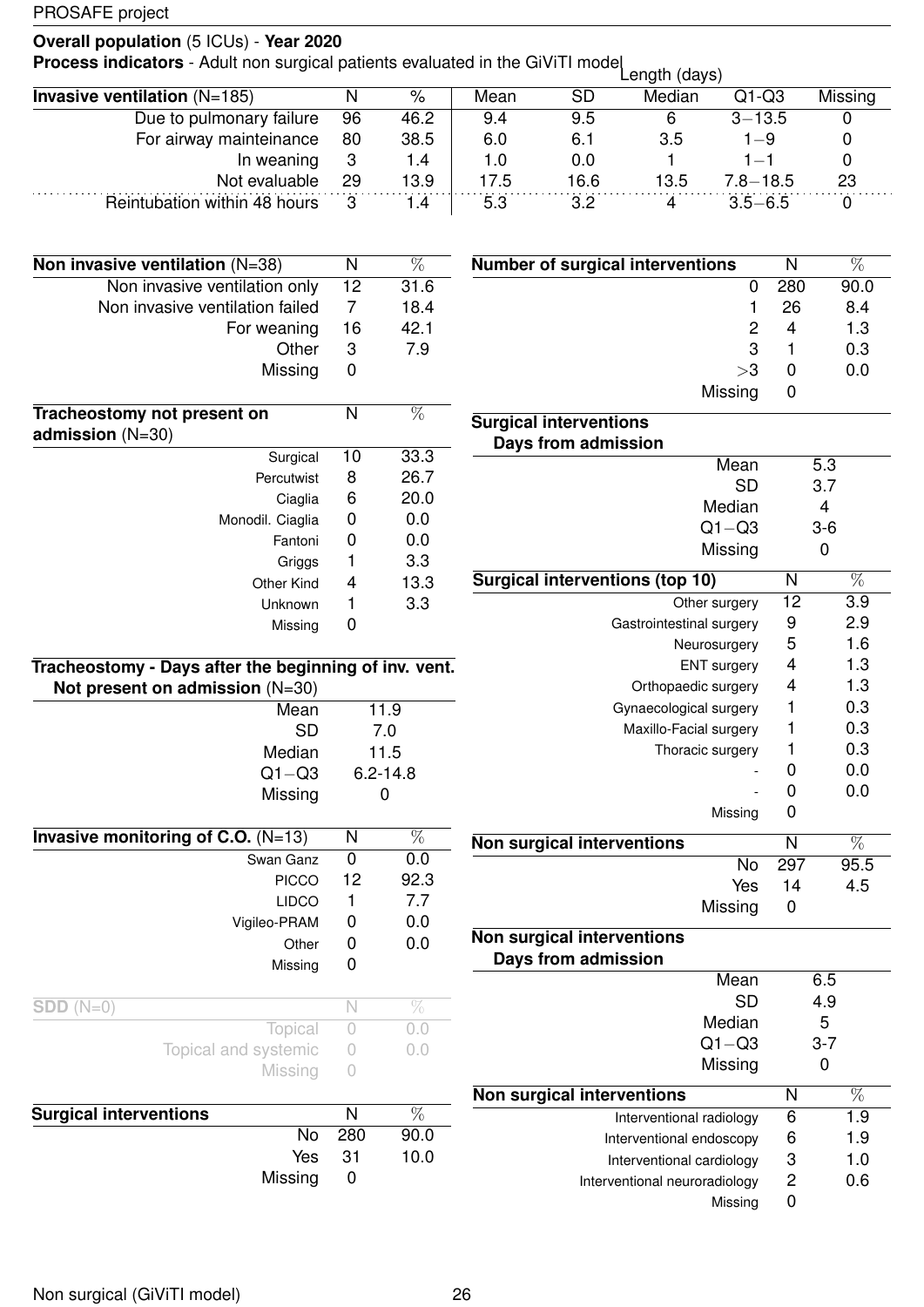**Outcome indicators** - Adult non surgical patients evaluated in the GiViTI model

| <b>ICU outcome</b>                | N                       | $\overline{\%}$ | <b>Hospital mortality</b>                        | $\overline{\mathsf{N}}$ | $\overline{\%}$ |
|-----------------------------------|-------------------------|-----------------|--------------------------------------------------|-------------------------|-----------------|
| Dead                              | 66                      | 21.3            | Alive                                            | 190                     | 61.1            |
| Transferred to same hospital      | 220                     | 71.0            | Dead                                             | 121                     | 38.9            |
| Transferred to other hospital     | 24                      | 7.7             | Missing                                          | $\pmb{0}$               |                 |
| Discharged home                   | $\pmb{0}$               | 0.0             |                                                  |                         |                 |
| Disch. terminally ill             | $\mathbf 0$             | 0.0             | Timing of hosp. mortality $(N=121)$              | ${\sf N}$               | $\overline{\%}$ |
| Missing                           | $\mathbf{1}$            |                 | In ICU                                           | 66                      | 54.5            |
|                                   |                         |                 | Within 24 hours after ICU                        | 1                       | 0.8             |
| Transferred to (N=244)            | $\overline{N}$          | $\overline{\%}$ | 24-47 hours after ICU                            | 5                       | 4.1             |
| Ward                              | 148                     | 60.7            | 48-71 hours after ICU                            | $\overline{4}$          | 3.3             |
| Other ICU                         | 42                      | 17.2            | 72-95 hours after ICU                            | $\sqrt{3}$              | 2.5             |
| High dependency care unit         | 54                      | 22.1            | After 95 hours after ICU                         | 42                      | 34.7            |
| Rehabilitation                    | $\boldsymbol{0}$        | 0.0             | Missing                                          | $\mathbf 0$             |                 |
| Day hospital or Long-term care    | $\boldsymbol{0}$        | 0.0             | Timing of hosp. mortality (days from ICU disch.) |                         |                 |
| Missing                           | $\pmb{0}$               |                 | Discharged alive from ICU (N=55)                 |                         |                 |
|                                   |                         |                 | Mean                                             |                         | 36.8            |
| <b>Reason of transfer to</b>      |                         |                 | <b>SD</b>                                        |                         | 57.5            |
| Other ICU (N=42)                  | $\mathsf{N}$            | $\%$            | Median                                           |                         | 15              |
| Specialist expertise              | $\overline{8}$          | 19.0            | $Q1 - Q3$                                        |                         | $4 - 51$        |
| Step-up care                      | $\sqrt{2}$              | 4.8             | Missing                                          |                         | $\mathbf 0$     |
| Logistical/organizational reasons | 28                      | 66.7            |                                                  |                         |                 |
| Step-down care                    | $\overline{\mathbf{4}}$ | 9.5             |                                                  |                         |                 |
| Missing                           | $\mathbf 0$             |                 |                                                  |                         |                 |
| <b>Transferred to</b>             |                         |                 |                                                  |                         |                 |
| Same hospital (N=220)             | $\mathsf{N}$            | $\%$            |                                                  |                         |                 |
| Ward                              | 144                     | 65.5            |                                                  |                         |                 |
| Other ICU                         | 29                      | 13.2            |                                                  |                         |                 |
| High dependency care unit         | 47                      | 21.4            |                                                  |                         |                 |
| Rehabilitation                    | $\mathbf 0$             | 0.0             |                                                  |                         |                 |
| Day hospital or Long-term care    | $\boldsymbol{0}$        | 0.0             |                                                  |                         |                 |
| Missing                           | $\pmb{0}$               |                 |                                                  |                         |                 |
|                                   |                         |                 |                                                  |                         |                 |
| <b>Transferred to</b>             |                         |                 |                                                  |                         |                 |
| Other hospital $(N=24)$           | $\mathsf{N}$            | $\%$            |                                                  |                         |                 |
| Ward                              | $\overline{4}$          | 16.7            |                                                  |                         |                 |
| Other ICU                         | 13                      | 54.2            |                                                  |                         |                 |
| High dependency care unit         | $\overline{7}$          | 29.2            |                                                  |                         |                 |
| Rehabilitation                    | $\pmb{0}$               | 0.0             |                                                  |                         |                 |
| Day hospital or Long-term care    | 0                       | 0.0             |                                                  |                         |                 |
| Missing                           | $\pmb{0}$               |                 |                                                  |                         |                 |
|                                   |                         |                 |                                                  |                         |                 |
| <b>ICU</b> mortality              | $\overline{N}$          | $\overline{\%}$ |                                                  |                         |                 |
| Alive                             | 244                     | 78.7            |                                                  |                         |                 |
| Dead                              | 66                      | 21.3            |                                                  |                         |                 |
| Missing                           | 1                       |                 |                                                  |                         |                 |
| Timing of ICU mortality (N=66)    | N                       | %               |                                                  |                         |                 |
| Daytime (08:00AM - 07:59PM)       | $\overline{37}$         | 56.1            |                                                  |                         |                 |
| Nighttime (08:00PM - 07:59AM)     | 29                      | 43.9            |                                                  |                         |                 |
| Weekdays (Monday - Friday)        | 52                      | 78.8            |                                                  |                         |                 |
| Weekend (Saturday - Sunday)       | 14                      | 21.2            |                                                  |                         |                 |
| Missing                           | $\boldsymbol{0}$        |                 |                                                  |                         |                 |
|                                   |                         |                 |                                                  |                         |                 |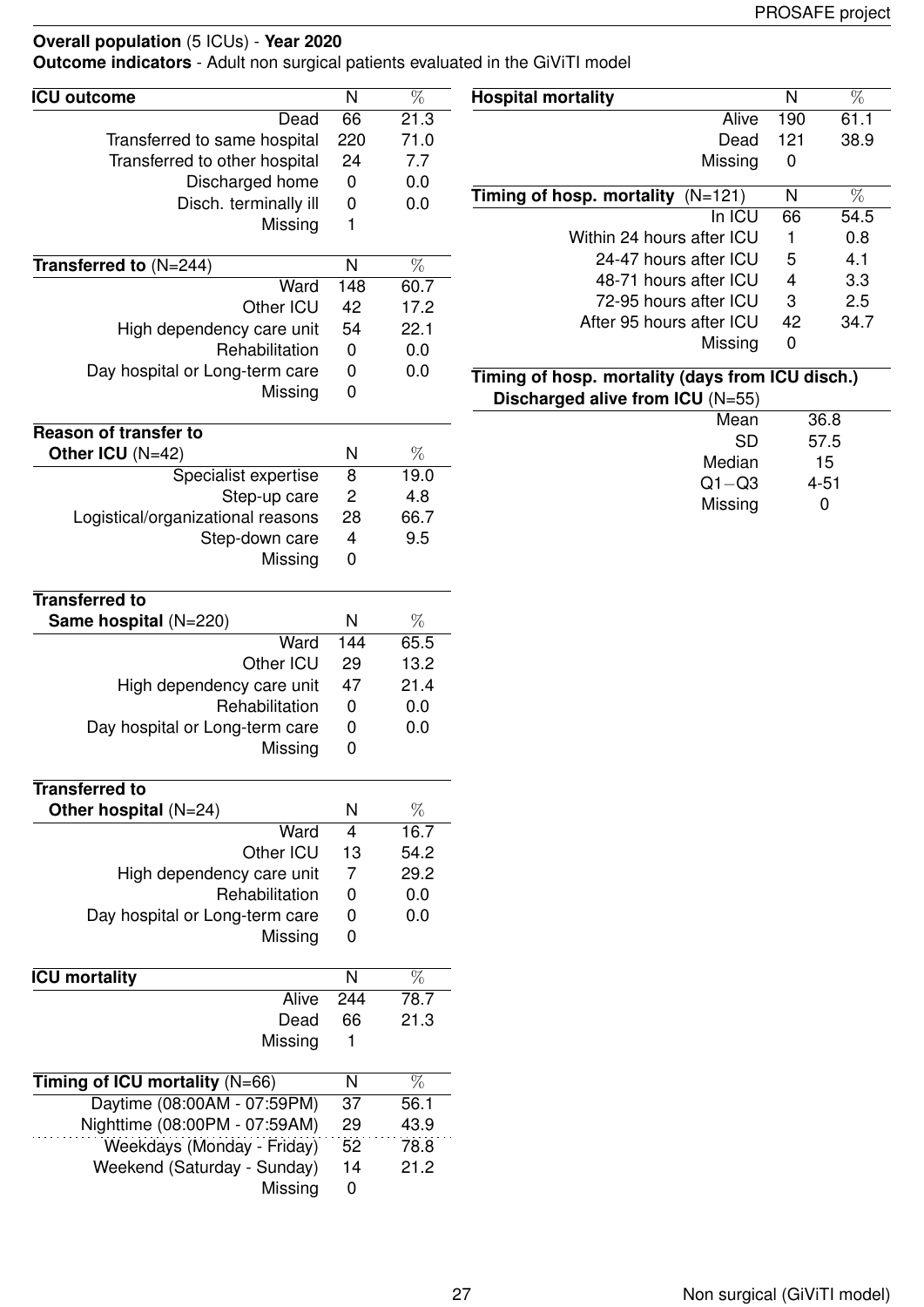#### **Overall population** (5 ICUs) - **Year 2020**

**Outcome indicators** - Adult non surgical patients evaluated in the GiViTI model

| <b>Last hospital mortality</b> |              | $\overline{\mathsf{N}}$ | $\overline{\%}$ | <b>ICU stay (days)</b>                         |           |             |
|--------------------------------|--------------|-------------------------|-----------------|------------------------------------------------|-----------|-------------|
|                                | <b>Alive</b> | 187                     | 60.1            |                                                | Mean      | 7.8         |
|                                | Dead         | 124                     | 39.9            |                                                | <b>SD</b> | 8.6         |
|                                | Missing      | $\pmb{0}$               |                 |                                                | Median    | 5           |
|                                |              |                         |                 |                                                | $Q1 - Q3$ | $2 - 10$    |
|                                |              |                         |                 |                                                | Missing   | $\pmb{0}$   |
|                                |              |                         |                 | <b>ICU stay (days)</b>                         |           |             |
|                                |              |                         |                 | Alive $(N=244)$                                |           |             |
|                                |              |                         |                 |                                                | Mean      | 7.7         |
|                                |              |                         |                 |                                                | <b>SD</b> | 8.9         |
|                                |              |                         |                 |                                                | Median    | 4.5         |
|                                |              |                         |                 |                                                | $Q1 - Q3$ | $2 - 10$    |
|                                |              |                         |                 |                                                | Missing   | $\pmb{0}$   |
|                                |              |                         |                 | <b>ICU stay (days)</b><br>Dead $(N=66)$        |           |             |
|                                |              |                         |                 |                                                | Mean      | 8.0         |
|                                |              |                         |                 |                                                | <b>SD</b> | 7.9         |
|                                |              |                         |                 |                                                | Median    | 5           |
|                                |              |                         |                 |                                                | $Q1 - Q3$ | $3 - 11$    |
|                                |              |                         |                 |                                                | Missing   | $\pmb{0}$   |
|                                |              |                         |                 | Stay after ICU (days)<br>Alive $(N=244)$       |           |             |
|                                |              |                         |                 |                                                | Mean      | 20.1        |
|                                |              |                         |                 |                                                | <b>SD</b> | 32.9        |
|                                |              |                         |                 |                                                | Median    | 10          |
|                                |              |                         |                 |                                                | $Q1 - Q3$ | $3 - 24$    |
|                                |              |                         |                 |                                                | Missing   | $\pmb{0}$   |
|                                |              |                         |                 |                                                |           |             |
|                                |              |                         |                 | <b>Hospital stay (days)</b>                    |           |             |
|                                |              |                         |                 |                                                | Mean      | 29.0        |
|                                |              |                         |                 |                                                | <b>SD</b> | 36.0        |
|                                |              |                         |                 |                                                | Median    | 18          |
|                                |              |                         |                 |                                                | $Q1 - Q3$ | $8 - 34$    |
|                                |              |                         |                 |                                                | Missing   | $\pmb{0}$   |
|                                |              |                         |                 | <b>Hospital stay (days)</b><br>Alive $(N=190)$ |           |             |
|                                |              |                         |                 |                                                | Mean      | 26.7        |
|                                |              |                         |                 |                                                | SD        | 27.2        |
|                                |              |                         |                 |                                                | Median    | 18.5        |
|                                |              |                         |                 |                                                | $Q1 - Q3$ | $8 - 33$    |
|                                |              |                         |                 |                                                | Missing   | $\mathbf 0$ |
|                                |              |                         |                 | <b>Hospital stay (days)</b>                    |           |             |
|                                |              |                         |                 | Dead $(N=121)$                                 | Mean      | 32.6        |
|                                |              |                         |                 |                                                | SD        | 46.6        |
|                                |              |                         |                 |                                                | Median    | 17          |
|                                |              |                         |                 |                                                | $Q1 - Q3$ | $7 - 38$    |
|                                |              |                         |                 |                                                |           |             |
|                                |              |                         |                 |                                                | Missing   | $\pmb{0}$   |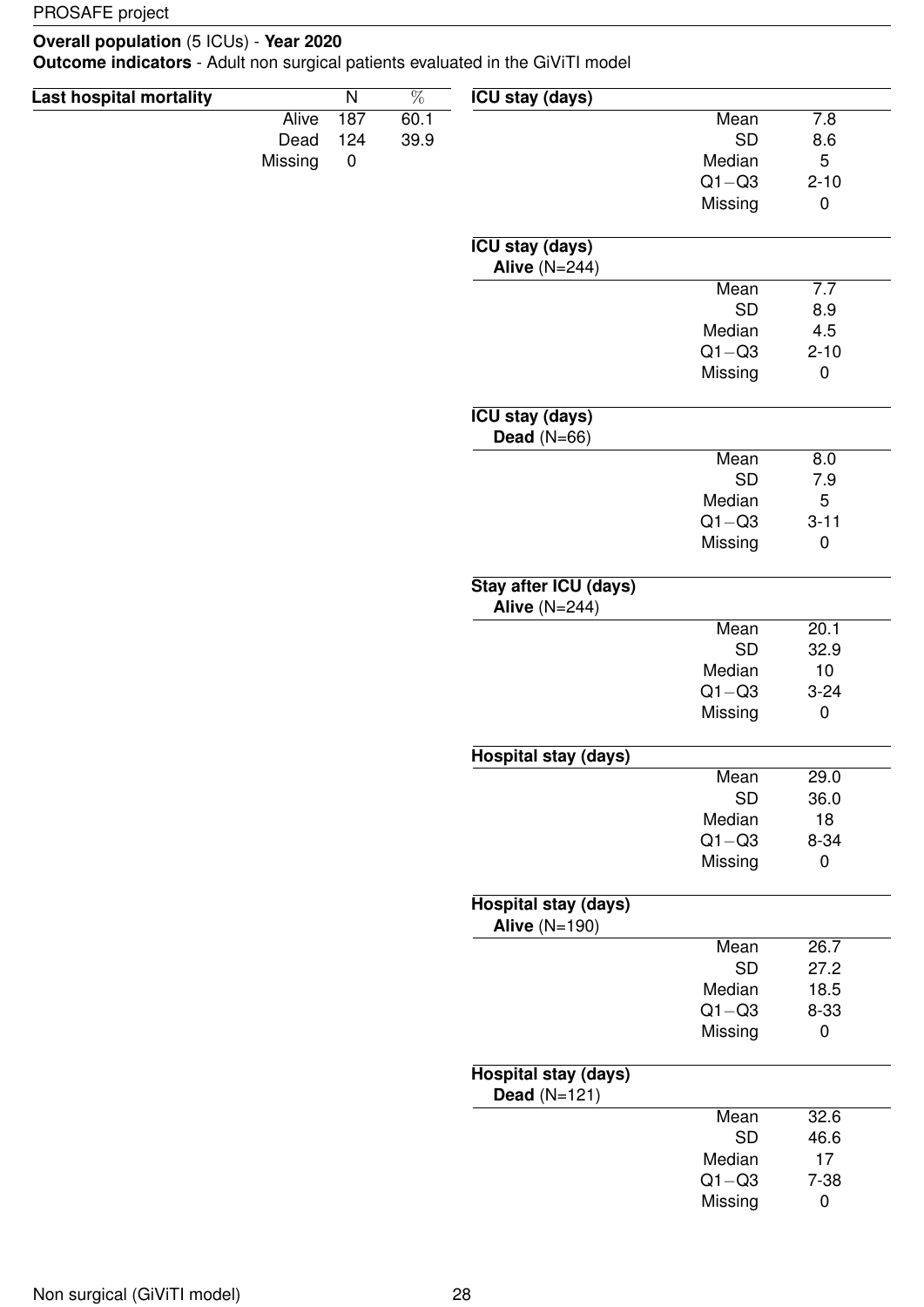**Overall population** (5 ICUs) - **Year 2020 Analysis of hospital mortality** - Adult non surgical patients evaluated in the GiViTI model Predictive model: **GiViTI 2019**



#### Expected mortality

The calibration belt allows to compare the observed mortality with the expected one (predictive model: GiViTI 2019). Two different belts are presented: the 80% confidence level belt (in light gray) and the 95% confidence level belt (in dark gray). The belt above the bisector denotes an observed mortality greater than the expected one; vice versa, the belt under the bisector denotes an observed mortality lower than the expected one. As the polynomial degree increases the relation between expected and observed mortality becomes more complex. A significant GiViTI calibration test (p<0.05) denotes a statistically relevant difference between observed and expected mortality. The belt is plotted in the expected mortality range values. For further informations please look at [PLoS ONE 6(2): e16110].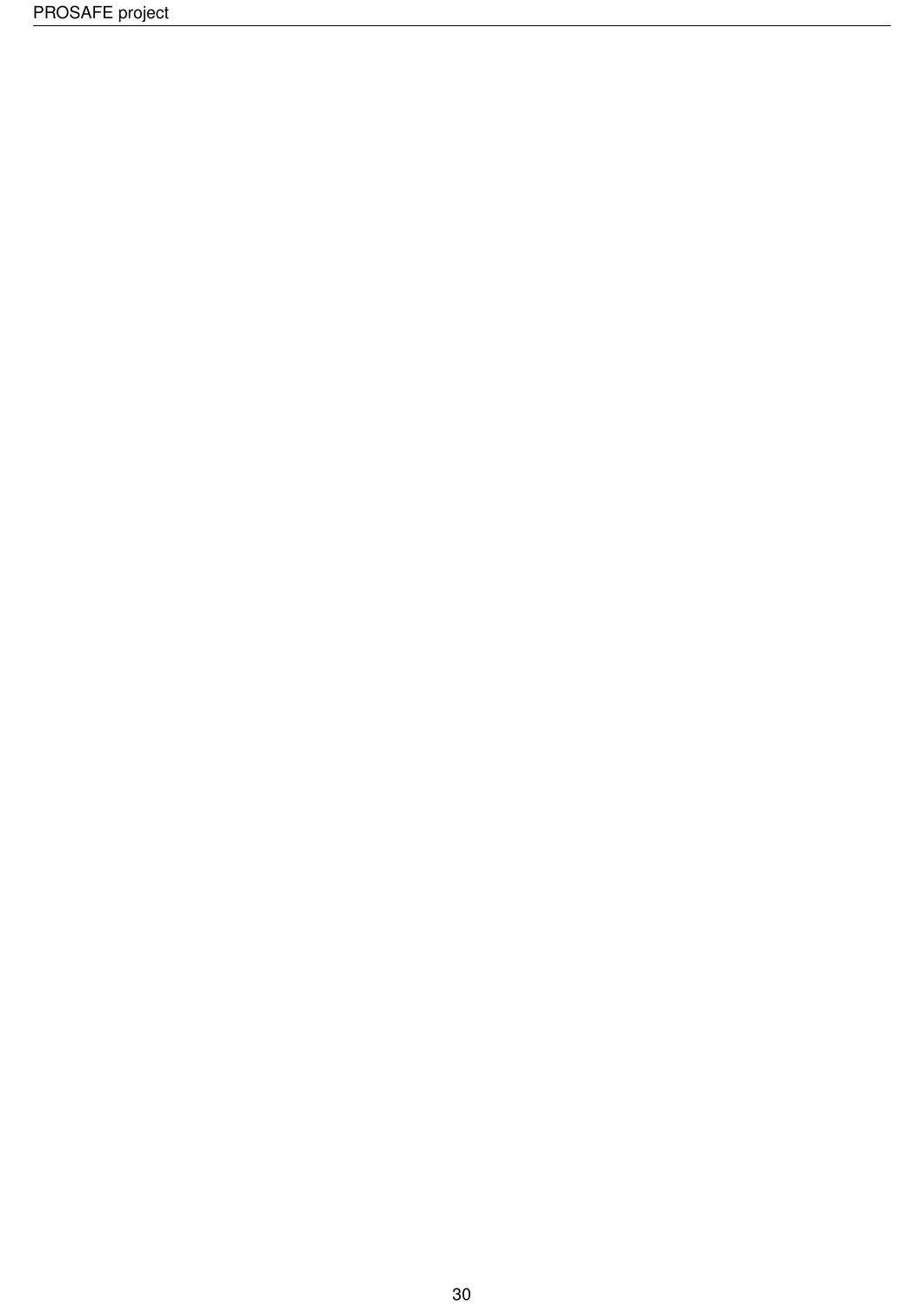### **Overall population** (5 ICUs) - **Year 2020 Characteristics on admission** - Adult elective surgical patients evaluated in the GiViTI model

### **Patients** (N): 482

| <b>Sex</b>                           | N                | $\overline{\%}$  | Stay before ICU (days)                  |                          |                 |
|--------------------------------------|------------------|------------------|-----------------------------------------|--------------------------|-----------------|
| Male                                 | 290              | 60.2             | Mean                                    |                          | 3.7             |
| Female                               | 192              | 39.8             | <b>SD</b>                               |                          | 6.3             |
| Missing                              | $\mathbf 0$      |                  | Median                                  |                          | 1               |
|                                      |                  |                  | $Q1 - Q3$                               |                          | $1 - 3$         |
| Age (years)                          | N                | $\overline{\%}$  | Missing                                 |                          | $\mathbf 0$     |
| $17 - 45$                            | 32               | 6.6              | <b>Source of admission</b>              | $\mathsf{N}$             | $\overline{\%}$ |
| 46-65                                | 173              | 35.9             | Same hospital                           | 476                      | 98.8            |
| 66-75                                | 154              | 32.0             | Other hospital                          | 6                        | 1.2             |
| >75                                  | 123              | 25.5             | Long-term chronic care hospital         | $\mathbf 0$              | 0.0             |
| Missing                              | $\mathbf 0$      |                  | Directly from the community             | $\boldsymbol{0}$         | 0.0             |
| Mean                                 |                  | 66.4             | Missing                                 | 0                        |                 |
| <b>SD</b>                            |                  | 12.9             |                                         |                          |                 |
| Median                               |                  | 67               | <b>Ward of admission</b>                |                          |                 |
| $Q1 - Q3$                            |                  | 60-76            | Hospital (N=482)                        | N                        | $\%$            |
| $Min-Max$                            |                  | $24 - 96$        | Medical ward                            | 10                       | 2.1             |
|                                      |                  |                  | Surgical ward                           | 458                      | 95.0            |
| <b>Body mass Index (BMI)</b>         | N                | $\overline{\%}$  | Emergency room                          | $\overline{c}$           | 0.4             |
| Underweight                          | 19               | $\overline{3.9}$ | Other ICU                               | 8                        | 1.7             |
| Normal                               | 154              | 32.0             | High dependency care unit               | 4                        | 0.8             |
| Overweight                           | 183              | 38.0             | Missing                                 | $\mathbf 0$              |                 |
| Obese                                | 126              | 26.1             |                                         |                          |                 |
| Missing                              | $\mathbf 0$      |                  | <b>Reason for transfer from</b>         |                          |                 |
|                                      |                  |                  | Other ICU (N=8)                         | N                        | $\%$            |
| <b>Pregnancy status</b>              |                  |                  | Specialist expertise                    | $\mathbf 0$              | 0.0             |
| Females $(N=192)$                    | N                | %                | Step-up care                            | $\overline{\mathcal{A}}$ | 50.0            |
| Not fertile                          | $\overline{78}$  | 40.6             | Logistical/organizational reasons       | 3                        | 37.5            |
| Not pregnant/Unknown                 | 114              | 59.4             | Step-down care                          | 1                        | 12.5            |
| Currently pregnant                   | $\mathbf 0$      | 0.0              | Missing                                 | 0                        |                 |
| Post partum                          | 0                | 0.0              | Ward of admission                       |                          |                 |
| Missing                              | $\mathbf 0$      |                  |                                         | N                        | $\%$            |
|                                      |                  |                  | Same hospital $(N=476)$<br>Medical ward | 9                        |                 |
| <b>Comorbidities</b>                 | N                | $\overline{\%}$  |                                         | 457                      | 1.9             |
| No                                   | 42               | 8.7              | Surgical ward                           |                          | 96.0            |
| Yes                                  | 440              | 91.3             | Emergency room                          | 1                        | 0.2             |
| Missing                              | 0                |                  | Other ICU                               | 5                        | 1.1             |
|                                      |                  |                  | High dependency care unit               | 4                        | 0.8             |
| <b>Comorbidities (top 10)</b>        | N                | $\overline{\%}$  | Missing                                 | 0                        |                 |
| Hypertension                         | $\overline{271}$ | 56.2             | <b>Ward of admission</b>                |                          |                 |
| Any tumour without metastasis        | 201              | 41.7             | Other hospital $(N=6)$                  | N                        | %               |
| Metastatic cancer                    | 86               | 17.8             | Medical ward                            | $\mathbf{1}$             | 16.7            |
| Arrhythmia                           | 80               | 16.6             | Surgical ward                           | 1                        | 16.7            |
| Diabetes Type II without insulin tr. | 65               | 13.5             | Emergency room                          | 1                        | 16.7            |
| NYHA class II-III                    | 54               | 11.2             | Other ICU                               | 3                        | 50.0            |
| Moderate COPD                        | 40               | 8.3              | High dependency care unit               | $\boldsymbol{0}$         | 0.0             |
| Peripheral vascular disease          | 39               | 8.1              | Missing                                 | 0                        |                 |
| Severe malnutrition                  | 35               | 7.3              |                                         |                          |                 |
|                                      |                  |                  | <b>Scheduled admission</b>              | ${\sf N}$                | $\overline{\%}$ |
| Endocrine-metabolic diseases         | 33               | 6.8              | No                                      | 70                       | 14.5            |
| Missing                              | $\boldsymbol{0}$ |                  | Yes                                     | 412                      | 85.5            |
|                                      |                  |                  | Missing                                 | $\boldsymbol{0}$         |                 |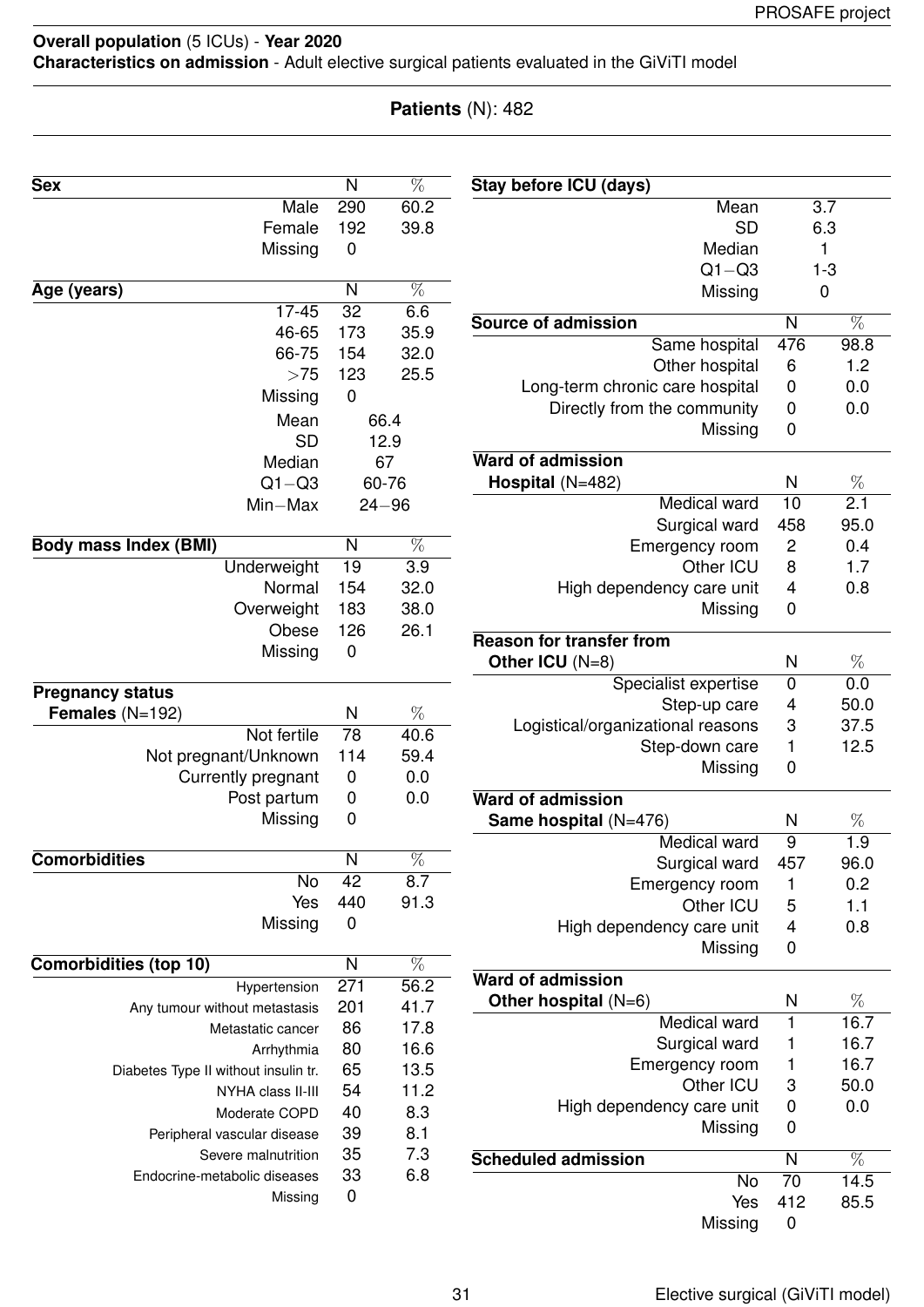#### **Overall population** (5 ICUs) - **Year 2020**

**Characteristics on admission** - Adult elective surgical patients evaluated in the GiViTI model

| Trauma                              | N                       | $\overline{\%}$ |
|-------------------------------------|-------------------------|-----------------|
| No                                  | 474                     | 98.3            |
| Yes                                 | 8                       | 1.7             |
| Multiple trauma                     | Ť                       | 0.2             |
| Missing                             | 0                       |                 |
|                                     |                         |                 |
| <b>Surgical status</b>              | $\overline{\mathsf{N}}$ | $\overline{\%}$ |
| Non surgical                        | $\mathbf 0$             | 0.0             |
| Elective surgical                   | 482                     | 100.0           |
| Emergency surgical                  | 0                       | 0.0             |
| Missing                             | $\overline{0}$          |                 |
|                                     |                         |                 |
| <b>Surgical status</b>              |                         |                 |
| 0.0%0.0%                            |                         |                 |
|                                     |                         |                 |
|                                     |                         |                 |
|                                     |                         |                 |
|                                     |                         |                 |
|                                     |                         |                 |
|                                     |                         |                 |
|                                     |                         |                 |
|                                     |                         |                 |
|                                     |                         |                 |
|                                     |                         |                 |
| <del>.100</del> .0%                 |                         |                 |
|                                     |                         |                 |
| Non surgical                        |                         |                 |
| Elective surgical                   |                         |                 |
| <b>Emergency surgical</b>           |                         |                 |
|                                     |                         |                 |
| Source of admission                 |                         |                 |
|                                     | N                       | %               |
| Surgical pt. (N=482)                |                         |                 |
| Operating theatre of surgical ward  | 440                     | 91.3            |
| Operating theatre of emergency room | 1                       | 0.2             |
| Surgical ward                       | 18                      | 3.7             |

| Surgical waru | 10 | ، ن |
|---------------|----|-----|
| Other 23      |    | 4.8 |
| Missing       | 0  |     |
|               |    |     |

| Surgical interventions (top 10) |     |      |
|---------------------------------|-----|------|
| Elective surgical (N=482)       | N   | %    |
| Gastrointestinal surgery        | 297 | 61.6 |
| Nephro/Urological surgery       | 32  | 6.6  |
| Other surgery                   | 29  | 6.0  |
| Hepatic surgery                 | 27  | 5.6  |
| Abdominal vascular surgery      | 22  | 4.6  |
| Gynaecological surgery          | 20  | 4.1  |
| Orthopaedic surgery             | 17  | 3.5  |
| Thoracic surgery                | 17  | 3.5  |
| Peripheral vascular surgery     | 14  | 2.9  |
| Pancreatic surgery              | 9   | 1.9  |
| Missina                         | 0   |      |

| <b>Timing</b>               |     |      |
|-----------------------------|-----|------|
| Elective surgical (N=482)   | N   | %    |
| From -7 to -3 days          | 15  | 3.1  |
| From -2 to -1 days          | 20  | 4.1  |
| On ICU admission day        | 478 | 99.2 |
| The day after ICU admission | 9   | 1.9  |
| Missing                     |     |      |

| <b>Surgical interventions (top 10)</b> |         |   |     |
|----------------------------------------|---------|---|-----|
| Emergency surgical (N=0)               |         | N | %   |
|                                        |         |   | 0.0 |
|                                        |         |   | 0.0 |
|                                        |         |   | 0.0 |
|                                        |         |   | 0.0 |
|                                        |         |   | 0.0 |
|                                        |         |   | 0.0 |
|                                        |         |   | 0.0 |
|                                        |         |   | O.O |
|                                        |         |   | 0.0 |
|                                        |         |   | 0.0 |
|                                        | Missing |   |     |

| Timing                      |                  |     |
|-----------------------------|------------------|-----|
| Emergency surgical $(N=0)$  |                  | Vo  |
| From -7 to -3 days          | $\left( \right)$ | O.O |
| From -2 to -1 days          | $\left( \right)$ | 0.0 |
| On ICU admission day        |                  | 0.0 |
| The day after ICU admission |                  | 0.0 |
| Missing                     |                  |     |

| Non surgical interventions |               |      |
|----------------------------|---------------|------|
| None 472                   |               | 97.9 |
| Elective                   | $\mathcal{L}$ | 1.0  |
| Emergency                  | ხ             | 1.0  |
| Missing                    |               |      |

| Non surgical interventions    |   |      |
|-------------------------------|---|------|
| Elective $(N=5)$              | N | %    |
| Interventional radiology      |   | 20.0 |
| Interventional endoscopy      |   | 20.0 |
| Interventional cardiology     |   | 0.0  |
| Interventional neuroradiology |   | 0.0  |
| Missing                       | 3 |      |

| N | %    |
|---|------|
| 2 | 40.0 |
|   | 20.0 |
|   | 20.0 |
| O | 0.0  |
|   |      |
|   |      |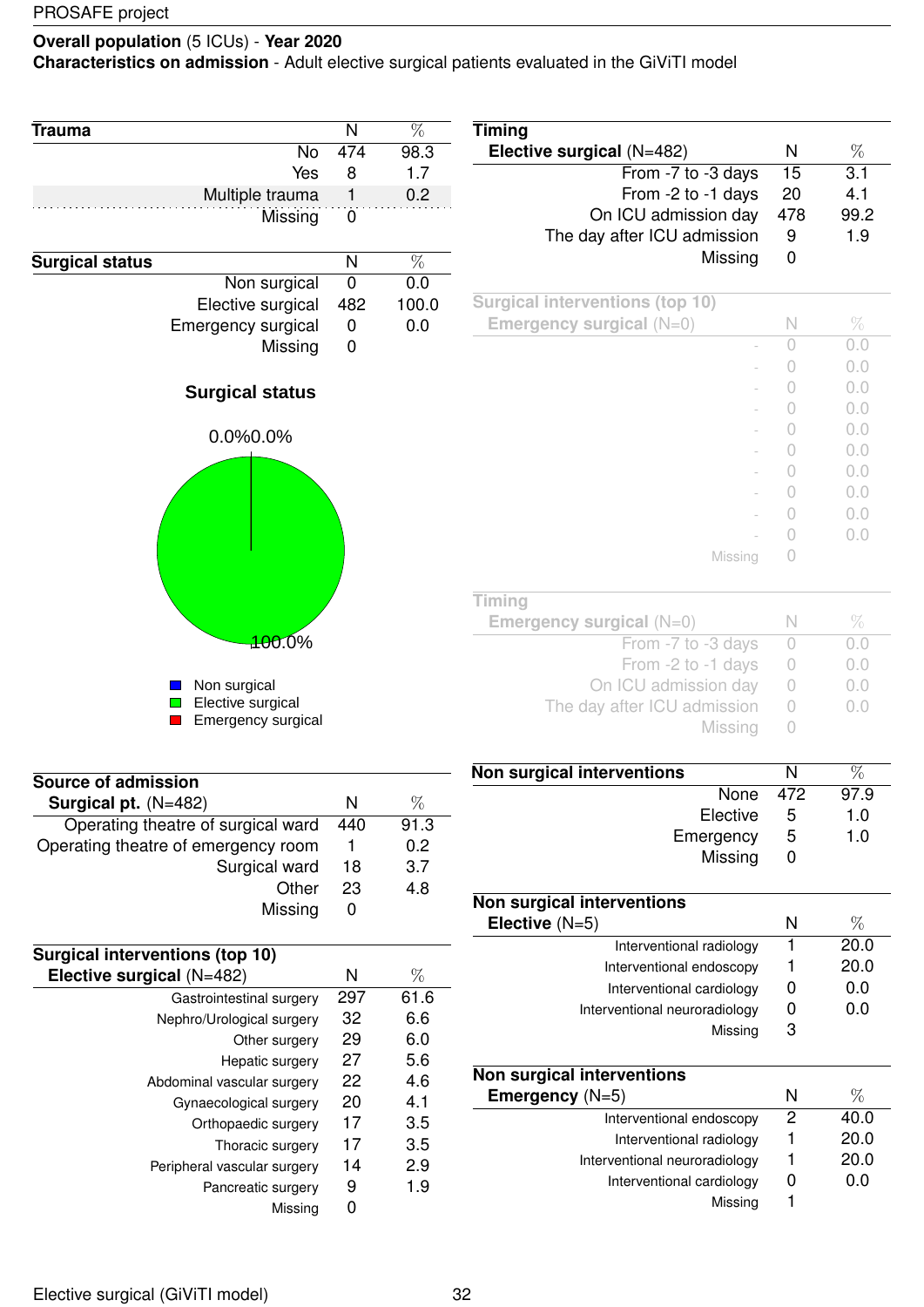**Characteristics on admission** - Adult elective surgical patients evaluated in the GiViTI model

| Failures on admission (top 10)              | N                       | %               |
|---------------------------------------------|-------------------------|-----------------|
| $\overline{\mathsf{E}}$                     | 38                      | 7.9             |
| G                                           | 27                      | 5.6             |
| AB                                          | 24                      | 5.0             |
| EG                                          | 17                      | 3.5             |
| <b>ABEG</b>                                 | 13                      | 2.7             |
| Β                                           | 13                      | 2.7             |
| A                                           | 10                      | 2.1             |
| <b>ABE</b>                                  | 8                       | 1.7             |
| <b>ABG</b>                                  | 8                       | 1.7             |
| <b>BEG</b>                                  | $\overline{7}$          | 1.5             |
| Missing                                     | 0                       |                 |
| <b>Respiratory failure</b>                  | N                       | $\overline{\%}$ |
| None                                        | 408                     | 84.6            |
| Only hypoxic failure                        | 26                      | 5.4             |
| Only hypercapnic failure                    | 8                       | 1.7             |
| Hypoxic-hypercapnic failure                 | 5                       | 1.0             |
| Intubation for airway maint.                | 35                      | 7.3             |
| Missing                                     | 0                       |                 |
| Cardiovascular failure                      | $\overline{\mathsf{N}}$ | %               |
| None                                        | 393                     | 81.5            |
|                                             |                         |                 |
| Without shock                               | 33                      | 6.8             |
| Cardiogenic shock                           | 3                       | 0.6             |
| Septic shock                                | 13                      | 2.7             |
| Haemorrhagic/hypovolemic shock              | 17                      | 3.5             |
| Hypovolemic shock                           | 2                       | 0.4             |
| Anaphylactic shock                          | 5                       | 1.0             |
| Neurogenic shock                            | 1                       | 0.2             |
| Other shock                                 | 8                       | 1.7             |
| Mixed shock                                 | 7                       | 1.5             |
| Missing                                     | 0                       |                 |
| <b>Neurologic failure</b>                   | Ν                       | $\%$            |
| None                                        | 452                     | 99.6            |
| Cerebral coma                               | 0                       | 0.0             |
| Metabolic coma                              | 0                       | 0.0             |
| Postanoxic coma                             | 0                       | 0.0             |
| Toxic coma                                  | 2                       | 0.4             |
| Missing or not evaluable                    | 28                      |                 |
| <b>Renal failure (AKIN)</b>                 | N                       | $\%$            |
| None                                        | 383                     | 79.5            |
| Mild                                        | 62                      | 12.9            |
| Moderate                                    | 26                      | 5.4             |
| Severe                                      | 11                      | 2.3             |
| Missing                                     | 0                       |                 |
| <b>Metabolic failure</b>                    | N                       | $\%$            |
| None                                        | 395                     | 82.0            |
| $pH \le 7.3$ , PaCO2 $<$ 45 mmHg            | 26                      | 5.4             |
| Base deficit $>= 5$ mmol/L, lactate $>1.5x$ | 61                      | 12.7            |
|                                             |                         |                 |

| <b>Reason for admission</b>            | N        | $\%$ |
|----------------------------------------|----------|------|
| Monitoring/Weaning                     | 378      | 78.4 |
| Post surgical weaning                  | 8        | 1.7  |
| Surgical monitoring                    | 369      | 76.7 |
| Post interventional weaning            | O        | 0.0  |
| Interventional monitoring              | 0        | 0.0  |
| Non surgical monitoring                | 0        | 0.0  |
| Missing                                | 1        |      |
| Admission for procedures/treatments    | $\Omega$ | 0.0  |
| <b>Intensive Treatment</b>             | 104      | 21.6 |
| Only ventilatory support               | 15       | 3.1  |
| Only cardiovascular support            | 30       | 6.2  |
| Ventilatory and cardiovascular support | 59       | 12.2 |
| Missing                                | 0        |      |
| <b>Palliative Sedation</b>             | 0        | 0.0  |
| Diagnosis of death/Organ donation      | O        | 0.O  |
| Missing                                |          |      |



| <b>Failures on admission</b>     | N             | %    |
|----------------------------------|---------------|------|
| No                               | 292           | 60.6 |
| Yes                              | 190           | 39.4 |
| A: Respiratory failure           | 74            | 15.4 |
| <b>B: Cardiovascular failure</b> | 89            | 18.5 |
| C: Neurological failure          | 2             | 0.4  |
| D: Hepatic failure               | $\mathcal{P}$ | 0.4  |
| E: Renal failure                 | 99            | 20.5 |
| F: Acute skin failure            | 1             | 0.2  |
| G: Metabolic failure             | 87            | 18.0 |
| H: Coagulation failure           | 7             | 1.5  |
| Missing                          | O             |      |

Missing 0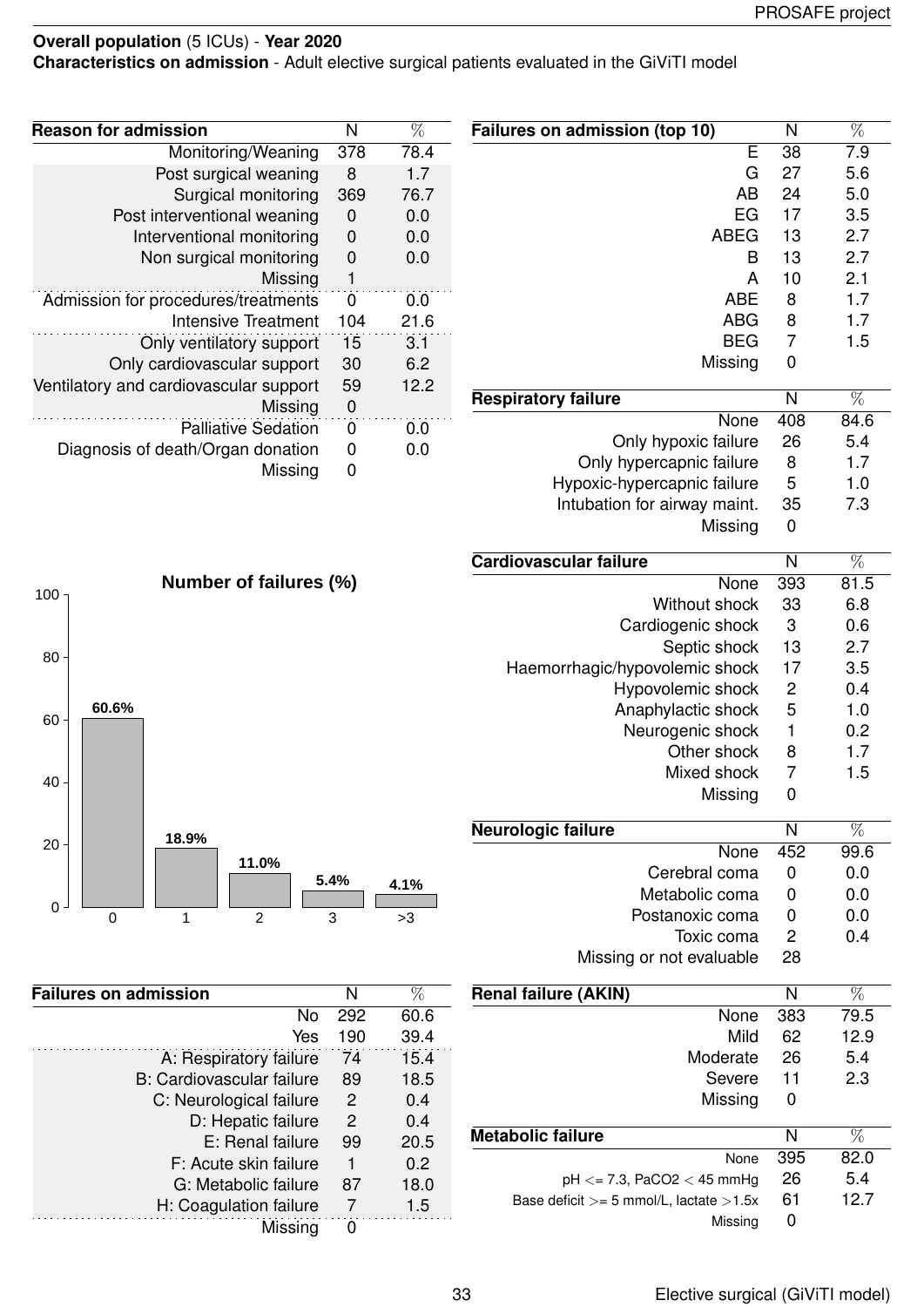**Characteristics on admission** - Adult elective surgical patients evaluated in the GiViTI model

| <b>Clinical conditions on admission</b>  | N                        | $\overline{\%}$  | Trauma (anatomical districts)          | $\overline{\mathsf{N}}$ | $\overline{\%}$ |
|------------------------------------------|--------------------------|------------------|----------------------------------------|-------------------------|-----------------|
| Respiratory                              | 40                       | 8.3              | <b>Head</b>                            | $\overline{0}$          | 0.0             |
| Pleural effusion                         | 17                       | 3.5              |                                        | 0                       | 0.0             |
| Pneumothorax/Pneumomediastinum           | $\overline{7}$           | 1.5              |                                        | 0                       | 0.0             |
| Lung cancer                              | $6\phantom{1}6$          | 1.2              |                                        | $\mathbf 0$             | 0.0             |
| Atelectasis                              | $\overline{4}$           | 0.8              |                                        | $\mathbf 0$             | 0.0             |
| Acute asthma/bronchospasm                | 3                        | 0.6              |                                        | $\mathbf 0$             | 0.0             |
| Cardiovascular                           | 62                       | 12.9             | Spine                                  | $\overline{c}$          | 0.4             |
| Non-ruptured aneurysm                    | 19                       | 3.9              | Cervical injury, incomplete deficit    | 1                       | 0.2             |
| Acute severe arrhythmia: tachycardias    | 10                       | 2.1              | Tetraplegia                            | 1                       | 0.2             |
| Peripheral vascular disease              | $\overline{9}$           | 1.9              |                                        | $\mathbf 0$             | 0.0             |
| Left heart failure without pulm. edema   | 6                        | 1.2              | Chest                                  | $\mathbf{3}$            | 0.6             |
| Pulmonary hypertension                   | $\,6\,$                  | 1.2              | Severe lung contusion/laceration       | 3                       | 0.6             |
| Neurological                             | 17                       | $\overline{3.5}$ | Traum. haemothorax/pneumothorax        | $\overline{c}$          | 0.4             |
| Brain tumour                             | $\overline{4}$           | 0.8              | Flail chest                            | $\overline{c}$          | 0.4             |
| Non traumatic cerebral oedema            | $\mathbf 2$              | 0.4              | Abdomen                                | $\pmb{0}$               | 0.0             |
| Metabolic/postanoxic encephalopathy      | $\mathbf{2}$             | 0.4              |                                        | 0                       | 0.0             |
| Seizures                                 | $\overline{c}$           | 0.4              |                                        | 0                       | 0.0             |
| CNS degenerative disease                 | $\overline{c}$           | 0.4              |                                        | $\mathbf 0$             | 0.0             |
| Gastrointestinal and hepatic             | 288                      | 59.8             | Pelvis/bone/joint & muscle             | 5                       | 1.0             |
| Digestive tract malignancy               | 245                      | 50.8             | Long bone fracture                     | 5                       | 1.0             |
| Hepatic malignancy                       | 27                       | 5.6              |                                        | $\pmb{0}$               | 0.0             |
| Intestinal occlusion                     | 13                       | 2.7              |                                        | $\mathbf 0$             | 0.0             |
| Pancreatic malignancy                    | 11                       | 2.3              | Major vessels injury                   | $\pmb{0}$               | 0.0             |
| Paralytic Ileus                          | $\,8\,$                  | 1.7              |                                        | 0                       | 0.0             |
| Trauma (anatomical districts)            | $\overline{8}$           | 1.7              |                                        | 0                       | 0.0             |
| Pelvis/bone/joint & muscle               | 5                        | 1.0              |                                        | $\mathbf 0$             | 0.0             |
| Chest                                    | 3                        | 0.6              | Miscellaneous                          | $\mathbf 0$             | 0.0             |
| Spine                                    | $\overline{\mathbf{c}}$  | 0.4              |                                        | 0                       | 0.0             |
|                                          | 0                        | 0.0              |                                        | $\mathbf 0$             | 0.0             |
|                                          | 0                        | 0.0              | Missing                                | $\pmb{0}$               |                 |
|                                          | 0                        | 0.0              |                                        |                         |                 |
|                                          | 0                        | 0.0              | <b>Infection severity on admission</b> | $\mathsf{N}$            | $\overline{\%}$ |
| Other                                    | 158                      | 32.8             | None                                   | 419                     | 86.9            |
| Other disease                            | 98                       | 20.3             | <b>INFECTION WITHOUT SEPSIS</b>        | 31                      | 6.4             |
| Nephrourologic disease                   | 33                       | 6.8              | <b>SEPSIS</b>                          | 16                      | 3.3             |
| Gynaecological disease                   | 17                       | 3.5              | SEPTIC SHOCK                           | 16                      | 3.3             |
| Metabolic disorder                       | 12                       | 2.5              | Missing                                | $\mathbf 0$             |                 |
| Coagulation disorder                     | $\overline{7}$           | 1.5              |                                        |                         |                 |
| Post transplantation                     | 14                       | 2.9              | Infection severity on admission        |                         |                 |
| Liver transplantation                    | 9                        | 1.9              | Patients infected (N=63)               |                         |                 |
| Lung transplantation                     | $\overline{\mathcal{A}}$ | 0.8              |                                        |                         |                 |
| Infections                               | 63                       | 13.1             | 25.4%                                  |                         |                 |
| Post-surgical peritonitis                | 24                       | 5.0              |                                        |                         |                 |
| Pneumonia                                | 13                       | 2.7              |                                        | 49.2%                   |                 |
| Primary peritonitis                      | 6                        | 1.2              |                                        |                         |                 |
| Post-surgical skin/soft tissue infection | 5                        | 1.0              |                                        |                         |                 |
| NON-surgical urinary tract infection     | 5                        | 1.0              | 25.4%                                  |                         |                 |
| NON-surgical secondary peritonitis       | 3                        | 0.6              |                                        |                         |                 |
| NON-surgical skin/soft tissue infection  | 3                        | 0.6              |                                        |                         |                 |
| Post-surgical urinary tract infection    | 2                        | 0.4              | <b>INFECTION WITHOUT SEPSIS</b>        |                         |                 |
| Cholecystitis/cholangitis                | 1                        | 0.2              | <b>SEPSIS</b>                          |                         |                 |
| Clinical sepsis                          | 1                        | 0.2              | SEPTIC SHOCK                           |                         |                 |
| <b>Missing</b>                           | $\pmb{0}$                |                  |                                        |                         |                 |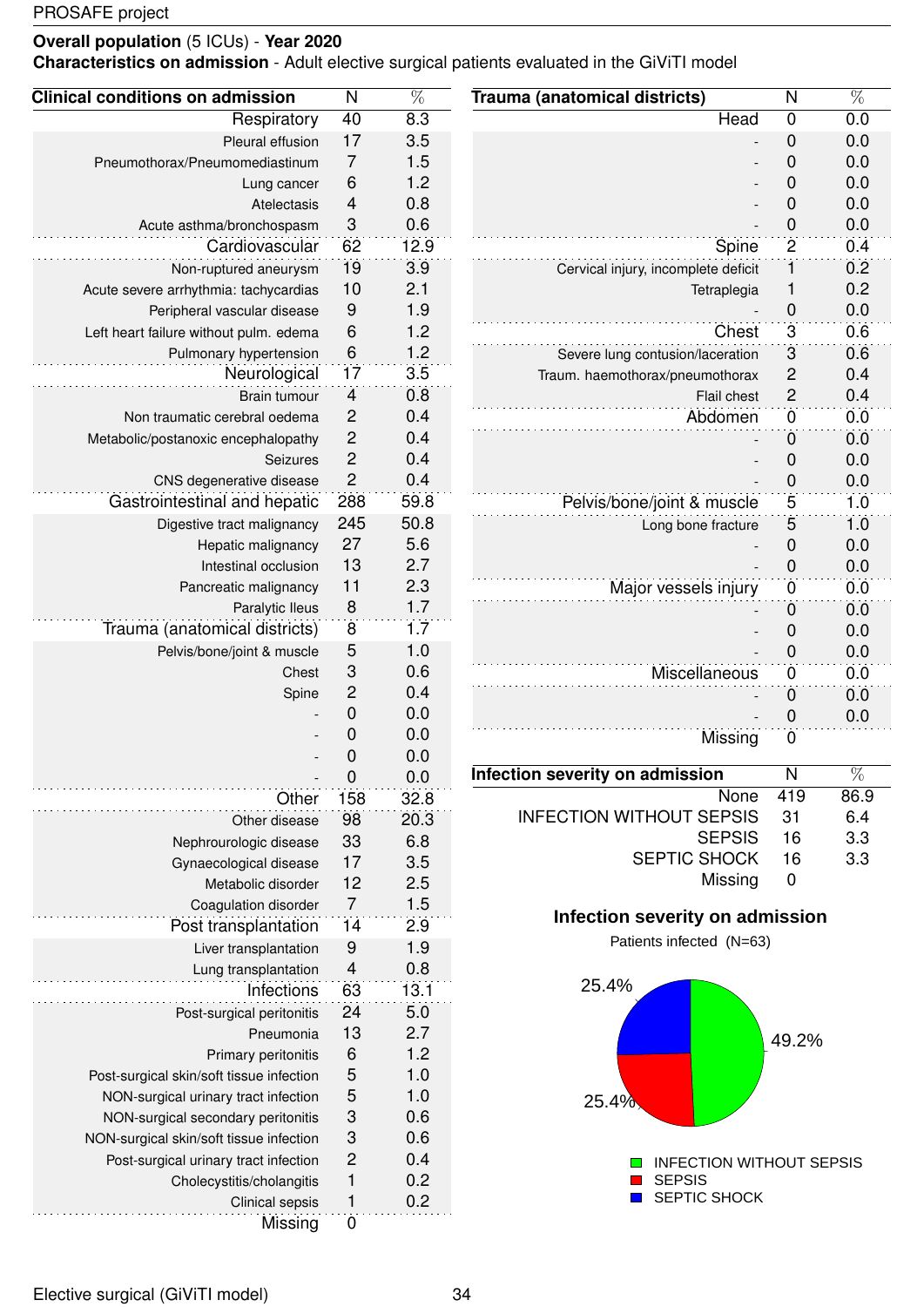#### **Overall population** (5 ICUs) - **Year 2020 Severity scores** - Adult elective surgical patients evaluated in the GiViTI model







**SOFA (%)**

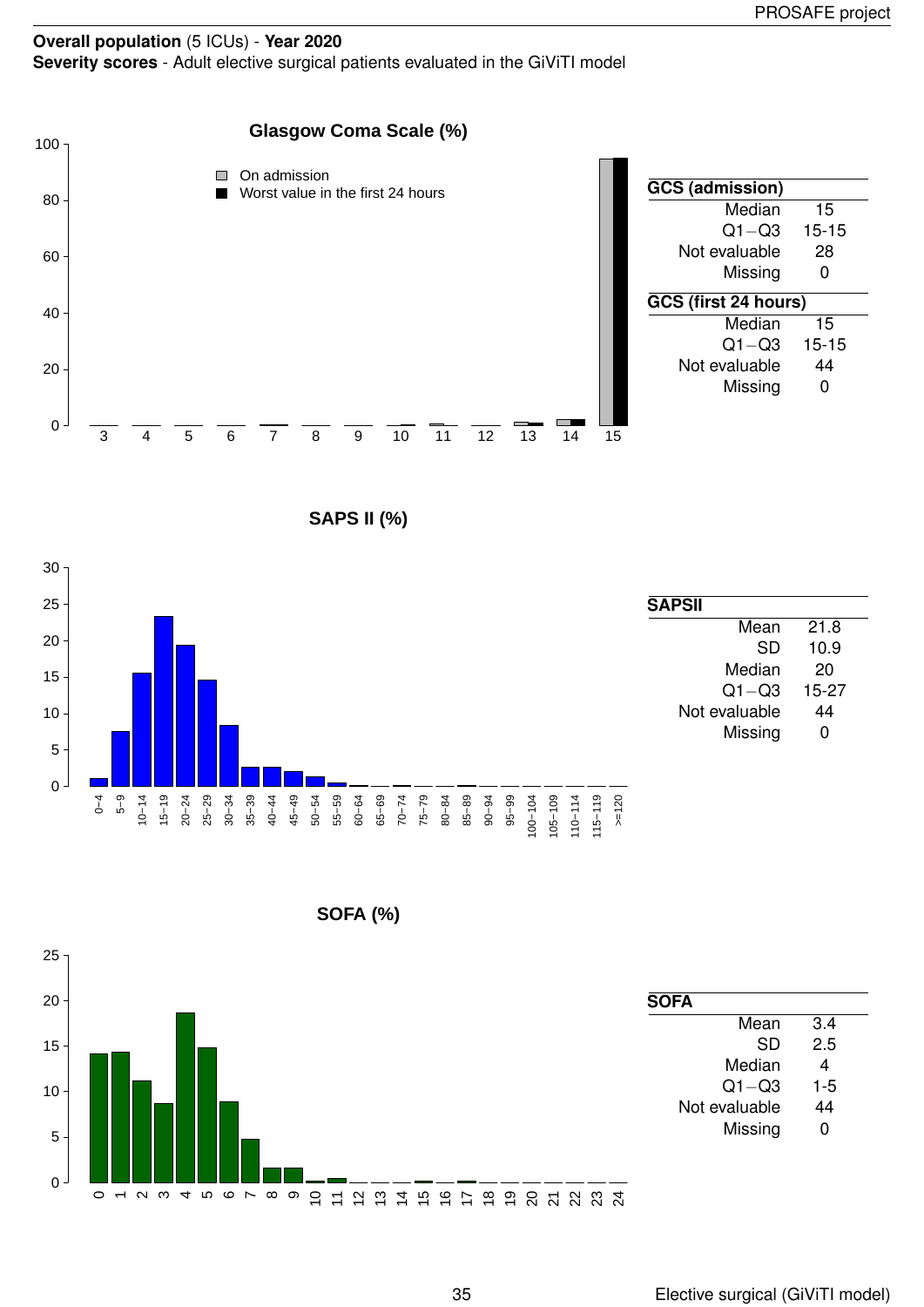### **Overall population** (5 ICUs) - **Year 2020**

**Characteristics during the stay** - Adult elective surgical patients evaluated in the GiViTI model

| <b>Complications during the stay</b>                | N                            | $\overline{\%}$ | <b>Renal failure occured (AKIN)</b>      | $\overline{\mathsf{N}}$    | $\overline{\%}$ |
|-----------------------------------------------------|------------------------------|-----------------|------------------------------------------|----------------------------|-----------------|
| No                                                  | 310                          | 64.3            | None                                     | 463                        | 96.1            |
| Yes                                                 | 172                          | 35.7            | Mild                                     | 5                          | 1.0             |
| Missing                                             | $\pmb{0}$                    |                 | Moderate                                 | $\overline{4}$             | 0.8             |
|                                                     |                              |                 | Severe                                   | 10                         | 2.1             |
| <b>Failures during the stay</b>                     | N                            | $\overline{\%}$ | Missing                                  | $\mathbf 0$                |                 |
| <b>No</b>                                           | 439                          | 91.1            |                                          |                            |                 |
| Yes                                                 | 43                           | 8.9             | <b>Complications during the stay</b>     | N                          | $\overline{\%}$ |
| A: Respiratory failure                              | 9                            | 1.9             | Respiratory                              | 34                         | 7.1             |
| <b>B: Cardiovascular failure</b>                    | 15                           | 3.1             | Pleural effusion                         | 18                         | 3.7             |
| C: Neurological failure                             | $\mathbf 2$                  | 0.4             | Atelectasis                              | 7                          | 1.5             |
| D: Hepatic failure                                  | 6                            | 1.2             | Aspiration pneumonia                     | 4                          | 0.8             |
| E: Renal failure (AKIN)                             | 19                           | 3.9             | Mild ARDS                                | 3                          | 0.6             |
| F: Acute skin failure                               | $\mathbf{1}$                 | 0.2             | Moderate ARDS                            | 3                          | 0.6             |
| G: Metabolic failure                                | 10                           | 2.1             | Cardiovascular                           | 28                         | 5.8             |
| H: Coagulation failure                              | 7                            | 1.5             | Acute severe arrhythmia: tachycardias    | 17                         | 3.5             |
| Missing                                             | $\pmb{0}$                    |                 | Acute severe arrhythmia: bradycardias    | 8                          | 1.7             |
| Failures during the stay (top 10)                   | N                            | $\overline{\%}$ | Pulmonary edema                          | 4                          | 0.8             |
| $\overline{\mathsf{E}}$                             | 9                            | 1.9             | Pulmonary hypertension                   | 2                          | 0.4             |
| B                                                   | 5                            | 1.0             | Cardiac arrest                           | $\mathbf{1}$               | 0.2             |
| G                                                   | 5                            | 1.0             | Neurological                             | 32                         | 6.6             |
| D                                                   | 4                            | 0.8             | Drowsiness/agitation/delirium            | 27                         | 5.6             |
| $\overline{A}$                                      | 3                            | 0.6             | Post-surgical intracranial bleeding      | 3                          | 0.6             |
| <b>BE</b>                                           | 3                            | 0.6             | CrIMyNe                                  | $\overline{c}$             | 0.4             |
| <b>AB</b>                                           | $\overline{c}$               | 0.4             | Brain edema                              | $\mathbf{1}$               | 0.2             |
| <b>ABEFH</b>                                        | 1                            | 0.2             | Hydrocephalus                            | 1                          | 0.2             |
| <b>ABG</b>                                          | 1                            | 0.2             | Gastrointestinal and hepatic             | 64                         | 13.3            |
| <b>ACD</b>                                          | 1                            | 0.2             | Paralytic Ileus                          | 39                         | 8.1             |
| Missing                                             | 0                            |                 | Anastomotic dehiscence                   | 12                         | 2.5             |
|                                                     |                              |                 | Intrabdominal bleeding                   | $\overline{7}$             | 1.5             |
| <b>Respiratory failure occured</b>                  | N                            | $\overline{\%}$ | Liver Dysfunction Syndrome               | $6\phantom{1}6$            | 1.2             |
| None                                                | 473                          | 98.1            | Gastrointestinal bleeding: lower tract   | 5                          | 1.0             |
| Intubation for airway maint.                        | 3                            | 0.6             | Other                                    | 57                         | 11.8            |
| Hypoxic failure                                     | 6                            | 1.2             | Other disease                            | 42                         | 8.7             |
| Hypercapnic failure                                 | 1                            | 0.2             | Metabolic disorder                       | 10                         | 2.1             |
| Missing                                             | 0                            |                 | Nephrourologic disease                   | 8                          | 1.7             |
|                                                     |                              |                 | latrogenic major vessels injury          | 1                          | 0.2<br>0.2      |
| Cardiovascular failure occured                      | $\mathsf{N}$                 | $\overline{\%}$ | Other skin and/or soft tissue pathology  | 1                          | 0.0             |
| <b>None</b>                                         | 467                          | 96.9            |                                          | $\mathbf 0$<br>$\mathbf 0$ | 0.0             |
| Cardiogenic shock                                   | $\pmb{0}$                    | 0.0<br>0.2      | Infections                               | 73                         | 15.1            |
| Hypovolemic shock<br>Haemorrhagic/hypovolemic shock | 1<br>$\overline{\mathbf{c}}$ | 0.4             |                                          | 38                         | 7.9             |
| Septic shock                                        | 12                           | 2.5             | Post-surgical peritonitis<br>Pneumonia   | 14                         | 2.9             |
| Anaphylactic shock                                  | $\pmb{0}$                    | 0.0             | Post-surgical skin/soft tissue infection | 7                          | 1.5             |
| Neurogenic shock                                    | $\boldsymbol{0}$             | 0.0             | Clinical sepsis                          | $\overline{\mathcal{L}}$   | 0.8             |
| Other shock                                         | 1                            | 0.2             | L.R.T.I. other than pneumonia            | 3                          | 0.6             |
| Missing                                             | 0                            |                 | NON-surgical urinary tract infection     | 3                          | 0.6             |
|                                                     |                              |                 | Other fungal infections                  | $\overline{\mathbf{c}}$    | 0.4             |
| <b>Neurological failure occured</b>                 | N                            | $\overline{\%}$ | NON-surgical skin/soft tissue infection  | $\overline{c}$             | 0.4             |
| None                                                | 480                          | 99.6            | Post-surgical urinary tract infection    | $\overline{c}$             | 0.4             |
| Cerebral coma                                       | 1                            | 0.2             | Artery or vein infection                 | $\mathbf{1}$               | 0.2             |
| Metabolic coma                                      | 0                            | 0.0             | Missing                                  | $\mathbf 0$                |                 |
| Postanoxic coma                                     | 1                            | 0.2             |                                          |                            |                 |
| Missing                                             | $\pmb{0}$                    |                 |                                          |                            |                 |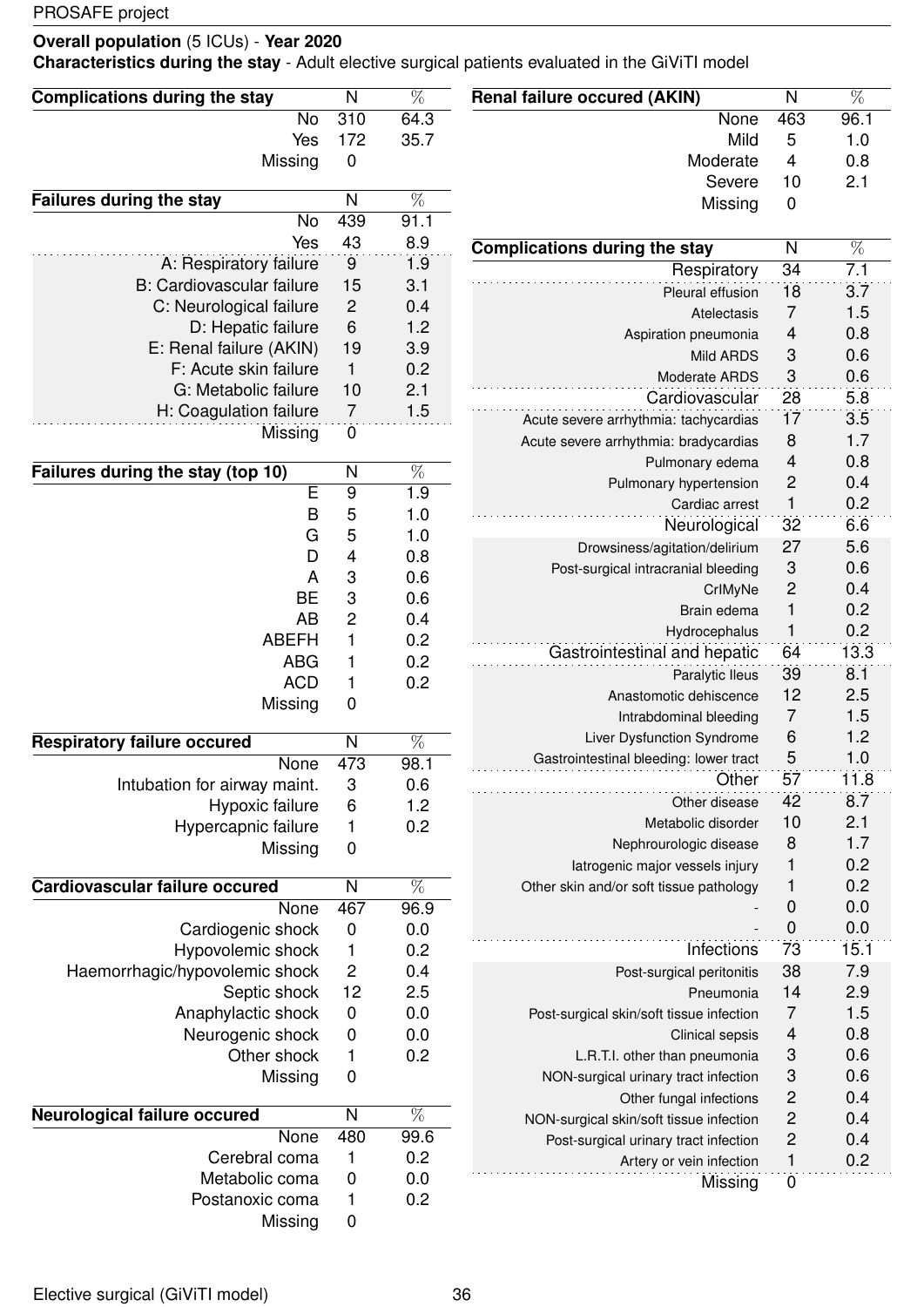**Characteristics during the stay** - Adult elective surgical patients evaluated in the GiViTI model

| <b>Infections</b>                | N     | $\%$ | <b>Maximum severity of infection</b> | N    | $\%$ |
|----------------------------------|-------|------|--------------------------------------|------|------|
| None                             | - 359 | 74.5 | None                                 | -359 | 74.5 |
| Only on admission 50             |       | 10.4 | <b>INFECTION WITHOUT SEPSIS</b>      | 55   | 11.4 |
| On admission and during ICU stay | 13    | 2.7  | <b>SEPSIS</b>                        | 41   | 8.5  |
| Only during ICU stay             | 60    | 12.4 | <b>SEPTIC SHOCK</b>                  | -27  | 5.6  |
| Missing                          | 0     |      | Missing                              | 0    |      |

|           | <b>Severity evolution</b>       |                          |                                                     | During the stay |                               |            |
|-----------|---------------------------------|--------------------------|-----------------------------------------------------|-----------------|-------------------------------|------------|
|           | N(R %)                          | None                     | <b>INFECTION</b><br><b>WITHOUT</b><br><b>SEPSIS</b> | <b>SEPSIS</b>   | <b>SEPTIC</b><br><b>SHOCK</b> | <b>TOT</b> |
|           | None                            | 359 (85.7%)              | 29 (6.9%)                                           | 23 (5.5%)       | $8(1.9\%)$                    | 419        |
| Admission | <b>INFECTION WITHOUT SEPSIS</b> |                          | 26 (83.9%)                                          | 3(9.7%)         | 2(6.5%)                       | 31         |
|           | <b>SEPSIS</b>                   | $\overline{\phantom{a}}$ |                                                     | 15 (93.8%)      | 1(6.2%)                       | 16         |
|           | SEPTIC SHOCK                    | $\blacksquare$           |                                                     |                 | 16 (100.0%)                   | 16         |
|           | ТОТ                             | 359                      | 55                                                  | 41              | 27                            | 482        |

| Ventil. Associat. Pneumonia (VAP)          | N   | $\%$          | <b>Catheter Bacteraemia (CR-BSI)</b>             | N   | %           |
|--------------------------------------------|-----|---------------|--------------------------------------------------|-----|-------------|
| No.                                        | 472 | 97.9          | No                                               | 481 | 99.8        |
| Yes                                        | 10  | 2.1           | Yes                                              |     | 0.2         |
| Missing                                    | 0   |               | Missing                                          | 0   |             |
| Incidence of VAP                           |     |               | <b>Incidence of CR-BSI</b>                       |     |             |
| (Pts. with VAP/1000 days of VM pre-VAP)    |     |               | (Pts. with CR-BSI/1000 days of CVC pre-CR-BSI)   |     |             |
| Estimate                                   |     | 25.9          | Estimate                                         |     | 0.5         |
| CI (95%)                                   |     | $12.4 - 47.6$ | CI (95%)                                         |     | $0.0 - 3.0$ |
| Incidence of VAP                           |     |               | Incidence of CR-BSI                              |     |             |
| (Pts. with VAP/pts. ventilated for 8 days) |     |               | (Pts. with CR-BSI/pts. catheterized for 12 days) |     |             |
| Estimate                                   |     | 20.7%         | Estimate                                         |     | 0.6%        |
| CI (95%)                                   |     | $9.9 - 38.1$  | CI (95%)                                         |     | $0.0 - 3.6$ |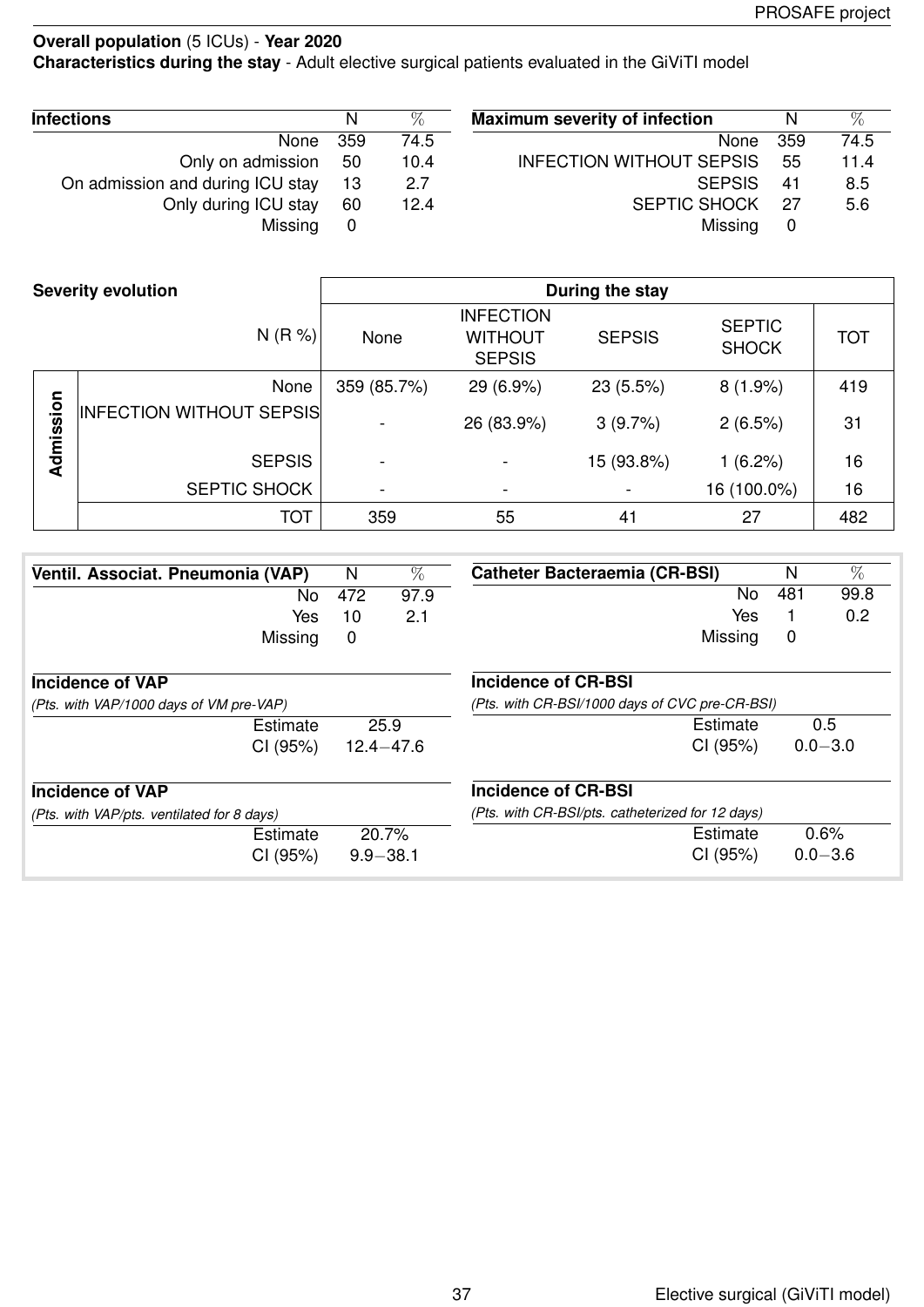| Process indicators - Adult elective surgical patients evaluated in the GiViTI model<br>Overall population (5 ICUs) - Year 2020 |     |          |              |              |     |                          |                               |  |
|--------------------------------------------------------------------------------------------------------------------------------|-----|----------|--------------|--------------|-----|--------------------------|-------------------------------|--|
|                                                                                                                                |     | Use      | On admission | On discharge |     | ength (days)             |                               |  |
| Procedures and/or treatments (Missing=0)                                                                                       |     |          |              |              |     |                          | Median   Q1-Q3   Missing   Me |  |
| Procedures (antibiotics excluded)                                                                                              | 478 | ვ.<br>მა |              |              |     |                          |                               |  |
| ilation<br>Invasive venti                                                                                                      |     | 18.0     | 14.7         |              | 2.5 | $\overline{\phantom{0}}$ |                               |  |

| Process indicators - Adult elective surgical patients evaluated in th<br>Overall population (5 ICUs) - Year 2020 |                                  |                  |                                                                                               | e GiViTI model                                                                                                                            |                          |                   |                                                  |                                         |                           |                                                                 |                                                                                                                                                                                                                                                                                                                                                                                                                                                                                                     |                 |
|------------------------------------------------------------------------------------------------------------------|----------------------------------|------------------|-----------------------------------------------------------------------------------------------|-------------------------------------------------------------------------------------------------------------------------------------------|--------------------------|-------------------|--------------------------------------------------|-----------------------------------------|---------------------------|-----------------------------------------------------------------|-----------------------------------------------------------------------------------------------------------------------------------------------------------------------------------------------------------------------------------------------------------------------------------------------------------------------------------------------------------------------------------------------------------------------------------------------------------------------------------------------------|-----------------|
|                                                                                                                  |                                  | ⊍se              | On admission                                                                                  |                                                                                                                                           |                          | On discharge      |                                                  | ength (days)                            |                           |                                                                 | Days from admission                                                                                                                                                                                                                                                                                                                                                                                                                                                                                 |                 |
| Procedures and/or treatments (Missing=0)                                                                         | Z                                | $\aleph$         | $\mid$ z                                                                                      | $\approx$                                                                                                                                 | z                        | $\delta$          | Median                                           | $Q1-C3$                                 | <b>Missing</b>            | Median                                                          | $Q1-Q3$                                                                                                                                                                                                                                                                                                                                                                                                                                                                                             | Missing         |
| Procedures (antibiotics excluded)                                                                                | 478                              | 99.2             |                                                                                               |                                                                                                                                           |                          |                   |                                                  |                                         |                           |                                                                 |                                                                                                                                                                                                                                                                                                                                                                                                                                                                                                     |                 |
| Invasive ventilation                                                                                             | $\overline{8}$                   | 18.0             | $\kappa$ < $\sim$ $\sim$ $\frac{1}{2}$ $\approx$ $\frac{1}{2}$ $\approx$ $\frac{1}{2}$ $\sim$ |                                                                                                                                           | ယ္ စစ္တစ္တိုင္ လွဴ ႏွဴ မ |                   |                                                  |                                         |                           |                                                                 |                                                                                                                                                                                                                                                                                                                                                                                                                                                                                                     |                 |
| Non invasive ventilation                                                                                         | 25                               | 5.2              |                                                                                               |                                                                                                                                           |                          |                   |                                                  |                                         |                           |                                                                 |                                                                                                                                                                                                                                                                                                                                                                                                                                                                                                     |                 |
| Tracheostomy                                                                                                     | $\infty$                         | $\ddot{1}$ .9    |                                                                                               |                                                                                                                                           |                          |                   |                                                  |                                         |                           |                                                                 |                                                                                                                                                                                                                                                                                                                                                                                                                                                                                                     |                 |
| iNO (inhaled nitric oxide)                                                                                       | $\circ$                          | $\frac{0}{1}$    |                                                                                               | $\frac{1}{4} \frac{4}{9} = -\frac{1}{12} \frac{1}{9} \frac{1}{9} \frac{1}{9} \frac{1}{9} \frac{1}{9} \frac{1}{9} \frac{1}{9} \frac{1}{9}$ |                          |                   | $\sim$ $\sim$ $\sim$ $\sim$ $\sim$ $\sim$ $\sim$ |                                         | 000000000                 | $\circ$ $\circ$ $\circ$ $\circ$ $\circ$ $\circ$ $\circ$ $\circ$ | $\begin{array}{ccccccccccccc}\n0 & - & - & \cdots & - & \cdots & - & \cdots & - & \cdots & - & \cdots & - & \cdots & - & \cdots & - & \cdots & - & \cdots & - & \cdots & - & \cdots & - & \cdots & - & \cdots & - & \cdots & - & \cdots & - & \cdots & - & \cdots & - & \cdots & - & \cdots & - & \cdots & - & \cdots & - & \cdots & - & \cdots & - & \cdots & - & \cdots & - & \cdots & - & \cdots & - & \cdots & - & \cdots & - & \cdots & - & \cdots & - & \cdots & - & \cdots & - & \cdots & -$ | 000000000       |
| Central Venous Catheter                                                                                          | 426                              | 88.4             |                                                                                               |                                                                                                                                           |                          |                   |                                                  |                                         |                           |                                                                 |                                                                                                                                                                                                                                                                                                                                                                                                                                                                                                     |                 |
| PICC                                                                                                             | $\frac{1}{2}$                    | 2.7              |                                                                                               |                                                                                                                                           |                          |                   |                                                  |                                         |                           |                                                                 |                                                                                                                                                                                                                                                                                                                                                                                                                                                                                                     |                 |
| <b>Arterial Catheter</b>                                                                                         | 388                              | 80.5             |                                                                                               |                                                                                                                                           |                          |                   |                                                  |                                         |                           |                                                                 |                                                                                                                                                                                                                                                                                                                                                                                                                                                                                                     |                 |
| Vasoactive drugs                                                                                                 | 292                              | 60.6             |                                                                                               |                                                                                                                                           |                          |                   |                                                  |                                         |                           |                                                                 |                                                                                                                                                                                                                                                                                                                                                                                                                                                                                                     |                 |
| Antiarrhythmics                                                                                                  | $\overline{1}$                   | 3.5              |                                                                                               |                                                                                                                                           |                          |                   |                                                  |                                         |                           |                                                                 |                                                                                                                                                                                                                                                                                                                                                                                                                                                                                                     |                 |
| <b>IABP</b>                                                                                                      | $\circ$                          |                  |                                                                                               |                                                                                                                                           |                          |                   |                                                  |                                         |                           |                                                                 |                                                                                                                                                                                                                                                                                                                                                                                                                                                                                                     |                 |
| Invasive monitoring of C.O.                                                                                      | $\frac{1}{1}$                    | 0,7,0            | 4 W U                                                                                         | 0.004                                                                                                                                     | $-00$                    | $\frac{N}{C}$ 0 0 | $\overline{r}$ 4 $\overline{r}$                  | $2 - 15$<br>$4 - 7$<br>$0 - 2$          | $\circ \circ \circ$       | $\circ$                                                         | $0 - 2$                                                                                                                                                                                                                                                                                                                                                                                                                                                                                             | $\circ$         |
| Continous monitoring of ScVO2                                                                                    |                                  |                  |                                                                                               |                                                                                                                                           |                          |                   |                                                  |                                         |                           |                                                                 |                                                                                                                                                                                                                                                                                                                                                                                                                                                                                                     |                 |
| Temporary pacing                                                                                                 |                                  | 0.6              |                                                                                               |                                                                                                                                           |                          |                   |                                                  |                                         |                           | $\circ$                                                         | $0 - 0$                                                                                                                                                                                                                                                                                                                                                                                                                                                                                             | $\circ$         |
| Ventricular assistance                                                                                           | $\circ$ $\circ$ $\circ$ $\circ$  | 0.0              |                                                                                               |                                                                                                                                           |                          |                   |                                                  |                                         |                           |                                                                 |                                                                                                                                                                                                                                                                                                                                                                                                                                                                                                     |                 |
| DC-shock                                                                                                         |                                  | 0.6              |                                                                                               |                                                                                                                                           |                          |                   |                                                  |                                         |                           |                                                                 |                                                                                                                                                                                                                                                                                                                                                                                                                                                                                                     |                 |
| <b>CPR</b>                                                                                                       |                                  | $0.\overline{2}$ |                                                                                               |                                                                                                                                           |                          |                   |                                                  |                                         |                           | $Q \neq Q$                                                      | $\begin{array}{c} 0 & 4 & 0 \\ 0 & 0 & 0 \\ 0 & 0 & 0 \end{array}$                                                                                                                                                                                                                                                                                                                                                                                                                                  | 000             |
| Massive blood transfusion                                                                                        |                                  |                  |                                                                                               |                                                                                                                                           |                          |                   |                                                  |                                         |                           |                                                                 |                                                                                                                                                                                                                                                                                                                                                                                                                                                                                                     |                 |
| ICP monitoring without CSF drainage                                                                              |                                  | $\overline{0}$   |                                                                                               |                                                                                                                                           |                          |                   |                                                  |                                         |                           |                                                                 |                                                                                                                                                                                                                                                                                                                                                                                                                                                                                                     |                 |
| ICP monitoring with CSF drainage                                                                                 | $-\infty$ $\circ$ $\sim$ $-$     | 0.4              |                                                                                               | $\frac{1}{4}$ o o o                                                                                                                       |                          | 0.00004           | $\stackrel{1}{\sim}$ 0 $\upalpha$ 4              | $\frac{12-22}{0-0}$<br>$\frac{4}{1}$ 11 |                           |                                                                 |                                                                                                                                                                                                                                                                                                                                                                                                                                                                                                     |                 |
| External ventricular drainage without ICP                                                                        |                                  | 0.2              |                                                                                               |                                                                                                                                           |                          |                   |                                                  |                                         |                           |                                                                 |                                                                                                                                                                                                                                                                                                                                                                                                                                                                                                     |                 |
| Haemofiltration                                                                                                  | $\alpha$ $\frac{\alpha}{\Gamma}$ | $0.4$<br>2.5     | QQQQQ                                                                                         |                                                                                                                                           | $  \circ$ $\circ$        |                   |                                                  |                                         | $\circ \circ \circ \circ$ | $rac{1}{4}$ 0 4                                                 | $14-14$<br>0-1<br>2-7                                                                                                                                                                                                                                                                                                                                                                                                                                                                               | 000             |
| Haemodialysis                                                                                                    |                                  |                  |                                                                                               |                                                                                                                                           |                          |                   |                                                  |                                         |                           |                                                                 |                                                                                                                                                                                                                                                                                                                                                                                                                                                                                                     |                 |
| ECMO                                                                                                             | $\circ$                          | 0.0              |                                                                                               |                                                                                                                                           |                          |                   |                                                  |                                         |                           |                                                                 |                                                                                                                                                                                                                                                                                                                                                                                                                                                                                                     |                 |
| Hepatic clearance techniques                                                                                     | $\circ$                          | $\overline{0}$ . |                                                                                               |                                                                                                                                           |                          |                   |                                                  |                                         |                           |                                                                 |                                                                                                                                                                                                                                                                                                                                                                                                                                                                                                     |                 |
| Clearance techniques during sepsis                                                                               |                                  | 0.2              | $\circ$                                                                                       | $\circ$                                                                                                                                   | $\circ$                  | $\circ$           |                                                  | $\overline{1}$                          | $\circ$                   | $\circ$                                                         | $0 - 0$                                                                                                                                                                                                                                                                                                                                                                                                                                                                                             | $\circ$         |
| IAP (intra-abdominal pressure)                                                                                   | 26                               | 5.4              |                                                                                               |                                                                                                                                           |                          |                   |                                                  |                                         |                           |                                                                 |                                                                                                                                                                                                                                                                                                                                                                                                                                                                                                     |                 |
| Hypothermia                                                                                                      | $\circ$                          | 0.0              |                                                                                               |                                                                                                                                           |                          |                   |                                                  |                                         |                           |                                                                 |                                                                                                                                                                                                                                                                                                                                                                                                                                                                                                     |                 |
| Enteral nutrition                                                                                                | 183                              | 38.0             | $rac{4}{5}$ $rac{2}{5}$                                                                       | 0<br>2<br>4<br>4                                                                                                                          | <b>157</b><br>228        | 32.6<br>47.3      | $\sim$ $\sim$                                    | $\frac{1}{4}$ – 5                       | $\circ$                   |                                                                 | $\frac{N}{1}$<br>— <del>—</del>                                                                                                                                                                                                                                                                                                                                                                                                                                                                     | $\circ$ $\circ$ |
| Parenteral nutrition                                                                                             | 268                              | 55.6             |                                                                                               |                                                                                                                                           |                          |                   |                                                  |                                         |                           |                                                                 |                                                                                                                                                                                                                                                                                                                                                                                                                                                                                                     |                 |
| SDD (Topical, Topical and systemic)                                                                              | $\circ$                          | 0.0              |                                                                                               |                                                                                                                                           |                          |                   |                                                  |                                         |                           |                                                                 |                                                                                                                                                                                                                                                                                                                                                                                                                                                                                                     |                 |
| Patient restraint                                                                                                | S                                | 0.6              |                                                                                               |                                                                                                                                           |                          |                   |                                                  |                                         |                           |                                                                 |                                                                                                                                                                                                                                                                                                                                                                                                                                                                                                     |                 |
| Peridural catheter                                                                                               | 198                              | 41.1             | 83<br>$\overline{\phantom{0}}$                                                                | $\frac{1}{2}$                                                                                                                             | 162                      | 33.6              | $\mathbf{\Omega}$                                | $\frac{4}{1}$<br>$\mathbf{C}$           | $\circ$                   | $\circ$ $\circ$                                                 | $0 - 1$                                                                                                                                                                                                                                                                                                                                                                                                                                                                                             | $\circ$ $\circ$ |
| Electrical cardioversion                                                                                         | $\alpha$                         | 0.4              |                                                                                               |                                                                                                                                           |                          |                   |                                                  |                                         |                           |                                                                 |                                                                                                                                                                                                                                                                                                                                                                                                                                                                                                     |                 |
| Vacuum therapy                                                                                                   |                                  | 0.6              |                                                                                               |                                                                                                                                           |                          |                   |                                                  |                                         |                           |                                                                 |                                                                                                                                                                                                                                                                                                                                                                                                                                                                                                     |                 |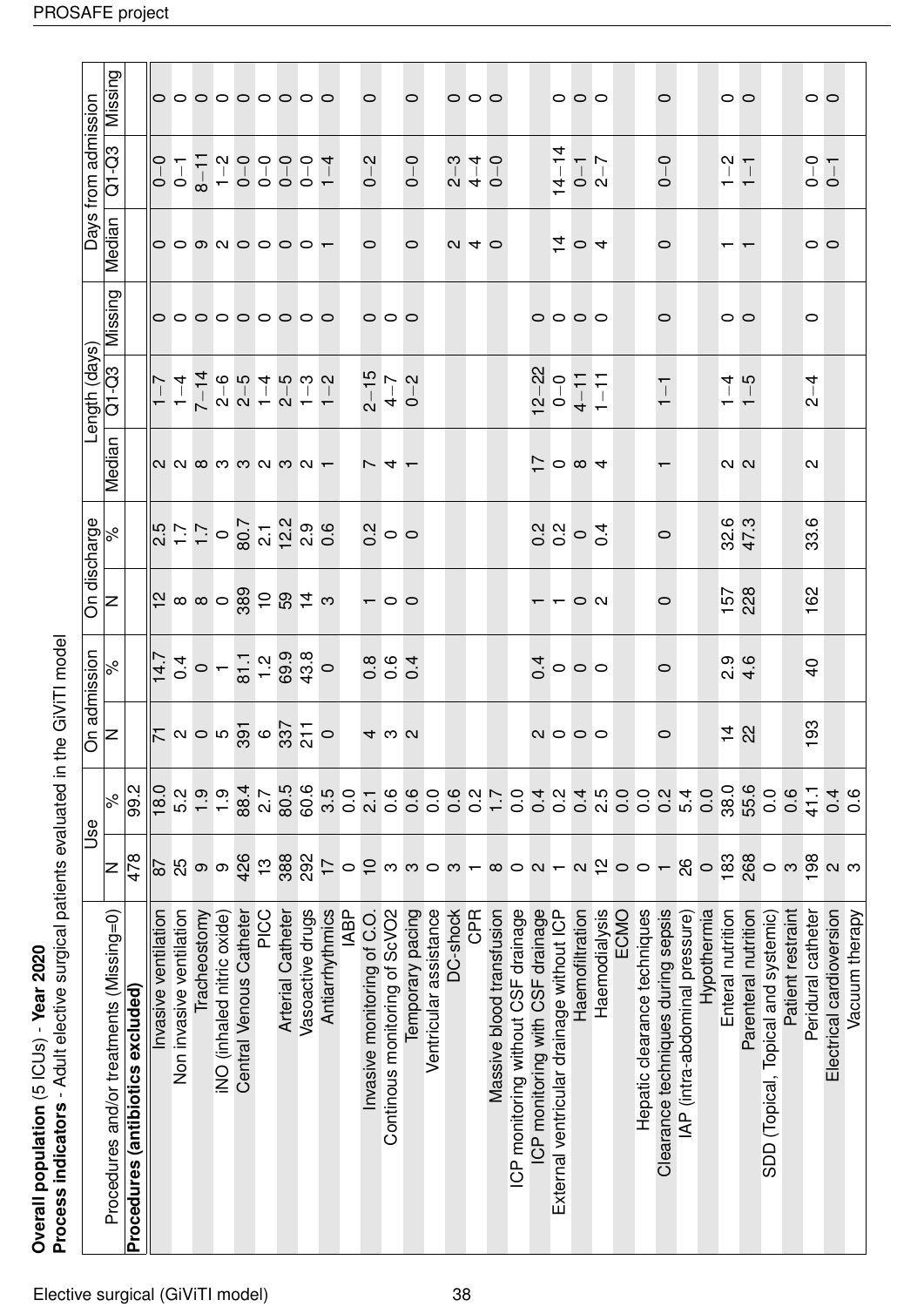Overall population (5 ICUs) - Year 2020<br>Process indicators - Adult elective surgical patients evaluated in the GiViTI model **Process indicators** - Adult elective surgical patients evaluated in the GiViTI model **Overall population** (5 ICUs) - **Year 2020**

|                                                                   | Use     |                | On admission |                  | On discharge   |                  |                   | Length (days)           |         |                   | Days from admission |                |
|-------------------------------------------------------------------|---------|----------------|--------------|------------------|----------------|------------------|-------------------|-------------------------|---------|-------------------|---------------------|----------------|
| Procedures and/or treatments (Missing=0)                          |         | <sup>o</sup>   | Z            | $\delta$         | Z              | <sub>So</sub>    |                   | $M$ edian   Q1-Q3   $M$ | Vissing | ledian<br>        | Q1-Q3               | <b>Missing</b> |
| Antibiotics                                                       | 43<br>4 | თ.<br>51       |              |                  |                |                  |                   |                         |         |                   |                     |                |
| Antibiotic prophylaxis                                            | 365     | 75.7           | 306          | 63.5             | $\frac{2}{11}$ | 23.2             |                   | $0 - 2$                 |         |                   | $0-$                |                |
| Empirical antibiotic therapy (infection diagnosis<br>confirmed)   | 61      | 12.7           | 20           | न<br>प           | $\frac{8}{1}$  | $\overline{3.7}$ | $\sim$            | $\frac{1}{1}$           |         |                   | $1 - 2$             |                |
| Empirical antibiotic therapy (infection diagnosis<br>unconfirmed) | 64      | 13.3           | က္           | $\overline{2.7}$ | 5              | 10.6             | $\mathbf{\Omega}$ | $1 - 4$                 |         |                   | $1 - 2$             |                |
| Targeted antibiotic therapy                                       | 20      | 14.5           | ္လ           | $\frac{1}{4}$    | 59             | 12.2             | <u>က</u>          | $2 - 11$                |         |                   | $2 - 4$             |                |
| Antifungal in empirical therapy                                   |         | ب<br>آب        |              | $\circ$          |                | $\frac{5}{1}$    | $\mathbf{\Omega}$ | $\frac{6}{1}$           |         | $\mathbf{\Omega}$ | $0 - 4$             |                |
| Antifungal in targeted therapy                                    |         | 3.5            |              | $\frac{2}{5}$    | ∞              | Ŀг               |                   | $3 - 15$                |         | $\sim$            | $0 - 5$             |                |
| Pre-emptive antifungal                                            |         | $\overline{0}$ |              | $\frac{2}{5}$    |                | א<br>O           | 5                 | 5–5                     |         | $\mathbf{\Omega}$ | $2 - 2$             |                |
|                                                                   |         |                |              |                  |                |                  |                   |                         |         |                   |                     |                |

| Antibiotic therapy              |               |               |
|---------------------------------|---------------|---------------|
| Pt. infected in ICU only (N=60) |               | R             |
| No therapy                      |               | 7 .<br>ق      |
| <b>Jnly empirical</b>           | $\frac{8}{2}$ | 16.7          |
| Only targeted                   |               | $\frac{0}{5}$ |
| Targeted after empirical        |               | 30.0          |
| <b>Other</b>                    |               |               |
| dissing                         |               |               |

| Antifungal therapy              |    |         |
|---------------------------------|----|---------|
| Pt. infected in ICU only (N=60) |    | R       |
| No therapy                      | 50 | .<br>೧೦ |
| <b>Only empirical</b>           | c  | o<br>Q  |
| Only targeted                   |    | 6.7     |
| Targeted after empirical        |    | o<br>O  |
| Other                           |    | o.<br>O |
| Missing                         |    |         |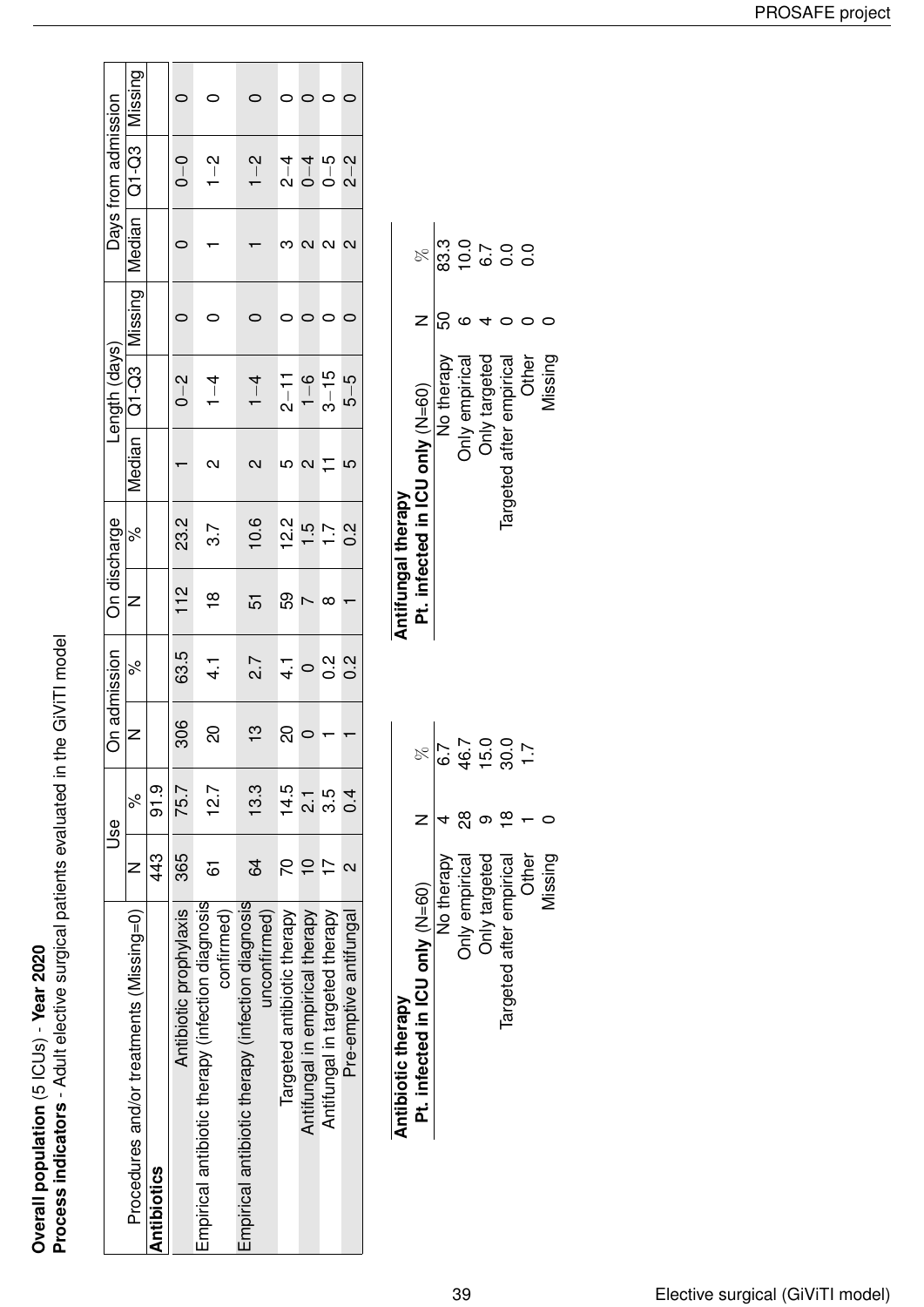### **Overall population** (5 ICUs) - **Year 2020**

**Process indicators** - Adult elective surgical patients evaluated in the GiViTI model<br>**Process indicators** - Adult elective surgical patients evaluated in the GiViTI model

|                               |     |      |      |      | Luigui (uayo) |           |         |
|-------------------------------|-----|------|------|------|---------------|-----------|---------|
| Invasive ventilation $(N=87)$ |     | %    | Mean | SD   | Median        | $Q1-Q3$   | Missing |
| Due to pulmonary failure      | -38 | 33.3 | 8.8  | 10.4 |               | $1 - 15$  |         |
| For airway mainteinance       | 33  | 28.9 | 4.5  | 7.0  |               | $0 - 4$   |         |
| In weaning                    | 9   | 7.9  | 0.7  | 0.5  |               | $0 - 1$   |         |
| Not evaluable                 | 34  | 29.8 | 1.6  | 1.6  |               | $1 - 1.5$ |         |
| Reintubation within 48 hours  |     | 0.0  |      |      |               |           |         |

| Non invasive ventilation $(N=25)$                                                         | N              | %    |
|-------------------------------------------------------------------------------------------|----------------|------|
| Non invasive ventilation only                                                             | 15             | 60.0 |
| Non invasive ventilation failed                                                           | 3              | 12.0 |
| For weaning                                                                               | $\overline{7}$ | 28.0 |
| Other                                                                                     | 0              | 0.0  |
| Missing                                                                                   | 0              |      |
| Tracheostomy not present on                                                               | N              | %    |
| admission $(N=9)$                                                                         |                |      |
| Surgical                                                                                  | 2              | 22.2 |
| Percutwist                                                                                | 3              | 33.3 |
| Ciaglia                                                                                   | 1              | 11.1 |
| Monodil. Ciaglia                                                                          | 1              | 11.1 |
| Fantoni                                                                                   | 0              | 0.0  |
| Griggs                                                                                    | 0              | 0.0  |
| Other Kind                                                                                | 1              | 11.1 |
| Unknown                                                                                   | 1              | 11.1 |
| Missing                                                                                   | 0              |      |
| Tracheostomy - Days after the beginning of inv. vent.<br>Not present on admission $(N=9)$ |                |      |
| Mean                                                                                      |                | 9.8  |
|                                                                                           |                |      |

| <b>SD</b>                            |             | 5.5      |
|--------------------------------------|-------------|----------|
| Median                               |             | 9        |
| $Q1 - Q3$                            |             | $8 - 11$ |
| Missing                              |             | 0        |
| Invasive monitoring of C.O. $(N=10)$ | N           | %        |
| Swan Ganz                            | 3           | 30.0     |
| <b>PICCO</b>                         | 6           | 60.0     |
| <b>LIDCO</b>                         | 1           | 10.0     |
| Vigileo-PRAM                         | 0           | 0.0      |
| Other                                | 0           | 0.0      |
| Missing                              | 0           |          |
| $SDD(N=0)$                           | $\mathbb N$ | $\%$     |
| Topical                              | $\sqrt{a}$  | 0.0      |
| Topical and systemic                 | 0           | 0.0      |
| Missing                              | 0           |          |
| <b>Surgical interventions</b>        | N           | %        |
| No                                   | 459         | 95.2     |
| Yes                                  | 23          | 4.8      |

Missing 0

| <b>Number of surgical interventions</b> |    | N             | %    |
|-----------------------------------------|----|---------------|------|
|                                         | ŋ  | 459           | 95.2 |
|                                         | 1  | 14            | 2.9  |
|                                         | 2  | 5             | 1.0  |
|                                         | 3  | 2             | 0.4  |
|                                         | >3 | $\mathcal{P}$ | 0.4  |
| Missing                                 |    |               |      |

| <b>Surgical interventions</b>                     |     |                 |
|---------------------------------------------------|-----|-----------------|
| Days from admission                               |     |                 |
| Mean                                              |     | 7.6             |
| <b>SD</b>                                         |     | 5.5             |
| Median                                            |     | 6               |
| $Q1 - Q3$                                         |     | $4 - 10$        |
| Missing                                           |     | 0               |
| <b>Surgical interventions (top 10)</b>            | N   | %               |
| Gastrointestinal surgery                          | 29  | 6.0             |
| Other surgery                                     | 4   | 0.8             |
| Neurosurgery                                      | 2   | 0.4             |
| Hepatic surgery                                   | 1   | 0.2             |
| Orthopaedic surgery                               | 1   | 0.2             |
| Thoracic surgery                                  | 1   | 0.2             |
|                                                   | 0   | 0.0             |
|                                                   | 0   | 0.0             |
|                                                   | 0   | 0.0             |
|                                                   | ი   | 0.0             |
| Missing                                           | 0   |                 |
| Non surgical interventions                        | N   | $\overline{\%}$ |
| <b>No</b>                                         | 471 | 97.7            |
| Yes                                               | 11  | 2.3             |
| Missing                                           | 0   |                 |
| Non surgical interventions<br>Days from admission |     |                 |

| Mean                          |   | 7.5         |
|-------------------------------|---|-------------|
| SD                            |   | 5.2         |
| Median                        |   | 5           |
| $Q1 - Q3$                     |   | $4.8 - 9.5$ |
| Missing                       |   |             |
| Non surgical interventions    | N | $\%$        |
| Interventional radiology      | 5 | 1.0         |
| Interventional endoscopy      | 4 | 0.8         |
| Interventional cardiology     | 3 | 0.6         |
| Interventional neuroradiology | 0 | 0.0         |
| Missing                       |   |             |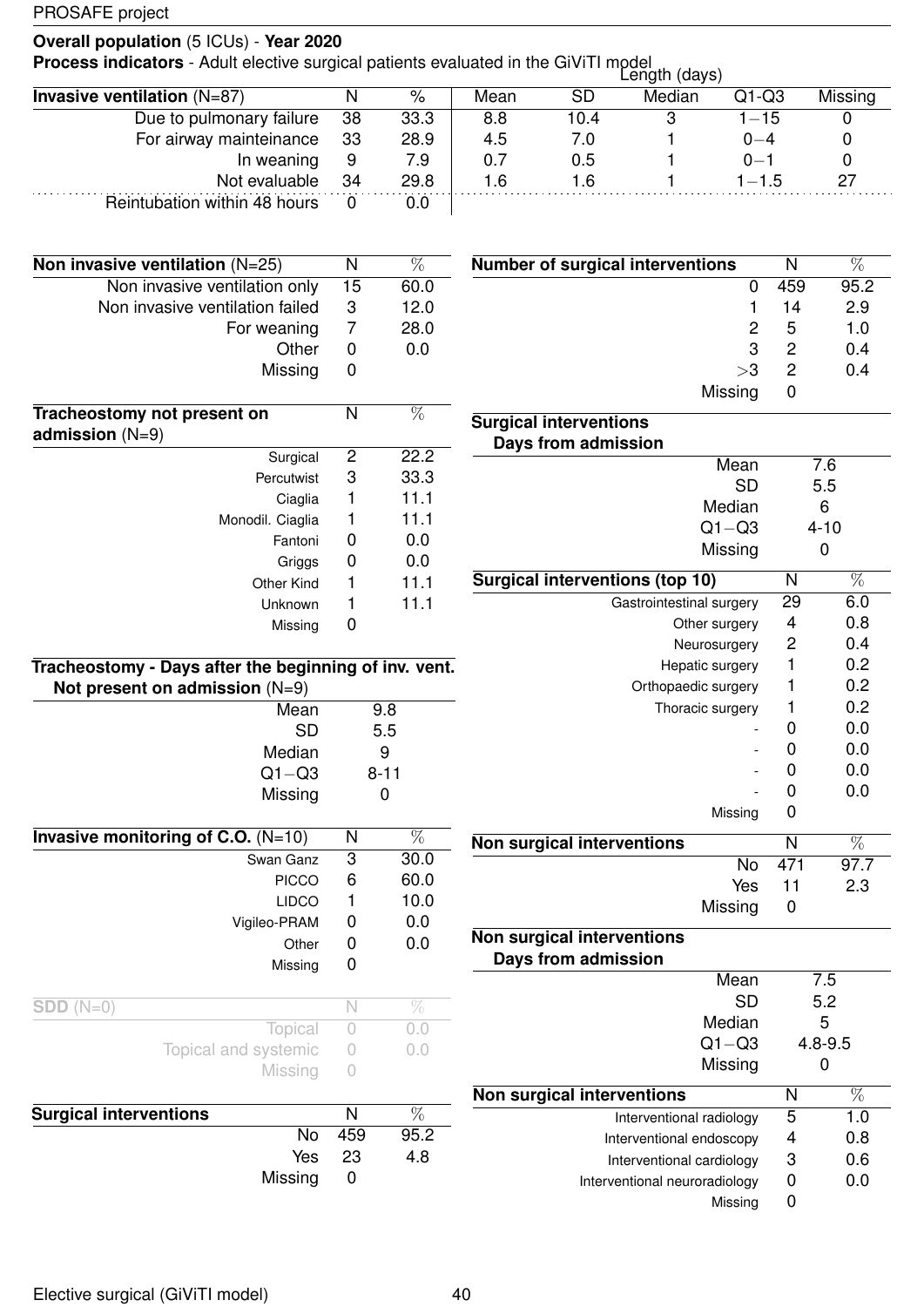**Outcome indicators** - Adult elective surgical patients evaluated in the GiViTI model

| <b>ICU outcome</b>                | N                         | $\overline{\%}$ | <b>Hospital mortality</b>                        | $\overline{N}$  | $\overline{\%}$ |
|-----------------------------------|---------------------------|-----------------|--------------------------------------------------|-----------------|-----------------|
| Dead                              | 14                        | 2.9             | Alive                                            | 455             | 94.4            |
| Transferred to same hospital      | 457                       | 95.4            | Dead                                             | 27              | 5.6             |
| Transferred to other hospital     | 4                         | 0.8             | Missing                                          | $\pmb{0}$       |                 |
| Discharged home                   | 4                         | 0.8             |                                                  | $\mathsf{N}$    | $\overline{\%}$ |
| Disch. terminally ill             | $\pmb{0}$                 | 0.0             | Timing of hosp. mortality (N=27)<br>In ICU       | $\overline{14}$ | 51.9            |
| Missing                           | 3                         |                 | Within 24 hours after ICU                        | 1               | 3.7             |
|                                   |                           |                 | 24-47 hours after ICU                            | $\mathbf 0$     | 0.0             |
| Transferred to $(N=461)$          | $\mathsf{N}$              | $\overline{\%}$ | 48-71 hours after ICU                            | 0               | 0.0             |
| Ward                              | 382                       | 82.9            | 72-95 hours after ICU                            | 0               | 0.0             |
| Other ICU                         | 18                        | 3.9             | After 95 hours after ICU                         | 12              | 44.4            |
| High dependency care unit         | 61                        | 13.2            | Missing                                          | $\pmb{0}$       |                 |
| Rehabilitation                    | $\mathbf 0$               | 0.0             |                                                  |                 |                 |
| Day hospital or Long-term care    | $\boldsymbol{0}$          | 0.0             | Timing of hosp. mortality (days from ICU disch.) |                 |                 |
| Missing                           | 0                         |                 | Discharged alive from ICU (N=13)                 |                 |                 |
| <b>Reason of transfer to</b>      |                           |                 | Mean                                             |                 | 18.4            |
|                                   |                           |                 | <b>SD</b>                                        |                 | 19.5            |
| Other ICU (N=18)                  | N                         | $\%$            | Median                                           |                 | 13              |
| Specialist expertise              | $\overline{3}$            | 16.7            | $Q1 - Q3$                                        |                 | $9 - 21$        |
| Step-up care                      | $\mathbf 0$               | 0.0             | Missing                                          |                 | $\mathbf 0$     |
| Logistical/organizational reasons | 11                        | 61.1            |                                                  |                 |                 |
| Step-down care                    | 4                         | 22.2            |                                                  |                 |                 |
| Missing                           | 0                         |                 |                                                  |                 |                 |
| <b>Transferred to</b>             |                           |                 |                                                  |                 |                 |
| Same hospital (N=457)             | $\mathsf{N}$              | $\%$            |                                                  |                 |                 |
| Ward                              | 382                       | 83.6            |                                                  |                 |                 |
| Other ICU                         | 14                        | 3.1             |                                                  |                 |                 |
| High dependency care unit         | 61                        | 13.3            |                                                  |                 |                 |
| Rehabilitation                    | $\boldsymbol{0}$          | 0.0             |                                                  |                 |                 |
| Day hospital or Long-term care    | $\boldsymbol{0}$          | 0.0             |                                                  |                 |                 |
| Missing                           | 0                         |                 |                                                  |                 |                 |
|                                   |                           |                 |                                                  |                 |                 |
| <b>Transferred to</b>             |                           |                 |                                                  |                 |                 |
| Other hospital $(N=4)$            | $\mathsf{N}$              | $\%$            |                                                  |                 |                 |
| Ward                              | $\pmb{0}$                 | 0.0             |                                                  |                 |                 |
| Other ICU                         | 4                         | 100.0           |                                                  |                 |                 |
| High dependency care unit         | 0                         | 0.0             |                                                  |                 |                 |
| Rehabilitation                    | 0                         | 0.0             |                                                  |                 |                 |
| Day hospital or Long-term care    | $\boldsymbol{0}$          | 0.0             |                                                  |                 |                 |
| Missing                           | 0                         |                 |                                                  |                 |                 |
|                                   |                           |                 |                                                  |                 |                 |
| <b>ICU mortality</b>              | $\mathsf{N}$              | $\overline{\%}$ |                                                  |                 |                 |
| Alive                             | 465                       | 97.1            |                                                  |                 |                 |
| Dead                              | 14                        | 2.9             |                                                  |                 |                 |
| Missing                           | $\ensuremath{\mathsf{3}}$ |                 |                                                  |                 |                 |
|                                   |                           |                 |                                                  |                 |                 |
| Timing of ICU mortality $(N=14)$  | N                         | $\overline{\%}$ |                                                  |                 |                 |
| Daytime (08:00AM - 07:59PM)       | $\overline{8}$            | 57.1            |                                                  |                 |                 |
| Nighttime (08:00PM - 07:59AM)     | 6                         | 42.9            |                                                  |                 |                 |
| Weekdays (Monday - Friday)        | 11                        | 78.6            |                                                  |                 |                 |
| Weekend (Saturday - Sunday)       | 3                         | 21.4            |                                                  |                 |                 |
| Missing                           | $\mathbf 0$               |                 |                                                  |                 |                 |
|                                   |                           |                 |                                                  |                 |                 |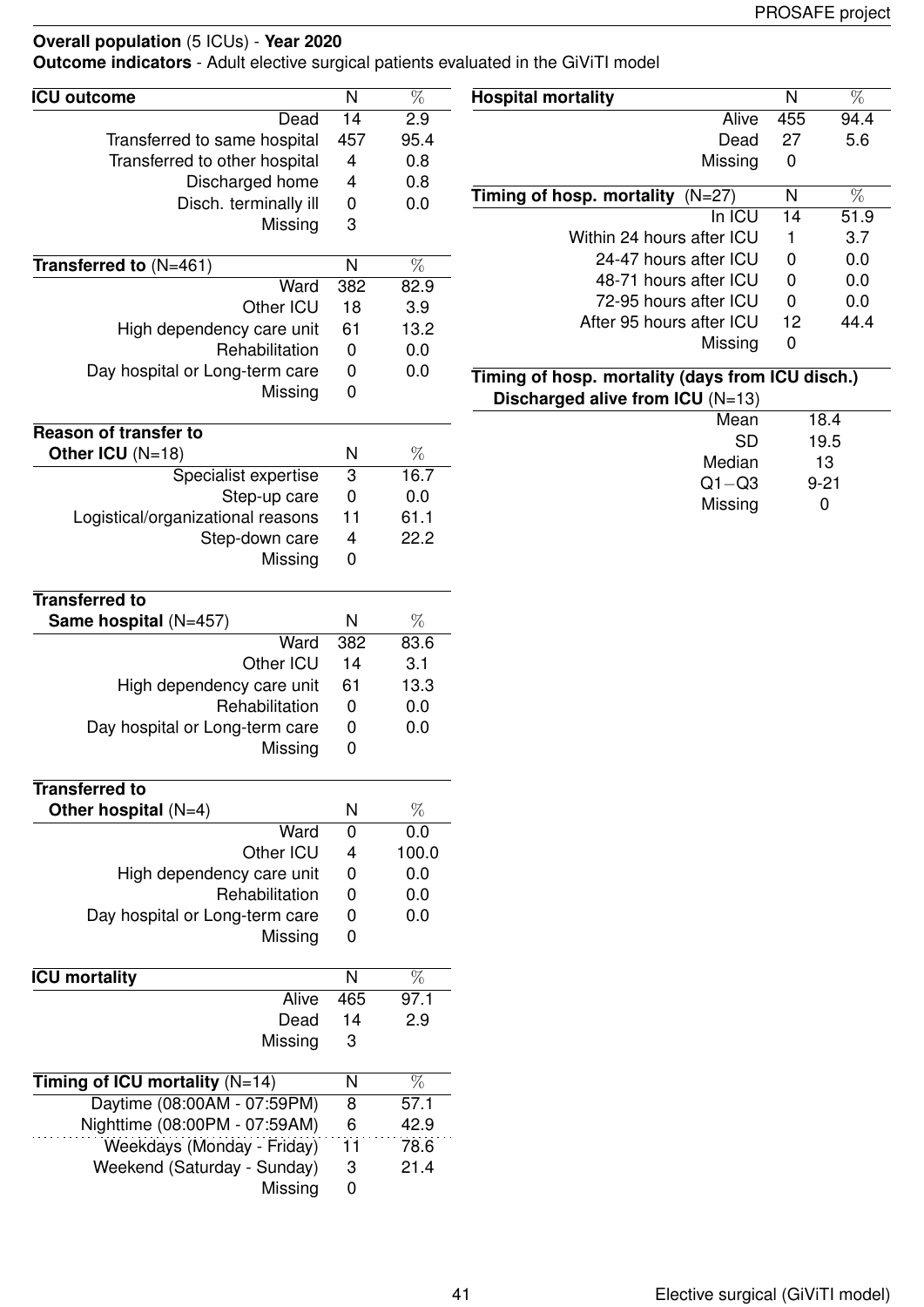#### **Overall population** (5 ICUs) - **Year 2020**

**Outcome indicators** - Adult elective surgical patients evaluated in the GiViTI model

| Last hospital mortality |              | $\overline{\mathsf{N}}$ | $\overline{\%}$ | <b>ICU stay (days)</b>                        |           |                  |
|-------------------------|--------------|-------------------------|-----------------|-----------------------------------------------|-----------|------------------|
|                         | <b>Alive</b> | 454                     | 94.2            |                                               | Mean      | $\overline{3.9}$ |
|                         | Dead         | 28                      | 5.8             |                                               | <b>SD</b> | 5.1              |
|                         | Missing      | $\pmb{0}$               |                 |                                               | Median    | $\overline{c}$   |
|                         |              |                         |                 |                                               | $Q1 - Q3$ | $1 - 4$          |
|                         |              |                         |                 |                                               | Missing   | $\pmb{0}$        |
|                         |              |                         |                 |                                               |           |                  |
|                         |              |                         |                 | <b>ICU stay (days)</b><br>Alive $(N=465)$     |           |                  |
|                         |              |                         |                 |                                               | Mean      | $\overline{3.7}$ |
|                         |              |                         |                 |                                               | <b>SD</b> | 4.7              |
|                         |              |                         |                 |                                               | Median    | $\overline{c}$   |
|                         |              |                         |                 |                                               | $Q1 - Q3$ | $1 - 4$          |
|                         |              |                         |                 |                                               | Missing   | $\pmb{0}$        |
|                         |              |                         |                 | <b>ICU stay (days)</b><br>Dead $(N=14)$       |           |                  |
|                         |              |                         |                 |                                               | Mean      | 11.9             |
|                         |              |                         |                 |                                               | <b>SD</b> | 10.6             |
|                         |              |                         |                 |                                               | Median    | 12               |
|                         |              |                         |                 |                                               | $Q1 - Q3$ | $2 - 19.8$       |
|                         |              |                         |                 |                                               | Missing   | $\pmb{0}$        |
|                         |              |                         |                 | Stay after ICU (days)<br><b>Alive (N=465)</b> |           |                  |
|                         |              |                         |                 |                                               | Mean      | 10.6             |
|                         |              |                         |                 |                                               | <b>SD</b> | 19.1             |
|                         |              |                         |                 |                                               | Median    | $\,6\,$          |
|                         |              |                         |                 |                                               | $Q1 - Q3$ | $4 - 11$         |
|                         |              |                         |                 |                                               | Missing   | $\pmb{0}$        |
|                         |              |                         |                 | <b>Hospital stay (days)</b>                   |           |                  |
|                         |              |                         |                 |                                               | Mean      | 18.0             |
|                         |              |                         |                 |                                               | <b>SD</b> | 21.8             |
|                         |              |                         |                 |                                               | Median    | 12               |
|                         |              |                         |                 |                                               | $Q1 - Q3$ | $8 - 20$         |
|                         |              |                         |                 |                                               | Missing   | $\mathbf 0$      |
|                         |              |                         |                 | Hospital stay (days)<br>Alive $(N=455)$       |           |                  |
|                         |              |                         |                 |                                               | Mean      | 17.4             |
|                         |              |                         |                 |                                               | SD        | 21.7             |
|                         |              |                         |                 |                                               | Median    | 12               |
|                         |              |                         |                 |                                               | $Q1 - Q3$ | $8 - 19$         |
|                         |              |                         |                 |                                               | Missing   | $\pmb{0}$        |
|                         |              |                         |                 | <b>Hospital stay (days)</b><br>Dead $(N=27)$  |           |                  |
|                         |              |                         |                 |                                               | Mean      | 27.6             |
|                         |              |                         |                 |                                               | <b>SD</b> | 20.4             |
|                         |              |                         |                 |                                               | Median    | 24               |
|                         |              |                         |                 |                                               | $Q1 - Q3$ | 14.5-37          |
|                         |              |                         |                 |                                               | Missing   | $\pmb{0}$        |
|                         |              |                         |                 |                                               |           |                  |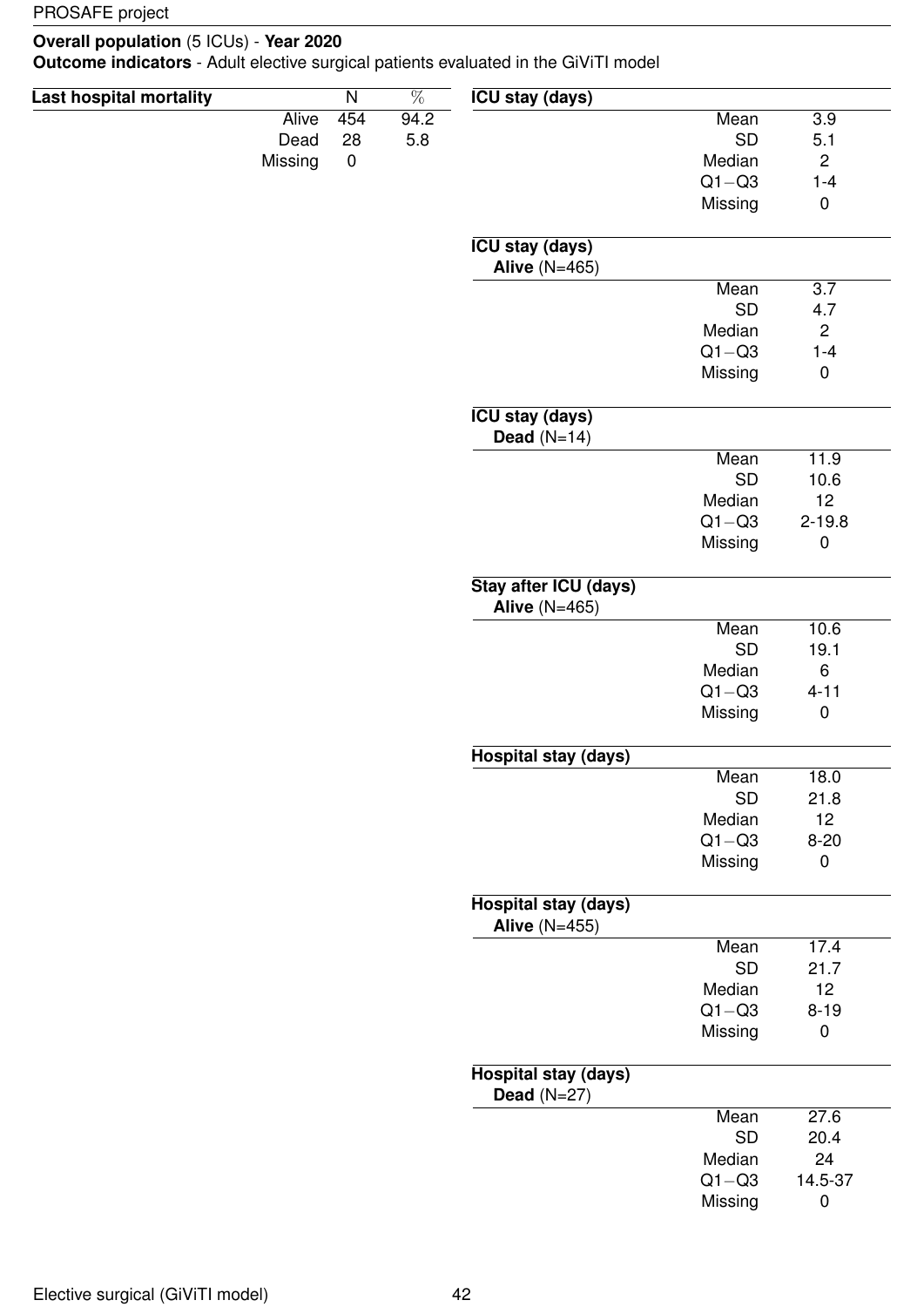**Overall population** (5 ICUs) - **Year 2020 Analysis of hospital mortality** - Adult elective surgical patients evaluated in the GiViTI model Predictive model: **GiViTI 2019**



#### Expected mortality

The calibration belt allows to compare the observed mortality with the expected one (predictive model: GiViTI 2019). Two different belts are presented: the 80% confidence level belt (in light gray) and the 95% confidence level belt (in dark gray). The belt above the bisector denotes an observed mortality greater than the expected one; vice versa, the belt under the bisector denotes an observed mortality lower than the expected one. As the polynomial degree increases the relation between expected and observed mortality becomes more complex. A significant GiViTI calibration test (p<0.05) denotes a statistically relevant difference between observed and expected mortality. The belt is plotted in the expected mortality range values. For further informations please look at [PLoS ONE 6(2): e16110].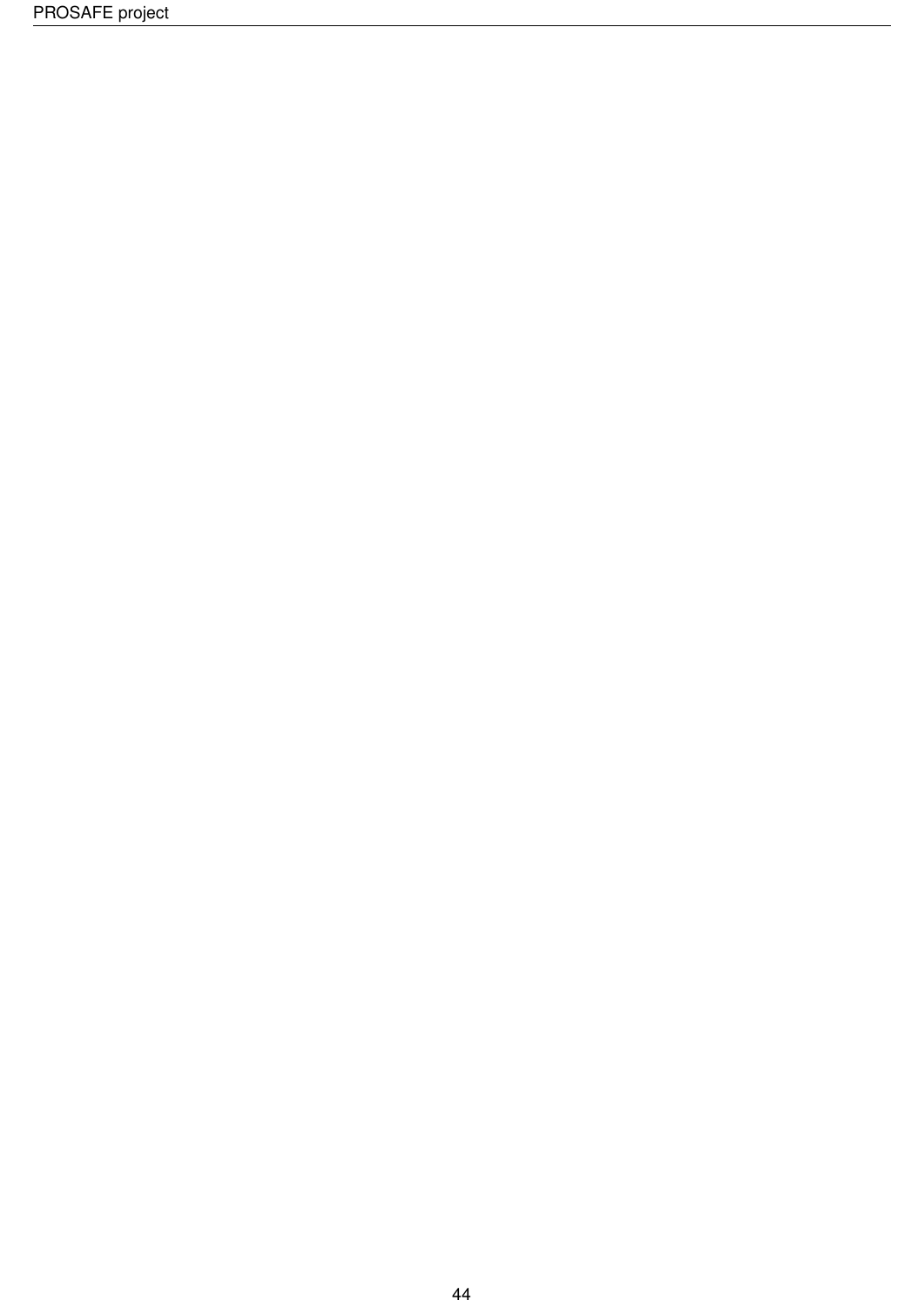### **Overall population** (5 ICUs) - **Year 2020 Characteristics on admission** - Adult emergency surgical patients evaluated in the GiViTI model

### **Patients** (N): 495

| <b>Sex</b>                           | N                | $\overline{\%}$  | Stay before ICU (days)            |                  |                 |
|--------------------------------------|------------------|------------------|-----------------------------------|------------------|-----------------|
| Male                                 | 319              | 64.6             | Mean                              |                  | 4.4             |
| Female                               | 175              | 35.4             | <b>SD</b>                         |                  | 11.4            |
| Missing                              | 1                |                  | Median                            |                  | 1               |
|                                      |                  |                  | $Q1 - Q3$                         |                  | $0 - 4$         |
| Age (years)                          | N                | $\overline{\%}$  | Missing                           |                  | $\mathbf 0$     |
| $17 - 45$                            | 73               | 14.7             | <b>Source of admission</b>        | $\mathsf{N}$     | $\overline{\%}$ |
| 46-65                                | 153              | 30.9             | Same hospital                     | 463              | 93.5            |
| 66-75                                | 113              | 22.8             | Other hospital                    | 32               | 6.5             |
| >75                                  | 156              | 31.5             | Long-term chronic care hospital   | $\mathbf 0$      | 0.0             |
| Missing                              | $\mathbf 0$      |                  | Directly from the community       | $\mathbf 0$      | 0.0             |
| Mean                                 |                  | 64.7             | Missing                           | $\mathbf 0$      |                 |
| <b>SD</b>                            |                  | 17.2             |                                   |                  |                 |
| Median                               |                  | 68               | <b>Ward of admission</b>          |                  |                 |
| $Q1 - Q3$                            |                  | 54.5-78          | Hospital (N=495)                  | N                | $\%$            |
| Min-Max                              |                  | $17 - 95$        | Medical ward                      | $\overline{34}$  | 6.9             |
|                                      |                  |                  | Surgical ward                     | 259              | 52.3            |
| <b>Body mass Index (BMI)</b>         | N                | $\overline{\%}$  | Emergency room                    | 147              | 29.7            |
| Underweight                          | $\overline{21}$  | $\overline{4.3}$ | Other ICU                         | 30               | 6.1             |
| Normal                               | 205              | 41.5             | High dependency care unit         | 25               | 5.1             |
| Overweight                           | 164              | 33.2             | Missing                           | $\mathbf 0$      |                 |
| Obese                                | 104              | 21.1             |                                   |                  |                 |
| Missing                              | 1                |                  | <b>Reason for transfer from</b>   |                  |                 |
|                                      |                  |                  | Other ICU (N=30)                  | N                | $\%$            |
| <b>Pregnancy status</b>              |                  |                  | Specialist expertise              | 12               | 40.0            |
| Females $(N=175)$                    | N                | $\%$             | Step-up care                      | 10               | 33.3            |
| Not fertile                          | 94               | 53.7             | Logistical/organizational reasons | 6                | 20.0            |
| Not pregnant/Unknown                 | 77               | 44.0             | Step-down care                    | $\overline{c}$   | 6.7             |
| Currently pregnant                   | $\mathbf 0$      | 0.0              | Missing                           | $\mathbf 0$      |                 |
| Post partum                          | 4                | 2.3              | <b>Ward of admission</b>          |                  |                 |
| Missing                              | 0                |                  | Same hospital (N=463)             | N                | $\%$            |
|                                      |                  |                  | Medical ward                      | $\overline{34}$  | 7.3             |
| <b>Comorbidities</b>                 | N                | $\overline{\%}$  | Surgical ward                     | 252              | 54.4            |
| <b>No</b>                            | 84               | 17.0             | Emergency room                    | 130              | 28.1            |
| Yes                                  | 411              | 83.0             | Other ICU                         | 22               | 4.8             |
| Missing                              | $\pmb{0}$        |                  | High dependency care unit         | 25               | 5.4             |
|                                      |                  |                  | Missing                           | $\mathbf 0$      |                 |
| <b>Comorbidities (top 10)</b>        | N                | $\overline{\%}$  |                                   |                  |                 |
| Hypertension                         | 264              | 53.3             | <b>Ward of admission</b>          |                  |                 |
| Arrhythmia                           | 105              | 21.2             | Other hospital (N=32)             | N                | %               |
| NYHA class II-III                    | 83               | 16.8             | Medical ward                      | $\pmb{0}$        | 0.0             |
| Any tumour without metastasis        | 82               | 16.6             | Surgical ward                     | $\overline{7}$   | 21.9            |
| Diabetes Type II without insulin tr. | 70               | 14.1             | Emergency room                    | 17               | 53.1            |
| Peripheral vascular disease          | 56               | 11.3             | Other ICU                         | 8                | 25.0            |
| Moderate or severe renal disease     | 55               | 11.1             | High dependency care unit         | $\boldsymbol{0}$ | 0.0             |
| Endocrine-metabolic diseases         | 52               | 10.5             | Missing                           | 0                |                 |
| Drug-induced coagulopathy            | 48               | 9.7              |                                   |                  |                 |
| Metastatic cancer                    | 41               | 8.3              | <b>Scheduled admission</b>        | N                | $\overline{\%}$ |
| Missing                              | $\boldsymbol{0}$ |                  | No                                | 494              | 99.8            |
|                                      |                  |                  | Yes                               | 1                | 0.2             |
|                                      |                  |                  | Missing                           | $\boldsymbol{0}$ |                 |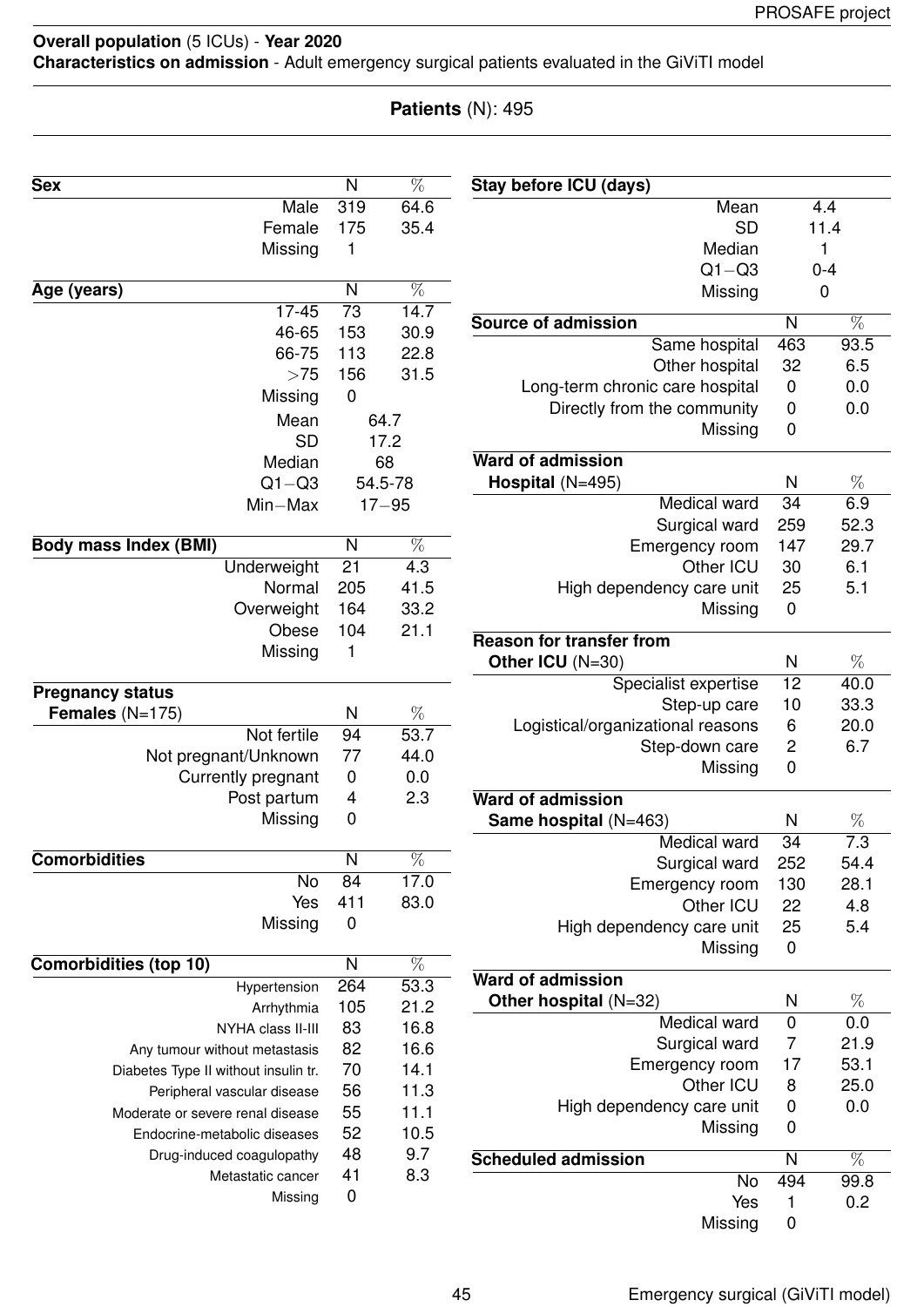**Characteristics on admission** - Adult emergency surgical patients evaluated in the GiViTI model

| Trauma                 | N   | $\overline{\%}$ |
|------------------------|-----|-----------------|
| <b>No</b>              | 360 | 72.7            |
| Yes                    | 135 | 27.3            |
| Multiple trauma        | 58  | 11.7            |
| Missing                | 0   |                 |
|                        |     |                 |
| <b>Surgical status</b> | N   | %               |
| Non surgical           | 0   | 0.0             |
| Elective surgical      | 0   | 0.0             |
| Emergency surgical     | 495 | 100.0           |
| Missing                | 0   |                 |
| <b>Surgical status</b> |     |                 |
| 0.0%                   |     |                 |
|                        |     |                 |
|                        |     |                 |
|                        |     |                 |
|                        |     |                 |
|                        |     |                 |
|                        |     |                 |
|                        |     |                 |

| <b>Tall</b>                                                                                                           | Non surgical              |
|-----------------------------------------------------------------------------------------------------------------------|---------------------------|
|                                                                                                                       | Elective surgical         |
| <b>The Contract of the Contract of the Contract of the Contract of the Contract of the Contract of the Contract o</b> | <b>Emergency surgical</b> |
|                                                                                                                       |                           |

100.0%

| <b>Timing</b>               |      |     |
|-----------------------------|------|-----|
| Elective surgical $(N=0)$   | - IN | Vn. |
| From -7 to -3 days          |      | 0.0 |
| From -2 to -1 days          |      | 0.0 |
| On ICU admission day        |      | 0.0 |
| The day after ICU admission |      | 0.0 |
| Missing                     |      |     |

| Surgical interventions (top 10) |     |      |
|---------------------------------|-----|------|
| Emergency surgical (N=495)      | N   | %    |
| Gastrointestinal surgery        | 227 | 45.9 |
| Neurosurgery                    | 96  | 19.4 |
| Other surgery                   | 39  | 7.9  |
| Orthopaedic surgery             | 35  | 7.1  |
| Organ/s transplantation         | 19  | 3.8  |
| Nephro/Urological surgery       | 15  | 3.0  |
| Abdominal vascular surgery      | 15  | 3.0  |
| Thoracic surgery                | 14  | 2.8  |
| Peripheral vascular surgery     | 14  | 2.8  |
| Hepatic surgery                 | 11  | 22   |
| Missing                         | 10  |      |
|                                 |     |      |

| <b>Timing</b>               |     |      |
|-----------------------------|-----|------|
| Emergency surgical (N=495)  | N   | %    |
| From -7 to -3 days          | 28  | 5.7  |
| From -2 to -1 days          | 72  | 14.5 |
| On ICU admission day        | 426 | 86.1 |
| The day after ICU admission | 29  | 5.9  |
| Missing                     |     |      |

| Non surgical interventions |    |      |
|----------------------------|----|------|
| None 473                   |    | 95.6 |
| Elective                   |    | 0.2  |
| Emergency                  | 21 | 4.2  |
| Missing                    |    |      |

| Non surgical interventions    |   |       |
|-------------------------------|---|-------|
| Elective $(N=1)$              | N | %     |
| Interventional endoscopy      |   | 100.0 |
| Interventional radiology      | O | 0.0   |
| Interventional cardiology     | 0 | 0.0   |
| Interventional neuroradiology | O | 0.0   |
| Missing                       |   |       |
|                               |   |       |

| Non surgical interventions    |    |      |
|-------------------------------|----|------|
| <b>Emergency</b> $(N=21)$     | N  | %    |
| Interventional radiology      | 10 | 47.6 |
| Interventional endoscopy      | 5  | 23.8 |
| Interventional cardiology     |    | 4.8  |
| Interventional neuroradiology | O  | 0.0  |
| Missing                       | ხ  |      |

| Source of admission                 |     |      |
|-------------------------------------|-----|------|
| Surgical pt. $(N=495)$              | N   | %    |
| Operating theatre of surgical ward  | 206 | 41.6 |
| Operating theatre of emergency room | 121 | 24.4 |
| Surgical ward                       | 53  | 10.7 |
| Other                               | 115 | 23.2 |
| Missing                             |     |      |

| <b>Surgical interventions (top 10)</b> |   |         |
|----------------------------------------|---|---------|
| Elective surgical $(N=0)$              | N | $\%$    |
|                                        |   | ( ) ( ) |
|                                        |   | D.O     |
|                                        |   |         |
|                                        |   |         |
|                                        |   | 0.0     |
|                                        |   | 0.0     |
|                                        |   | ( ) ( ) |
|                                        |   | D.O     |
|                                        |   | D.O     |
|                                        |   |         |
| Missing                                |   |         |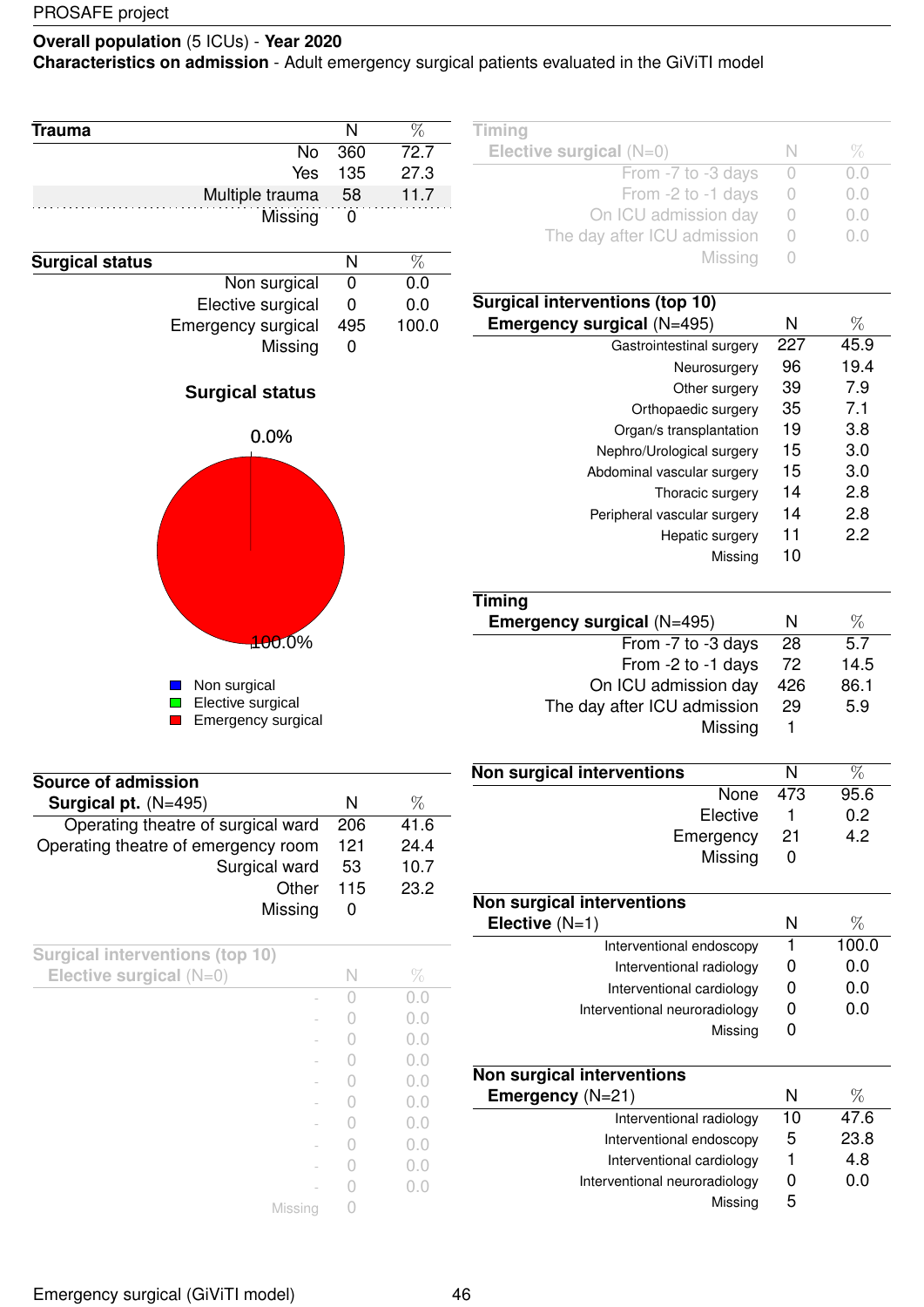**Characteristics on admission** - Adult emergency surgical patients evaluated in the GiViTI model

| $\overline{\%}$ | Failures on admission (top 10)              | N                       | $\overline{\%}$ |  |  |  |  |  |
|-----------------|---------------------------------------------|-------------------------|-----------------|--|--|--|--|--|
| 18.4            | AB                                          | 99                      | 20.0            |  |  |  |  |  |
| 1.8             | 68<br><b>ABEG</b><br>13.7                   |                         |                 |  |  |  |  |  |
|                 |                                             |                         |                 |  |  |  |  |  |
| 16.6            | <b>ABE</b>                                  | 49                      | 9.9             |  |  |  |  |  |
| 0.0             | A                                           | 25                      | 5.1             |  |  |  |  |  |
| 0.0             | <b>ABG</b>                                  | 20                      | 4.0             |  |  |  |  |  |
| 0.0             | <b>BE</b>                                   | 19                      | 3.8             |  |  |  |  |  |
|                 | Ε                                           | 19                      | 3.8             |  |  |  |  |  |
| 0.0             | B                                           | 18                      | 3.6             |  |  |  |  |  |
|                 |                                             | 15                      |                 |  |  |  |  |  |
| 81.6            | <b>BEG</b>                                  | 3.0                     |                 |  |  |  |  |  |
| 9.5             | <b>ABC</b>                                  | 13                      | 2.6             |  |  |  |  |  |
| 11.5            | Missing                                     | 0                       |                 |  |  |  |  |  |
| 60.6            |                                             |                         |                 |  |  |  |  |  |
|                 | <b>Respiratory failure</b>                  | $\overline{N}$          | $\overline{\%}$ |  |  |  |  |  |
| 0.0             | None                                        | 148                     | 29.9            |  |  |  |  |  |
|                 | Only hypoxic failure                        | 94                      | 19.0            |  |  |  |  |  |
| 0.0             | Only hypercapnic failure                    | 17                      | 3.4             |  |  |  |  |  |
|                 | Hypoxic-hypercapnic failure                 | 27                      | 5.5             |  |  |  |  |  |
|                 |                                             |                         |                 |  |  |  |  |  |
|                 | Intubation for airway maint.                | 209                     | 42.2            |  |  |  |  |  |
|                 | Missing                                     | $\mathbf 0$             |                 |  |  |  |  |  |
|                 |                                             |                         |                 |  |  |  |  |  |
|                 | Cardiovascular failure                      | N                       | %               |  |  |  |  |  |
|                 | None                                        | 138                     | 27.9            |  |  |  |  |  |
|                 | Without shock                               | 130                     | 26.3            |  |  |  |  |  |
|                 | Cardiogenic shock                           | $\overline{4}$          | 0.8             |  |  |  |  |  |
|                 | Septic shock                                | 125                     | 25.3            |  |  |  |  |  |
|                 |                                             |                         |                 |  |  |  |  |  |
|                 | Haemorrhagic/hypovolemic shock              | 56                      | 11.3            |  |  |  |  |  |
|                 | Hypovolemic shock                           | 6                       | 1.2             |  |  |  |  |  |
|                 | Anaphylactic shock                          | 0                       | 0.0             |  |  |  |  |  |
|                 | Neurogenic shock                            | $\overline{7}$          | 1.4             |  |  |  |  |  |
|                 | Other shock                                 | 8                       | 1.6             |  |  |  |  |  |
|                 | Mixed shock                                 | 21                      | 4.2             |  |  |  |  |  |
|                 |                                             |                         |                 |  |  |  |  |  |
|                 | Missing                                     | 0                       |                 |  |  |  |  |  |
| 23.0%           | Neurologic failure                          | N                       | %               |  |  |  |  |  |
|                 | None                                        | 312                     | 89.4            |  |  |  |  |  |
|                 |                                             |                         |                 |  |  |  |  |  |
|                 | Cerebral coma                               | 31                      | 8.9             |  |  |  |  |  |
|                 | Metabolic coma                              | 5                       | 1.4             |  |  |  |  |  |
| >3              | Postanoxic coma                             | 1                       | 0.3             |  |  |  |  |  |
|                 | Toxic coma                                  | $\mathbf 0$             | 0.0             |  |  |  |  |  |
|                 | Missing or not evaluable                    | 146                     |                 |  |  |  |  |  |
|                 |                                             |                         |                 |  |  |  |  |  |
| %               | <b>Renal failure (AKIN)</b>                 | $\overline{\mathsf{N}}$ | $\overline{\%}$ |  |  |  |  |  |
| 12.1            | None                                        | 268                     | 54.1            |  |  |  |  |  |
| 87.9            | Mild                                        | 108                     | 21.8            |  |  |  |  |  |
| 70.1            | Moderate                                    | 64                      | 12.9            |  |  |  |  |  |
|                 |                                             |                         |                 |  |  |  |  |  |
| 72.1            | Severe                                      | 55                      | 11.1            |  |  |  |  |  |
| 7.5             | Missing                                     | 0                       |                 |  |  |  |  |  |
| 2.8             |                                             |                         |                 |  |  |  |  |  |
| 45.9            | <b>Metabolic failure</b>                    | N                       | $\overline{\%}$ |  |  |  |  |  |
| 0.6             | None                                        | 344                     | 69.5            |  |  |  |  |  |
| 30.5            | $pH \le 7.3$ , PaCO2 $<$ 45 mmHg            | 53                      | 10.7            |  |  |  |  |  |
|                 | Base deficit $>= 5$ mmol/L, lactate $>1.5x$ | 98                      | 19.8            |  |  |  |  |  |
| 6.5             |                                             | 0                       |                 |  |  |  |  |  |
|                 | Missing                                     |                         |                 |  |  |  |  |  |

| <b>Reason for admission</b>            | N        | $\%$ |
|----------------------------------------|----------|------|
| Monitoring/Weaning                     | 91       | 18.4 |
| Post surgical weaning                  | 9        | 1.8  |
| Surgical monitoring                    | 82       | 16.6 |
| Post interventional weaning            | 0        | 0.0  |
| Interventional monitoring              | 0        | 0.0  |
| Non surgical monitoring                | 0        | 0.0  |
| Missing                                | 0        |      |
| Admission for procedures/treatments    | $\Omega$ | 0.0  |
| <b>Intensive Treatment</b>             | 404      | 81.6 |
| Only ventilatory support               | 47       | 9.5  |
| Only cardiovascular support            | 57       | 11.5 |
| Ventilatory and cardiovascular support |          | 60.6 |
| Missing                                | 0        |      |
| <b>Palliative Sedation</b>             | 0        | 0.0  |
| Diagnosis of death/Organ donation      | 0        | 0.O  |
| Missing                                | ი        |      |



| <b>Failures on admission</b>     | N   | $\%$ |
|----------------------------------|-----|------|
| No                               | 60  | 12.1 |
| Yes                              | 435 | 87.9 |
| A: Respiratory failure           | 347 | 70.1 |
| <b>B: Cardiovascular failure</b> | 357 | 72.1 |
| C: Neurological failure          | 37  | 7.5  |
| D: Hepatic failure               | 14  | 2.8  |
| E: Renal failure                 | 227 | 45.9 |
| F: Acute skin failure            | 3   | 0.6  |
| G: Metabolic failure             | 151 | 30.5 |
| H: Coagulation failure           | 32  | 6.5  |
| Missing                          | O   |      |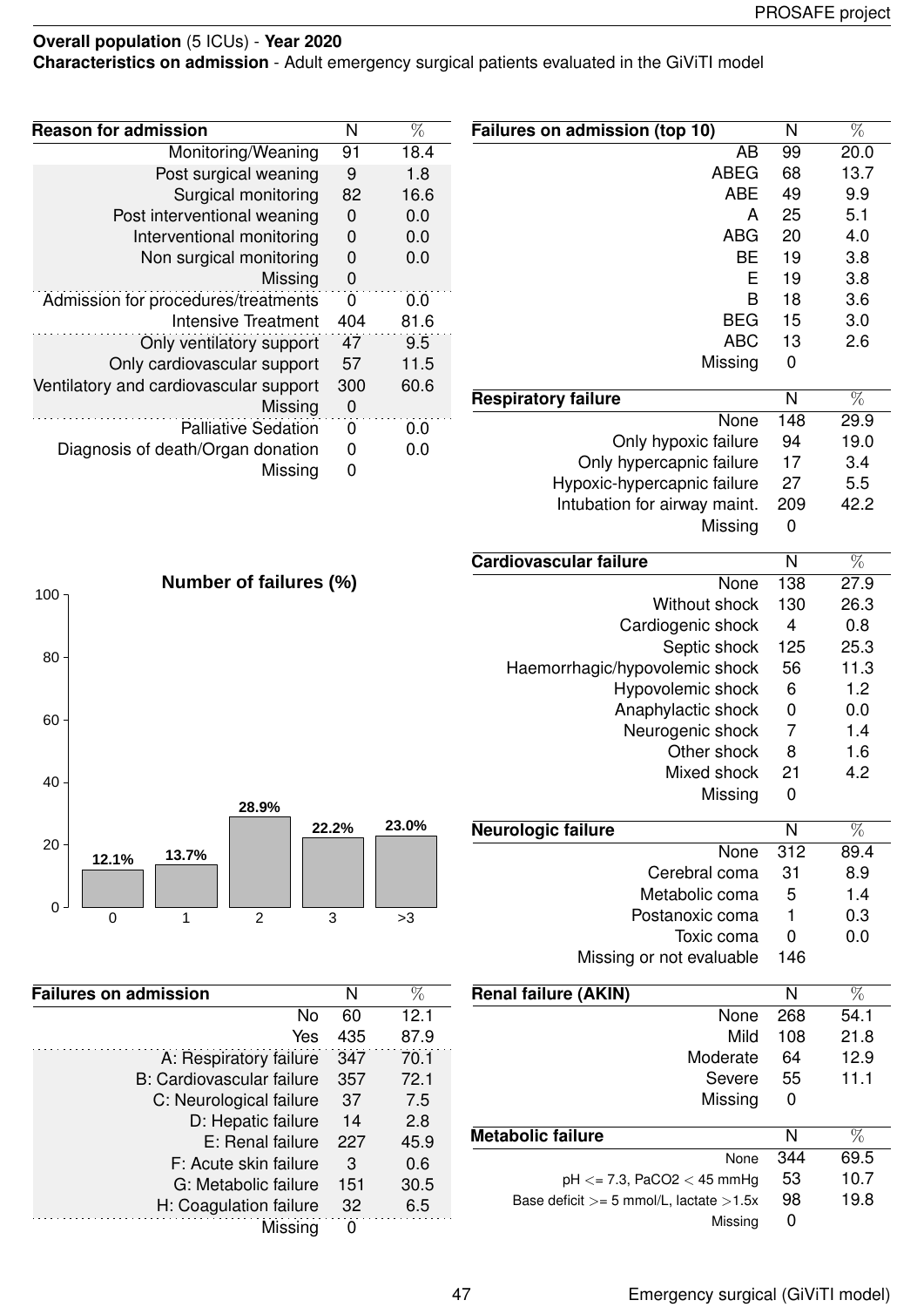**Characteristics on admission** - Adult emergency surgical patients evaluated in the GiViTI model

| <b>Clinical conditions on admission</b>  | N              | $\overline{\%}$ | Trauma (anatomical districts)        | N               | $\overline{\%}$ |
|------------------------------------------|----------------|-----------------|--------------------------------------|-----------------|-----------------|
| Respiratory                              | 100            | 20.2            | Head                                 | 87              | 17.6            |
| Aspiration pneumonia                     | 36             | 7.3             | Traumatic Subdural haematoma         | 59              | 11.9            |
| Pleural effusion                         | 32             | 6.5             | Traumatic subarachnoid haemorrhage   | 54              | 10.9            |
| Atelectasis                              | 14             | 2.8             | Skull fracture                       | 46              | 9.3             |
| Mild ARDS                                | 9              | 1.8             | Cerebral contusion/laceration        | 41              | 8.3             |
| Pneumothorax/Pneumomediastinum           | 8              | 1.6             | Maxillofacial fracture               | 35              | 7.1             |
| Cardiovascular                           | 69             | 13.9            | Spine                                | 39              | 7.9             |
| Acute severe arrhythmia: tachycardias    | 21             | 4.2             | Vertebral fracture, without deficit  | 24              | 4.8             |
| Left heart failure without pulm. edema   | 18             | 3.6             | Tetraplegia                          | 8               | 1.6             |
| Pulmonary hypertension                   | 11             | 2.2             | Lumbar injury, incomplete deficit    | 3               | 0.6             |
| Peripheral vascular disease              | 10             | 2.0             | Chest                                | 48              | 9.7             |
| Cardiac arrest                           | 9              | 1.8             | Traum. haemothorax/pneumothorax      | 27              | 5.5             |
| Neurological                             | 29             | 5.9             | Other injuries of the chest          | 26              | 5.3             |
| Brain tumour                             | $\overline{7}$ | 1.4             | Severe lung contusion/laceration     | 19              | 3.8             |
| Spontaneous Intraparenchymal bleeding    | 6              | 1.2             | Abdomen                              | 22              | 4.4             |
| Non traumatic cerebral oedema            | 5              | 1.0             | Minor injuries of the abdomen        | $\overline{7}$  | 1.4             |
| Intracranial hypertension                | $\overline{4}$ | 0.8             | Bowel transection/perforation        | $6\phantom{1}6$ | 1.2             |
| Seizures                                 | 3              | 0.6             | Liver: Moderate-Severe laceration    | $6\phantom{1}6$ | 1.2             |
| Gastrointestinal and hepatic             | 204            | 41.2            | Pelvis/bone/joint & muscle           | 35              | 7.1             |
| Gastrointestinal perforation             | 59             | 11.9            | Long bone fracture                   | 28              | 5.7             |
| Intestinal occlusion                     | 57             | 11.5            | Multiple fracture of the pelvis      | 5               | 1.0             |
| Digestive tract malignancy               | 39             | 7.9             | Massive crush/amputation             | $\overline{4}$  | 0.8             |
| Paralytic Ileus                          | 35             | 7.1             | Major vessels injury                 | 10              | 2.0             |
| Bowel ischaemia                          | 26             | 5.3             | Proximal limbs vessels: transection  | $\overline{4}$  | 0.8             |
| Trauma (anatomical districts)            | 135            | 27.3            | Major abdominal vessels: transection | $\sqrt{3}$      | 0.6             |
| Head                                     | 87             | 17.6            | Neck vessels: dissection/transection | $\overline{c}$  | 0.4             |
| Chest                                    | 48             | 9.7             | Miscellaneous                        | $\mathbf{1}$    | 0.2             |
| Spine                                    | 39             | 7.9             | Inhalation injury                    | $\mathbf{1}$    | 0.2             |
| Pelvis/bone/joint & muscle               | 35             | 7.1             |                                      | $\mathbf 0$     | 0.0             |
| Abdomen                                  | 22             | 4.4             | Missing                              | $\mathbf 0$     |                 |
| Major vessels injury                     | 10             | 2.0             |                                      |                 |                 |
| Miscellaneous                            | 1              | 0.2             | Infection severity on admission      | N               | $\%$            |
| Other                                    | 116            | 23.4            | None                                 | 234             | 47.3            |
| Other disease                            | 38             | 7.7             | <b>INFECTION WITHOUT SEPSIS</b>      | 75              | 15.2            |
| Nephrourologic disease                   | 35             | 7.1             | <b>SEPSIS</b>                        | 41              | 8.3             |
| Coagulation disorder                     | 32             | 6.5             | SEPTIC SHOCK                         | 145             | 29.3            |
| Metabolic disorder                       | 20             | 4.0             | Missing                              | $\mathbf 0$     |                 |
| Haematological disease                   | 11             | 2.2             |                                      |                 |                 |
| Post transplantation                     | 29             | 5.9             | Infection severity on admission      |                 |                 |
| Liver transplantation                    | 14             | 2.8             | Patients infected (N=261)            |                 |                 |
| Lung transplantation                     | 9              | 1.8             |                                      |                 |                 |
| Infections                               | 261            | 52.7            |                                      | 28.7%           |                 |
| Pneumonia                                | 83             | 16.8            |                                      |                 |                 |
| NON-surgical secondary peritonitis       | 54             | 10.9            |                                      |                 |                 |
| Post-surgical peritonitis                | 38             | 7.7             | 55.6%                                |                 |                 |
| Clinical sepsis                          | 24             | 4.8             |                                      |                 |                 |
| NON-surgical skin/soft tissue infection  | 24             | 4.8             |                                      | 15.7%           |                 |
| Primary peritonitis                      | 17             | 3.4             |                                      |                 |                 |
| Cholecystitis/cholangitis                | 13             | 2.6             |                                      |                 |                 |
| Post-surgical skin/soft tissue infection | 11             | 2.2             | <b>INFECTION WITHOUT SEPSIS</b>      |                 |                 |
| NON-surgical urinary tract infection     | 9              | 1.8             | <b>SEPSIS</b>                        |                 |                 |
| Tertiary peritonitis                     | 5              | 1.0             | SEPTIC SHOCK                         |                 |                 |
| Missing                                  | $\mathbf 0$    |                 |                                      |                 |                 |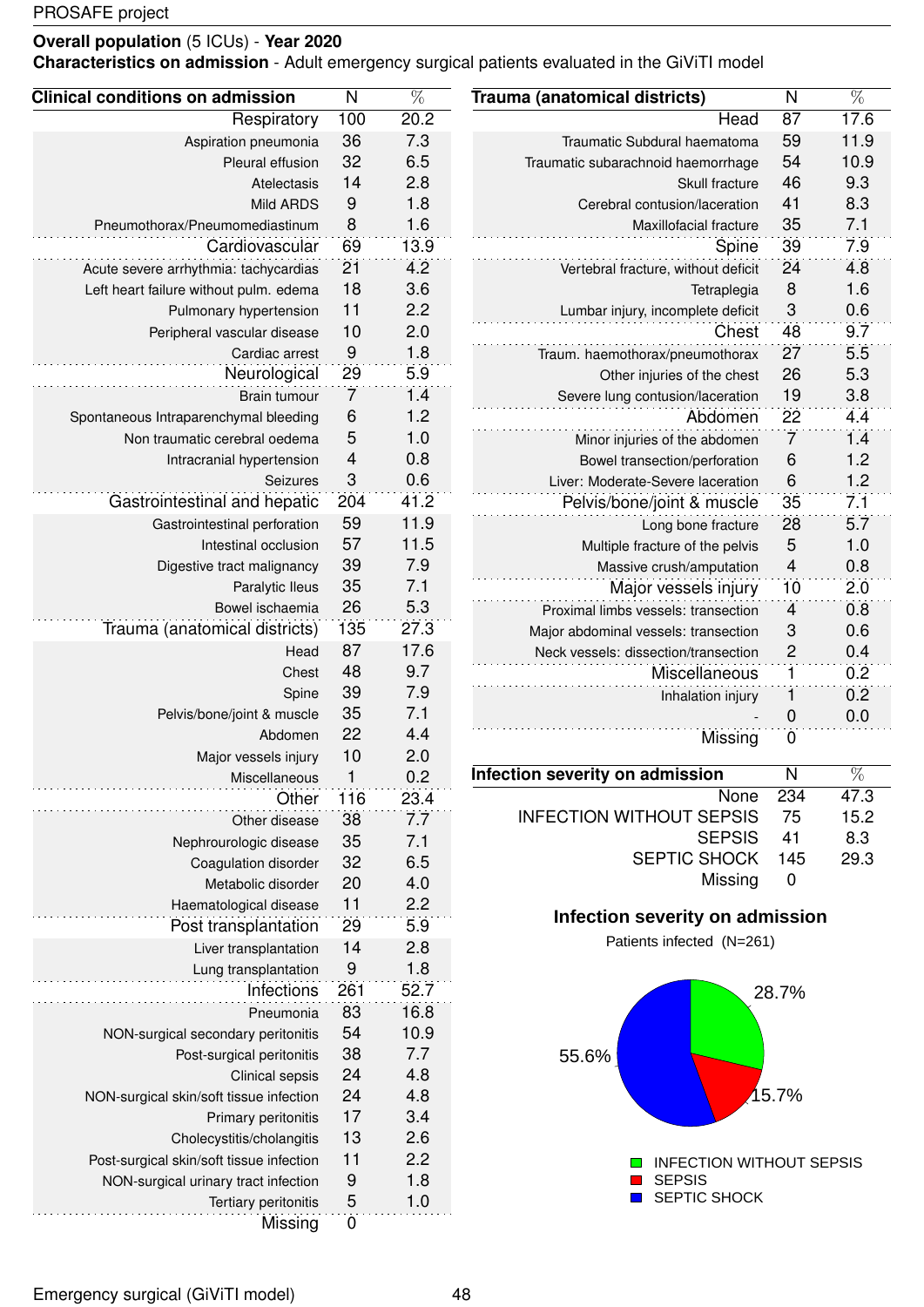#### **Overall population** (5 ICUs) - **Year 2020 Severity scores** - Adult emergency surgical patients evaluated in the GiViTI model

### **Glasgow Coma Scale (%)**



**SAPS II (%)**



**SOFA (%)**

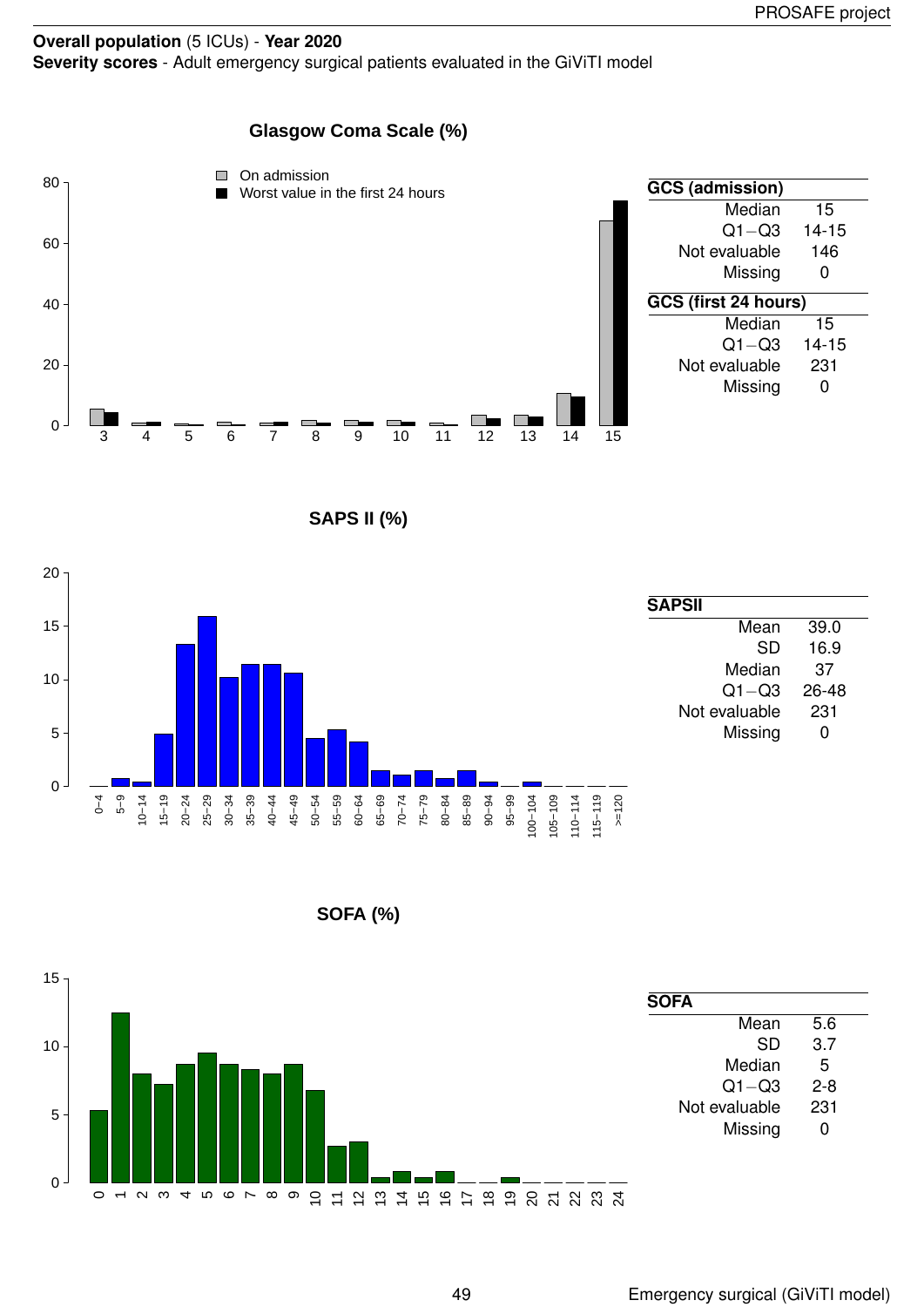### **Overall population** (5 ICUs) - **Year 2020**

**Characteristics during the stay** - Adult emergency surgical patients evaluated in the GiViTI model

| <b>Complications during the stay</b>                        | N                | $\overline{\%}$ | <b>Renal failure occured (AKIN)</b>                        | $\overline{\mathsf{N}}$ | $\overline{\%}$ |
|-------------------------------------------------------------|------------------|-----------------|------------------------------------------------------------|-------------------------|-----------------|
| <b>No</b>                                                   | 177              | 35.8            | None                                                       | 402                     | 81.2            |
| Yes                                                         | 318              | 64.2            | Mild                                                       | 20                      | 4.0             |
| Missing                                                     | $\pmb{0}$        |                 | Moderate                                                   | 23                      | 4.6             |
|                                                             |                  |                 | Severe                                                     | 50                      | 10.1            |
| <b>Failures during the stay</b>                             | N                | $\overline{\%}$ | Missing                                                    | $\mathbf 0$             |                 |
| <b>No</b>                                                   | 332              | 67.1            |                                                            |                         |                 |
| Yes                                                         | 163              | 32.9            | <b>Complications during the stay</b>                       | $\mathsf{N}$            | $\overline{\%}$ |
| A: Respiratory failure                                      | 51               | 10.3            | Respiratory                                                | $\overline{115}$        | 23.2            |
| <b>B: Cardiovascular failure</b><br>C: Neurological failure | 57               | 11.5<br>4.6     | Pleural effusion                                           | 48                      | 9.7             |
| D: Hepatic failure                                          | 23<br>28         | 5.7             | Aspiration pneumonia                                       | 31                      | 6.3             |
| E: Renal failure (AKIN)                                     | 93               | 18.8            | Atelectasis                                                | 30                      | 6.1             |
| F: Acute skin failure                                       | $\mathbf{1}$     | 0.2             | Moderate ARDS                                              | 13                      | 2.6             |
| G: Metabolic failure                                        | 48               | 9.7             | Pneumothorax/Pneumomediastinum                             | 10                      | 2.0             |
| H: Coagulation failure                                      | 21               | 4.2             | Cardiovascular                                             | 89                      | 18.0            |
| Missing                                                     | $\boldsymbol{0}$ |                 | Acute severe arrhythmia: tachycardias                      | 50                      | 10.1            |
|                                                             |                  |                 | Deep venous thrombosis                                     | 21                      | 4.2             |
| Failures during the stay (top 10)                           | N                | $\overline{\%}$ | Cardiac arrest                                             | 12                      | 2.4             |
| $\overline{\mathsf{E}}$                                     | 30               | 6.1             | Pulmonary edema                                            | 9                       | 1.8             |
| G                                                           | 21               | 4.2             | Left heart failure w/o pulm. edema                         | $\overline{7}$          | 1.4             |
| <b>AE</b>                                                   | 12               | 2.4             | Neurological                                               | 95                      | 19.2            |
| B                                                           | 12               | 2.4             | Drowsiness/agitation/delirium                              | 60                      | 12.1            |
| A                                                           | 11               | 2.2             | Brain edema                                                | 23                      | 4.6             |
| <b>BE</b>                                                   | 8                | 1.6             | Intracranial hypertension                                  | 14                      | 2.8             |
| <b>AB</b>                                                   | 5                | 1.0             | CrIMyNe                                                    | 13                      | 2.6             |
| <b>DEG</b>                                                  | 5                | 1.0             | New ischaemic stroke                                       | $\overline{9}$          | 1.8             |
| <b>ABCE</b>                                                 | 4                | 0.8             | Gastrointestinal and hepatic                               | 113                     | 22.8            |
| D                                                           | 4                | 0.8             | Paralytic Ileus                                            | 57<br>22                | 11.5<br>4.4     |
| Missing                                                     | $\mathbf 0$      |                 | Liver Dysfunction Syndrome<br>Gastrointestinal perforation | 21                      | 4.2             |
|                                                             |                  |                 | Bowel ischaemia                                            | 18                      | 3.6             |
| <b>Respiratory failure occured</b>                          | N                | $\overline{\%}$ | Ascites                                                    | 14                      | 2.8             |
| <b>None</b>                                                 | 444              | 89.7            | Other                                                      | 90                      | 18.2            |
| Intubation for airway maint.                                | 7                | 1.4             | Metabolic disorder                                         | 48                      | 9.7             |
| Hypoxic failure                                             | 36               | 7.3             | Nephrourologic disease                                     | 28                      | 5.7             |
| Hypercapnic failure<br>Missing                              | 17<br>0          | 3.4             | Other disease                                              | 27                      | 5.5             |
|                                                             |                  |                 | Other skin and/or soft tissue pathology                    | $\overline{7}$          | 1.4             |
| Cardiovascular failure occured                              | N                | $\overline{\%}$ | Category/Stage II: Partial Thickness Skin Loss             | 4                       | 0.8             |
| None                                                        | 438              | 88.5            | Blunt cerebral vessels trauma                              | $\overline{c}$          | 0.4             |
| Cardiogenic shock                                           | 14               | 2.8             | Delayed spleen rupture                                     | $\overline{c}$          | 0.4             |
| Hypovolemic shock                                           | 3                | 0.6             | Infections                                                 | 156                     | 31.5            |
| Haemorrhagic/hypovolemic shock                              | $\overline{7}$   | 1.4             | Pneumonia                                                  | 93                      | 18.8            |
| Septic shock                                                | 35               | 7.1             | Post-surgical peritonitis                                  | 19                      | 3.8             |
| Anaphylactic shock                                          | 1                | 0.2             | Post-surgical skin/soft tissue infection                   | 17                      | 3.4             |
| Neurogenic shock                                            | $\boldsymbol{0}$ | 0.0             | NON-surgical urinary tract infection                       | 17                      | 3.4             |
| Other shock                                                 | 3                | 0.6             | Clinical sepsis                                            | 9                       | 1.8             |
| Missing                                                     | 0                |                 | Other fungal infections                                    | 9                       | 1.8             |
|                                                             |                  |                 | L.R.T.I. other than pneumonia                              | 6                       | 1.2             |
| Neurological failure occured                                | N                | $\overline{\%}$ | NON-surgical secondary peritonitis                         | $6\phantom{1}6$         | 1.2             |
| None                                                        | 472              | 95.4            | Tertiary peritonitis                                       | $6\phantom{1}6$         | 1.2             |
| Cerebral coma                                               | 11               | 2.2             | Cholecystitis/cholangitis                                  | 5                       | 1.0             |
| Metabolic coma                                              | 12               | 2.4             | Missing                                                    | $\overline{0}$          |                 |
| Postanoxic coma                                             | 4                | 0.8             |                                                            |                         |                 |
| Missing                                                     | 0                |                 |                                                            |                         |                 |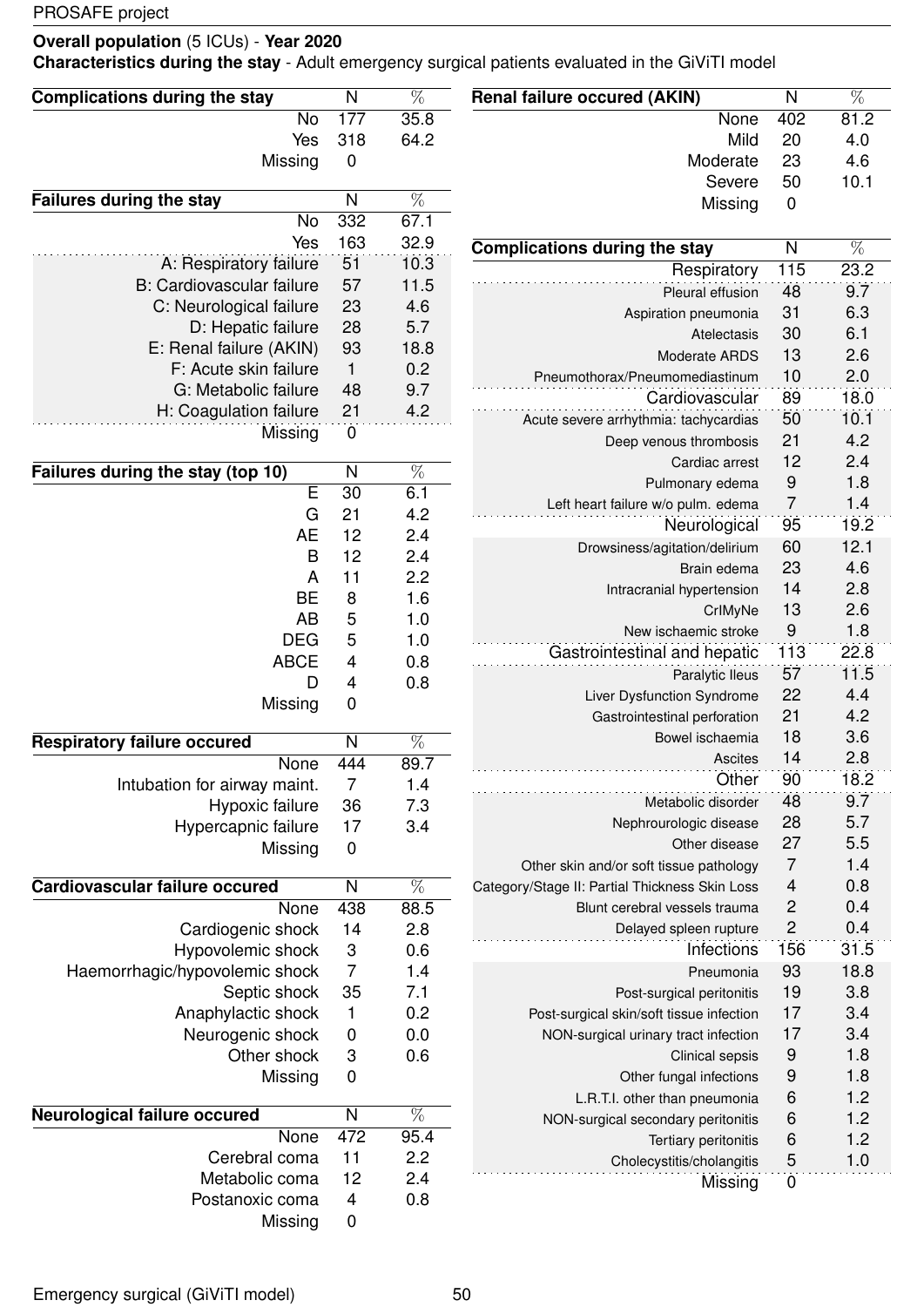**Characteristics during the stay** - Adult emergency surgical patients evaluated in the GiViTI model

| <b>Infections</b>                | N   | %    | <b>Maximum severity of infection</b> | N   | %    |
|----------------------------------|-----|------|--------------------------------------|-----|------|
| None                             | 151 | 30.5 | None                                 | 151 | 30.5 |
| Only on admission                | 188 | 38.0 | <b>INFECTION WITHOUT SEPSIS</b>      | 122 | 24.6 |
| On admission and during ICU stay | 73  | 14.7 | <b>SEPSIS</b>                        | 60  | 12.1 |
| Only during ICU stay             | 83  | 16.8 | <b>SEPTIC SHOCK</b>                  | 162 | 32.7 |
| Missing                          | 0   |      | Missing                              | 0   |      |

|           | <b>Severity evolution</b>       |                          |                                                     | During the stay |                               |            |
|-----------|---------------------------------|--------------------------|-----------------------------------------------------|-----------------|-------------------------------|------------|
|           | N(R %)                          | None                     | <b>INFECTION</b><br><b>WITHOUT</b><br><b>SEPSIS</b> | <b>SEPSIS</b>   | <b>SEPTIC</b><br><b>SHOCK</b> | <b>TOT</b> |
|           | None                            | 151 (64.5%)              | 53 (22.6%)                                          | 17 (7.3%)       | 13 (5.6%)                     | 234        |
| Admission | <b>INFECTION WITHOUT SEPSIS</b> | $\blacksquare$           | 69 (92.0%)                                          | 5(6.7%)         | 1(1.3%)                       | 75         |
|           | <b>SEPSIS</b>                   | $\overline{\phantom{a}}$ |                                                     | 38 (92.7%)      | 3(7.3%)                       | 41         |
|           | SEPTIC SHOCK                    | $\overline{\phantom{a}}$ |                                                     |                 | 145 (100.0%)                  | 145        |
|           | <b>TOT</b>                      | 151                      | 122                                                 | 60              | 162                           | 495        |

| Ventil. Associat. Pneumonia (VAP)          | N   | $\%$          | <b>Catheter Bacteraemia (CR-BSI)</b>             | N   | $\%$        |
|--------------------------------------------|-----|---------------|--------------------------------------------------|-----|-------------|
| No.                                        | 408 | 82.4          | No.                                              | 494 | 99.8        |
| Yes                                        | 87  | 17.6          | Yes                                              |     | 0.2         |
| Missing                                    | 0   |               | Missing                                          | 0   |             |
| Incidence of VAP                           |     |               | Incidence of CR-BSI                              |     |             |
| (Pts. with VAP/1000 days of VM pre-VAP)    |     |               | (Pts. with CR-BSI/1000 days of CVC pre-CR-BSI)   |     |             |
| Estimate                                   |     | 32.1          | Estimate                                         |     | 0.2         |
| CI (95%)                                   |     | $25.7 - 39.5$ | CI (95%)                                         |     | $0.0 - 1.1$ |
| <b>Incidence of VAP</b>                    |     |               | Incidence of CR-BSI                              |     |             |
| (Pts. with VAP/pts. ventilated for 8 days) |     |               | (Pts. with CR-BSI/pts. catheterized for 12 days) |     |             |
| Estimate                                   |     | 25.6%         | Estimate                                         |     | 0.2%        |
| CI (95%)                                   |     | $20.5 - 31.6$ | CI (95%)                                         |     | $0.0 - 1.3$ |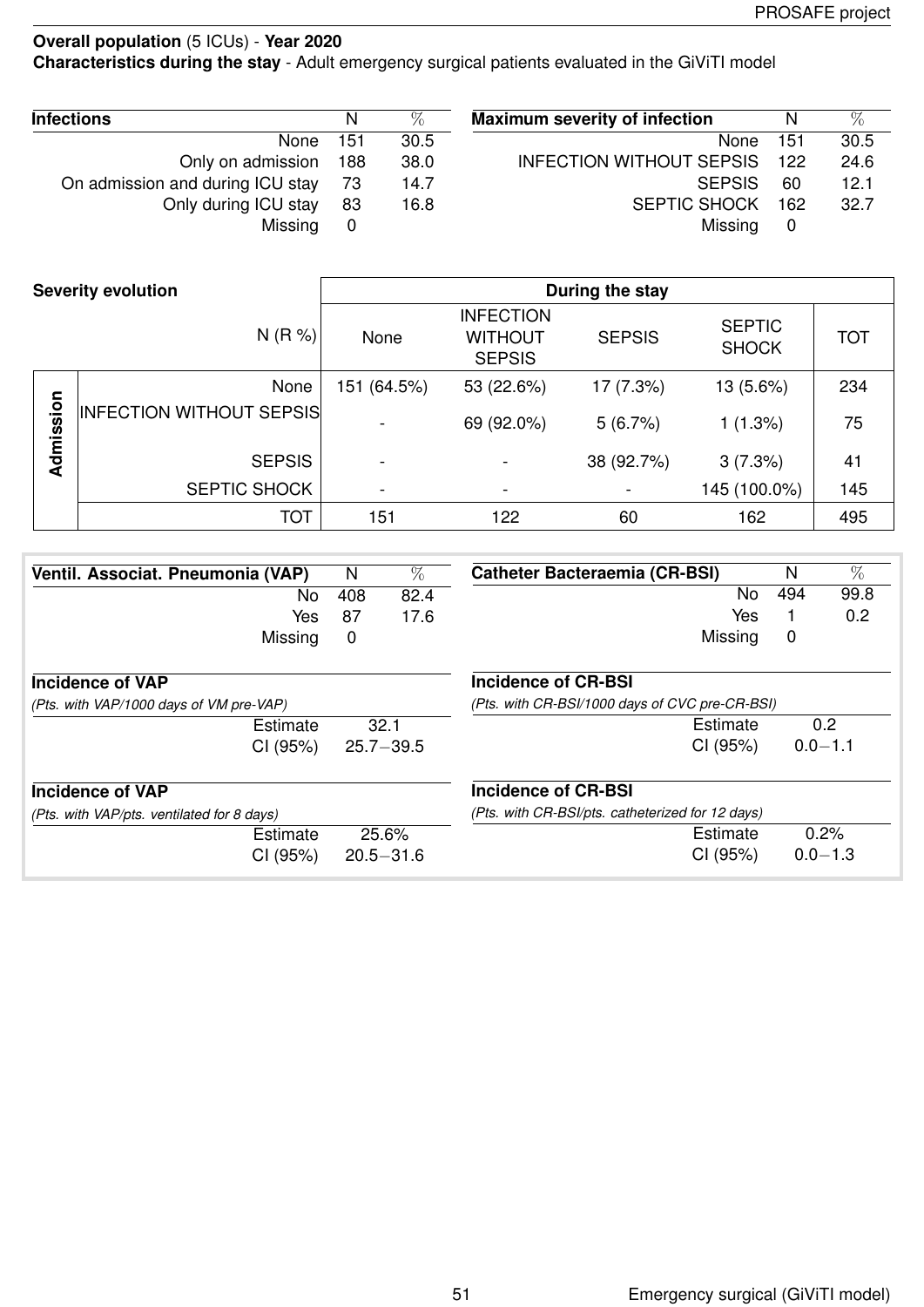| Process indicators - Adult emergency surgical patients evaluated<br>Overall population (5 ICUs) - Year 2020 |                          |                  |                                                                                                                                                           | in the GiViTI model                       |                                                                                                                                                                          |                                                     |                                                     |                                                                                                                                                                                                                                                             |                     |                                                                                    |                                                                                                                                                                                               |                     |
|-------------------------------------------------------------------------------------------------------------|--------------------------|------------------|-----------------------------------------------------------------------------------------------------------------------------------------------------------|-------------------------------------------|--------------------------------------------------------------------------------------------------------------------------------------------------------------------------|-----------------------------------------------------|-----------------------------------------------------|-------------------------------------------------------------------------------------------------------------------------------------------------------------------------------------------------------------------------------------------------------------|---------------------|------------------------------------------------------------------------------------|-----------------------------------------------------------------------------------------------------------------------------------------------------------------------------------------------|---------------------|
|                                                                                                             |                          | ⊍se              |                                                                                                                                                           | On admission                              |                                                                                                                                                                          | On discharge                                        |                                                     | Length (days)                                                                                                                                                                                                                                               |                     |                                                                                    | Days from admission                                                                                                                                                                           |                     |
| Procedures and/or treatments (Missing=0)                                                                    | ∣z                       | $\approx$        | z                                                                                                                                                         | $\approx$                                 | ∣z                                                                                                                                                                       | $\delta$                                            | Median                                              | $Q1 - Q3$                                                                                                                                                                                                                                                   | Missing             | Median                                                                             | $Q1 - Q3$                                                                                                                                                                                     | Missing             |
| Procedures (antibiotics excluded)                                                                           | 493                      | 99.6             |                                                                                                                                                           |                                           |                                                                                                                                                                          |                                                     |                                                     |                                                                                                                                                                                                                                                             |                     |                                                                                    |                                                                                                                                                                                               |                     |
| Invasive ventilation                                                                                        | 368                      | 74.3             | $\frac{1}{8}$ $\frac{1}{8}$ $\frac{1}{8}$ $\frac{1}{8}$ $\frac{1}{8}$ $\frac{1}{8}$ $\frac{1}{8}$ $\frac{1}{8}$ $\frac{1}{8}$ $\frac{1}{8}$ $\frac{1}{8}$ |                                           | $\mathbb{R}$ $\mathbb{S}$ $\mathbb{S}$ $\mathbb{S}$ $\mathbb{S}$ $\mathbb{S}$ $\mathbb{S}$ $\mathbb{S}$ $\mathbb{S}$ $\mathbb{S}$ $\mathbb{S}$ $\mathbb{S}$ $\mathbb{S}$ |                                                     |                                                     |                                                                                                                                                                                                                                                             |                     | $\overline{0}$ 4 $\overline{0}$ 4 $\overline{0}$ 6 $\overline{0}$ 6 $\overline{0}$ |                                                                                                                                                                                               |                     |
| Non invasive ventilation                                                                                    | 51                       | 12.3             |                                                                                                                                                           |                                           |                                                                                                                                                                          |                                                     |                                                     |                                                                                                                                                                                                                                                             |                     |                                                                                    |                                                                                                                                                                                               |                     |
| Tracheostomy                                                                                                | 72                       | 14.5             |                                                                                                                                                           |                                           |                                                                                                                                                                          |                                                     | 10 N 8 M N M 6 M N                                  | $\frac{1}{2}$ $\frac{1}{4}$ $\frac{1}{2}$ $\frac{1}{2}$ $\frac{1}{2}$ $\frac{1}{2}$ $\frac{1}{2}$ $\frac{1}{2}$ $\frac{1}{2}$ $\frac{1}{2}$ $\frac{1}{2}$ $\frac{1}{2}$ $\frac{1}{2}$ $\frac{1}{2}$ $\frac{1}{2}$ $\frac{1}{2}$ $\frac{1}{2}$ $\frac{1}{2}$ | 000000000           |                                                                                    |                                                                                                                                                                                               | 000000000           |
| iNO (inhaled nitric oxide)                                                                                  | $\overline{24}$          | $\frac{4}{3}$    |                                                                                                                                                           |                                           |                                                                                                                                                                          |                                                     |                                                     |                                                                                                                                                                                                                                                             |                     |                                                                                    |                                                                                                                                                                                               |                     |
| Central Venous Catheter                                                                                     | 440                      | 88.9             |                                                                                                                                                           |                                           |                                                                                                                                                                          |                                                     |                                                     |                                                                                                                                                                                                                                                             |                     |                                                                                    |                                                                                                                                                                                               |                     |
| PICC                                                                                                        | $\frac{1}{4}$            | 8.3              |                                                                                                                                                           |                                           |                                                                                                                                                                          |                                                     |                                                     |                                                                                                                                                                                                                                                             |                     |                                                                                    |                                                                                                                                                                                               |                     |
| <b>Arterial Catheter</b>                                                                                    | 469                      | 94.7             |                                                                                                                                                           |                                           |                                                                                                                                                                          |                                                     |                                                     |                                                                                                                                                                                                                                                             |                     |                                                                                    |                                                                                                                                                                                               |                     |
| Vasoactive drugs                                                                                            | 407                      | 82.2             |                                                                                                                                                           |                                           |                                                                                                                                                                          |                                                     |                                                     |                                                                                                                                                                                                                                                             |                     |                                                                                    |                                                                                                                                                                                               |                     |
| Antiarrhythmics                                                                                             | $\overline{7}$           | 14.3             |                                                                                                                                                           |                                           |                                                                                                                                                                          |                                                     |                                                     |                                                                                                                                                                                                                                                             |                     |                                                                                    |                                                                                                                                                                                               |                     |
| <b>IABP</b>                                                                                                 | $\circ$                  | 0.0              |                                                                                                                                                           |                                           |                                                                                                                                                                          |                                                     |                                                     |                                                                                                                                                                                                                                                             |                     |                                                                                    |                                                                                                                                                                                               |                     |
| Invasive monitoring of C.O.                                                                                 | 30                       | $\overline{6}$ . | ာ ပ                                                                                                                                                       | $\frac{8}{10}$                            | ს<br>ი                                                                                                                                                                   | $\overline{C}$                                      | 4 <sub>o</sub>                                      | $\begin{array}{c} 0 \\ 0 \\ 0 \end{array}$                                                                                                                                                                                                                  | $\circ$             | $ \alpha$                                                                          | $\begin{array}{c} 0 \\ -2 \\ 0 \end{array}$                                                                                                                                                   | $\circ$ $\circ$     |
| Continous monitoring of ScVO2                                                                               |                          | $0.\overline{8}$ |                                                                                                                                                           |                                           |                                                                                                                                                                          |                                                     |                                                     |                                                                                                                                                                                                                                                             |                     |                                                                                    |                                                                                                                                                                                               |                     |
| Temporary pacing                                                                                            | 400                      | 0.0              |                                                                                                                                                           |                                           |                                                                                                                                                                          |                                                     |                                                     |                                                                                                                                                                                                                                                             |                     |                                                                                    |                                                                                                                                                                                               |                     |
| Ventricular assistance                                                                                      |                          | $\overline{0}$   |                                                                                                                                                           |                                           |                                                                                                                                                                          |                                                     |                                                     |                                                                                                                                                                                                                                                             |                     |                                                                                    |                                                                                                                                                                                               |                     |
| DC-shock                                                                                                    |                          | 3.0              |                                                                                                                                                           |                                           |                                                                                                                                                                          |                                                     |                                                     |                                                                                                                                                                                                                                                             |                     |                                                                                    |                                                                                                                                                                                               |                     |
| CPR                                                                                                         | $\frac{10}{2}$ $\infty$  | 1.6              |                                                                                                                                                           |                                           |                                                                                                                                                                          |                                                     |                                                     |                                                                                                                                                                                                                                                             |                     |                                                                                    |                                                                                                                                                                                               |                     |
| Massive blood transfusion                                                                                   |                          | 1.2              |                                                                                                                                                           |                                           |                                                                                                                                                                          |                                                     |                                                     |                                                                                                                                                                                                                                                             |                     |                                                                                    |                                                                                                                                                                                               |                     |
| ICP monitoring without CSF drainage                                                                         | 69                       | 13.9             |                                                                                                                                                           |                                           |                                                                                                                                                                          |                                                     |                                                     |                                                                                                                                                                                                                                                             |                     |                                                                                    |                                                                                                                                                                                               |                     |
| ICP monitoring with CSF drainage                                                                            | $\frac{1}{2}$            | 2.0              |                                                                                                                                                           |                                           |                                                                                                                                                                          |                                                     |                                                     |                                                                                                                                                                                                                                                             |                     |                                                                                    |                                                                                                                                                                                               |                     |
| External ventricular drainage without ICP                                                                   |                          | 1.4              |                                                                                                                                                           |                                           |                                                                                                                                                                          |                                                     |                                                     |                                                                                                                                                                                                                                                             |                     |                                                                                    |                                                                                                                                                                                               |                     |
| Haemofiltration                                                                                             | $\overline{\phantom{m}}$ | 0.2              | $\frac{60}{60}$ to $\frac{4}{60}$ to $\frac{4}{60}$ to $\frac{4}{60}$ to $\frac{4}{60}$                                                                   | $\frac{1}{9} - \frac{1}{9} - \frac{1}{9}$ | $O \nightharpoonup O$ a $O$                                                                                                                                              | $\frac{1}{2} - \frac{1}{4} \circ \frac{1}{4} \circ$ | $\sim$ $\frac{\infty}{2}$ $\sim$ $\frac{\infty}{4}$ | $3-14$<br>$11-22$<br>$4-14$<br>$3-3$<br>$1-15$<br>$2-2$                                                                                                                                                                                                     | 000000              | $\begin{array}{ccccccccccccccccc}\n0 & 0 & 0 & 0 & 0 & 4 & -4 \\ \end{array}$      | $\begin{array}{c c c c c} \hline 0 & 0 & 0 & 0 & 0 & 0 & 0 \\ \hline 0 & 0 & 0 & 0 & 0 & 0 & 0 \\ \hline 0 & 0 & 0 & 0 & 0 & 0 & 0 \\ \hline 0 & 0 & 0 & 0 & 0 & 0 & 0 \\ \hline \end{array}$ | 00000000            |
| Haemodialysis                                                                                               | 56                       | 11.3             |                                                                                                                                                           |                                           |                                                                                                                                                                          |                                                     |                                                     |                                                                                                                                                                                                                                                             |                     |                                                                                    |                                                                                                                                                                                               |                     |
| ECMO                                                                                                        | $\overline{\phantom{m}}$ | 0.2              |                                                                                                                                                           |                                           |                                                                                                                                                                          |                                                     |                                                     |                                                                                                                                                                                                                                                             |                     |                                                                                    |                                                                                                                                                                                               |                     |
| Hepatic clearance techniques                                                                                | $\overline{ }$           | $0.\overline{2}$ |                                                                                                                                                           |                                           |                                                                                                                                                                          |                                                     |                                                     |                                                                                                                                                                                                                                                             |                     |                                                                                    | $-1$                                                                                                                                                                                          |                     |
| Clearance techniques during sepsis                                                                          | $\infty$                 | 0.6              |                                                                                                                                                           | $\circ$                                   | $\overline{\phantom{0}}$                                                                                                                                                 | $\frac{5}{2}$                                       | $\overline{\phantom{0}}$                            | $\overline{0}$                                                                                                                                                                                                                                              | $\circ$             |                                                                                    |                                                                                                                                                                                               | $\circ$             |
| IAP (intra-abdominal pressure)                                                                              | 109                      | 22.0             |                                                                                                                                                           |                                           |                                                                                                                                                                          |                                                     |                                                     |                                                                                                                                                                                                                                                             |                     |                                                                                    |                                                                                                                                                                                               |                     |
| Hypothermia                                                                                                 | $\overline{0}$           | 2.0              |                                                                                                                                                           | 0 0 1<br>0 0 0<br>0 0 0                   | $0,71$<br>$-152$                                                                                                                                                         | 080.7                                               | $ \infty$ 4                                         | $1 - 2$<br>$1 - 7$<br>$2 - 11$                                                                                                                                                                                                                              | $\circ \circ \circ$ | $\circ$ $\overline{ }$ $\overline{ }$ $\overline{ }$                               | $-7 - 2$<br>$-7 - 2$                                                                                                                                                                          | $\circ \circ \circ$ |
| Enteral nutrition                                                                                           | 292                      | 59.0             |                                                                                                                                                           |                                           |                                                                                                                                                                          |                                                     |                                                     |                                                                                                                                                                                                                                                             |                     |                                                                                    |                                                                                                                                                                                               |                     |
| Parenteral nutrition                                                                                        | 336                      | 67.9             |                                                                                                                                                           |                                           |                                                                                                                                                                          |                                                     |                                                     |                                                                                                                                                                                                                                                             |                     |                                                                                    |                                                                                                                                                                                               |                     |
| SDD (Topical, Topical and systemic)                                                                         | $\circ$                  | 0.0              |                                                                                                                                                           |                                           |                                                                                                                                                                          |                                                     |                                                     |                                                                                                                                                                                                                                                             |                     |                                                                                    |                                                                                                                                                                                               |                     |
| Patient restraint                                                                                           | $\frac{6}{1}$            | 3.2              |                                                                                                                                                           |                                           |                                                                                                                                                                          |                                                     |                                                     |                                                                                                                                                                                                                                                             |                     |                                                                                    |                                                                                                                                                                                               |                     |
| Peridural catheter                                                                                          | ო ო _                    | $0.\overline{6}$ | ო                                                                                                                                                         | $0.\overline{6}$                          | $\mathbf{a}$                                                                                                                                                             | 0.4                                                 | 4                                                   | ြ<br>$\mathbf{\Omega}$                                                                                                                                                                                                                                      | $\circ$             |                                                                                    |                                                                                                                                                                                               |                     |
| Electrical cardioversion                                                                                    |                          | $\frac{0}{1}$    |                                                                                                                                                           |                                           |                                                                                                                                                                          |                                                     |                                                     |                                                                                                                                                                                                                                                             |                     | $\mathbf{\Omega}$                                                                  | $2 - 5$                                                                                                                                                                                       | 0                   |
| Vacuum therapy                                                                                              |                          | 4.2              |                                                                                                                                                           |                                           |                                                                                                                                                                          |                                                     |                                                     |                                                                                                                                                                                                                                                             |                     |                                                                                    |                                                                                                                                                                                               |                     |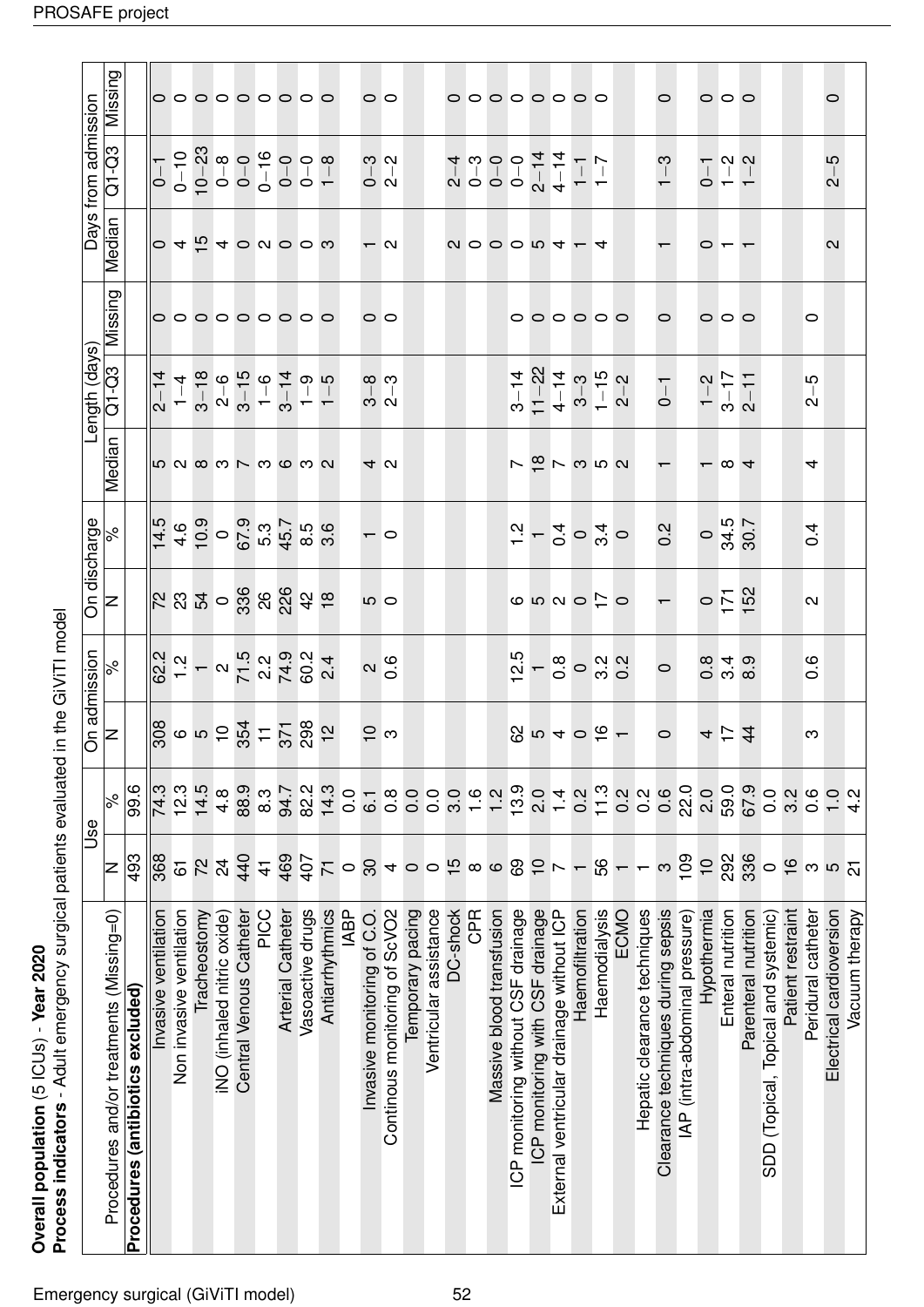Overall population (5 ICUs) - Year 2020<br>Process indicators - Adult emergency surgical patients evaluated in the GiViTI model **Process indicators** - Adult emergency surgical patients evaluated in the GiViTI model **Overall population** (5 ICUs) - **Year 2020**

|                                                                   |     | Use            |                 | On admission      |                        | On discharge  |            | Length (days) |         |               | Days from admission |         |
|-------------------------------------------------------------------|-----|----------------|-----------------|-------------------|------------------------|---------------|------------|---------------|---------|---------------|---------------------|---------|
| Procedures and/or treatments (Missing=0)   N                      |     | <sub>o</sub> c |                 | ž                 |                        | ಸಿ            | Median     | <br> C1-03    | Missing | <b>Median</b> | Q1-Q3               | Missing |
| Antibiotics                                                       | 474 | 95.8           |                 |                   |                        |               |            |               |         |               |                     |         |
| Antibiotic prophylaxis                                            | 145 | ვ.<br>მ        | 10 <sup>2</sup> | 20.6              | $\frac{2}{4}$          | 8.5           | N          | $\frac{3}{1}$ |         |               | $0-$                | c       |
| Empirical antibiotic therapy (infection diagnosis<br>confirmed)   | ដូ  | 44.6           | 136             | 27.5              | 38                     | 7.7           | ო          | $2 - 5$       |         |               | $0 - 2$             |         |
| Empirical antibiotic therapy (infection diagnosis<br>uncontirmed) | 93  | $\frac{8}{18}$ | $\frac{4}{7}$   | 9.5               | 20                     | 14.1          | 4          | $2 - 5$       |         |               | $\overline{0}$      |         |
| Targeted antibiotic therapy                                       | 240 | 48.5           | 4 m<br>13       | တ္ပ               | 153                    | 30.9          | თ          | $4 - 17$      |         |               | $\frac{5}{2}$       |         |
| Antifungal in empirical therapy                                   |     | က္ပ            |                 | 2.6               | $\infty$               | $\frac{8}{1}$ | <u>ს გ</u> | $3 - 11$      |         |               | $0 - 6$             |         |
| Antifungal in targeted therapy                                    | 54  | 10.9           | $\frac{1}{2}$   | $\mathbf{\Omega}$ | $\frac{2}{3}$ $\alpha$ | 6.5           |            | $7 - 23$      |         | ဖ             | $2 - 12$            |         |
| Pre-emptive antifungal                                            |     | $\frac{2}{1}$  |                 | o.o               |                        | $\frac{4}{1}$ | LO         | $5 - 8$       | $\circ$ | $\frac{8}{1}$ | $15 - 16$           |         |
|                                                                   |     |                |                 |                   |                        |               |            |               |         |               |                     |         |

| Antibiotic therapy              |        |                  |
|---------------------------------|--------|------------------|
| Pt. infected in ICU only (N=83) |        | R                |
| No therapy                      |        | $\frac{4}{2}$    |
| <b>Jnly empirical</b>           |        | $\overline{8}$ . |
| <b>Only targeted</b>            |        | 18.1             |
| Targeted after empirical        | 2<br>4 | 50.6             |
| Other                           |        | $\frac{8}{2}$    |
| dissing                         |        |                  |

| Antifungal therapy              |    |               |
|---------------------------------|----|---------------|
| Pt. infected in ICD only (N=83) |    | R             |
| No therapy                      | 67 | 80.7          |
| <b>Dnly empirical</b>           |    | $\frac{4}{3}$ |
| Only targeted                   |    | စ<br>၈        |
| Targeted after empirical        |    | လ<br>က        |
| Other                           |    |               |
| Viissing                        |    |               |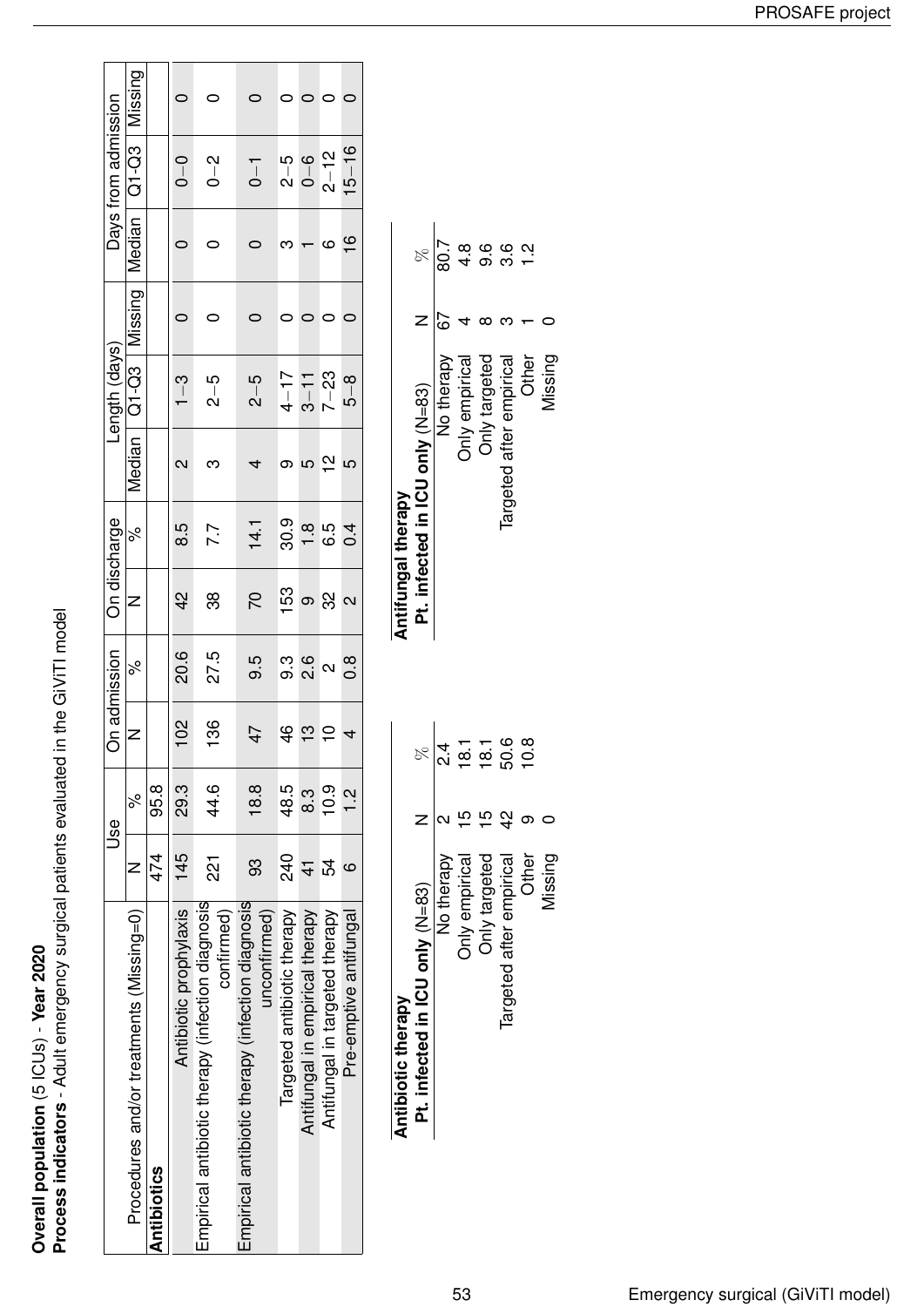### **Overall population** (5 ICUs) - **Year 2020**

**Process indicators** - Adult emergency surgical patients evaluated in the GiViTI model<br>Length (days)

|                                       |     |      |      |           | $-0.1901 (0.070)$ |             |         |
|---------------------------------------|-----|------|------|-----------|-------------------|-------------|---------|
| <b>Invasive ventilation</b> $(N=368)$ |     | %    | Mean | <b>SD</b> | Median            | $Q1-Q3$     | Missing |
| Due to pulmonary failure              | 145 | 35.2 | 10.3 | 13.6      | ხ                 | $2 - 13$    |         |
| For airway mainteinance               | 202 | 49.0 | 10.0 | 10.7      | 6                 | $2 - 15$    |         |
| In weaning                            | 9   | 2.2  | 0.6  | 0.5       |                   | $0 - 1$     |         |
| Not evaluable                         | 56  | 13.6 | 5.8  | 10.5      |                   | $0.8 - 7.2$ | 44      |
| Reintubation within 48 hours          |     |      | 4.0  | 2.4       |                   | $2.5 - 5.5$ |         |

| Non invasive ventilation $(N=61)$                     | N  | $\overline{\%}$ |
|-------------------------------------------------------|----|-----------------|
| Non invasive ventilation only                         | 15 | 24.6            |
| Non invasive ventilation failed                       | 8  | 13.1            |
| For weaning                                           | 31 | 50.8            |
| Other                                                 | 7  | 11.5            |
| Missing                                               | 0  |                 |
| Tracheostomy not present on                           | N  | %               |
| admission (N=67)                                      |    |                 |
| Surgical                                              | 13 | 19.4            |
| Percutwist                                            | 21 | 31.3            |
| Ciaglia                                               | 17 | 25.4            |
| Monodil. Ciaglia                                      | 1  | 1.5             |
| Fantoni                                               | 0  | 0.0             |
| Griggs                                                | 4  | 6.0             |
| Other Kind                                            | 5  | 7.5             |
| Unknown                                               | 6  | 9.0             |
| Missing                                               | 0  |                 |
| Tracheostomy - Days after the beginning of inv. vent. |    |                 |
| Not present on admission $(N=67)$                     |    |                 |
| Mean                                                  |    | 17.0            |
| <b>SD</b>                                             |    | 9.9             |
| Median                                                |    | 15              |
| $\mathsf{Q1}\text{--}\mathsf{Q3}$                     |    | 10-22.5         |
| Missing                                               |    | 0               |

| Invasive monitoring of C.O. (N=30) | N                | $\overline{\%}$ |
|------------------------------------|------------------|-----------------|
| Swan Ganz                          | 4                | 13.3            |
| <b>PICCO</b>                       | 24               | 80.0            |
| <b>LIDCO</b>                       |                  | 3.3             |
| Vigileo-PRAM                       | 0                | 0.0             |
| Other                              |                  | 3.3             |
| Missing                            | 0                |                 |
| $SDD(N=0)$                         | N                | %               |
| <b>Topical</b>                     |                  | 0.0             |
| Topical and systemic               | $\left( \right)$ | 0.0             |
| Missing                            |                  |                 |
| <b>Surgical interventions</b>      | N                | %               |
| No                                 | 393              | 79.4            |

| <b>Number of surgical interventions</b> |    | N   | %    |
|-----------------------------------------|----|-----|------|
|                                         |    | 393 | 79.4 |
|                                         |    | 51  | 10.3 |
|                                         | 2  | 27  | 5.5  |
|                                         | 3  | 9   | 1.8  |
|                                         | >3 | 15  | 3.0  |
| Missing                                 |    |     |      |

| <b>Surgical interventions</b><br>Days from admission |     |          |
|------------------------------------------------------|-----|----------|
| Mean                                                 |     | 10.8     |
| <b>SD</b>                                            |     | 10.2     |
| Median                                               |     | 7        |
| $Q1 - Q3$                                            |     | $4 - 14$ |
| Missing                                              |     | 0        |
| <b>Surgical interventions (top 10)</b>               | N   | %        |
| Gastrointestinal surgery                             | 119 | 24.0     |
| Neurosurgery                                         | 22  | 4.4      |
| Other surgery                                        | 20  | 4.0      |
| Orthopaedic surgery                                  | 10  | 2.0      |
| Thoracic surgery                                     | 10  | 2.0      |
| Nephro/Urological surgery                            | 6   | 1.2      |
| <b>ENT</b> surgery                                   | 5   | 1.0      |
| Maxillo-Facial surgery                               | 4   | 0.8      |
| Hepatic surgery                                      | 1   | 0.2      |
| Plastic surgery                                      | 1   | 0.2      |
| Missing                                              | 0   |          |
| Non surgical interventions                           | N   | %        |
| No                                                   | 453 | 91.5     |
| Yes                                                  | 42  | 8.5      |
| Missing                                              | 0   |          |
| Non surgical interventions                           |     |          |

| NG SUNGGERIG PERSONS<br>Days from admission |    |            |  |
|---------------------------------------------|----|------------|--|
| Mean                                        |    | 16.3       |  |
| SD                                          |    | 11.1       |  |
| Median                                      |    | 12         |  |
| $Q1 - Q3$                                   |    | $9 - 22.5$ |  |
| Missing                                     |    |            |  |
| <b>Non surgical interventions</b>           | N  | %          |  |
| Interventional endoscopy                    | 27 | 5.5        |  |
| Interventional radiology                    | 22 | 4.4        |  |
| Interventional cardiology                   | 3  | 0.6        |  |
| Interventional neuroradiology               |    | 0.0        |  |
| Missina                                     |    |            |  |

Yes 102 20.6

Missing 0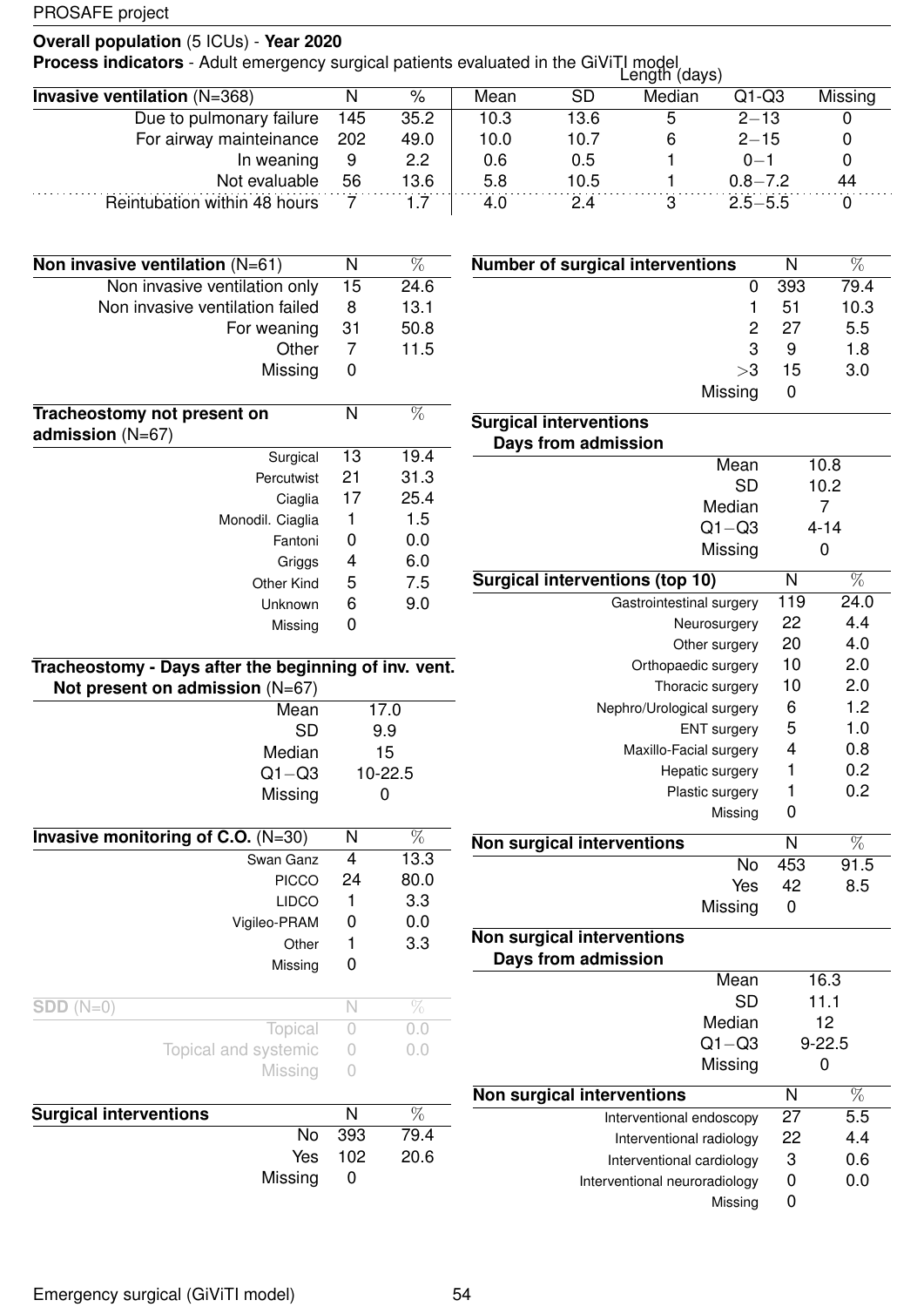**Outcome indicators** - Adult emergency surgical patients evaluated in the GiViTI model

| <b>ICU outcome</b>                | $\overline{\mathsf{N}}$   | $\overline{\%}$ | <b>Hospital mortality</b>                        | $\overline{\mathsf{N}}$ | $\overline{\%}$ |
|-----------------------------------|---------------------------|-----------------|--------------------------------------------------|-------------------------|-----------------|
| Dead                              | 87                        | 17.6            | Alive                                            | 350                     | 70.7            |
| Transferred to same hospital      | 384                       | 77.7            | Dead                                             | 145                     | 29.3            |
| Transferred to other hospital     | 22                        | 4.5             | Missing                                          | 0                       |                 |
| Discharged home                   | $\mathbf{1}$              | 0.2             | Timing of hosp. mortality $(N=145)$              | N                       | $\overline{\%}$ |
| Disch. terminally ill             | $\pmb{0}$                 | 0.0             | In ICU                                           | 87                      | 60.0            |
| Missing                           | $\mathbf{1}$              |                 | Within 24 hours after ICU                        |                         | 2.8             |
|                                   |                           |                 | 24-47 hours after ICU                            | 4                       |                 |
| Transferred to $(N=406)$          | $\overline{N}$            | $\overline{\%}$ |                                                  | 9                       | 6.2             |
| Ward                              | 177                       | 43.6            | 48-71 hours after ICU                            | 1                       | 0.7             |
| Other ICU                         | 61                        | 15.0            | 72-95 hours after ICU                            | 1                       | 0.7             |
| High dependency care unit         | 168                       | 41.4            | After 95 hours after ICU                         | 43                      | 29.7            |
| Rehabilitation                    | $\pmb{0}$                 | 0.0             | Missing                                          | 0                       |                 |
| Day hospital or Long-term care    | 0                         | 0.0             | Timing of hosp. mortality (days from ICU disch.) |                         |                 |
| Missing                           | 0                         |                 | Discharged alive from ICU (N=58)                 |                         |                 |
|                                   |                           |                 | Mean                                             |                         | 22.2            |
| <b>Reason of transfer to</b>      |                           |                 | <b>SD</b>                                        |                         | 37.2            |
| Other ICU (N=61)                  | N                         | $\%$            | Median                                           |                         | 10              |
| Specialist expertise              | $\overline{11}$           | 18.0            | $Q1 - Q3$                                        |                         | $3.2 - 19.2$    |
| Step-up care                      | $\overline{\mathbf{4}}$   | 6.6             |                                                  |                         |                 |
| Logistical/organizational reasons | 42                        | 68.9            | Missing                                          |                         | 0               |
| Step-down care                    | $\overline{4}$            | 6.6             |                                                  |                         |                 |
| Missing                           | 0                         |                 |                                                  |                         |                 |
|                                   |                           |                 |                                                  |                         |                 |
| <b>Transferred to</b>             |                           |                 |                                                  |                         |                 |
| Same hospital (N=384)             | N                         | $\%$            |                                                  |                         |                 |
| Ward                              | 173                       | 45.1            |                                                  |                         |                 |
| Other ICU                         | 46                        | 12.0            |                                                  |                         |                 |
| High dependency care unit         | 165                       | 43.0            |                                                  |                         |                 |
| Rehabilitation                    | $\pmb{0}$                 | 0.0             |                                                  |                         |                 |
| Day hospital or Long-term care    | $\boldsymbol{0}$          | 0.0             |                                                  |                         |                 |
| Missing                           | $\pmb{0}$                 |                 |                                                  |                         |                 |
|                                   |                           |                 |                                                  |                         |                 |
| <b>Transferred to</b>             |                           |                 |                                                  |                         |                 |
| Other hospital (N=22)             | N                         | $\%$            |                                                  |                         |                 |
| Ward                              | $\overline{4}$            | 18.2            |                                                  |                         |                 |
| Other ICU                         | 15                        | 68.2            |                                                  |                         |                 |
| High dependency care unit         | $\ensuremath{\mathsf{3}}$ | 13.6            |                                                  |                         |                 |
| Rehabilitation                    | 0                         | 0.0             |                                                  |                         |                 |
| Day hospital or Long-term care    | $\boldsymbol{0}$          | 0.0             |                                                  |                         |                 |
| Missing                           | 0                         |                 |                                                  |                         |                 |
|                                   |                           |                 |                                                  |                         |                 |
| <b>ICU mortality</b>              | N                         | $\overline{\%}$ |                                                  |                         |                 |
| Alive                             | 407                       | 82.4            |                                                  |                         |                 |
| Dead                              | 87                        | 17.6            |                                                  |                         |                 |
| Missing                           | 1                         |                 |                                                  |                         |                 |
|                                   |                           |                 |                                                  |                         |                 |
| Timing of ICU mortality (N=87)    | N                         | $\overline{\%}$ |                                                  |                         |                 |
| Daytime (08:00AM - 07:59PM)       | 48                        | 55.2            |                                                  |                         |                 |
| Nighttime (08:00PM - 07:59AM)     | 39                        | 44.8            |                                                  |                         |                 |
| Weekdays (Monday - Friday)        | 57                        | 65.5            |                                                  |                         |                 |
| Weekend (Saturday - Sunday)       | 30                        | 34.5            |                                                  |                         |                 |
| Missing                           | $\boldsymbol{0}$          |                 |                                                  |                         |                 |
|                                   |                           |                 |                                                  |                         |                 |
|                                   |                           |                 |                                                  |                         |                 |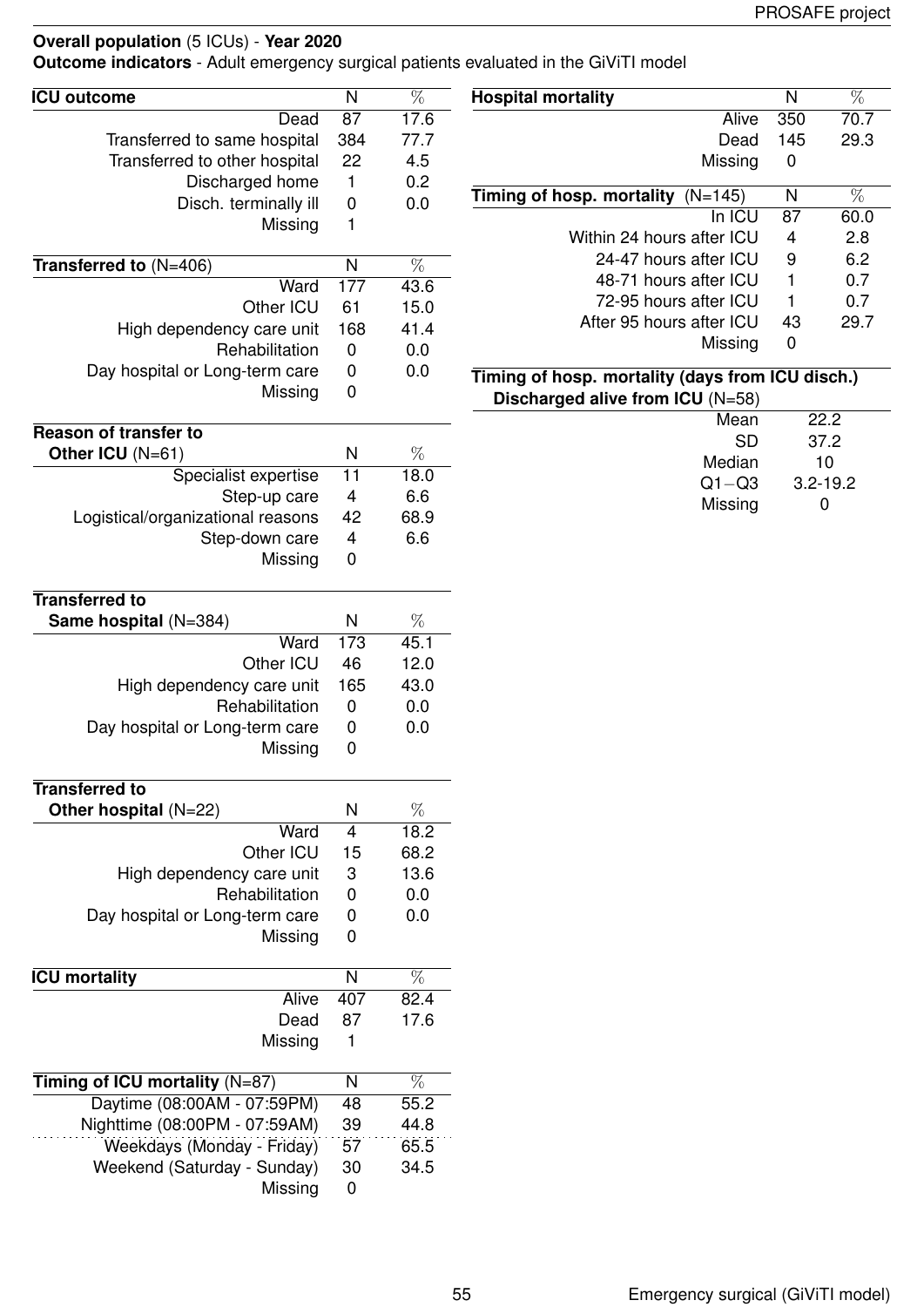### **Overall population** (5 ICUs) - **Year 2020**

**Outcome indicators** - Adult emergency surgical patients evaluated in the GiViTI model

| Last hospital mortality |              | $\overline{\mathsf{N}}$ | $\overline{\%}$ | <b>ICU stay (days)</b>                              |           |            |
|-------------------------|--------------|-------------------------|-----------------|-----------------------------------------------------|-----------|------------|
|                         | <b>Alive</b> | 341                     | 68.9            |                                                     | Mean      | 11.0       |
|                         | Dead         | 154                     | 31.1            |                                                     | <b>SD</b> | 13.0       |
|                         | Missing      | $\pmb{0}$               |                 |                                                     | Median    | 6          |
|                         |              |                         |                 |                                                     | $Q1 - Q3$ | $2 - 15$   |
|                         |              |                         |                 |                                                     | Missing   | $\pmb{0}$  |
|                         |              |                         |                 | <b>ICU stay (days)</b><br>Alive $(N=407)$           |           |            |
|                         |              |                         |                 |                                                     | Mean      | 11.1       |
|                         |              |                         |                 |                                                     | <b>SD</b> | 13.3       |
|                         |              |                         |                 |                                                     | Median    | 6          |
|                         |              |                         |                 |                                                     | $Q1 - Q3$ | $3 - 15.5$ |
|                         |              |                         |                 |                                                     | Missing   | 0          |
|                         |              |                         |                 | <b>ICU stay (days)</b><br>Dead $(N=87)$             |           |            |
|                         |              |                         |                 |                                                     | Mean      | 10.7       |
|                         |              |                         |                 |                                                     | <b>SD</b> | 11.6       |
|                         |              |                         |                 |                                                     | Median    | 8          |
|                         |              |                         |                 |                                                     | $Q1 - Q3$ | $2 - 14.5$ |
|                         |              |                         |                 |                                                     | Missing   | $\pmb{0}$  |
|                         |              |                         |                 | Stay after ICU (days)<br>Alive $(N=407)$            |           |            |
|                         |              |                         |                 |                                                     | Mean      | 23.2       |
|                         |              |                         |                 |                                                     | <b>SD</b> | 34.7       |
|                         |              |                         |                 |                                                     | Median    | 12         |
|                         |              |                         |                 |                                                     | $Q1 - Q3$ | $5 - 25$   |
|                         |              |                         |                 |                                                     | Missing   | $\pmb{0}$  |
|                         |              |                         |                 | <b>Hospital stay (days)</b>                         |           |            |
|                         |              |                         |                 |                                                     | Mean      | 34.1       |
|                         |              |                         |                 |                                                     | SD        | 39.7       |
|                         |              |                         |                 |                                                     | Median    | 21         |
|                         |              |                         |                 |                                                     | $Q1 - Q3$ | $12 - 41$  |
|                         |              |                         |                 |                                                     | Missing   | $\pmb{0}$  |
|                         |              |                         |                 | <b>Hospital stay (days)</b><br><b>Alive (N=350)</b> |           |            |
|                         |              |                         |                 |                                                     | Mean      | 37.3       |
|                         |              |                         |                 |                                                     | <b>SD</b> | 42.0       |
|                         |              |                         |                 |                                                     | Median    | 23         |
|                         |              |                         |                 |                                                     | $Q1 - Q3$ | 14-42.8    |
|                         |              |                         |                 |                                                     | Missing   | $\pmb{0}$  |
|                         |              |                         |                 | <b>Hospital stay (days)</b><br>Dead $(N=145)$       |           |            |
|                         |              |                         |                 |                                                     | Mean      | 26.2       |
|                         |              |                         |                 |                                                     | <b>SD</b> | 32.0       |
|                         |              |                         |                 |                                                     |           |            |
|                         |              |                         |                 |                                                     | Median    | 16         |
|                         |              |                         |                 |                                                     | $Q1 - Q3$ | $6 - 34$   |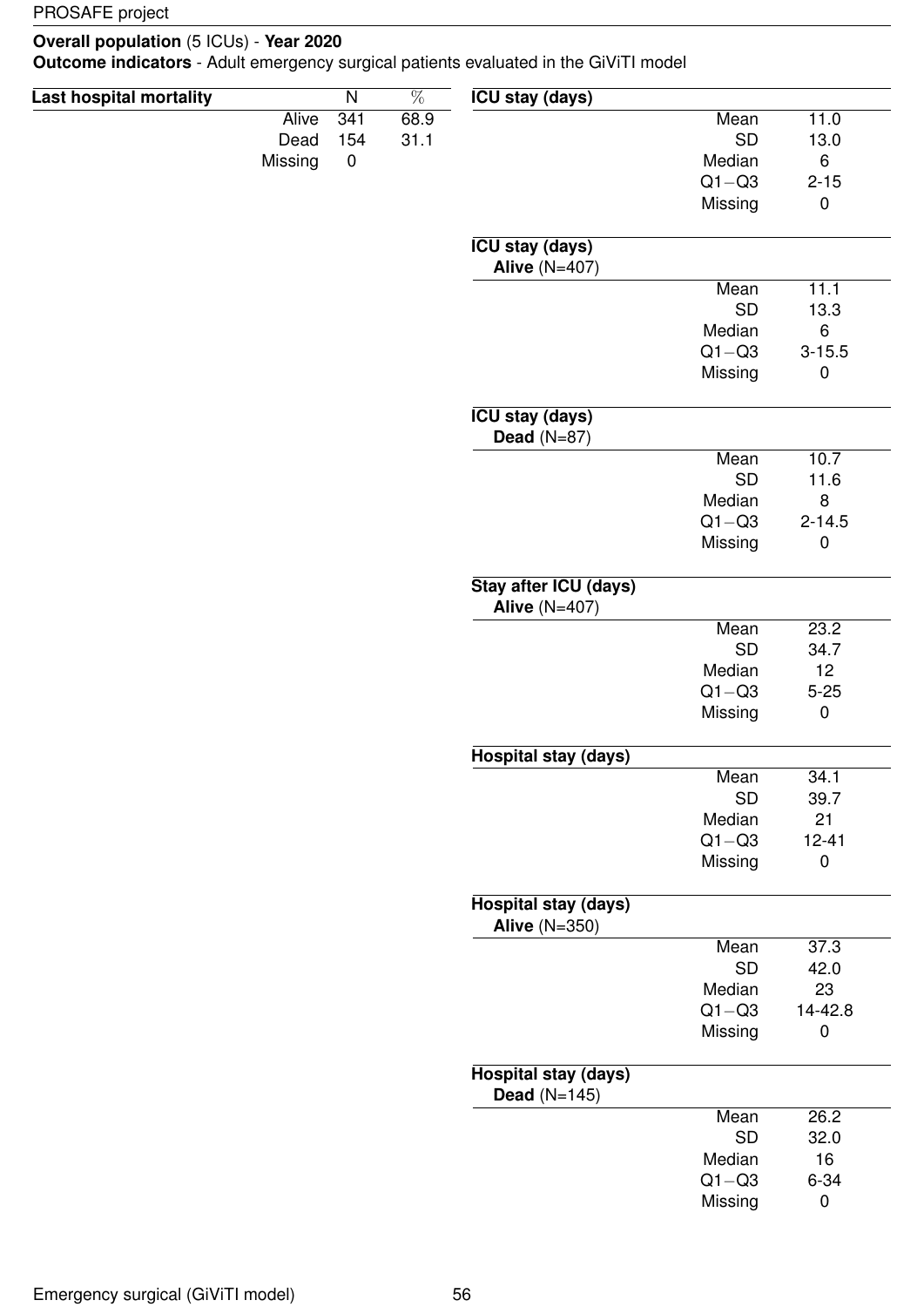**Overall population** (5 ICUs) - **Year 2020 Analysis of hospital mortality** - Adult emergency surgical patients evaluated in the GiViTI model Predictive model: **GiViTI 2019**



#### Expected mortality

The calibration belt allows to compare the observed mortality with the expected one (predictive model: GiViTI 2019). Two different belts are presented: the 80% confidence level belt (in light gray) and the 95% confidence level belt (in dark gray). The belt above the bisector denotes an observed mortality greater than the expected one; vice versa, the belt under the bisector denotes an observed mortality lower than the expected one. As the polynomial degree increases the relation between expected and observed mortality becomes more complex. A significant GiViTI calibration test (p<0.05) denotes a statistically relevant difference between observed and expected mortality. The belt is plotted in the expected mortality range values. For further informations please look at [PLoS ONE 6(2): e16110].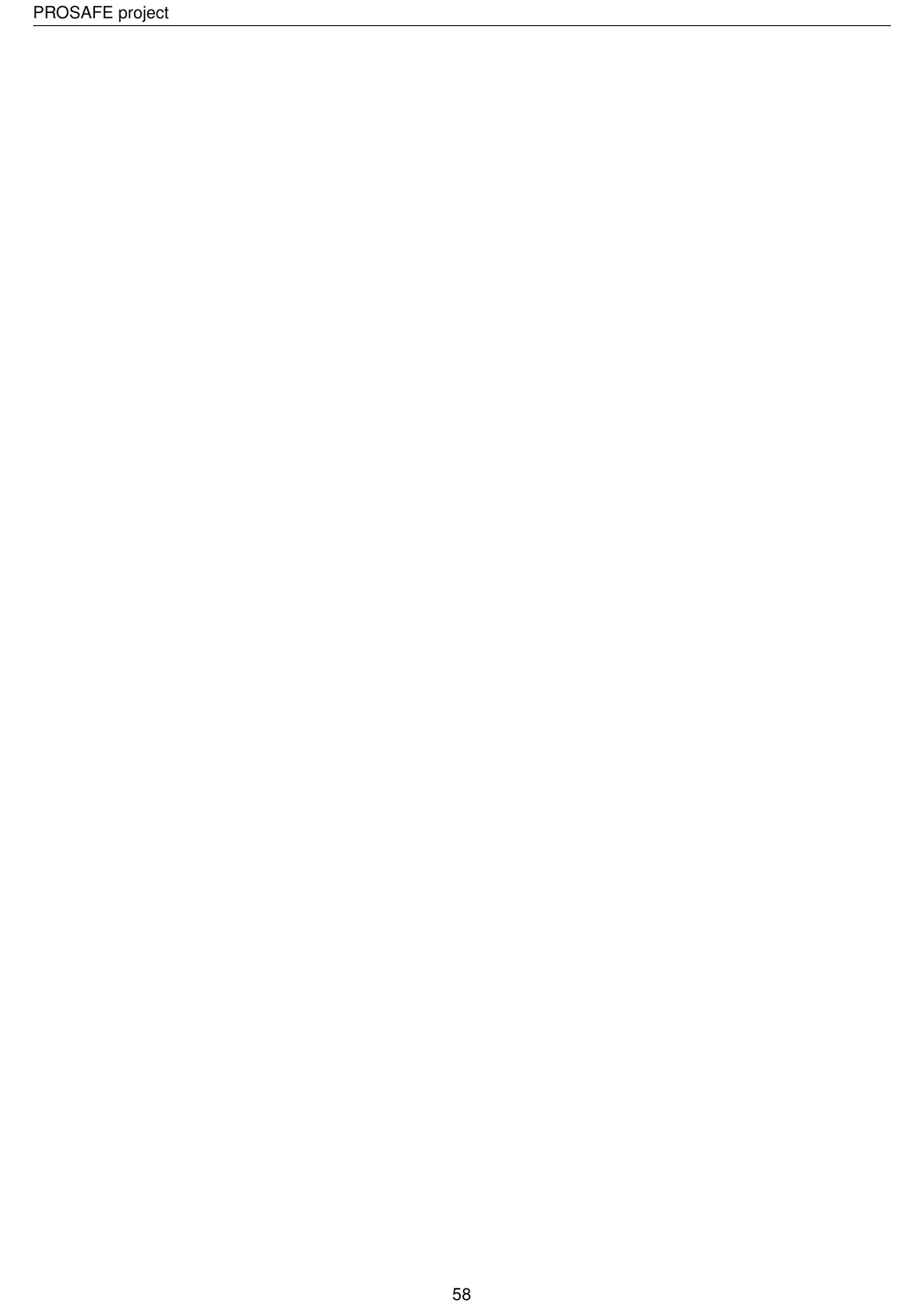| <b>Sex</b>                              | N                         | $\overline{\%}$ | Stay before ICU (days)            |                                    |                 |
|-----------------------------------------|---------------------------|-----------------|-----------------------------------|------------------------------------|-----------------|
| Male                                    | $\overline{14}$           | 66.7            | Mean                              |                                    | 15.3            |
| Female                                  | 7                         | 33.3            | <b>SD</b>                         |                                    | 22.0            |
| Missing                                 | 0                         |                 | Median                            |                                    | 5               |
|                                         |                           |                 | $Q1 - Q3$                         |                                    | $0 - 25$        |
| Age (years)                             | $\overline{N}$            | $\overline{\%}$ | Missing                           |                                    | $\mathbf 0$     |
| $17 - 45$                               | $\overline{2}$            | 9.5             | <b>Source of admission</b>        | N                                  | %               |
| 46-65                                   | 7                         | 33.3            | Same hospital                     | $\overline{17}$                    | 81.0            |
| 66-75                                   | 2                         | 9.5             | Other hospital                    | 4                                  | 19.0            |
| >75                                     | 10                        | 47.6            | Long-term chronic care hospital   | $\boldsymbol{0}$                   | 0.0             |
| Missing                                 | 0                         |                 | Directly from the community       | $\boldsymbol{0}$                   | 0.0             |
| Mean                                    |                           | 68.0            | Missing                           | 0                                  |                 |
| <b>SD</b>                               |                           | 14.5            |                                   |                                    |                 |
| Median                                  |                           | 68              | <b>Ward of admission</b>          |                                    |                 |
| $Q1 - Q3$                               |                           | 60-79           | Hospital $(N=21)$                 | N                                  | %               |
| Min-Max                                 |                           | $34 - 89$       | <b>Medical ward</b>               | 2                                  | 9.5             |
|                                         |                           |                 | Surgical ward                     | 4                                  | 19.0            |
| <b>Body mass Index (BMI)</b>            | N                         | $\overline{\%}$ | Emergency room                    | 4                                  | 19.0            |
| Underweight                             | $\pmb{0}$                 | 0.0             | Other ICU                         | 9                                  | 42.9            |
| Normal                                  | 7                         | 33.3            | High dependency care unit         | 2                                  | 9.5             |
| Overweight                              | 6                         | 28.6            | Missing                           | $\pmb{0}$                          |                 |
| Obese                                   | 8                         | 38.1            | <b>Reason for transfer from</b>   |                                    |                 |
| Missing                                 | 0                         |                 | Other ICU (N=9)                   | N                                  | $\%$            |
|                                         |                           |                 | Specialist expertise              | 7                                  | 77.8            |
| <b>Pregnancy status</b>                 |                           |                 | Step-up care                      | $\boldsymbol{0}$                   | 0.0             |
| Females $(N=7)$                         | N                         | $\%$            | Logistical/organizational reasons | 2                                  | 22.2            |
| Not fertile                             | 4                         | 57.1            | Step-down care                    | $\pmb{0}$                          | 0.0             |
| Not pregnant/Unknown                    | 3                         | 42.9            | Missing                           | $\pmb{0}$                          |                 |
| Currently pregnant                      | 0                         | 0.0             |                                   |                                    |                 |
| Post partum                             | 0                         | 0.0             | <b>Ward of admission</b>          |                                    |                 |
| Missing                                 | 0                         |                 | Same hospital $(N=17)$            | N                                  | $\%$            |
| <b>Comorbidities</b>                    | N                         | $\overline{\%}$ | Medical ward                      | $\mathbf{2}$                       | 11.8            |
| No                                      | $\mathbf{1}$              | 4.8             | Surgical ward                     | $\overline{\mathbf{4}}$            | 23.5            |
| Yes                                     | 20                        | 95.2            | Emergency room<br>Other ICU       | 3                                  | 17.6<br>35.3    |
| Missing                                 | 0                         |                 | High dependency care unit         | $\,6$                              | 11.8            |
|                                         |                           |                 |                                   | $\overline{c}$<br>$\boldsymbol{0}$ |                 |
| Comorbidities (top 10)                  | N                         | $\overline{\%}$ | Missing                           |                                    |                 |
| Hypertension                            | 15                        | 71.4            | <b>Ward of admission</b>          |                                    |                 |
| Arrhythmia                              | 9                         | 42.9            | Other hospital $(N=4)$            | N                                  | $\%$            |
| Diabetes Type II with insulin treatment | 5                         | 23.8            | Medical ward                      | $\pmb{0}$                          | 0.0             |
| Any tumour without metastasis           | $\overline{\mathbf{4}}$   | 19.0            | Surgical ward                     | $\boldsymbol{0}$                   | 0.0             |
| Coagulation disorder                    | 4                         | 19.0            | Emergency room                    | 1                                  | 25.0            |
| Diabetes Type II without insulin tr.    | 4                         | 19.0            | Other ICU                         | 3                                  | 75.0            |
| Moderate COPD                           | 4                         | 19.0            | High dependency care unit         | $\boldsymbol{0}$                   | 0.0             |
| Antiplatelet therapy                    | 3                         | 14.3            | Missing                           | 0                                  |                 |
| Asthma                                  | 3                         | 14.3            | <b>Scheduled admission</b>        | N                                  | $\overline{\%}$ |
| Dementia                                | $\ensuremath{\mathsf{3}}$ | 14.3            | No                                | 21                                 | 100.0           |
| Missing                                 | 0                         |                 | Yes                               | $\pmb{0}$                          | 0.0             |
|                                         |                           |                 | Missing                           | 0                                  |                 |
|                                         |                           |                 |                                   |                                    |                 |

**Patients** (N): 21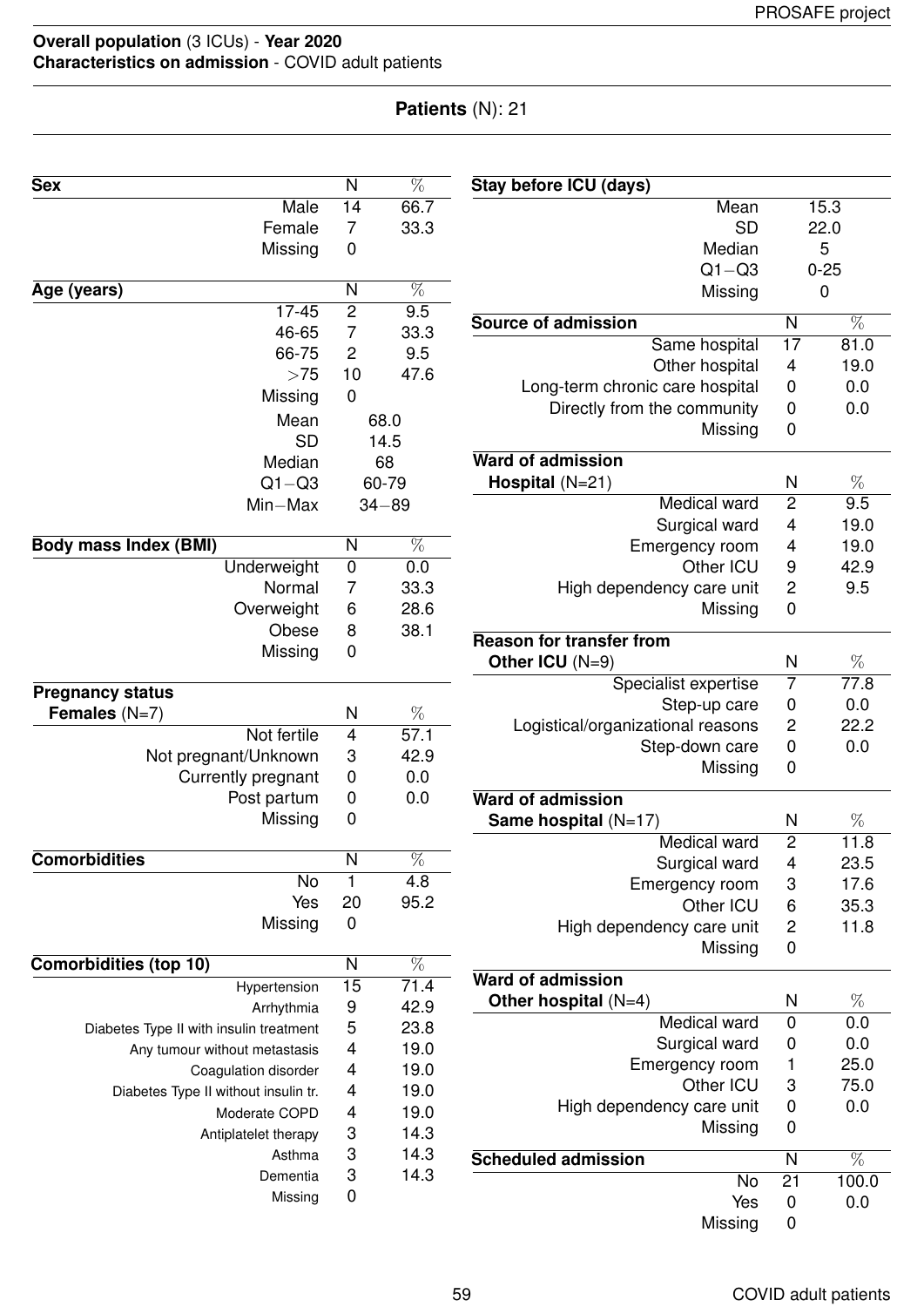| <b>Trauma</b>                           | N     | $\%$            |
|-----------------------------------------|-------|-----------------|
| <b>No</b>                               | 18    | 85.7            |
| Yes                                     | 3     | 14.3            |
| Multiple trauma                         | 0     | 0.0             |
| Missing                                 | 0     |                 |
| <b>Surgical status</b>                  | N     | $\overline{\%}$ |
| Non surgical                            | 9     | 42.9            |
| Elective surgical                       | 1     | 4.8             |
| Emergency surgical                      | 11    | 52.4            |
| Missing                                 | 0     |                 |
| <b>Surgical status</b><br>52.4%<br>4.8% | 42.9% |                 |
| Non surgical<br>Elective surgical       |       |                 |

| <b>Timing</b>                   |   |       |
|---------------------------------|---|-------|
| Elective surgical $(N=1)$       | N | %     |
| From -7 to -3 days              | 1 | 100.0 |
| From -2 to -1 days              | 0 | 0.0   |
| On ICU admission day            | 0 | 0.0   |
| The day after ICU admission     | 0 | 0.0   |
| Missing                         | O |       |
|                                 |   |       |
| Surgical interventions (top 10) |   |       |

| <b>Emergency surgical</b> $(N=11)$ | N | %    |
|------------------------------------|---|------|
| Gastrointestinal surgery           | 2 | 18.2 |
| Peripheral vascular surgery        | 2 | 18.2 |
| Organ/s transplantation            | 2 | 18.2 |
| Hepatic surgery                    | 1 | 9.1  |
| Plastic surgery                    |   | 9.1  |
| Thoracic surgery                   |   | 9.1  |
| Abdominal vascular surgery         |   | 9.1  |
| Splenectomy                        |   | 9.1  |
| Other surgery                      |   | 9.1  |
| Liver transplantation              | 1 | 9.1  |
| Missina                            |   |      |

| <b>Timing</b>               |              |       |
|-----------------------------|--------------|-------|
| Emergency surgical (N=11)   | N            | %     |
| From -7 to -3 days          | 2            | 18.2  |
| From -2 to -1 days          | O            | 0.0   |
| On ICU admission day        | 12           | 109.1 |
| The day after ICU admission | $\mathbf{0}$ | 0.0   |
| Missing                     |              |       |

| Non surgical interventions |  |       |
|----------------------------|--|-------|
| None 21                    |  | 100.0 |
| Elective                   |  | 0.0   |
| Emergency                  |  | 0.0   |
| Missing                    |  |       |

| Elective $(N=0)$              | N | ℅                              |
|-------------------------------|---|--------------------------------|
| Interventional radiology      |   | $( )_{\alpha} ( )$             |
| Interventional cardiology     |   | O.O                            |
| Interventional neuroradiology |   | $( )_{\alpha} ( )$             |
| Interventional endoscopy      |   | $U,$ <sup><math>O</math></sup> |
| Missing                       |   |                                |

| N | Vn.                |
|---|--------------------|
|   | 0.0                |
|   | $( )_{\alpha} ( )$ |
|   | ( ) ( )            |
|   | ( ) ( )            |
|   |                    |
|   |                    |

| N | ℅    |
|---|------|
| 2 | 16.7 |
| 2 | 16.7 |
| 2 | 16.7 |
| 6 | 50.0 |
|   |      |
|   |      |

**Emergency surgical** 

| <b>Surgical interventions (top 10)</b> |   |       |
|----------------------------------------|---|-------|
| Elective surgical $(N=1)$              | N | %     |
| Gastrointestinal surgery               |   | 100.0 |
|                                        |   | 0.0   |
|                                        |   | 0.0   |
|                                        |   | 0.0   |
|                                        |   | 0.0   |
|                                        |   | 0.0   |
|                                        |   | 0.0   |
|                                        |   | 0.0   |
|                                        |   | 0.0   |
|                                        |   | 0.0   |
| Missing                                |   |       |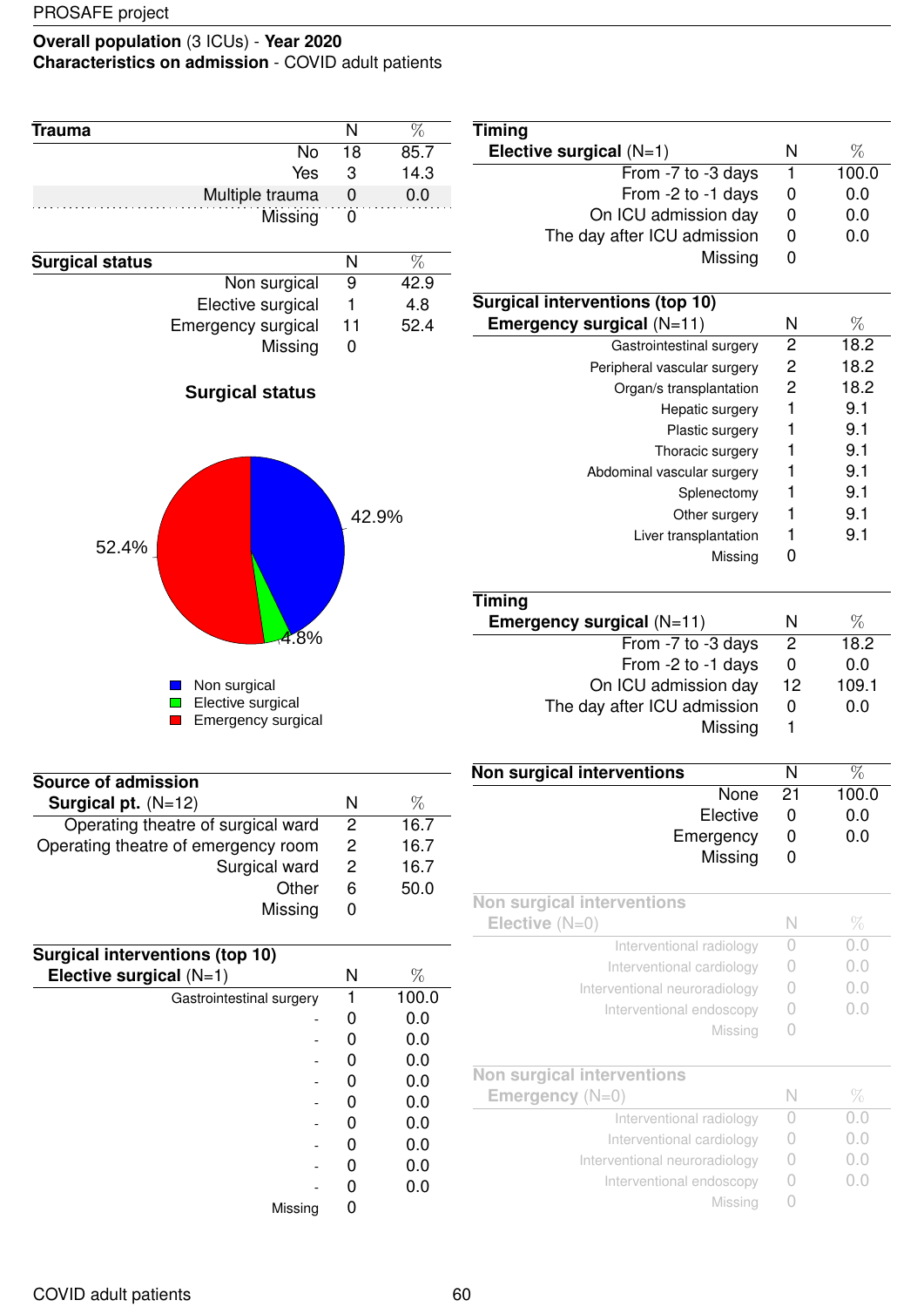| Failures on admission (top 10) | N                       | %               |
|--------------------------------|-------------------------|-----------------|
| A                              | 4                       | 19.0            |
| AB                             | 3                       | 14.3            |
| <b>ABEH</b>                    | 2                       | 9.5             |
| AG                             | $\overline{c}$          | 9.5             |
| <b>BEG</b>                     | $\overline{c}$          | 9.5             |
| <b>ABCEG</b>                   | $\mathbf{1}$            | 4.8             |
| <b>ABDEG</b>                   | 1                       | 4.8             |
| <b>ABDEH</b>                   | 1                       | 4.8             |
| <b>ABE</b>                     | 1                       | 4.8             |
| <b>ABEG</b>                    | 1                       | 4.8             |
| Missing                        | 0                       |                 |
| <b>Respiratory failure</b>     | N                       | $\overline{\%}$ |
| None                           | 3                       | 14.3            |
| Only hypoxic failure           | 10                      | 47.6            |
| Only hypercapnic failure       | 0                       | 0.0             |
| Hypoxic-hypercapnic failure    | 4                       | 19.0            |
| Intubation for airway maint.   | 4                       | 19.0            |
| Missing                        | $\mathbf 0$             |                 |
| <b>Cardiovascular failure</b>  | N                       | $\overline{\%}$ |
| None                           | 9                       | 42.9            |
| Without shock                  | 8                       | 38.1            |
| Cardiogenic shock              | 1                       | 4.8             |
| Septic shock                   | $\overline{\mathbf{c}}$ | 9.5             |
| Haemorrhagic/hypovolemic shock | 1                       | 4.8             |
| Hypovolemic shock              | 0                       | 0.0             |
| Anaphylactic shock             | 0                       | 0.0             |
| Neurogenic shock               | 0                       | 0.0             |
| Other shock                    | 0                       | 0.0             |
| Mixed shock                    | 0                       | 0.0             |
| Missing                        | 0                       |                 |
|                                |                         |                 |
| Neurologic failure             | N                       | $\%$            |
| None                           | 7                       | 87.5            |
| Cerebral coma                  | 0                       | 0.0             |
| Metabolic coma                 | 0                       | 0.0             |
| Postanoxic coma                | 1                       | 12.5            |
| Toxic coma                     | 0                       | 0.0             |
| Missing or not evaluable       | 13                      |                 |
| <b>Renal failure (AKIN)</b>    | N                       | %               |
| None                           | 9                       | 45.0            |
| Mild                           | 2                       | 10.0            |
| Moderate                       | 4                       | 20.0            |
| Severe                         | 5                       | 25.0            |
| Missing                        | 1                       |                 |
| <b>Metabolic failure</b>       | N                       | %               |

| <b>Reason for admission</b>            | N  | %    |
|----------------------------------------|----|------|
| Monitoring/Weaning                     | 1  | 4.8  |
| Post surgical weaning                  | 0  | 0.0  |
| Surgical monitoring                    | 0  | 0.0  |
| Post interventional weaning            | 0  | 0.0  |
| Interventional monitoring              | 0  | 0.0  |
| Non surgical monitoring                |    | 4.8  |
| Missing                                | 0  |      |
| Admission for procedures/treatments    | 0  | 0.0  |
| <b>Intensive Treatment</b>             | 20 | 95.2 |
| Only ventilatory support               | 8  | 38.1 |
| Only cardiovascular support            | 2  | 9.5  |
| Ventilatory and cardiovascular support | 10 | 47.6 |
| Missing                                | 0  |      |
| <b>Palliative Sedation</b>             | 0  | 0.0  |
| Diagnosis of death/Organ donation      | 0  | 0.0  |
| Missing                                | 0  |      |
|                                        |    |      |



| <b>Failures on admission</b> | N             | %    |
|------------------------------|---------------|------|
| Nο                           |               | 4.8  |
| Yes                          | 20            | 95.2 |
| A: Respiratory failure       | 18            | 85.7 |
| B: Cardiovascular failure    | 12            | 57.1 |
| C: Neurological failure      |               | 4.8  |
| D: Hepatic failure           | $\mathcal{P}$ | 9.5  |
| E: Renal failure             | 11            | 52.4 |
| F: Acute skin failure        | 0             | 0.0  |
| G: Metabolic failure         | 8             | 38.1 |
| H: Coagulation failure       | 3             | 14.3 |
| Missing                      | ŋ             |      |

None 12 60.0

pH *<*= 7.3, PaCO2 *<* 45 mmHg 3 15.0

Missing 1

Base deficit *>*= 5 mmol/L, lactate *>*1.5x 5 25.0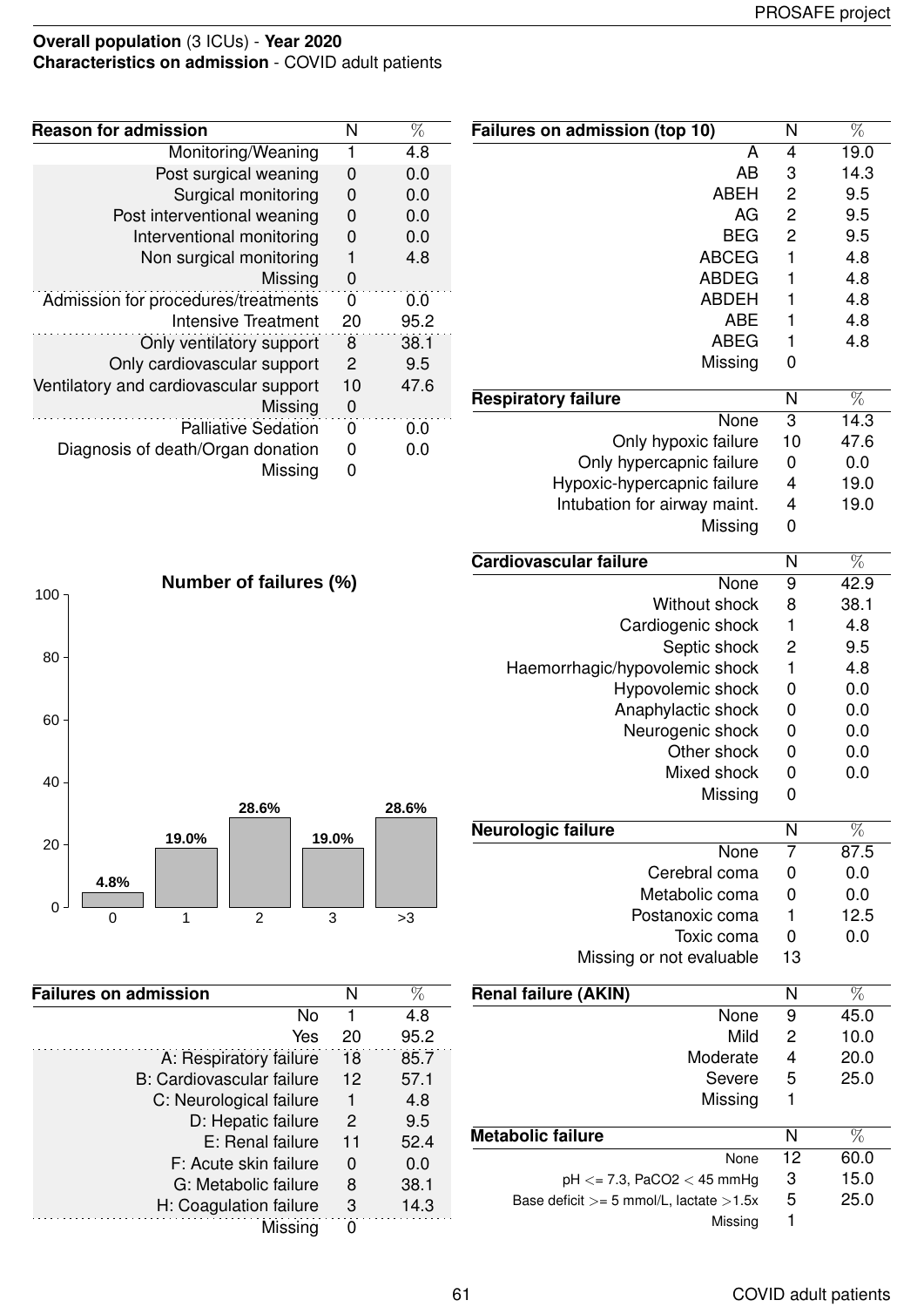| <b>Clinical conditions on admission</b> | N                       | %     |
|-----------------------------------------|-------------------------|-------|
| Respiratory                             | 6                       | 28.6  |
| Pleural effusion                        | 2                       | 9.5   |
| Pulmonary embolism                      | $\overline{c}$          | 9.5   |
| Pneumothorax/Pneumomediastinum          | $\mathbf{1}$            | 4.8   |
| Severe ARDS                             | $\mathbf{1}$            | 4.8   |
|                                         | 0                       | 0.0   |
| Cardiovascular                          | 5                       | 23.8  |
| Cardiac arrest                          | $\overline{c}$          | 9.5   |
| Peripheral vascular disease             | $\overline{c}$          | 9.5   |
| Acute severe arrhythmia: tachycardias   | $\mathbf{1}$            | 4.8   |
| Acute ischaemia                         | 1                       | 4.8   |
|                                         | 1                       | 4.8   |
| Deep venous thrombosis                  |                         |       |
| Neurological                            | 1                       | 4.8   |
| Metabolic/postanoxic encephalopathy     | 1                       | 4.8   |
| Seizures                                | 1                       | 4.8   |
|                                         | 0                       | 0.0   |
|                                         | 0                       | 0.0   |
|                                         | 0                       | 0.0   |
| Gastrointestinal and hepatic            | 8                       | 38.1  |
| Paralytic Ileus                         | 3                       | 14.3  |
| Digestive tract malignancy              | $\overline{\mathbf{c}}$ | 9.5   |
| Hepatic malignancy                      | $\overline{c}$          | 9.5   |
| Bowel ischaemia                         | $\mathbf{1}$            | 4.8   |
| Intrabdominal bleeding (non traumatic)  | 1                       | 4.8   |
| Trauma (anatomical districts)           | 3                       | 14.3  |
| Head                                    | 1                       | 4.8   |
| Chest                                   | 1                       | 4.8   |
| Miscellaneous                           | 1                       | 4.8   |
|                                         | 0                       | 0.0   |
|                                         | 0                       | 0.0   |
|                                         | 0                       | 0.0   |
|                                         | 0                       | 0.0   |
|                                         |                         |       |
| Other                                   | 6                       | 28.6  |
| Nephrourologic disease                  | $\overline{4}$          | 19.0  |
| Coagulation disorder                    | 3                       | 14.3  |
| Other disease                           | 1                       | 4.8   |
| Gynaecological disease                  | 1                       | 4.8   |
|                                         | 0                       | 0.0   |
| Post transplantation                    | $\overline{2}$          | 9.5   |
| Liver transplantation                   | 1                       | 4.8   |
| Lung transplantation                    | 1                       | 4.8   |
| Infections                              | 21                      | 100.0 |
| COVID-19                                | 21                      | 100.0 |
| Pneumonia                               | 11                      | 52.4  |
| Post-surgical peritonitis               | $\overline{c}$          | 9.5   |
| NON-surgical urinary tract infection    | $\overline{c}$          | 9.5   |
| L.R.T.I. other than pneumonia           | 1                       | 4.8   |
| Other fungal infections                 | 1                       | 4.8   |
| Pleurisy/Pleural empyema                | 1                       | 4.8   |
| NON-surgical secondary peritonitis      | 1                       | 4.8   |
| NON-surgical skin/soft tissue infection | 1                       | 4.8   |
|                                         | 0                       |       |
|                                         |                         | 0.0   |
| Missing                                 | $\mathbf 0$             |       |

| Trauma (anatomical districts)        | N                       | $\overline{\%}$ |
|--------------------------------------|-------------------------|-----------------|
| Head                                 | 1                       | 4.8             |
| Cerebral contusion/laceration        | 1                       | 4.8             |
| Extradural/epidural haematoma        | 1                       | 4.8             |
| Traumatic subarachnoid haemorrhage   | 1                       | 4.8             |
| Skull fracture                       | 1                       | 4.8             |
|                                      | 0                       | 0.0             |
| Spine                                | 0                       | 0.0             |
|                                      | 0                       | 0.0             |
|                                      | 0                       | 0.0             |
|                                      | 0                       | 0.0             |
| Chest                                | 1                       | 4.8             |
| Traum. haemothorax/pneumothorax      | 1                       | 4.8             |
|                                      | 0                       | 0.0             |
|                                      | 0                       | 0.0             |
| Abdomen                              | 0                       | 0.0             |
|                                      | 0                       | 0.0             |
|                                      | 0                       | 0.0             |
|                                      | 0                       | 0.0             |
| Pelvis/bone/joint & muscle           | 0                       | 0.0             |
|                                      | 0                       | 0.0             |
|                                      | 0                       | 0.0             |
|                                      | 0                       | 0.0             |
| Major vessels injury                 | 0                       | 0.0             |
|                                      | 0                       | 0.0             |
|                                      | 0                       | 0.0             |
|                                      | 0                       | 0.0             |
| Miscellaneous                        | 1                       | 4.8             |
| Inhalation injury                    | 1                       | 4.8             |
|                                      | 0                       | 0.0             |
| Missing                              | 0                       |                 |
| PaO2/FiO2 (100*mmHg%) (prime<br>24h) | N                       | $\overline{\%}$ |
| $>=$ 400 $>=$ 53.2 (0)               | 4                       | 20.0            |
| 300-399 39.9-53.1 (1)                | 4                       | 20.0            |
| 200-299 26.6-39.8 (2)                | 5                       | 25.0            |
| 100-199 13.3-26.5 (3)                | 5                       | 25.0            |
| $<$ 100 $<$ 13.3 (4)                 | $\overline{\mathbf{c}}$ | 10.0            |
| Missing                              | 1                       |                 |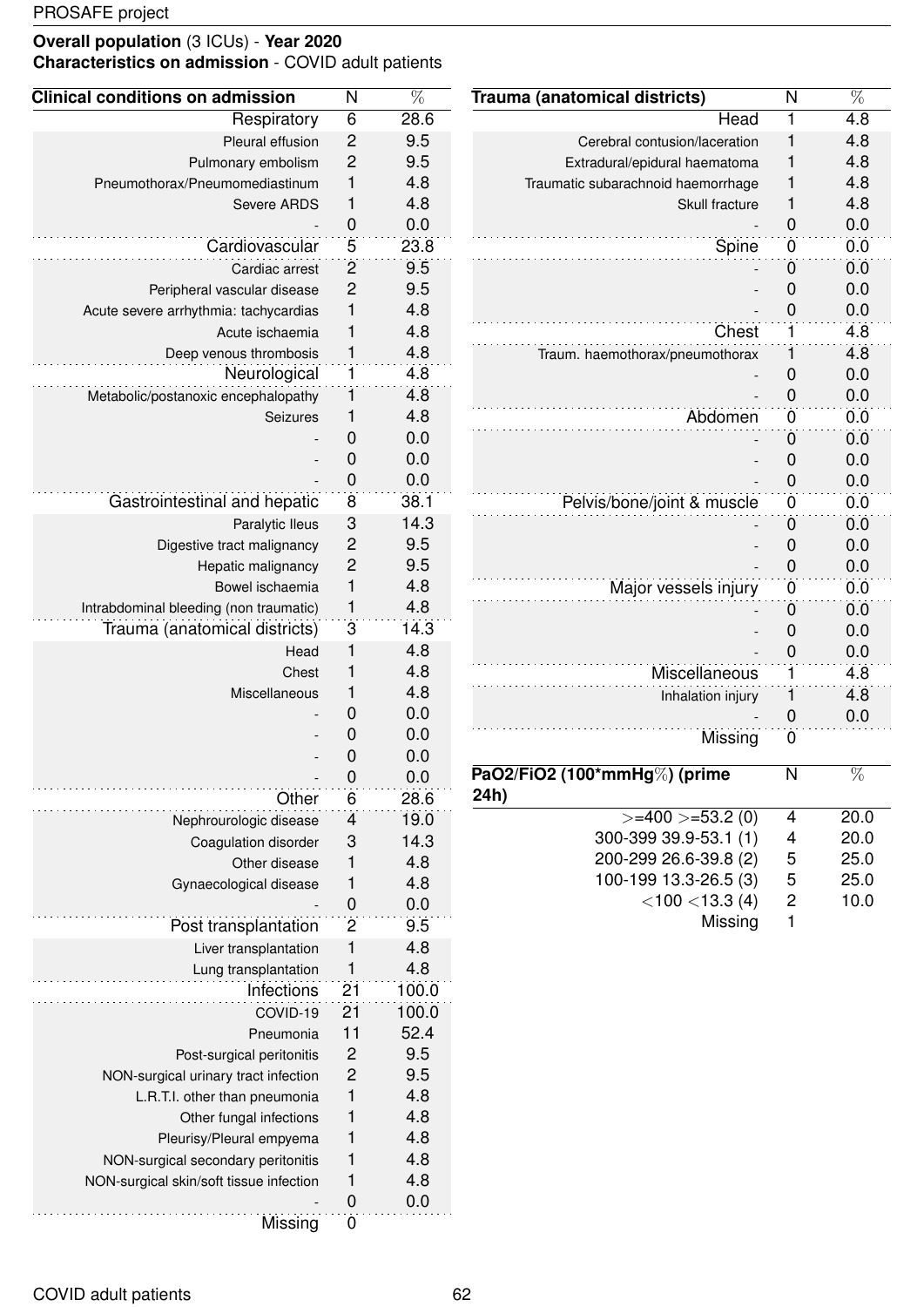**Glasgow Coma Scale (%)**





**SOFA (%)**

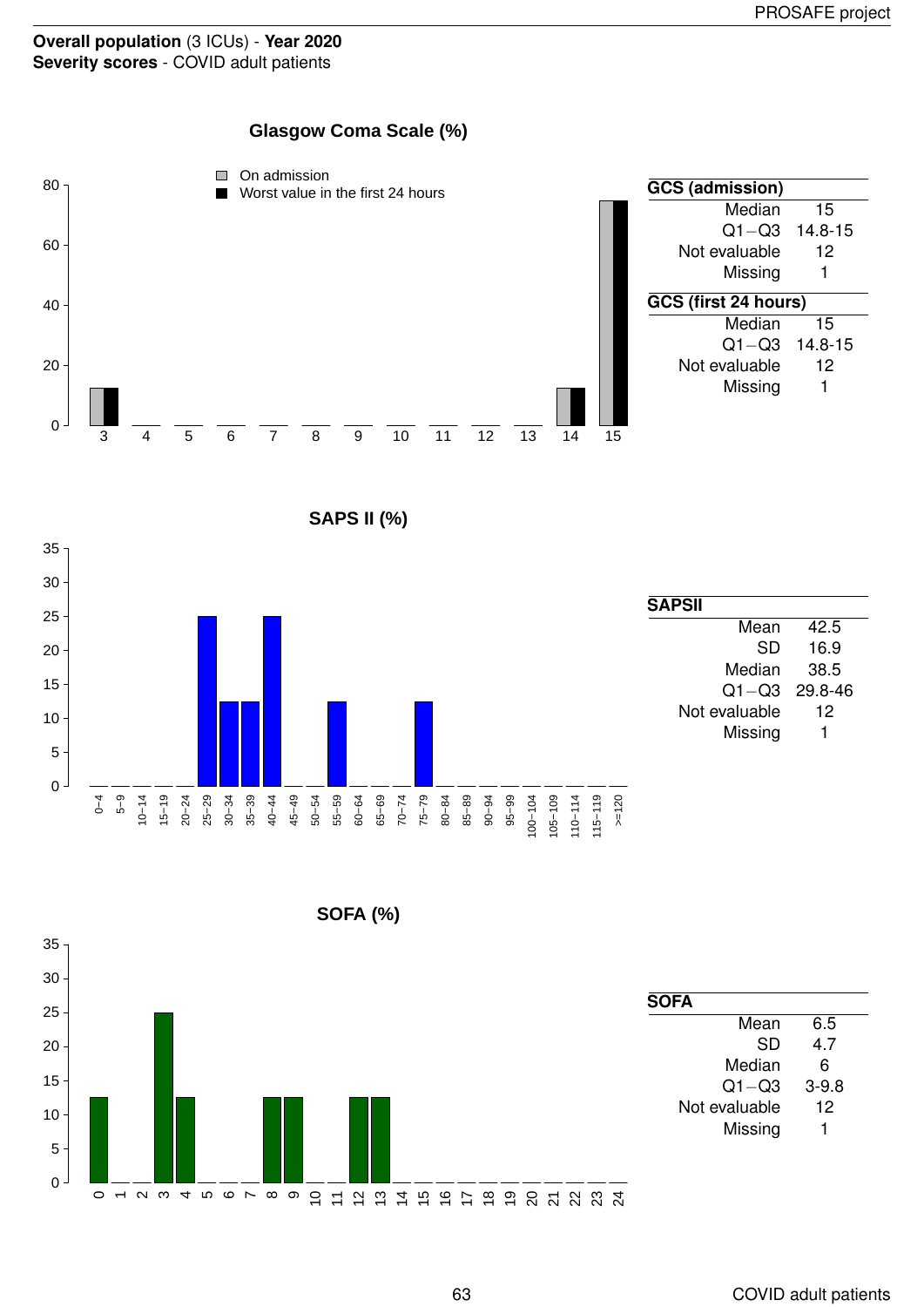### **Overall population** (3 ICUs) - **Year 2020 Characteristics during the stay** - COVID adult patients

| <b>Complications during the stay</b> | N                | $\overline{\%}$ | <b>Renal failure occured (AKIN)</b>                   | $\overline{\mathsf{N}}$   | $\overline{\%}$ |
|--------------------------------------|------------------|-----------------|-------------------------------------------------------|---------------------------|-----------------|
| <b>No</b>                            | $\overline{7}$   | 33.3            | None                                                  | $\overline{16}$           | 76.2            |
| Yes                                  | 14               | 66.7            | Mild                                                  | 0                         | 0.0             |
| Missing                              | $\mathbf 0$      |                 | Moderate                                              | 1                         | 4.8             |
|                                      |                  |                 | Severe                                                | 4                         | 19.0            |
| <b>Failures during the stay</b>      | N                | $\overline{\%}$ | Missing                                               | 0                         |                 |
| No                                   | 14               | 66.7            |                                                       |                           |                 |
| Yes                                  | $\overline{7}$   | 33.3            | <b>Complications during the stay</b>                  | N                         | $\overline{\%}$ |
| A: Respiratory failure               | $\overline{c}$   | 9.5             | Respiratory                                           | $\overline{2}$            | 9.5             |
| <b>B: Cardiovascular failure</b>     | $\overline{c}$   | 9.5             | Atelectasis                                           | 2                         | 9.5             |
| C: Neurological failure              | $\mathbf{1}$     | 4.8             | Pleural effusion                                      | $\overline{c}$            | 9.5             |
| D: Hepatic failure                   | $\overline{c}$   | 9.5             |                                                       | 0                         | 0.0             |
| E: Renal failure (AKIN)              | 5                | 23.8            |                                                       | 0                         | 0.0             |
| F: Acute skin failure                | $\pmb{0}$        | 0.0             |                                                       | 0                         | 0.0             |
| G: Metabolic failure                 | $\overline{4}$   | 19.0            | Cardiovascular                                        | 7                         | 33.3            |
| H: Coagulation failure               | $\boldsymbol{0}$ | 0.0             | Deep venous thrombosis                                | 3                         | 14.3            |
| Missing                              | $\boldsymbol{0}$ |                 | Acute severe arrhythmia: tachycardias                 | 3                         | 14.3            |
|                                      |                  |                 | Acute severe arrhythmia: bradycardias                 | 1                         | 4.8             |
| Failures during the stay (top 10)    | N                | $\overline{\%}$ | Peripheral vascular disease                           | 1                         | 4.8             |
| $\overline{G}$                       | $\overline{2}$   | 9.5             |                                                       | 0                         | 0.0             |
| <b>ABCE</b>                          | 1                | 4.8             | Neurological                                          | $\ensuremath{\mathsf{3}}$ | 14.3            |
| <b>AE</b>                            | 1                | 4.8             | Drowsiness/agitation/delirium                         | 3                         | 14.3            |
| <b>BDE</b>                           |                  | 4.8             | CrIMyNe                                               | $\overline{\mathbf{c}}$   | 9.5             |
| <b>DEG</b>                           | 1                | 4.8             |                                                       | 0                         | 0.0             |
| EG                                   | 1                | 4.8             |                                                       | 0                         | 0.0             |
|                                      | 0                | 0.0             |                                                       | 0                         | 0.0             |
|                                      | 0                | 0.0             | Gastrointestinal and hepatic                          | 6                         | 28.6            |
|                                      | 0                | 0.0             |                                                       |                           |                 |
|                                      | $\mathbf 0$      | 0.0             | Intestinal occlusion                                  | $\overline{c}$            | 9.5             |
| Missing                              | 0                |                 | Liver Dysfunction Syndrome<br>Acute bile-duct disease | $\overline{c}$<br>1       | 9.5<br>4.8      |
|                                      |                  |                 |                                                       |                           |                 |
| <b>Respiratory failure occured</b>   | $\mathsf{N}$     | $\overline{\%}$ | Abdominal compartment syndrome                        | 1<br>$\mathbf{1}$         | 4.8<br>4.8      |
| None                                 | $\overline{19}$  | 90.5            | Ascites<br>∩ther                                      |                           |                 |
| Intubation for airway maint.         | $\mathbf{1}$     | 4.8             |                                                       | 8                         | 38.1            |
| Hypoxic failure                      | $\overline{c}$   | 9.5             | Nephrourologic disease                                | 5                         | 23.8            |
| Hypercapnic failure                  | $\boldsymbol{0}$ | 0.0             | Metabolic disorder                                    | 4                         | 19.0            |
| Missing                              | $\mathbf 0$      |                 | Other skin and/or soft tissue pathology               | $\overline{c}$            | 9.5             |
|                                      |                  |                 | Category/Stage III: Full Thickness Skin Loss          | $\mathbf{1}$              | 4.8             |
| Cardiovascular failure occured       | $\mathsf{N}$     | $\overline{\%}$ | Extremity compartment syndrome (severe)               | 1                         | 4.8             |
| None                                 | 19               | 90.5            | Other disease                                         | 1                         | 4.8             |
| Cardiogenic shock                    | $\boldsymbol{0}$ | 0.0             |                                                       | $\mathbf 0$               | 0.0             |
| Hypovolemic shock                    | $\pmb{0}$        | 0.0             | Infections                                            | $\,8\,$                   | 38.1            |
| Haemorrhagic/hypovolemic shock       | $\boldsymbol{0}$ | 0.0             | Pneumonia                                             | 4                         | 19.0            |
| Septic shock                         | $\mathbf{1}$     | 4.8             | NON-surgical urinary tract infection                  | 3                         | 14.3            |
| Anaphylactic shock                   | $\boldsymbol{0}$ | 0.0             | <b>Burn</b> infection                                 | 1                         | 4.8             |
| Neurogenic shock                     | $\boldsymbol{0}$ | 0.0             | L.R.T.I. other than pneumonia                         | 1                         | 4.8             |
| Other shock                          | $\mathbf{1}$     | 4.8             | Other fungal infections                               | $\mathbf{1}$              | 4.8             |
| Missing                              | $\mathbf 0$      |                 | Post-surgical peritonitis                             | $\mathbf{1}$              | 4.8             |
|                                      |                  |                 | Post-surgical skin/soft tissue infection              | $\mathbf{1}$              | 4.8             |
| <b>Neurological failure occured</b>  | $\overline{N}$   | $\overline{\%}$ | COVID-19                                              | 1                         | 4.8             |
| None                                 | 20               | 95.2            |                                                       | $\mathbf 0$               | 0.0             |
| Cerebral coma                        | $\mathbf{1}$     | 4.8             |                                                       | $\mathbf 0$               | 0.0             |
| Metabolic coma                       | $\boldsymbol{0}$ | 0.0             | Missing                                               | $\mathbf 0$               |                 |
| Postanoxic coma                      | $\mathbf 0$      | 0.0             |                                                       |                           |                 |

Missing 0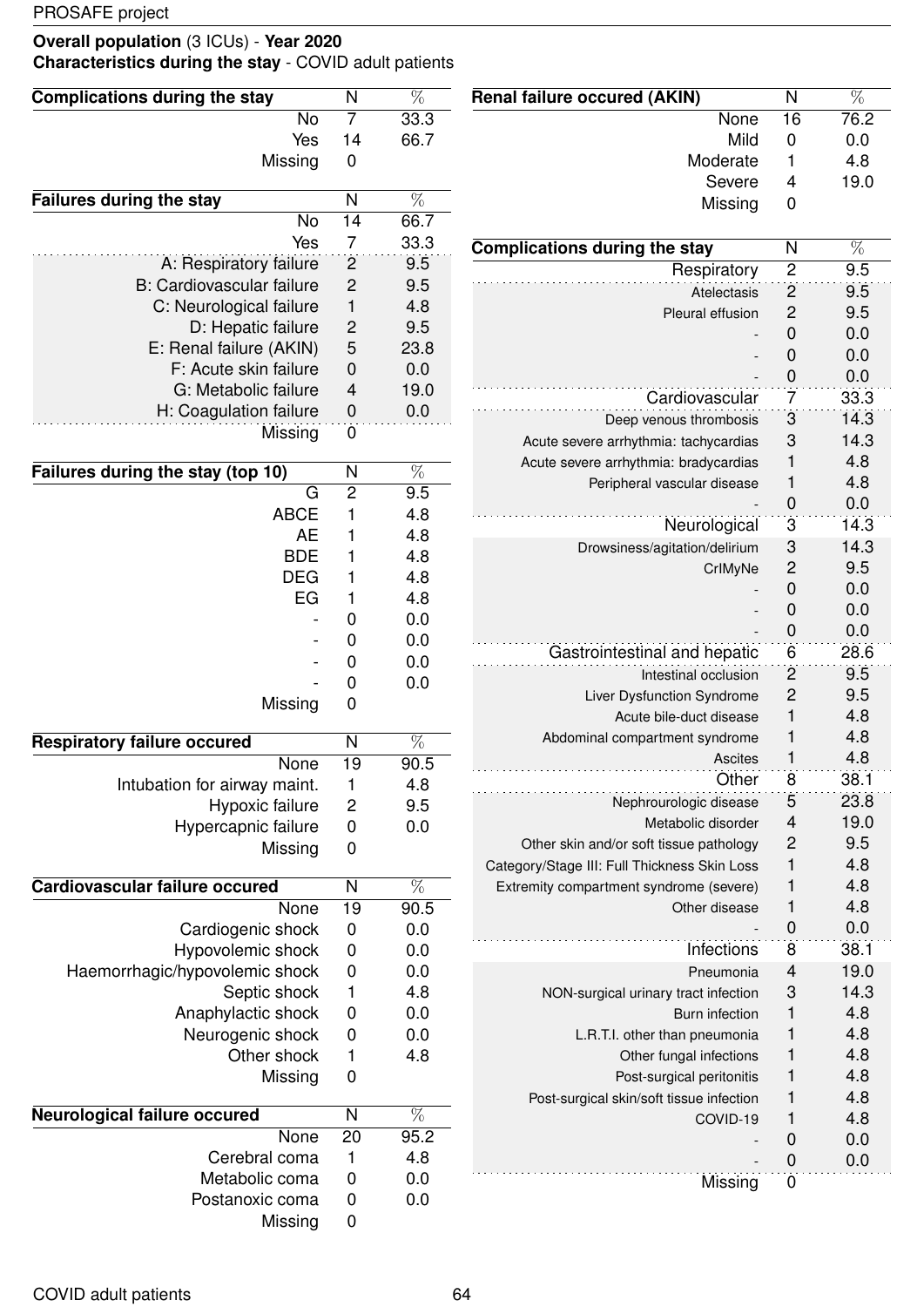#### **Overall population** (3 ICUs) - **Year 2020 Characteristics during the stay** - COVID adult patients

| <b>Infections</b>                |              |      |
|----------------------------------|--------------|------|
| <b>None</b>                      | $\mathbf{0}$ | 0.0  |
| Only on admission                | 13           | 61.9 |
| On admission and during ICU stay | 8            | 38.1 |
| Only during ICU stay             | O            | 0.0  |
| Missing                          |              |      |

| Ventil. Associat. Pneumonia (VAP)          | N  | $\%$         | <b>Catheter Bacteraemia (CR-BSI)</b>             | N            | $\overline{\%}$ |
|--------------------------------------------|----|--------------|--------------------------------------------------|--------------|-----------------|
| No.                                        | 17 | 85.0         | No                                               | 21           | 100.0           |
| Yes                                        | 3  | 15.0         | Yes                                              | $\mathbf{0}$ | 0.0             |
| Missing                                    |    |              | Missing                                          | 0            |                 |
| <b>Incidence of VAP</b>                    |    |              | Incidence of CR-BSI                              |              |                 |
| (Pts. with VAP/1000 days of VM pre-VAP)    |    |              | (Pts. with CR-BSI/1000 days of CVC pre-CR-BSI)   |              |                 |
| Estimate                                   |    | 11.5         | Estimate                                         |              | 0.0             |
| CI (95%)                                   |    | $2.4 - 33.7$ | CI (95%)                                         |              | $0.0 - 15.0$    |
| <b>Incidence of VAP</b>                    |    |              | Incidence of CR-BSI                              |              |                 |
| (Pts. with VAP/pts. ventilated for 8 days) |    |              | (Pts. with CR-BSI/pts. catheterized for 12 days) |              |                 |
| Estimate                                   |    | 9.2%         | Estimate                                         |              | 0.0%            |
| CI (95%)                                   |    | $1.9 - 27.0$ | CI (95%)                                         |              | $0.0 - 18.0$    |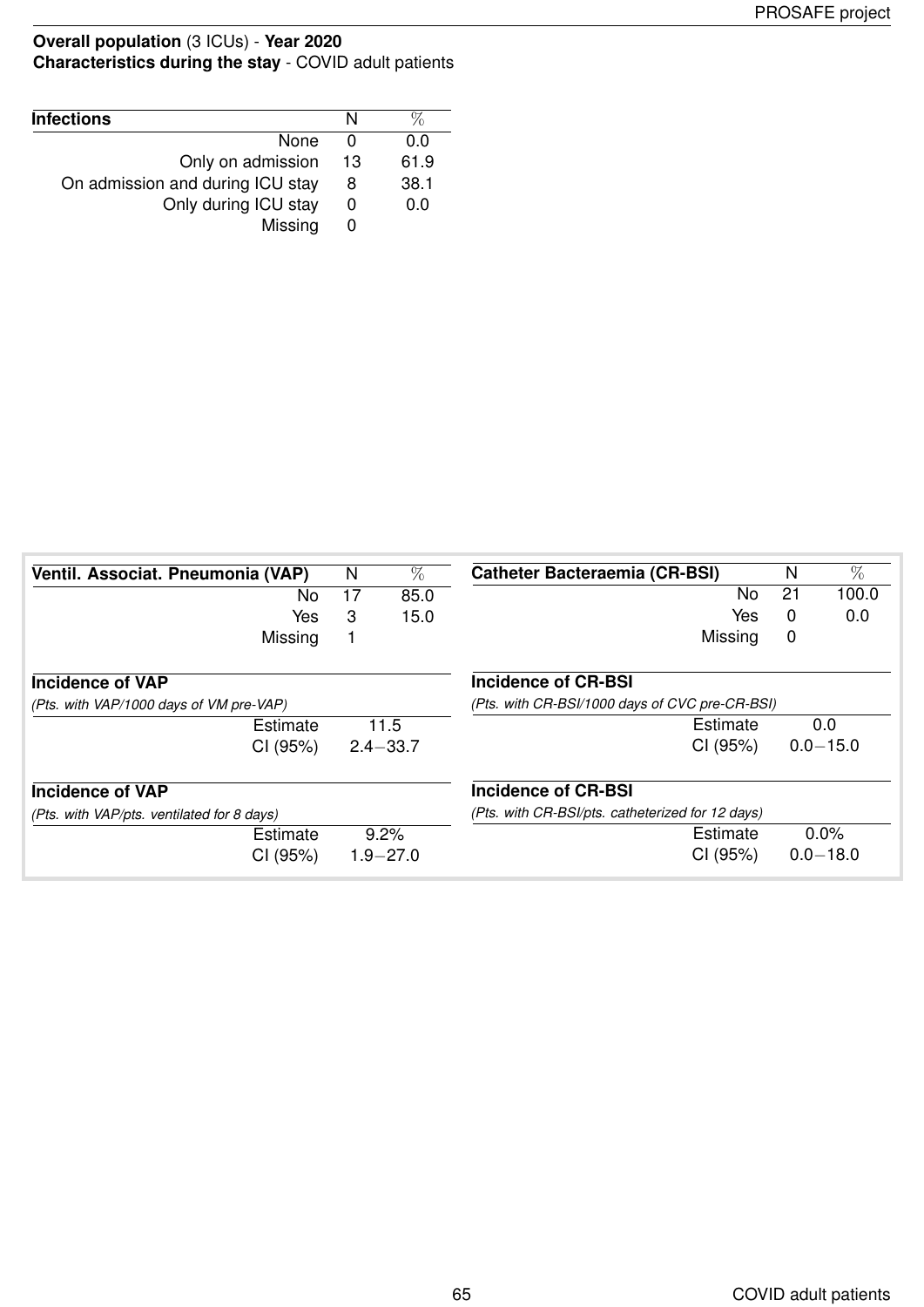| Process indicators - COVID adult patients<br>Overall population (3 ICUs) - Year 2020 |                                                      |                  |                                   |                                                    |                                                                                                                               |                                               |                |                         |                          |                                 |                                 |         |
|--------------------------------------------------------------------------------------|------------------------------------------------------|------------------|-----------------------------------|----------------------------------------------------|-------------------------------------------------------------------------------------------------------------------------------|-----------------------------------------------|----------------|-------------------------|--------------------------|---------------------------------|---------------------------------|---------|
|                                                                                      |                                                      | Use              |                                   | On admission                                       | On discharge                                                                                                                  |                                               |                | Length (days)           |                          |                                 | Days from admission             |         |
| Procedures and/or treatments (Missing=0)                                             | z                                                    | ಸಿ               | z                                 | ್ನೆ                                                | z                                                                                                                             | ್ನೆ                                           | Median         | $\overline{O}$ -C3      | Missing                  | Median                          | $Q1 - Q3$                       | Missing |
| Procedures (antibiotics excluded)                                                    | ត                                                    | 100.0            |                                   |                                                    |                                                                                                                               |                                               |                |                         |                          |                                 |                                 |         |
| Invasive ventilation                                                                 | $\frac{\infty}{2}$                                   | 85.7             |                                   | 66.7                                               |                                                                                                                               | 84<br>84 36 4 36 4 36 4<br>84 36 4 36 4 36 36 |                |                         |                          |                                 |                                 | $\circ$ |
| Non invasive ventilation                                                             | $\overline{\phantom{0}}$                             | 33.3             |                                   |                                                    |                                                                                                                               |                                               |                |                         |                          |                                 |                                 |         |
| Tracheostomy                                                                         | $\frac{1}{2}$                                        | 33.3             |                                   |                                                    |                                                                                                                               |                                               |                |                         |                          |                                 |                                 | $\circ$ |
| iNO (inhaled nitric oxide)                                                           |                                                      | 23.8             | $14$ $9$ $9$ $ 14$ $ 16$ $ 9$ $-$ | 0.0.4.00.4.00.9<br>0.0.4.00.9.9.0<br>0.0.4.0.9.9.0 | $\frac{1}{2}$ a $\frac{1}{2}$ a $\frac{1}{2}$ a $\frac{1}{2}$ a $\frac{1}{2}$ a $\frac{1}{2}$ a $\frac{1}{2}$ a $\frac{1}{2}$ |                                               | もっけけりのでし       |                         | $0-0-0-0-0$              | $\circ \circ \zeta \circ \circ$ |                                 |         |
| Central Venous Catheter                                                              | $rac{\infty}{1}$ –                                   | 85.7             |                                   |                                                    |                                                                                                                               |                                               |                |                         |                          |                                 |                                 |         |
| PICC                                                                                 |                                                      | $4.\overline{8}$ |                                   |                                                    |                                                                                                                               |                                               |                |                         |                          |                                 |                                 |         |
| <b>Arterial Catheter</b>                                                             | 20                                                   | 95.2             |                                   |                                                    |                                                                                                                               |                                               |                |                         |                          |                                 |                                 |         |
| Vasoactive drugs                                                                     |                                                      | 76.2             |                                   |                                                    |                                                                                                                               |                                               |                |                         |                          | $\circ$ $\circ$ $\circ$         |                                 |         |
| Antiarrhythmics                                                                      |                                                      | 23.8             |                                   |                                                    |                                                                                                                               |                                               |                |                         |                          |                                 |                                 | $\circ$ |
| <b>IABP</b>                                                                          |                                                      | 0.0              |                                   |                                                    |                                                                                                                               |                                               |                |                         |                          |                                 |                                 |         |
| Invasive monitoring of C.O.                                                          |                                                      | 14.3             |                                   | 4.8                                                |                                                                                                                               | $4.\overline{8}$                              | $\overline{C}$ | $7 - 14$                | $\circ$                  | $\circ$                         | $0 - 0$                         | $\circ$ |
| Continous monitoring of ScVO2                                                        | $\begin{array}{c} 0.00000 \\ 0.00000 \\ \end{array}$ | 0.0              |                                   |                                                    |                                                                                                                               |                                               |                |                         |                          |                                 |                                 |         |
| Temporary pacing                                                                     |                                                      | 0.0              |                                   |                                                    |                                                                                                                               |                                               |                |                         |                          |                                 |                                 |         |
| Ventricular assistance                                                               |                                                      | 0.0              |                                   |                                                    |                                                                                                                               |                                               |                |                         |                          |                                 |                                 |         |
| DC-shock                                                                             |                                                      | 4.8              |                                   |                                                    |                                                                                                                               |                                               |                |                         |                          | 4                               | $4 - 4$                         | $\circ$ |
| CPR                                                                                  | ○                                                    | $\overline{0}$   |                                   |                                                    |                                                                                                                               |                                               |                |                         |                          |                                 |                                 |         |
| Massive blood transfusion                                                            |                                                      | 0.0              |                                   |                                                    |                                                                                                                               |                                               |                |                         |                          |                                 |                                 |         |
| ICP monitoring without CSF drainage                                                  | 0000000                                              | 000000           |                                   |                                                    |                                                                                                                               |                                               |                |                         |                          |                                 |                                 |         |
| ICP monitoring with CSF drainage                                                     |                                                      |                  |                                   |                                                    |                                                                                                                               |                                               |                |                         |                          |                                 |                                 |         |
| External ventricular drainage without ICP                                            |                                                      |                  |                                   |                                                    |                                                                                                                               |                                               |                |                         |                          |                                 |                                 |         |
| Haemofiltration                                                                      |                                                      | 0.0              |                                   |                                                    |                                                                                                                               |                                               |                |                         |                          |                                 |                                 |         |
| Haemodialysis                                                                        |                                                      | 23.8             | $\mathbf{N}$                      | 9.5                                                |                                                                                                                               | 4.8                                           | $\frac{1}{2}$  | $10 - 26$               | $\circ$                  | $\mathbf{\alpha}$               | $2 - 4$                         | 0       |
| ECMO                                                                                 |                                                      | 0.0              |                                   |                                                    |                                                                                                                               |                                               |                |                         |                          |                                 |                                 |         |
| Hepatic clearance techniques                                                         | $\circ$                                              | $\overline{0}$   |                                   |                                                    |                                                                                                                               |                                               |                |                         |                          |                                 |                                 |         |
| Clearance techniques during sepsis                                                   |                                                      | 4.8              | $\circ$                           | $\circ$                                            | $\circ$                                                                                                                       | $\circ$                                       |                | $1 - 1$                 | $\circ$                  | $\overline{\phantom{0}}$        | $\overline{1}$                  | $\circ$ |
| IAP (intra-abdominal pressure)                                                       | LO                                                   | 23.8             |                                   |                                                    |                                                                                                                               |                                               |                |                         |                          |                                 |                                 |         |
| Hypothermia                                                                          |                                                      | $4.\overline{8}$ |                                   |                                                    |                                                                                                                               |                                               |                |                         | $\circ$                  |                                 |                                 | $\circ$ |
| Enteral nutrition                                                                    | $\frac{1}{4}$ 0                                      | 66.7             | $\circ$ 4 $\omega$                | 0.99                                               | $\circ$ $\circ$ $\sim$                                                                                                        | 0<br>38.3<br>33.3                             | $- 7$          | $1 - 1$<br>5-24<br>2-16 | $\overline{\phantom{0}}$ | $O - N$                         | $0 - 7$<br>$-7$<br>$-7$<br>$-7$ |         |
| Parenteral nutrition                                                                 |                                                      | 47.6             |                                   |                                                    |                                                                                                                               |                                               |                |                         |                          |                                 |                                 |         |
| SDD (Topical, Topical and systemic)                                                  | $\circ$                                              | 0.0              |                                   |                                                    |                                                                                                                               |                                               |                |                         |                          |                                 |                                 |         |
| Patient restraint                                                                    |                                                      | 4.8              |                                   |                                                    |                                                                                                                               |                                               |                |                         |                          |                                 |                                 |         |
| Peridural catheter                                                                   | $\circ$                                              | 0.0              |                                   |                                                    |                                                                                                                               |                                               |                |                         |                          |                                 |                                 |         |
| Electrical cardioversion                                                             | $\circ$ $\circ$                                      | 0.0              |                                   |                                                    |                                                                                                                               |                                               |                |                         |                          |                                 |                                 |         |
| Vacuum therapy                                                                       |                                                      | 9.5              |                                   |                                                    |                                                                                                                               |                                               |                |                         |                          |                                 |                                 |         |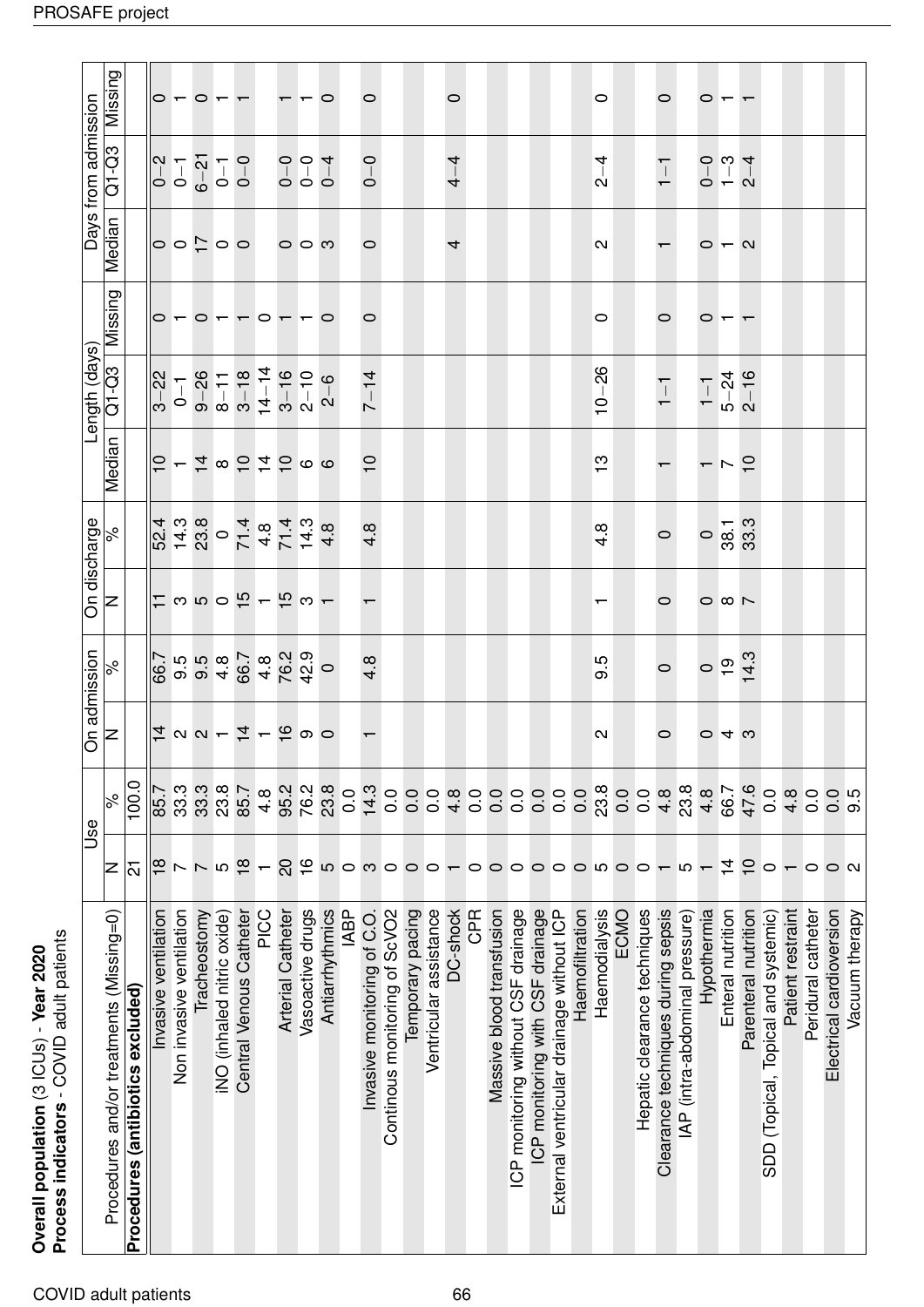Overall population (3 ICUs) - Year 2020<br>Process indicators - COVID adult patients **Process indicators** - COVID adult patients **Overall population** (3 ICUs) - **Year 2020**

|                                                                   |                | Use           |        | On admission | On discharge            |                |          | Length (days) |                             |                   | Days from admission         |  |
|-------------------------------------------------------------------|----------------|---------------|--------|--------------|-------------------------|----------------|----------|---------------|-----------------------------|-------------------|-----------------------------|--|
| Procedures and/or treatments (Missing=0)                          |                | ಸಿ            |        | ৡ            | Z                       | <sub>o</sub> c |          |               | $M$ edian   Q1-Q3   Missing |                   | Median   Q1-Q3   Missing    |  |
| Antibiotics                                                       | $\frac{c}{1}$  | 76.2          |        |              |                         |                |          |               |                             |                   |                             |  |
| Antibiotic prophylaxis                                            |                | 14.3          |        | 14.3         | $\mathbf{\Omega}$       | 9.5            | Ν        | $2 - 34$      |                             |                   |                             |  |
| Empirical antibiotic therapy (infection diagnosis<br>confirmed)   | c              | 8.6<br>82     | Ν      | 9.5          |                         |                | Ν        | $\frac{4}{2}$ |                             | $\mathbf{\Omega}$ | $\frac{2}{1}$               |  |
| Empirical antibiotic therapy (infection diagnosis<br>uncontirmed) |                | $\frac{0}{0}$ |        |              |                         |                |          |               |                             |                   |                             |  |
| Targeted antibiotic therapy                                       | $\overline{5}$ | 71.4          |        | -86.1        | $\mathop{=}^\mathsf{O}$ | 47.6<br>0      |          | $8 - 22$      |                             | $\mathbf{\Omega}$ | $1 - 5$                     |  |
| Antifungal in empirical therapy                                   |                | 19.0          | N      | 9.5          |                         |                | $\infty$ | $2 - 14$      |                             | $\overline{4}$    | $8 - 19$                    |  |
| Antifungal in targeted therapy                                    |                | 33.3          | $\sim$ | 9.5          | က                       | 14.3           | $\infty$ | $6 - 12$      |                             | $\sim$            | $\overline{C}-\overline{C}$ |  |
| Pre-emptive antifungal                                            |                | 0.0           |        |              |                         |                |          |               |                             |                   |                             |  |
|                                                                   |                |               |        |              |                         |                |          |               |                             |                   |                             |  |

|                    | R                              | $\overline{C}$ | $\overline{O}$ . | $\overline{O}$ . | $\frac{1}{2}$            | $\frac{1}{2}$ |         |
|--------------------|--------------------------------|----------------|------------------|------------------|--------------------------|---------------|---------|
| Antibiotic therapy | Pt. infected in ICU only (N=0) | No therapy     | Only empirical   | Only targeted    | largeted after empirical | Other         | Missing |

| Antifungal therapy             |                  |  |
|--------------------------------|------------------|--|
| Pt. infected in ICU only (N=0) | R                |  |
| No therapy                     | $\circ$ .        |  |
| <b>Only empirical</b>          | 0.0              |  |
| Only targeted                  | 0.0              |  |
| argeted after empirical        | $\circ$ .        |  |
| Other                          | $\overline{0}$ . |  |
| Missing                        |                  |  |

Other Missing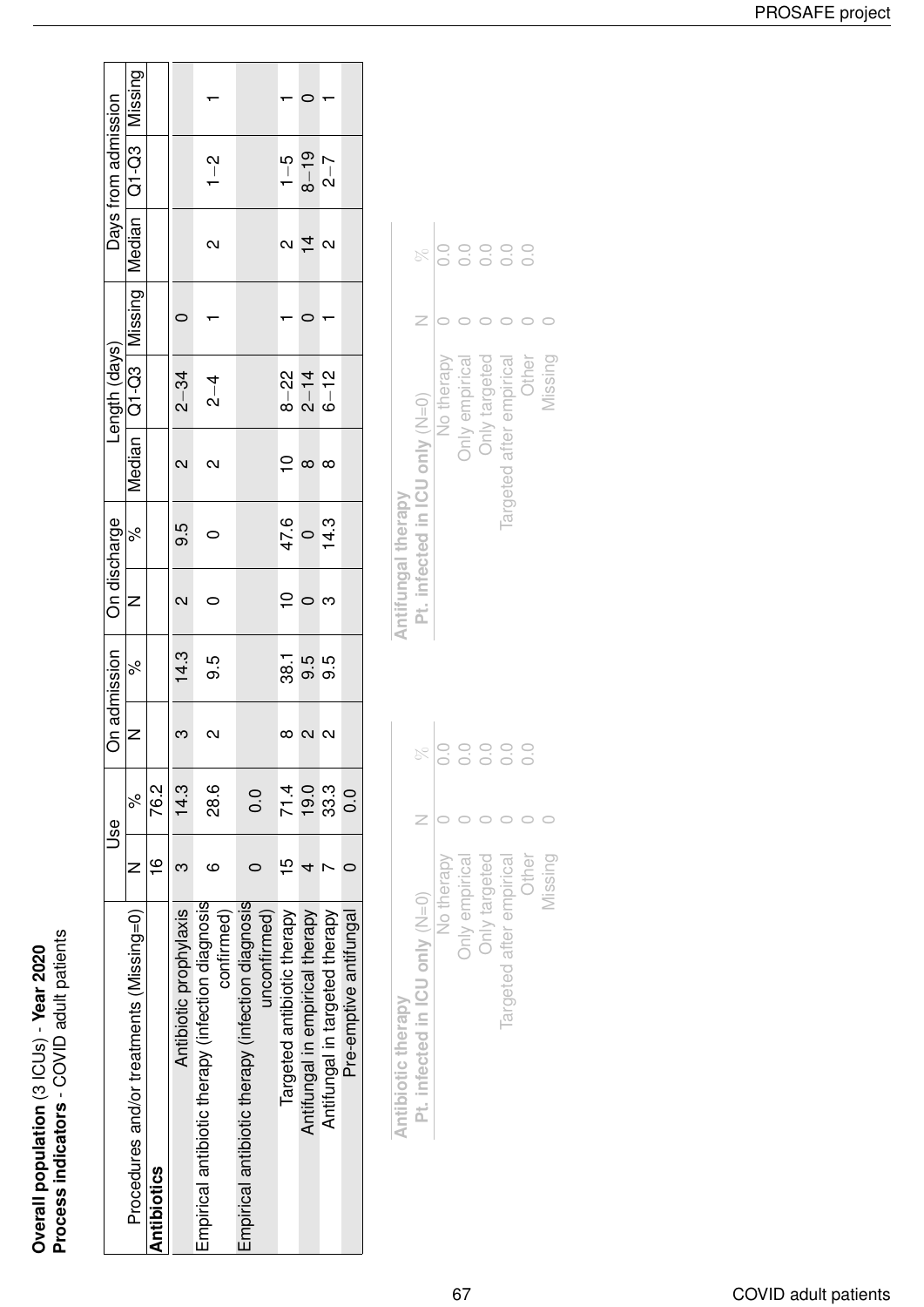# **Overall population** (3 ICUs) - **Year 2020**

| <b>Process indicators</b> - COVID adult patients |          |      | Length (days) |      |        |           |         |
|--------------------------------------------------|----------|------|---------------|------|--------|-----------|---------|
| Invasive ventilation $(N=18)$                    |          | $\%$ | Mean          | SD   | Median | $Q1-Q3$   | Missing |
| Due to pulmonary failure                         | 13       | 68.4 | 20.9          | 19.2 | 14     | $8 - 31$  |         |
| For airway mainteinance                          | 4        | 21.1 | 1.8           | 2.2  |        | $0.8 - 2$ |         |
| In weaning                                       | $\bf{0}$ | 0.0  |               |      |        |           |         |
| Not evaluable                                    | 2        | 10.5 | 9.0           |      | 9      | $9 - 9$   |         |
| Reintubation within 48 hours                     |          | 5.3  | 37.0          |      | 37     | $37 - 37$ |         |

| Non invasive ventilation $(N=7)$                 | N | %    |
|--------------------------------------------------|---|------|
| Non invasive ventilation only                    | 2 | 28.6 |
| Non invasive ventilation failed                  | 2 | 28.6 |
| For weaning                                      | 2 | 28.6 |
| Other                                            | 1 | 14.3 |
| Missing                                          | 0 |      |
| Tracheostomy not present on<br>admission $(N=5)$ | N | %    |
| Surgical                                         | 2 | 40.0 |
| Percutwist                                       | 0 | 0.0  |
| Ciaglia                                          | 1 | 20.0 |
| Monodil. Ciaglia                                 | 0 | 0.0  |
| Fantoni                                          | O | 0.0  |
| Griggs                                           | 0 | 0.0  |
| Other Kind                                       |   | 20.0 |
| Unknown                                          |   | 20.0 |
| Missing                                          | O |      |
|                                                  |   |      |

| Tracheostomy - Days after the beginning of inv. vent. |  |
|-------------------------------------------------------|--|
| Not present on admission $(N=5)$                      |  |

| Mean                                |    | 13.0     |
|-------------------------------------|----|----------|
| <b>SD</b>                           |    | 9.5      |
| Median                              |    | 17       |
| $Q1 - Q3$                           |    | $6 - 20$ |
| Missing                             |    | 0        |
| Invasive monitoring of C.O. $(N=3)$ | Ν  | %        |
| Swan Ganz                           | 1  | 33.3     |
| <b>PICCO</b>                        | 2  | 66.7     |
| <b>LIDCO</b>                        | 0  | 0.0      |
| Vigileo-PRAM                        | 0  | 0.0      |
| Other                               | 0  | 0.0      |
| Missing                             | 0  |          |
| $SDD(N=0)$                          | N  | $\%$     |
| Topical                             | Ω  | 0.0      |
| Topical and systemic                | 0  | 0.0      |
| Missing                             |    |          |
| <b>Surgical interventions</b>       | N  | %        |
| No                                  | 17 | 85.0     |
| Yes                                 | 3  | 15.0     |

Missing 1

| <b>Number of surgical interventions</b> | N  | %    |
|-----------------------------------------|----|------|
|                                         | 17 | 85.0 |
|                                         |    | 5.0  |
| 2                                       |    | 0.0  |
| 3                                       |    | 5.0  |
| >3                                      |    | 5.0  |
| Missing                                 |    |      |
| <b>Surgical interventions</b>           |    |      |

| Days from admission                    |      |              |  |
|----------------------------------------|------|--------------|--|
| Mean                                   |      | 15.7         |  |
| SD                                     |      | 16.4         |  |
| Median                                 | 10.5 |              |  |
| $Q1 - Q3$                              |      | $6.5 - 17.8$ |  |
| Missing                                |      | ი            |  |
| <b>Surgical interventions (top 10)</b> | N    | %            |  |
| Other surgery                          | 5    | 25.0         |  |
| Gastrointestinal surgery               | 2    | 10.0         |  |
| Plastic surgery                        | 1    | 5.0          |  |
| <b>ENT</b> surgery                     | 1    | 5.0          |  |
| Thoracic surgery                       | 1    | 5.0          |  |
|                                        | 0    | 0.0          |  |
|                                        | 0    | 0.0          |  |
|                                        | 0    | 0.0          |  |
|                                        | 0    | 0.0          |  |
|                                        | 0    | 0.0          |  |
| Missing                                | 1    |              |  |
| Non surgical interventions             | N    | %            |  |
| No                                     | 19   | 95.0         |  |
| Yes                                    | 1    | 5.0          |  |
| Missing                                |      |              |  |

| Non surgical interventions<br>Days from admission |   |           |
|---------------------------------------------------|---|-----------|
| Mean                                              |   | 13.0      |
| SD                                                |   |           |
| Median                                            |   | 13        |
| $Q1 - Q3$                                         |   | $13 - 13$ |
| Missing                                           |   |           |
| Non surgical interventions                        | N | %         |
| Interventional radiology                          |   | 5.0       |
| Interventional cardiology                         |   | 0.0       |
| Interventional neuroradiology                     |   | 0.0       |
| Interventional endoscopy                          |   | 0.0       |
| Missing                                           |   |           |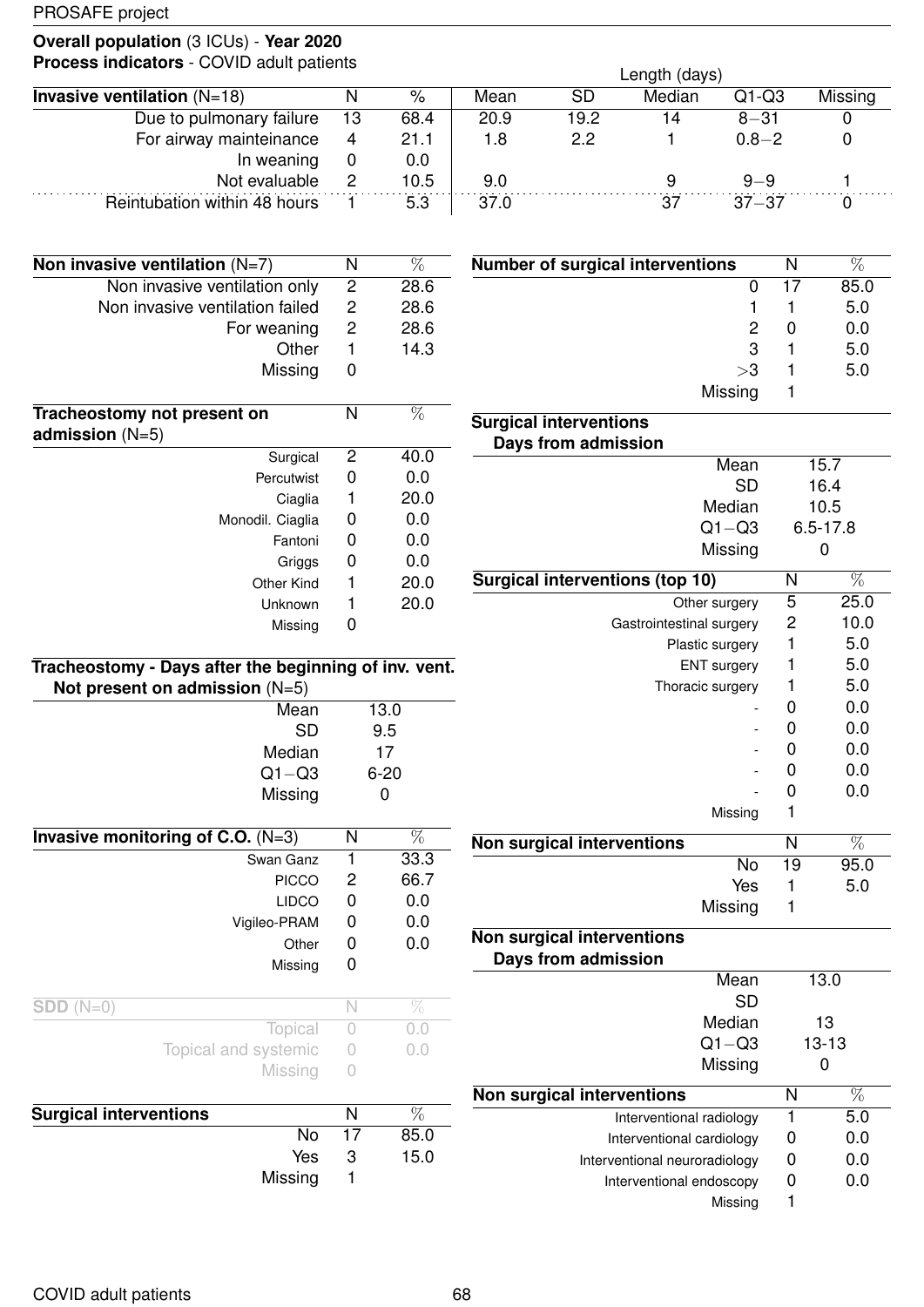#### **Overall population** (3 ICUs) - **Year 2020 Outcome indicators** - COVID adult patients

| <b>ICU outcome</b>                | N           | $\overline{\%}$ |
|-----------------------------------|-------------|-----------------|
|                                   |             |                 |
| Dead                              | 5           | 25.0            |
| Transferred to same hospital      | 15          | 75.0            |
| Transferred to other hospital     | 0           | 0.0             |
| Discharged home                   | $\mathbf 0$ | 0.0             |
| Disch. terminally ill             | 0           | 0.0             |
| Missing                           | 1           |                 |
|                                   |             |                 |
| Transferred to $(N=15)$           | N           | $\overline{\%}$ |
| Ward                              | 5           | 33.3            |
| Other ICU                         | 5           | 33.3            |
| High dependency care unit         | 5           | 33.3            |
| Rehabilitation                    | $\mathbf 0$ | 0.0             |
| Day hospital or Long-term care    | 0           | 0.0             |
| Missing                           | 0           |                 |
|                                   |             |                 |
| <b>Reason of transfer to</b>      |             |                 |
| Other ICU (N=5)                   | N           | %               |
| Specialist expertise              | 1           | 20.0            |
| Step-up care                      | 0           | 0.0             |
| Logistical/organizational reasons | 4           | 80.0            |
| Step-down care                    | 0           | 0.0             |
| Missing                           | 0           |                 |
|                                   |             |                 |
| <b>Transferred to</b>             |             |                 |
| Same hospital $(N=15)$            | N           | %               |
| Ward                              | 5           | 33.3            |
| Other ICU                         | 5           | 33.3            |
| High dependency care unit         | 5           | 33.3            |
| Rehabilitation                    | 0           | 0.0             |
| Day hospital or Long-term care    | 0           | 0.0             |
| Missing                           | 0           |                 |
|                                   |             |                 |
| <b>Transferred to</b>             |             |                 |
| Other hospital $(N=0)$            | N           | $\%$            |
| Ward                              | 0           | 0.0             |
| Other ICU                         | 0           | 0.0             |
| High dependency care unit         | 0           | 0.0             |
| Rehabilitation                    | 0           | 0.0             |
| Day hospital or Long-term care    | 0           | 0.0             |
| Missing                           | 0           |                 |
|                                   |             |                 |
| <b>ICU mortality</b>              | N           | %               |
| Alive                             | 15          | 75.0            |
| Dead                              | 5           | 25.0            |
| Missing                           | 1           |                 |
| Timing of ICU mortality $(N=5)$   | N           | %               |
| Daytime (08:00AM - 07:59PM)       | 5           | 100.0           |
| Nighttime (08:00PM - 07:59AM)     | 0           | 0.0             |
|                                   |             |                 |
| Weekdays (Monday - Friday)        | 4           | 80.0            |
| Weekend (Saturday - Sunday)       | 1           | 20.0            |
| Missing                           | 0           |                 |

| <b>Hospital mortality</b>                                                             | N  | %          |
|---------------------------------------------------------------------------------------|----|------------|
| Alive                                                                                 | 11 | 57.9       |
| Dead                                                                                  | 8  | 42.1       |
| Missing                                                                               | 2  |            |
| Timing of hosp. mortality $(N=8)$                                                     | N  | %          |
| In ICU                                                                                | 5  | 62.5       |
| Within 24 hours after ICU                                                             | 0  | 0.0        |
| 24-47 hours after ICU                                                                 | 0  | 0.0        |
| 48-71 hours after ICU                                                                 | 0  | 0.0        |
| 72-95 hours after ICU                                                                 | 1  | 12.5       |
| After 95 hours after ICU                                                              | 2  | 25.0       |
| Missing                                                                               | 0  |            |
| Timing of hosp. mortality (days from ICU disch.)<br>Discharged alive from ICU $(N=3)$ |    |            |
| Mean                                                                                  |    | 11.0       |
| <b>SD</b>                                                                             |    | 11.4       |
| Median                                                                                |    | 6          |
| $Q1 - Q3$                                                                             |    | $4.5 - 15$ |
|                                                                                       |    | 0          |